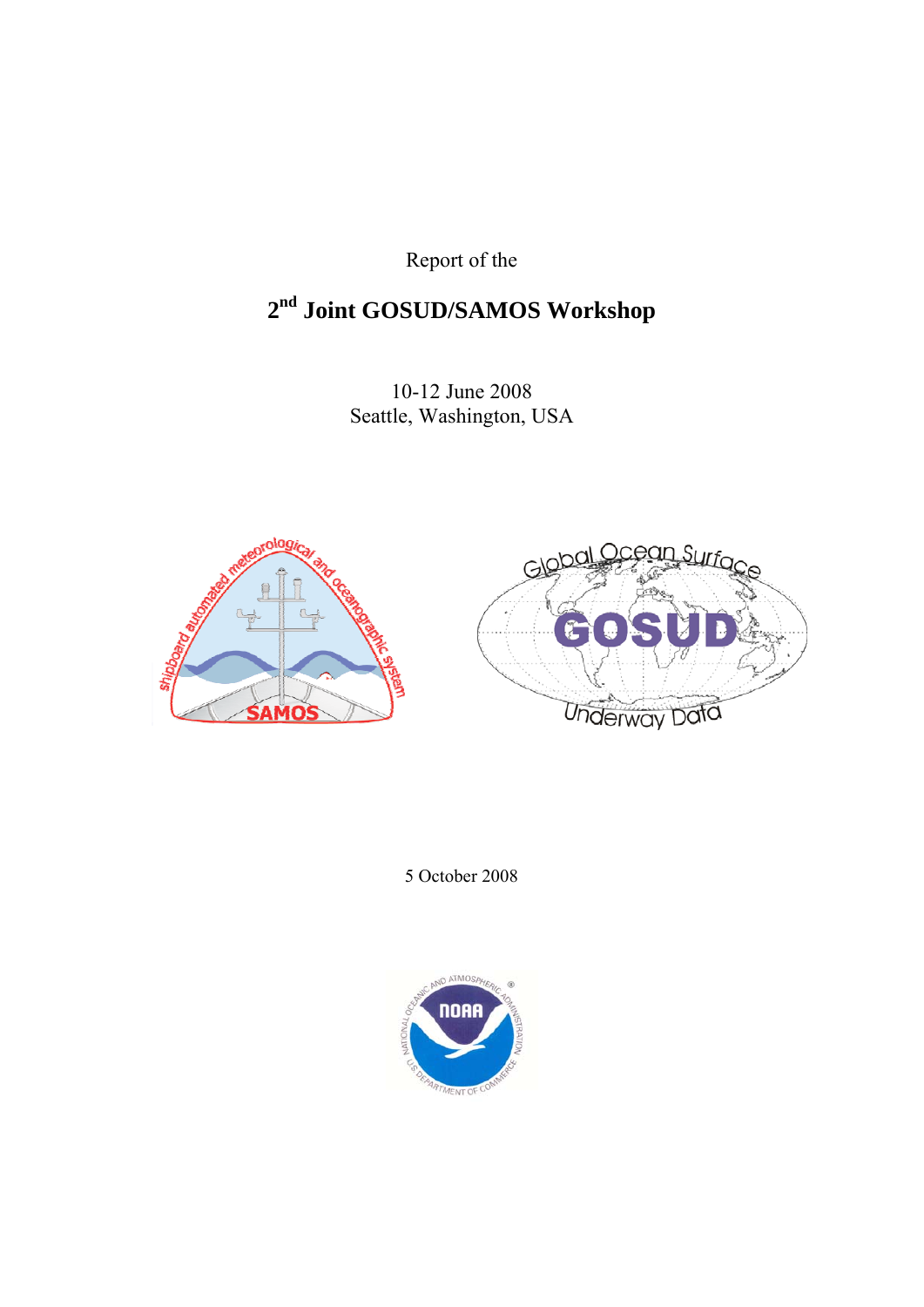## **2nd Joint Global Ocean Surface Underway Data (GOSUD) Shipboard Automated Meteorological and Oceanographic System (SAMOS) Workshop**

10-12 June 2008

U. S. Coast Guard Base at Pier 36 Seattle, Washington, USA

SAMOS Chair: Shawn R. Smith

Center for Ocean-Atmospheric Prediction Studies The Florida State University Tallahassee, FL 32306-2840 USA smith@coaps.fsu.edu

GOSUD Chair: Loic Petit de la Villéon

SISMER and CORIOLIS Data Center IFREMER BP 70 29280 Plouzane France loic.petit.de.la.Villéon@ifremer.fr

> Local Host: David Forcucci United States Coast Guard

Sponsored by Michael Johnson NOAA Climate Observation Division

Meeting arrangement by Jill Reisdorf UCAR Joint Office for Science Support

5 October 2008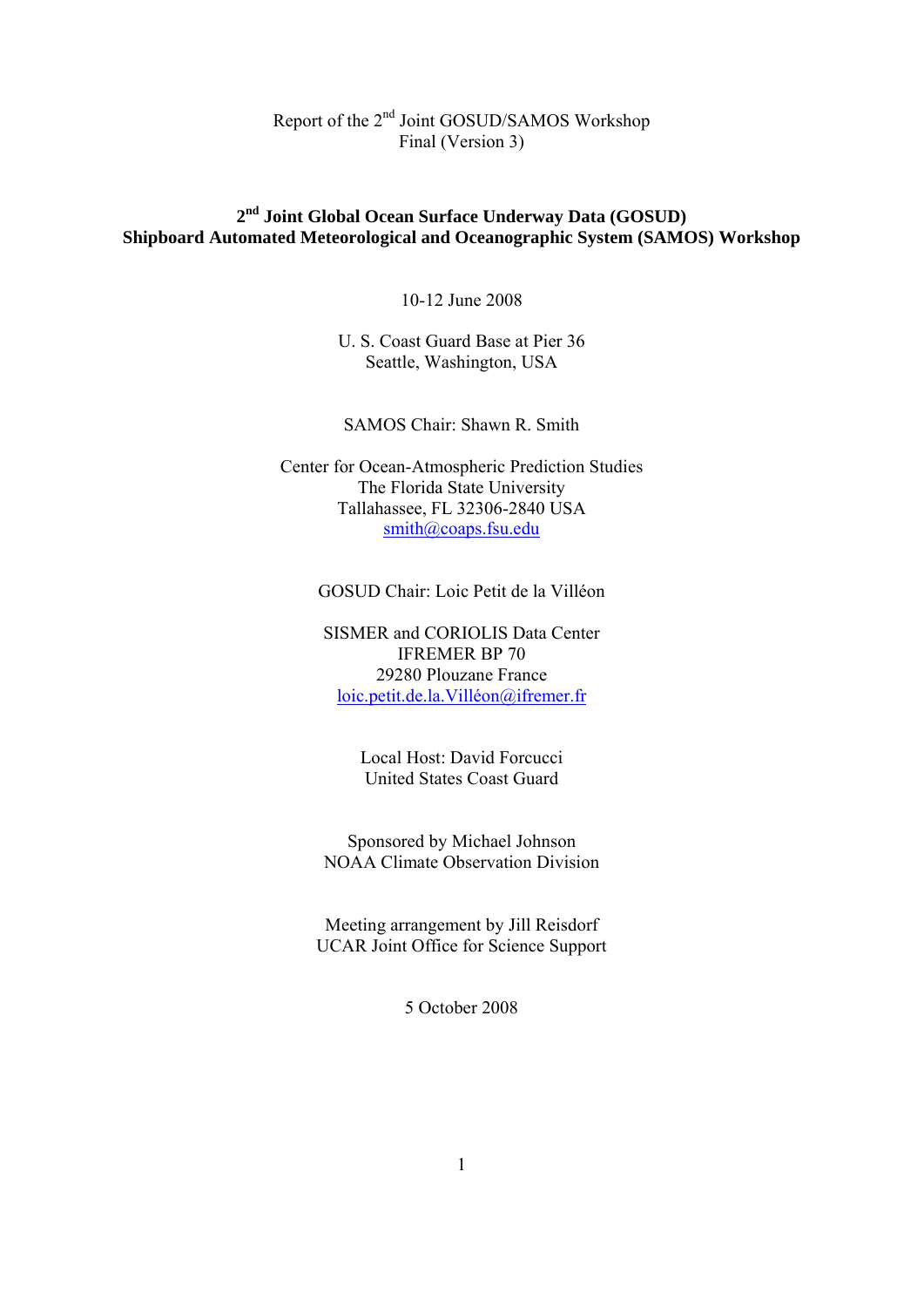## **Table of Contents**

| GOSUD Actions: Mostly from working group with some modifications from plenary  35 |  |
|-----------------------------------------------------------------------------------|--|
|                                                                                   |  |
|                                                                                   |  |
|                                                                                   |  |
| GOSUD Working Group Agenda (Prepared by Loic Petit De La Villéon, chairman) 61    |  |
|                                                                                   |  |
|                                                                                   |  |
|                                                                                   |  |
|                                                                                   |  |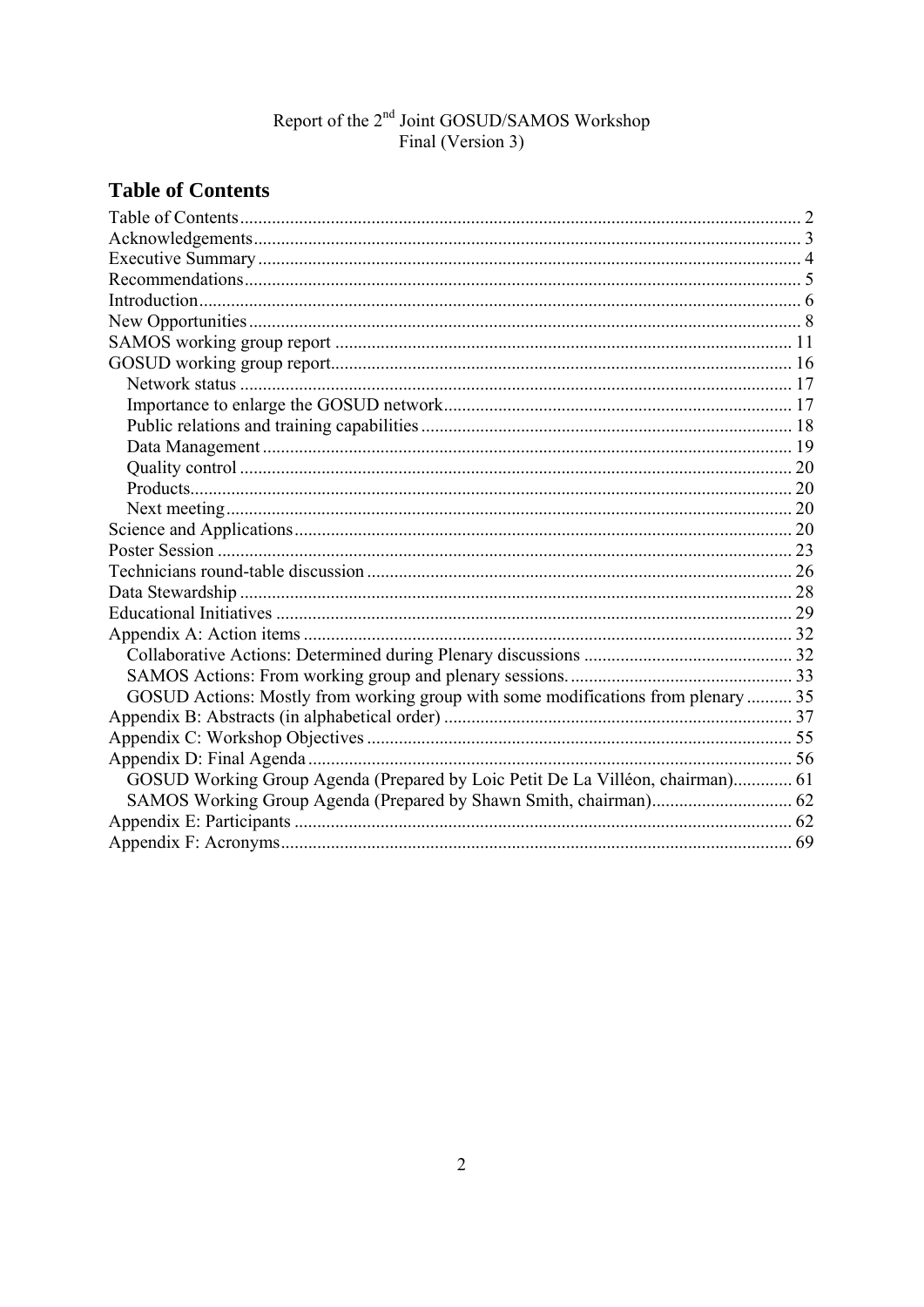## **Acknowledgements**

 The workshop chairmen, Shawn R. Smith (SAMOS) and Loic Petit de la Villéon (GOSUD) wish to thank Mike Johnson and the NOAA Climate Observation Division providing financial support for the 2<sup>nd</sup> Joint GOSUD/SAMOS Workshop. We extend our gratitude to David Forcucci, Phil McGillivary, and the United States Coast Guard for their hospitality in Seattle. We also wish to extend our gratitude to Jill Reisdorf and the UCAR Joint Office for Science Support for their attention to detail in arranging the workshop and for their on-site support. We wish to thank Mark Bourassa for his constructive review of the report.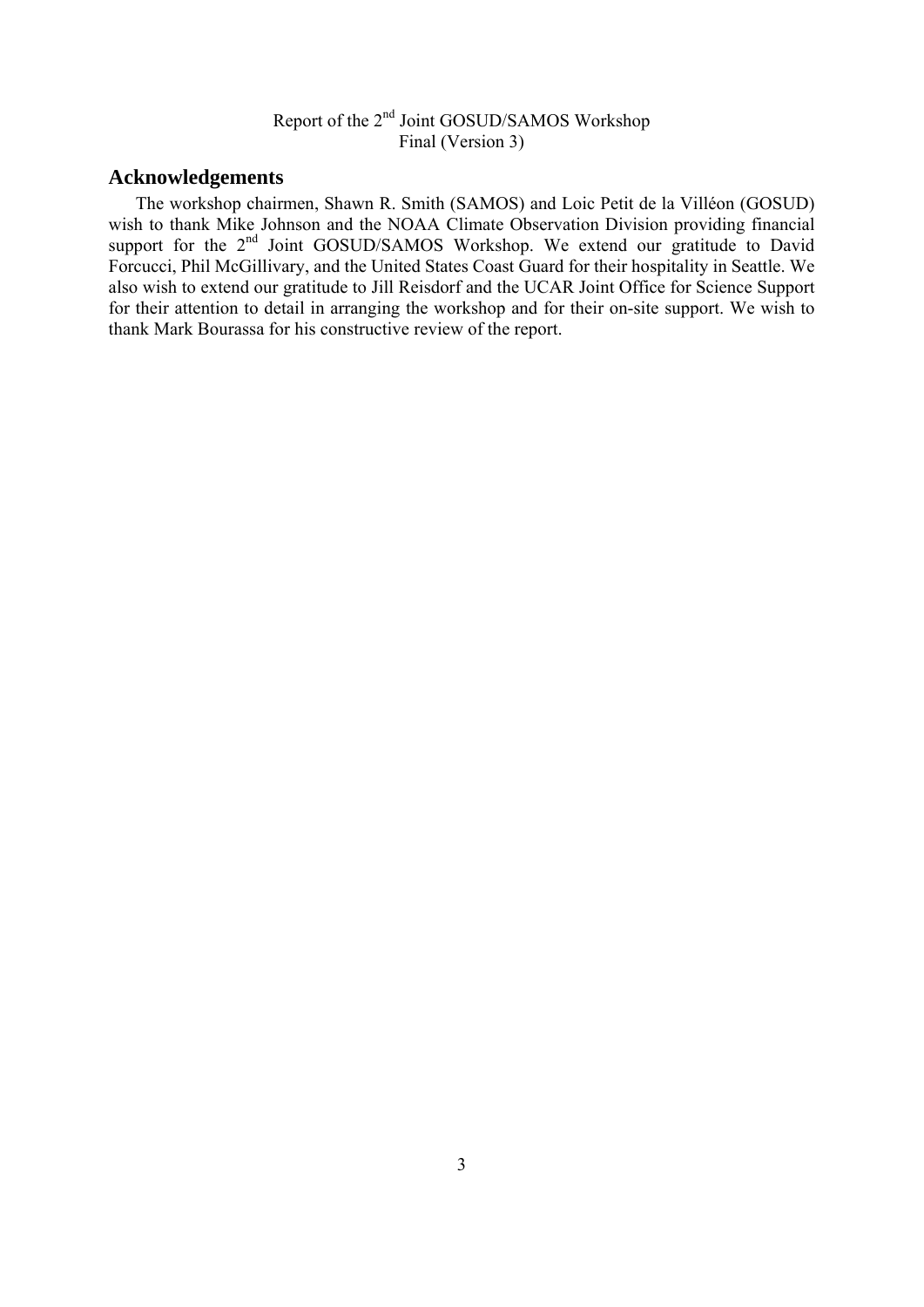#### **Executive Summary**

On 10-12 June 2008, the NOAA Climate Observation Division sponsored the  $2<sup>nd</sup>$  Joint Global Ocean Surface Underway Data (GOSUD)/Shipboard Automated Meteorological and Oceanographic System (SAMOS) Workshop in Seattle, WA, USA. The workshop focused on the ongoing collaboration between GOSUD and SAMOS and addressing the needs of the research and operational community for high-quality underway oceanographic and meteorological observations from ships. The SAMOS initiative is working to improve access to calibrated, quality-controlled, surface marine meteorological data collected in-situ by automated instrumentation on research vessels (primarily) and select merchant ships. GOSUD is an IODE project which focuses on the collection, quality evaluation, and distribution of near surface ocean parameters (for the moment mainly salinity and sea temperature) from vessels.

 The workshop organizing committee (Shawn Smith, Mark Bourassa, Loic Petit de la Villéon, David Forcucci, and Phillip McGillivary) brought together a panel consisting of operational and research scientists, educators, marine technicians, and private sector and government representatives to address several key topics (see below). Participants from the U.S. government represented NOAA (AOML, COD, ESRL, NDBC, NODC, NWS, PMC, and PMEL) and the United States Coast Guard. CIRES, LUMCON, Florida State University, Moss Landing Marine Laboratories, Oregon State University, Scripps Institution of Oceanography, Stony Brook University, and the Universities of Delaware, Maryland, Miami, and Rhode Island represented the United States university community. A significant international presence included representatives from the Bureau of Meteorology (Australia); Environment Canada (Canada); LEGOS, IFREMER, and Meteo France (France); the University of Hamburg (Germany); the Directorate of Civil Aviation (Kuwait); the Nigerian Institute for Oceanography and Marine Research (Nigeria), University of Santiago de Compostela (Spain); and the NOCS (UK). Educators were present from ACT, IIRP, and MATE. Finally, Earth and Space Research, the RMR Company, and two consultants represented the private sector.

 The workshop was comprised of invited and contributed talks, poster presentations, plenary discussions, and the SAMOS and GOSUD technical working group meetings. Broad topic areas included new opportunities for international collaboration, emerging technologies, scientific application of underway measurements, and data and metadata issues. New sessions included a technician's round-table discussion and developing educational initiatives.

 Scientific discussion centered around the need for high-quality meteorological and thermosalinograph observations to support satellite calibration and validation, ocean data assimilation, polar studies, air-sea flux estimation, and improving analyses of precipitation, carbon, and radiation. Determining the regions of the ocean and observational parameters necessary to achieve operational and research objectives requires input by the scientific user community. The CLIVAR community should be one way to approach the scientific community. This input will allow SAMOS and GOSUD to target their limited resources on vessels operating in the high priority regions. The vessel operators and marine technicians were very supportive of the activities of SAMOS and GOSUD. They requested a clear set of guidelines for parameters to measure, routine monitoring activities, and calibration schedules. The operators also desire additional routine feedback on data flow and data quality. A clear need for training and educational material was noted by the technical community. The dissemination of best practices guides for existing techs and pre-cruise training for new techs were suggested. The result of the workshop was a series of action items (Appendix A) and seven recommendations.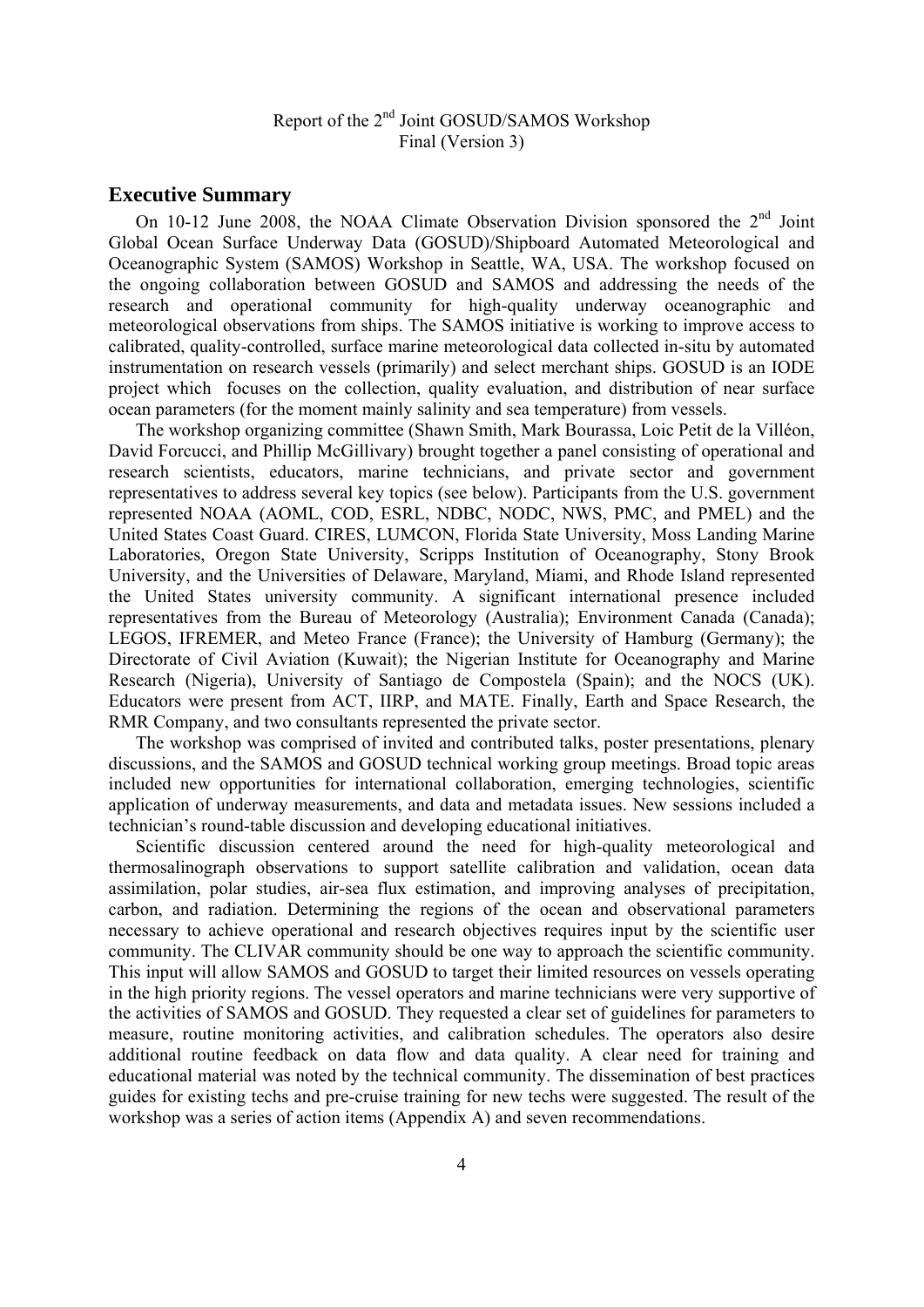## **Recommendations**

- 1. Expand routine automated measurements on vessels participating in SAMOS to include precipitation; vessel speed relative to the water (speed log); and shortwave, longwave, and photosynthetically active radiation.
- 2. Vessels making automated weather observations should make every effort to augment these data with routine visual cloud (type, height), weather condition, sea state (waves, swell, period), and ice conditions.
- 3. Expand access to underway meteorological and TSG observations in remote ocean regions and marginal seas. The scientific user community must determine critical regions for increased monitoring.
- 4. Encourage efforts to develop new and make available historical upper-ocean and meteorological observations for use by developing nations.
- 5. Develop a global data discovery system to identify which research and select merchant vessels are participating in GOSUD/TSG, SAMOS,  $PCO<sub>2</sub>$ , Radiation, and other underway ocean and atmospheric sampling programs.
- 6. Vessels providing underway TSG should routinely report both their intake temperature (sea temperature) and the salinometer temperature (used to calculate salinity).
- 7. Vessels making underway TSG measurements should collect daily bottle samples of water to monitor TSG performance.
- 8. Promote the recognition of underway sea water sampling (via GOSUD and AOML) as a critical component of the Global Ocean Observing System
- 9. Maintaining and distributing metadata for meteorological and TSG measurements (e.g., height/depth) is critical for all applications (e.g., data assimilation, satellite validation, etc.)
- 10. Build best practice guides and continuing education materials to support the needs of technical personnel on the front lines of data collection at sea.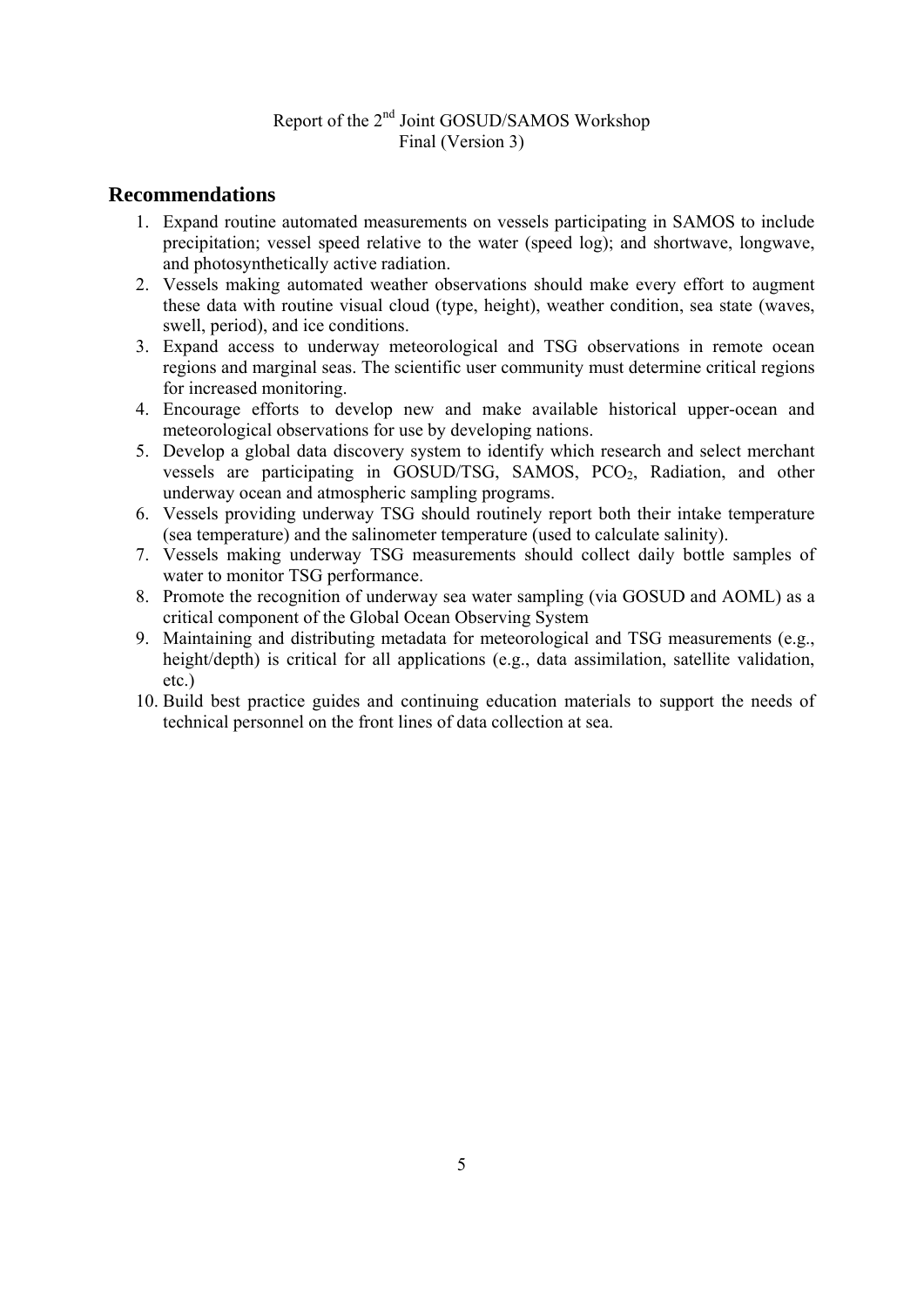#### **Introduction**

On 10-12 June 2008, the NOAA Climate Observation Division sponsored the  $2<sup>nd</sup>$  Joint Global Ocean Surface Underway Data (GOSUD)/Shipboard Automated Meteorological and Oceanographic System (SAMOS) Workshop in Seattle, WA, USA. The workshop focused on the ongoing collaboration between GOSUD and SAMOS and addressing the need of the research and operational community for high-quality underway oceanographic and meteorological observations from ships. The SAMOS initiative is working to improve access to calibrated, quality-controlled, surface marine meteorological data collected in-situ by automated instrumentation on research vessels (primarily) and select merchant ships. GOSUD focuses on the collection, quality evaluation, and distribution of near surface ocean parameters (salinity and sea temperature) from vessels.

 The workshop organizing committee (Shawn Smith, Mark Bourassa, Loic Petit de la Villéon, David Forcucci, and Phillip McGillivary) brought together a panel consisting of operational and research scientists, educators, marine technicians, and private sector and government representatives. A full list of attendees is presented in Appendix E.

 The workshop was comprised of invited and contributed talks, poster presentations, plenary discussions, and the SAMOS and GOSUD technical working group meetings. Broad topic areas included new opportunities for international collaboration, emerging technologies, scientific application of underway measurements, and data and metadata issues. New sessions included a technician's round-table discussion and developing educational initiatives. The final agenda is included in Appendix D.

 Loic Petit de la Villéon opened the workshop with an overview of GOSUD. GOSUD was established as an IODE Project at IODE-XVI -october 2000 – through Recommendation IODE-XVI/10 as the "Underway Sea Surface Salinity Data Archiving Project".In addition the JCOMM-1 meeting supported such a project urging that integration with other data collected at the same time be properly considered. It evolved from the WOCE sea-surface salinity DAC with a new component that focuses on near-real time data collection and transmission. The objective of GOSUD is to build a comprehensive archive of surface underway ocean data. At present, only SSS & SST have been taken into account. In 2007, a network of 14 research vessels and 28 merchant ships were reporting to GOSUD using a combination of delayed-mode and near-real time reports (21 ships via GTS and 17 ships report directly to the GDAC). The GOSUD data flow (figure 1) includes both real-time and delayed-mode components with all data finally residing in the GDAC. Data can be selected at: http://www.coriolis.eu.org/cdc/GosudSelection/cdcGosudSelections.asp. Loic noted that GOSUD is still trying to establish the roles of science centers and their relationship to the GDAC. In addition, they are working to determine the relative role of GTS versus direct submissions (near-real time and delayed-mode) to the GDAC and they are interested in identifying new users of global underway SSS data. GOSUD plans to begin working closely with NOAA AOML and the NOAA vessels and is encouraging new providers to submit their data (e.g., Australia, VOS Nippon, etc.). GOSUD needs to address user requirements for both a new netCDF data format and how best to contribute to product development (e.g., objective analyses).

 Shawn Smith provided an overview of the SAMOS initiative. The primary SAMOS objective is improving access to high quality underway meteorological and near-surface ocean data collected at high-temporal frequency (currently 1-min. averages) on research vessels and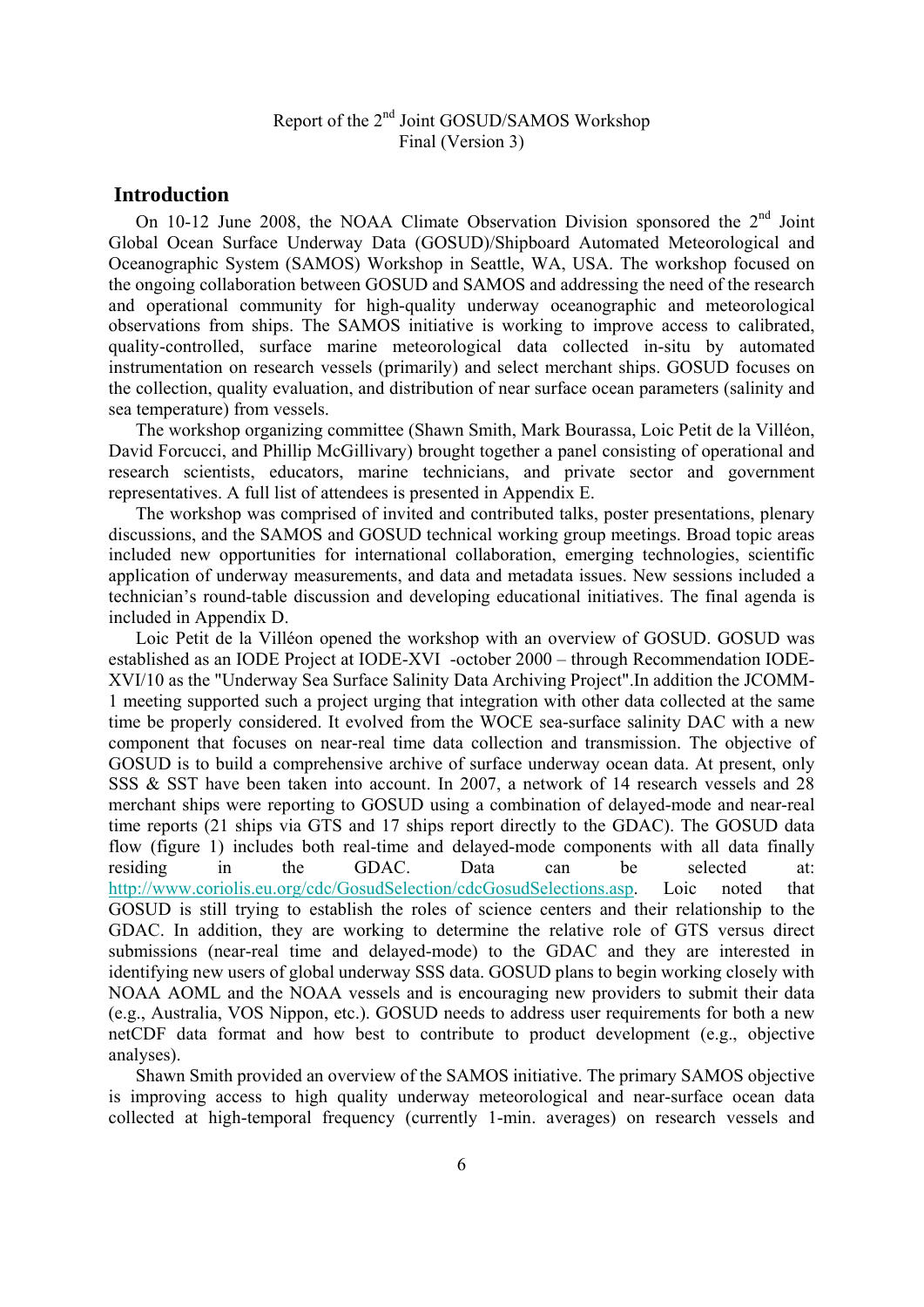merchant ships. These data are being collected to meet the scientific goals of a wide community (including air sea fluxes, satellites, and modeling). The SAMOS DAC has experienced a rapid increase of data providers in 2007. At the time of the workshop 15 vessels (up from 2 in early 2007) are sending routine data reports to the data center. The SAMOS data flow (Figure 2) occurs in near-real time, but uses an email (not GTS) protocol. GTS data transmission formats are too limiting to resolve the high precision of SAMOS data reports. The largest challenge facing SAMOS at present is the ability to routinely collect instrumental and ship-specific metadata. The DAC has developed a series of web-based forms and is seeking input on ways to automated metadata transfers from ship to shore. Both automated and visual quality control procedures are now fully implemented; however, the DAC is developing additional automated QC to reduce the man-hours needed for visual data evaluation. New web tools to plot cruises and allow access to data and metadata are available at: http://samos.coaps.fsu.edu/. The SAMOS DAC continues to work with NODC and NCAR to establish a permanent archive for SAMOS data. The portable seagoing air-sea flux standard has been successfully deployed on two SAMOS ships in 2007 and partners continue to investigate opportunities to improve the accuracy of observations through airflow modeling and educational initiatives.



Figure 1: GOSUD data flow.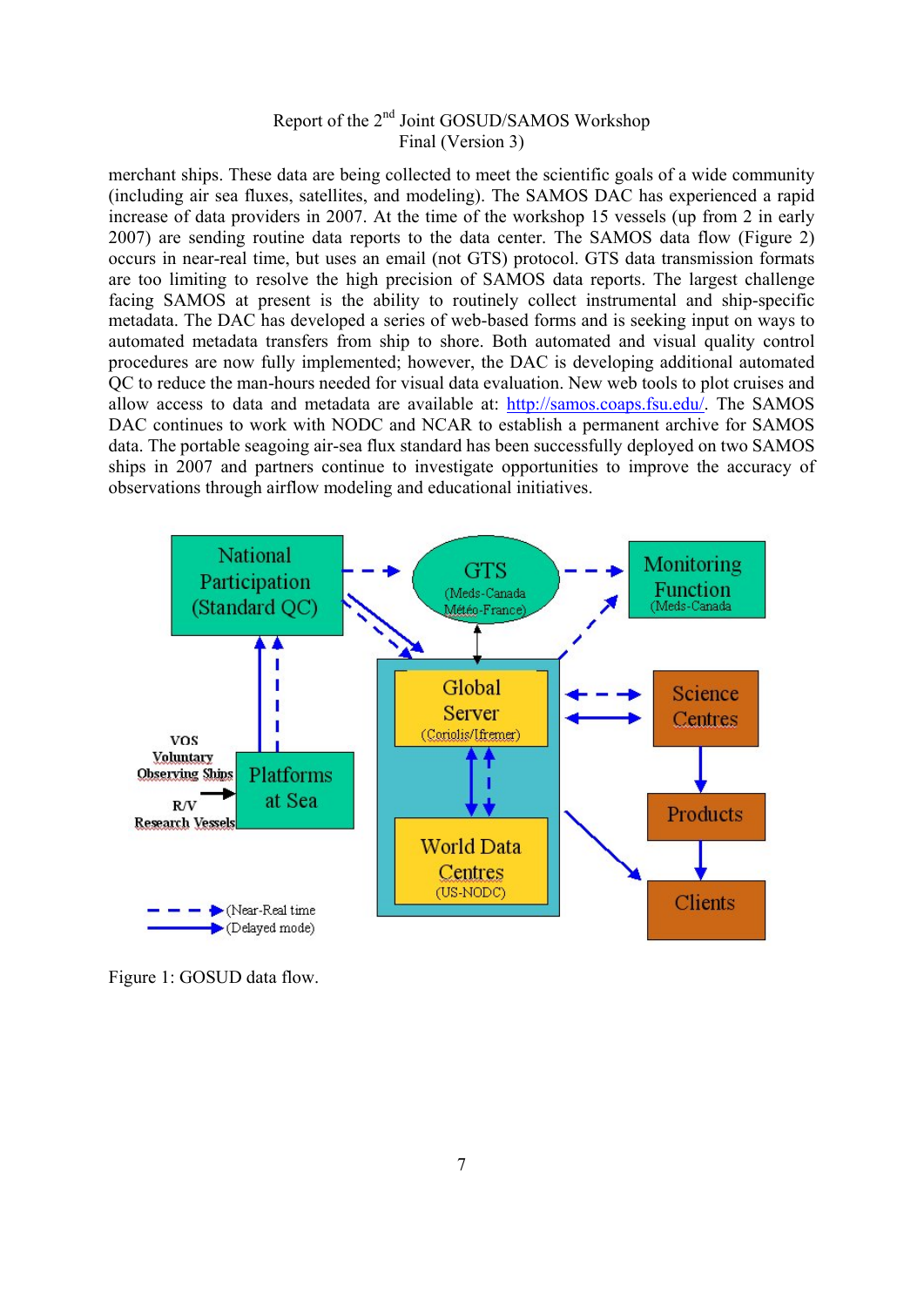

## Final (Version 3) **SAMOS Data Flow**

Report of the 2nd Joint GOSUD/SAMOS Workshop

Figure 2: SAMOS data flow.

 The introductory session concluded with the chairmen outlining the goals of the workshop (see Appendix C) and describing the plan for the SAMOS and GOSUD working group meetings on Tuesday afternoon (see Appendix D). In addition, outcomes of the workshop were to include a full workshop report (this document), a short report in EOS or a similar publication, and a series of recommendations and action items (Appendix A).

#### **New Opportunities**

 Several invited and contributed talks focused on new opportunities and technologies that could contribute to advancing the goals of GOSUD and SAMOS. The keynote talk by Detlef Stammer will also be discussed under this section since the topic was very relevant for new opportunities. Detlef was unable to arrive until Wednesday, so his talk was not within this session.

 Detlef Stammer presented an overview of the evolving underway data management for the large German research vessels and introduced the upcoming OceanObs09 meeting (for which he is a co-chair). The German data management centers on the philosophy that research vessels are very capable platforms for conducting routine underway data collection. The approach being developed will ensure that a standard set of instrumentation is switched on and collecting data whenever the engines of the large R/Vs are running. Primarily the focus is systems that are automated but may require some routine calibration (water samples) and maintenance (radiometer dome cleaning) during each cruise. A small investment in resources will greatly reduce the underutilization of the instrumentation installed on the German R/Vs. Detlef noted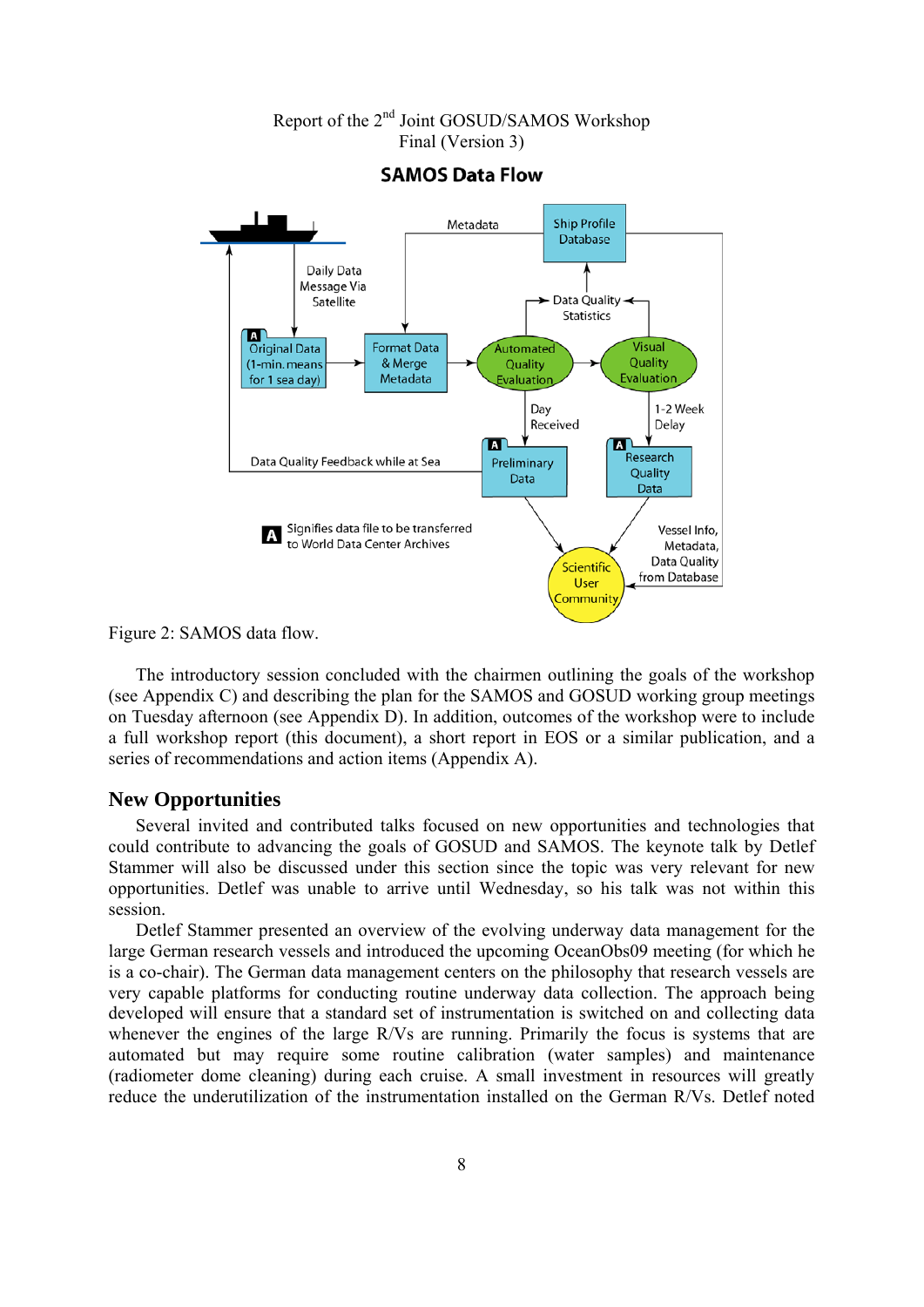that they would like to see this initiative expanded to other EU countries and it could serve as a model for the U. S. and elsewhere.

 The main issues raised for the German R/V program include data quality control (e.g. water samples for TSG), data delivery (some real-time feed to GTS, rest delayed mode), enhancing sensors, and diplomatic permits. The concept involves all sensors being switched on by the vessel crew (not the scientists) outside of respective countries exclusive economic zones (EEZ). The instrumentation would include meteorology, TSG, ADCP, bathymetry, among others. SST and SSS are routinely collected now, but the SSS requires much more routine QC. The *Polarstern* is the role model for SSS in Germany, with a person dedicated to collecting daily water samples. These samples are used on land for post cruise QC, making the TSG data of high value for calibrating the ARGO float salinity and for future satellite validations (e.g., SMOS and Aquarius). For ADCP, the recommendation is to have two systems continuously operating different frequencies. This will provide both high spatial sampling in the upper ocean and extended depth sampling at lower spatial sampling. If the ADCP are running, they can provide a wealth of useful data (if properly evaluated). Bathymetric measurements are essential in shallow shelf regions and in the Arctic, though operational challenges remain. They are exploring using gravimeters on ships for bathymetry. Additional parameters of interest for routine sampling include:

- Precipitation multiple sensors needed on all ships
- Oxygen Will need water samples for QC
- Acidity/Ph
- Radiation with full spectral resolution

Detlef noted that some sensor development might be needed to allow routine automated collection of some of these parameters. The need for interested scientist to be involved in the QC and data collection process cannot be overstated. This involvement ensures high data quality.

 Diplomatic obstacles are still a huge issue when research vessels enter the EEZ of different countries. Acoustic sensors seem to prove the most problematic. There is a need for international agreement to remove such obstacles. Recent discussions at the International Oceanographic Commission (IOC) have raised the visibility of the issue and a working group is currently looking at the issues. Hopefully some agreement can be reached in the future.

 Detlef concluded with an introduction of OceanObs09, a major ocean observation system meeting to be held in Venice, Italy from 21-25 September 2009. One goal is to demonstrate the usefulness of the existing observing system. Where possible, there is a desire to show the societal and economic benefit of the observing system and to place dollar figures on the benefit. A series of white papers will be developed for presentation by keynote speakers. The SAMOS and GOSUD community are encouraged to attend the meeting and to provide input from the observer perspective to the white papers.

 Eric Schulz introduced the Australian IMOS project. IMOS plans to provide routine underway measurements from two research vessels, the *Aurora Australis* and *Southern Surveyor*, and two short run ferries (primarily TSG). Eric's goal for these vessels is to conduct routine data quality evaluation and develop air-sea flux estimates. Through an agreement with SAMOS, the underway data will be provided to the SAMOS DAC. The DAC will conduct its own QC and compare to the evaluation conducted by Australia. The SAMOS DAC will be able to distribute the IMOS observations and will provide the data to GOSUD and world archive centers. Eric and Shawn have met to discuss IMOS adoption of the SAMOS netCDF format and our strategies for data exchange. Eric was strongly in favor of withholding SAMOS and IMOS observations from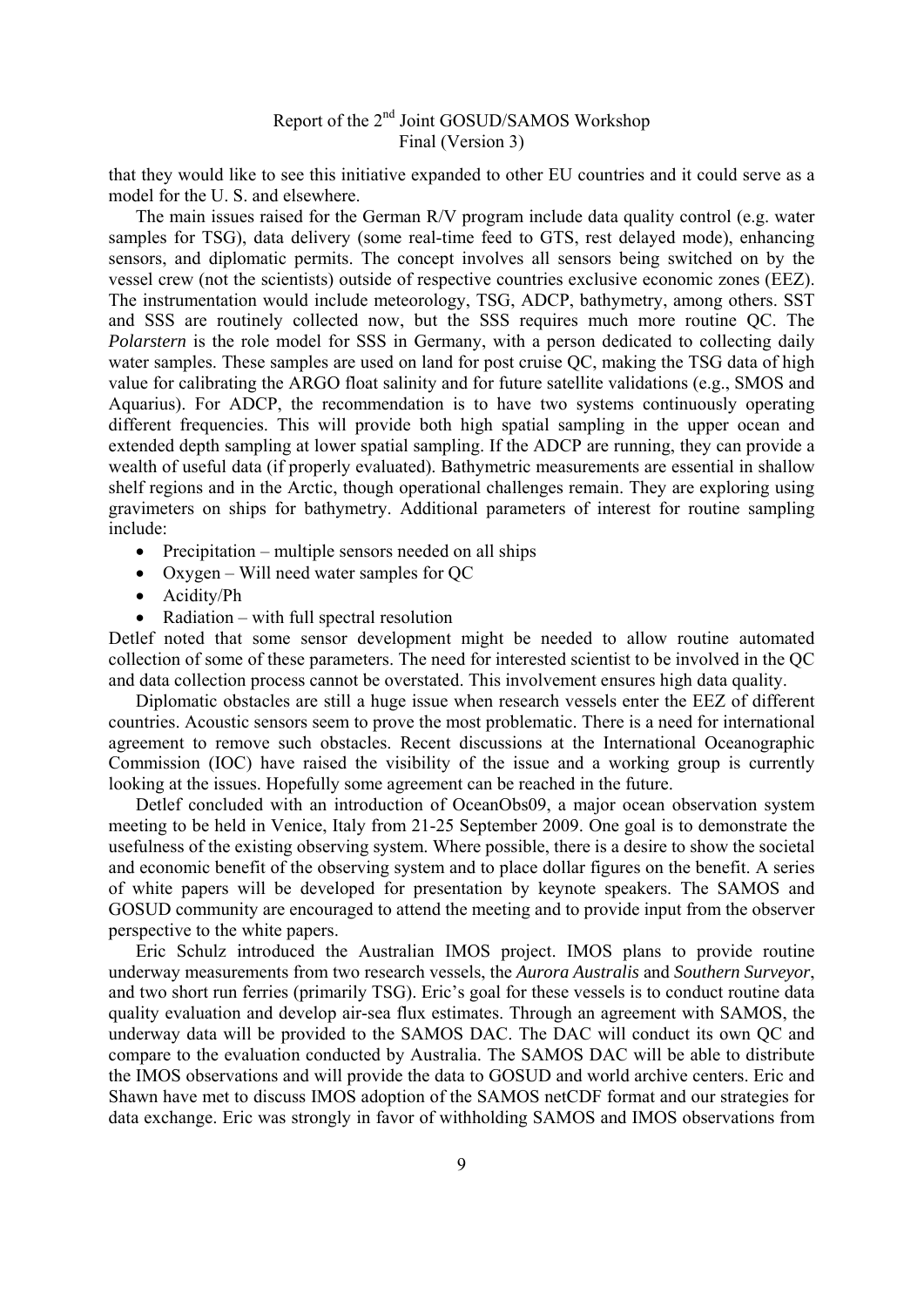the GTS to maintain their use for validation studies. Eric also noted that IMOS is a research project (not operational) that is considered a precursor to an Australian Integrated Ocean Observing System.

 Vinciane Unger provided an overview of the automated weather system (BATOS) deployed on the majority of the Voluntary Observing Ships (VOS) recruited by Meteo France. Automated weather systems (similar to the SAMOS on R/Vs) are becoming more common on VOS and the SAMOS chairman feels that now is the time to consider the possibility of including select VOS AWS into the SAMOS initiative. The BATOS system is designed to report air and sea temperature, pressure, humidity, and wind speed and direction at hourly intervals to support marine weather forecasting and NWP. The BATOS sensors can sample at up to 10 sec. intervals, but these data are currently not logged on the ship. It is worth noting that the BATOS software also allows the inclusion of visual observations (e.g., clouds, sea state, etc.). The BATOS is one of three systems used in the Meteo France VOS program. The program is well organized and consists of the Port Meteorological Officers, a maintenance team, the technical department, a network manager, and a quality control department. Meteo France has a centralized calibration facility for all BATOS sensors. Overall, the number of vessels in their VOS fleet is not increasing, but the use of AWS has resulted in a four-fold increase in observations between 2001 and 2007.

 Opportunities for expanding collection of underway salinity measurements (via TSG) were discussed by Gustavo Goni and Gael Alory. These observations are generally made under the WMO ship of opportunity program (SOOP) and can be made either by research or merchant vessels. Gael introduced one of the French TSG observing services, which is a primary contributor to the GOSUD data server at CORIOLIS. Their quality controlled salinity data are available from: http://www.legos.obs-mip.fr/observations/sss/. Gustavo's group at AOML is focusing on TSG data from the NOAA fleet of research and fisheries vessels. Gustavo noted that TSG measurements could provide along track spatial resolution that cannot be achieved using ARGO floats. The TSG must be considered complementary to ARGO and the GOSUD and SAMOS community should work to improve the image of TSG data as a critical resource for scientists. We need to show the strength of TSG measurements for a wide range of applications and should push for underway measurements to be included in summaries of the global ocean observing system. Clearly the applications of TSG measurements are many. Gael showed several examples including SSS trend analysis, contributions of local forcing on SSS variability, and ENSO related SSS variations. Both Gael and Gustavo noted the future role of TSG measurements for validation of the upcoming satellite salinity observations by Aquarius and SMOS.

 Phil McGillivary provided another informative (and entertaining) discussion of what is new in autonomous vehicle technology. Vehicles include everything from small robo-jellies, which can hold their position for monitoring ocean frontal zones, to full size robotic sailing vessels. These new technologies are now becoming viable systems to provide ocean surface and atmospheric measurements. Robo-kayaks continue to be one of the more cost effective autonomous surface platforms, with the ability to measure winds and even carry a winch for conducting ocean profiles. In addition, Phil brought us up-to-date on the latest in autonomous aircraft. These offer a great opportunity to extend the spatial coverage around vessels (from which they can be deployed); however, their deployment near land is still limited due to Federal Aviation Administration policies. Phil also showed some new versions of wave energy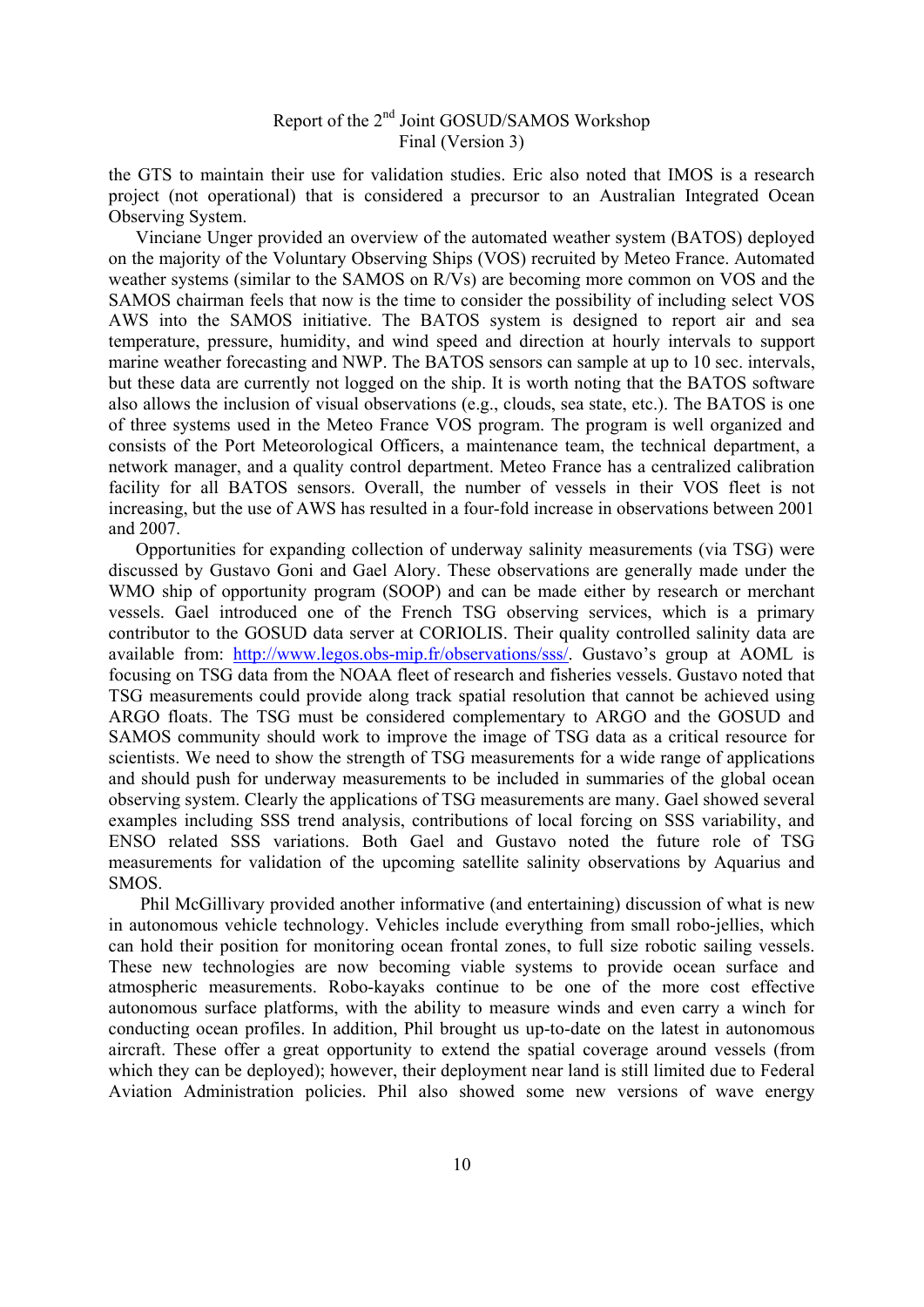generators that are used to run aids to navigation. This technology is becoming efficient enough to power more extensive ranges of sensors on mooring (or other autonomous platforms).

 Radiation measurements are a critical component of the air-sea exchange. The relative magnitudes of the surface flux components was introduced by R. Michael Reynolds and he noted that shortwave irradiance (downwelling shortwave), longwave irradiance (downwelling longwave), and the sea surface temperature (upwelling longwave) are critical to properly measure. Currently it is rare to have either longwave measurement being made on vessels. Mike introduced a system developed in partnership with Peter Minnett that converts the output of the standard Eppley PIR and PSP sensors into a single NMEA string (system is ~\$10K). This should be very useful for most SAMOS operators (that do not have longwave radiation from a PIR) as they typically are working with NMEA output from their sensors. Mike also outlined some of the important consideration for instrument calibration and issues associated with downwelling longwave and shortwave measurements. Radiometric SST measurements are costly to make. Mike introduced the ISAR system that employs a scanning sensor that looks at the sky, water, and two internal black bodies to ensure accurate measurements. This system still runs  $\sim$ \$60K and, though it is autonomous, will likely need to be deployed on high-value ship tracks for the foreseeable future.

 Discussions focused on the need to take advantage of the international collaborations and the evolving technology. One item that was clear was the need to set priorities for which ship tracks have high scientific value for both oceanography and meteorology. Resources will not allow instrumentation of all vessels to the fullest extent. In addition, there is a need for more coordination between programs. Whenever possible, multiple sensor systems should be deployed on a single vessel to allow simultaneous meteorological, radiative, and upper ocean sampling. Stammer noted that research vessels are ideal multi-use platforms, but we should take full advantage of VOS and merchant SOOP. The coordination across different observing programs and identifying high-value regions for additional observations are likely to be addressed at OceanObs09 and the SAMOS/GOSUD communities should contribute to this meeting. It was also suggested to contact the CLIVAR community to obtain scientific input to help define the scientific priorities for underway data collection by SAMOS and GOSUD.

 Another suggestion asked the SAMOS DAC to undertake a pilot project with Meteo France to identify one or two high-science value lines on which Meteo France would collect one-minute BATOS observations. These data could be collected when the vessel reaches port and then be shipped to SAMOS for processing. In addition, SAMOS and GOSUD should encourage collaboration with the German large R/V effort and IMOS. Whenever possible, agreements should be made to standardize data formats to ensure ease of interoperability between countries and programs. As noted by Gustavo, all of these international partners should work to raise the visibility of underway-automated meteorological and oceanographic measurements from ships as vital to the ocean observing system. Finally, we should encourage the use of the emerging technologies and work towards the routine deployment of additional radiation sensors. These topics were addressed during discussions later during the workshop.

#### **SAMOS working group report**

 The SAMOS working group convened to discuss technical issues related to the continued advancement of the goals established in the first three SAMOS workshops (http://www.coaps.fsu.edu/RVSMDC/Workshops/). The group meeting began with status reports from active SAMOS projects and continued throughout the afternoon with open round-table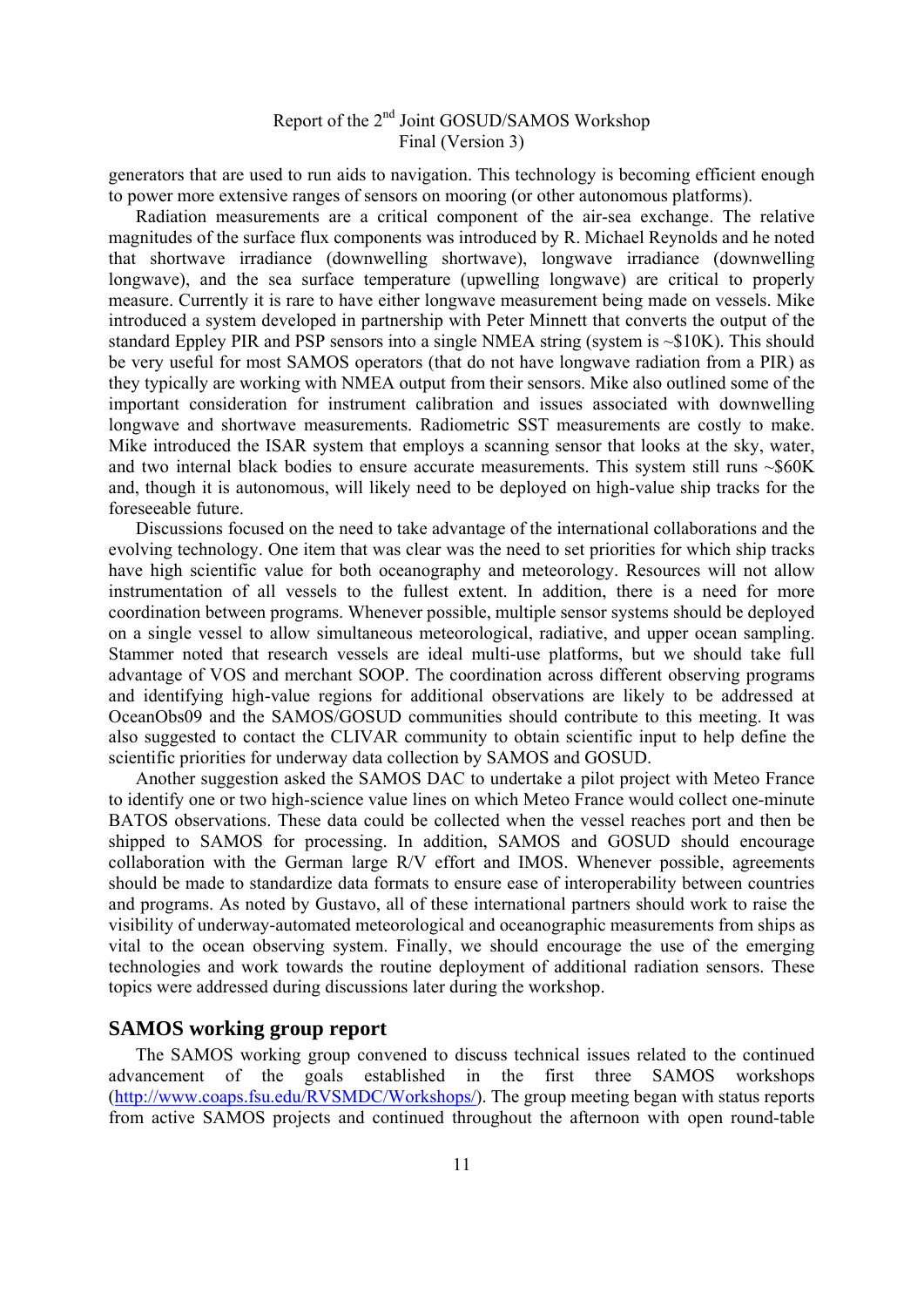discussions led by the SAMOS chairman. Topics of discussion included future deployment of the PSAFS, metadata acquisition, data archival, expanding parameters measured by SAMOS vessels, seawater temperature requirements, international collaboration, participation at upcoming meetings, and future funding.

 Shawn Smith reported on the status of the SAMOS data assembly center (DAC) activities. Since the workshop in 2006, the DAC has expanded routine data collection from 2 to 15 research vessels. A full suite of automated and visual data quality control procedures are now implemented and applied to all data received by the DAC. Intermittent feedback to the vessel operators has proven quite valuable to resolve instrument and data transmission problems. Recruitment of additional NOAA vessels and the LUMCON vessel *Pelican* are underway. The *Oceanus* and several NOAA vessels are utilizing compact sensor packages for their measurements. In the case of the *Oceanus*, there are concerns that this system may not be as robust as the IMET system. In addition, it is rare for these compact systems to be deployed in conjunction with their previous system, violating one of the GCOS climate monitoring principles that states that an overlap should exist between new and old data observing systems (to allow comparison of performance). The other major problem continues to be the acquisition of metadata (primarily the instrument metadata). For some vessels, the initial metadata is never received, while instrument changes are rarely reported to the DAC. The DAC has developed web-based forms for use by the vessel operators to upload metadata, but these may not be the only solution (see discussion below).

 The advancement of the DAC activities (including the ingestion of additional data formats) continues to be hampered by funding limitations. We are looking for a more diverse funding base to advance our activities. Several suggestions were made. First we should try to take advantage of interns or visiting data managers to assist with the data quality evaluation at the DAC. Possibly we could retain an intern (e.g., from MATE), a data manager from NODC, or someone from NOAA Corp to allow them to learn about the issues related to data quality evaluation, while the DAC receives assistance with our data quality workload. Another idea that is still requested by the operators is for an "offshore SAMOS ambassador". This person would visit vessels to collect metadata and help with shipboard decisions regarding sensor placement. Regarding funding, the suggestion was made to try to meet the needs of operational ocean and weather forecast centers which may lead to additional operational resources. It was suggested that it is important to have SAMOS recognized by agencies and programs outside of NOAA and NSF (e.g., POGO, NASA, etc.). This may provide leverage for future funding.

 Tom Stepka provided the status of SAMOS data transmission for NOAA vessels. Currently 12 ships in the NOAA fleet are using the SCS 4.0+ to transmit data to the SAMOS DAC. Several additional vessels (*Okeanus Explorer*, *Oregon II*, and *Albatross*) are in the recruitment process. Tom noted that the feedback from the DAC to NOAA vessels has been highly valuable to identify problems and weaknesses for NOAA OMAO to address. The result is higher quality observations from the NOAA vessels. Smith emphasized that a letter from NOAA/OMAO describing some of the perceived benefits (with cost estimates if possible) would be of great help to justify the SAMOS initiative. Suggestions to improve the collaboration between NOAA OMAO and SAMOS include (1) OMAO providing routine cruise metadata to allow the DAC to know when a vessel is at sea, (2) OMAO filling out instrument metadata forms for each individual vessel, and (3) the DAC providing routine quality reports and sensor feedback to NOAA to help justify new instrument acquisition. At this point there was a brief discussion of whether or not SAMOS data could be displayed on NOAA vessels (does this option exist in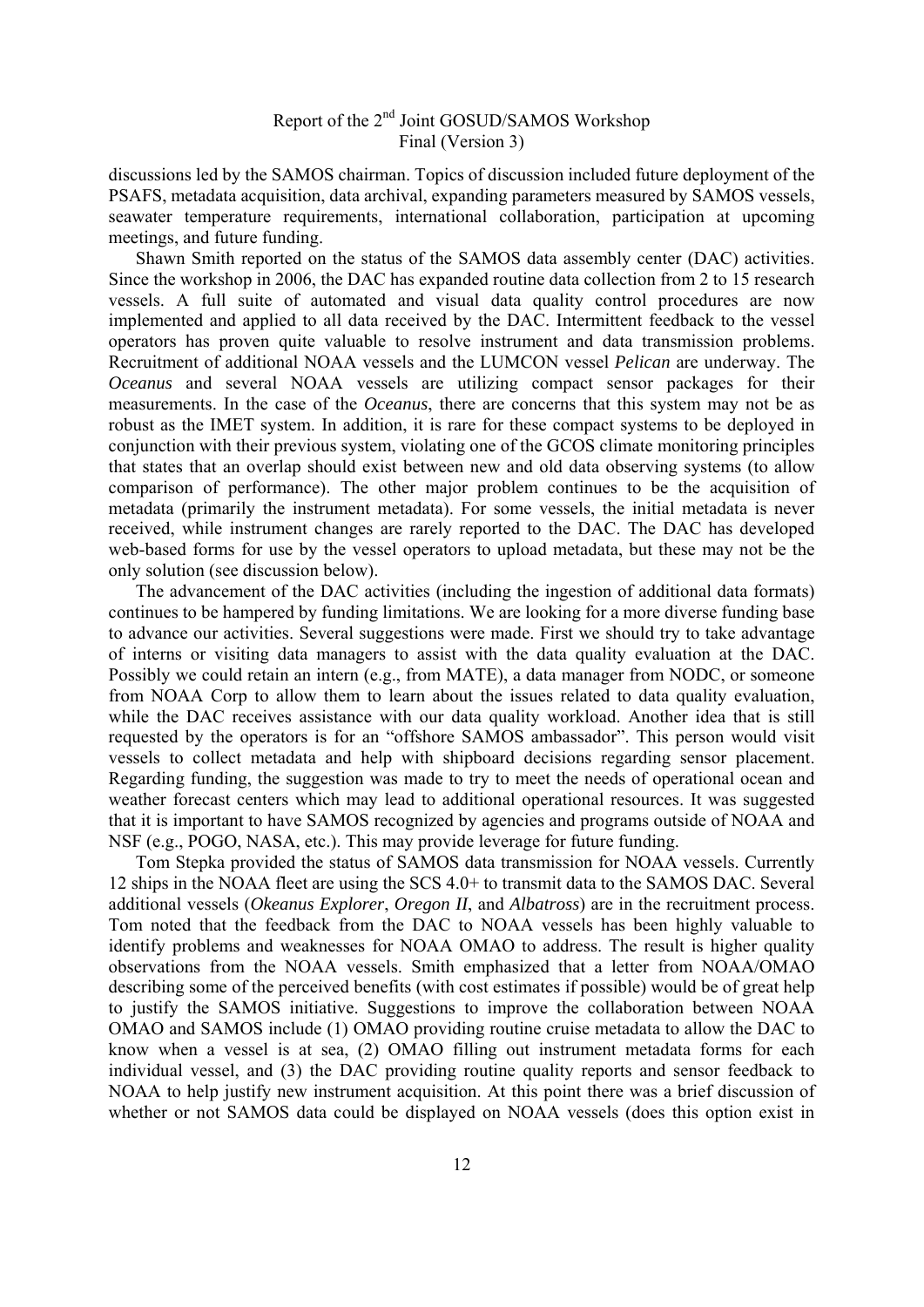SCS). In addition, the question was again raised as to the possible value of QC'd SAMOS data being distributed via the GTS to compliment the instantaneous values currently provided via GTS through the SEAS system.

 David Forcucci provided an update on the SAMOS data flow from the USCG vessels. Currently data are routinely transmitted from the *Healy*. David noted that bringing SAMOS on board the *Healy* has had benefits, including data quality evaluation, identifying sensor problems, providing suggestions for sensor locations, and ensuring the data will be archived at NODC. The suggestion was made that additional graphical displays of the SAMOS data (with flags) would be useful for use by onboard technicians. In addition, the David Hassilev suggested the provision of routine quality reports would be very helpful. Protocols for this type of reporting will need to be developed by the SAMOS DAC along with methods of providing this feedback to the vessels. One suggestion was for some form of subscription service.

 An update on the portable shipboard air-sea flux standard (PSAFS) was provided by Dan Wolfe. In 2007, the system was deployed on the *Knorr* in the North Atlantic and the *Healy* for a short North Pacific cruise. Details can be found in Dan's poster. The PSAFS interfaces well with the NOAA SCS system, but does require a rider from NOAA Earth System Research Laboratory (ESRL). Future improvements will include wireless communications, tilt-stabilized radiative flux measurements, and MATLAB-based data processing. At present, no new cruises are scheduled, but new opportunities are welcome. Since the system is a NOAA resource, deployment on NOAA vessels is not a problem. In addition, vessels participating in SAMOS (a NOAA funded project) should be able to work out deployment opportunities. Advance planning with ESRL (Chris Fairall, lead investigator) is definitely needed. Participants suggested several scientifically interesting deployment opportunities including a three-way comparison with a WHOI mooring to be deployed south of Australia in 2009 (Eric Schulz contact) or on the *Lawrence M. Gould* transiting the Drake Passage. Mark Bourassa also suggested that comparisons with some of the Gulf of Mexico moorings would be beneficial for satellite validation.

 Following the updates from ongoing SAMOS activities, the discussion turned to the difficult problem of metadata acquisition. Currently, most SAMOS metadata is received via email as Word documents. This has proven to be only partially successful, with the tracking of sensor changes being the most problematic. In addition, there is not a clear relationship between SAMOS metadata and the metadata being provided for VOS (e.g., WMO Pub. 47 metadata). In some cases, the VOS and SAMOS observations are collected using different instruments, so the Pub. 47 metadata should differ, but more SCS equipped vessels are now transmitting both VOS reports via SEAS and SAMOS reports via email using the same scientific instrument systems. To improve SAMOS metadata collection, the DAC has developed a set of web-based forms for metadata collection, which are now ready for use by participating vessels. The participants noted that access to the web is not always possible at sea and any web forms still require technician time to complete. An alternative suggestion was to develop some form of ASCII or XML formatted metadata that could be transmitted from ship to shore on a regular schedule. This would allow rapidly changing metadata (e.g., for instruments) to be loaded a single time into the ship's computer system (e.g., SCS) and then automated metadata messages could be generated to provide the information to shore-side locations (possibly both for SAMOS and Pub. 47). Some vessel metadata (including digital imagery) will need to be transmitted either via email or a webbased system. Clearly multiple methods of metadata acquisition should be considered and the participants agreed that a subcommittee should be formed to address these issues. The primary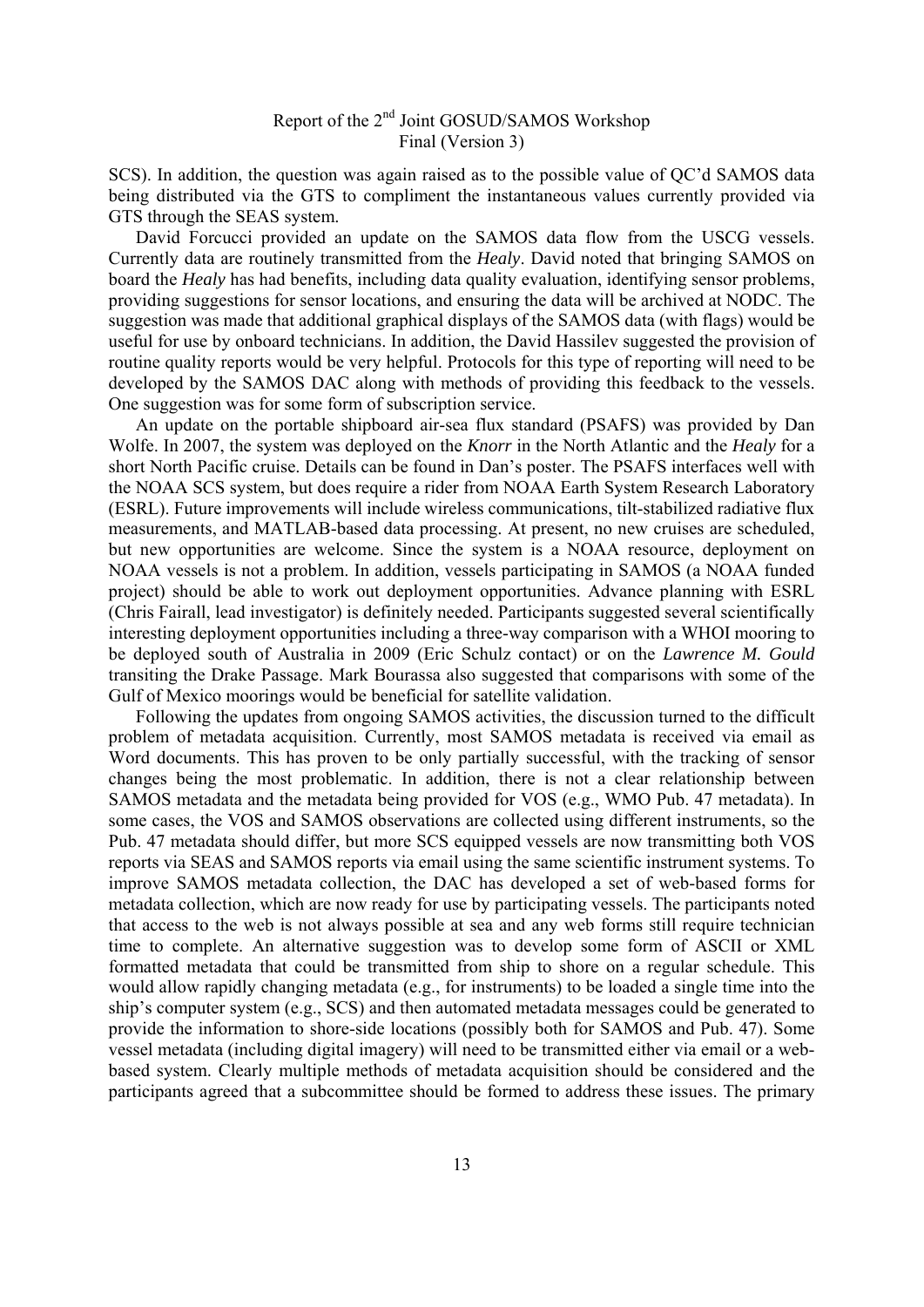focus of the subcommittee would be development of an automated method to transmit metadata from ship to shore.

 The need for better cruise metadata was also discussed. Currently there is no organized system to determine which research vessels have or are planning to conduct underway meteorological, TSG, carbon, radiation, or other measurements. Current sites created by POGO and the University of Delaware are not meeting this need (likely because this was not considered in their design). There are initiatives underway in UNOLS to improve the access to cruise metadata and it is possible that JCOMMOPS may play a role in this effort. The panel encourages the University of Delaware to play an active role in improving access to cruise activity metadata.

 A brief discussion focused on the archival of SAMOS data. At a subgroup meeting on Monday 9 June, members of the GOSUD, SAMOS, the AOML TSG group, and the NODC met to review plans for data archival. It was clear that some comparisons of the data flow for NOAA vessels to NODC are necessary. The members agreed that using data from the NOAA vessel *Ronald Brown* would be a good test case for developing an archival strategy at NODC. NODC, GOSUD, SAMOS, and AOML need to resolve differences between the data collection strategies. SAMOS receives one-minute average data from NOAA vessels, while NODC and AOML receive 30-second spot values. AOML then creates 5 minute median values that they QC and return to NODC. An archival strategy is needed to ensure user access to the best quality meteorological and oceanographic measurements.

 SAMOS data flow in 2008 is greatly increased compared to previous years; however, most vessels are currently providing only the basic navigation and standard meteorological parameters (winds, pressure, air temperature, and humidity). The user community is interested in receiving additional parameters to achieve their scientific goals. The discussion of parameters to add to routine SAMOS data collection included:

- **Shortwave and longwave radiation** According to Michael Reynolds the key parameters to measure are downwelling shortwave, downwelling longwave, and upwelling longwave radiation. The cost of a single set of downwelling shortwave and longwave sensors is  $\sim$  \$10K. The upwelling longwave (basically the sea surface radiative temperature) is a more costly prospect. The ISAR system developed by Reynolds and his colleagues costs ~\$80K, but requires less maintenance than other comparable instruments (e.g., MAERI). Clearly, deployment of the ISAR will be limited to select vessels and the choice of vessels must be driven by high priority science. Deployment of at least a single set of downwelling shortwave and longwave sensors seems a practical next step for SAMOS vessels. Requirements for onboard maintenance must be spelled out (though they are listed in the Marine Handbook).
- **Photosynthetically Active Radiation (PAR)** PAR is a critical component to many biological studies over the ocean and the satellite and biological communities desire direct measurements. The sensors for measuring PAR are relatively low cost and SAMOS vessels are encouraged to include this measurement in their routine data stream. There are some issues related to the units conversion from a photon flux (typical of the in-situ PAR sensors) to the more commonly used energy flux  $(W/m<sup>2</sup>)$  used by the satellite community; however, if the PAR sensors are deployed and provide data from well documented sensor (using known units), the PAR community can work through the issues to take advantage of these measurements.
- **Carbon**  $(CO_2)$  Although carbon measurements are a critical component of the climate problems, there is an entire research community focusing on these measurements. The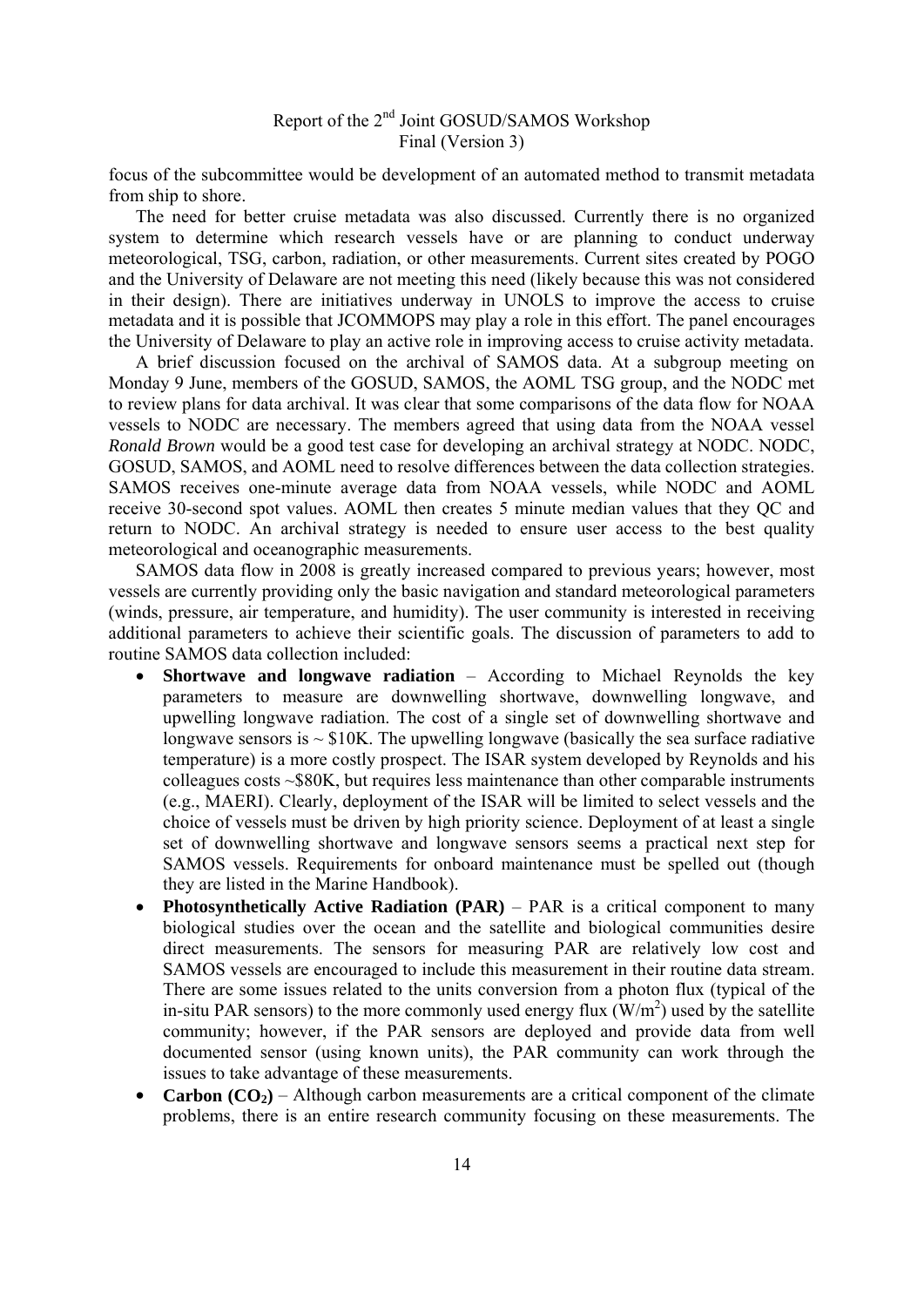participants agreed that the role of SAMOS in carbon observations should be one of providing high quality meteorological measurements on ships equipped with carbon sensors, but not necessarily be directly involved with the collection and evaluation of the carbon measurements. To be effective, the carbon and SAMOS programs must improve our dialog. One step is to ensure that the carbon community looks at SAMOS vessels as potential platforms to deploy their instruments and SAMOS should work to recruit vessels that currently have carbon sensors. The participants suggested that it would be helpful to have someone compile the meteorological requirements for the carbon community and some information regarding the priorities for which ships are instrumented with carbon sensors (and subsequently SAMOS data collection).

• **Speed log** – Measures of the fore/aft and port/starboard components of the vessel's motion relative to the water mass are of great interest to groups focusing on wind stress and air-sea heat fluxes. The speed log data provide the opportunity to subtract the ocean currents from the true wind observations to determine an ocean-relative wind, which is the desired measurement for flux calculation. The participants recommend that any SAMOS vessel equipped with a speed log should routinely report these data. It was recommended that the DAC investigate whether or not the upper gate data from an ADCP would satisfy the speed log requirement. The DAC will make inquiries with the ADCP data center at the U. of Hawaii.

During the discussion of future parameters to include on SAMOS vessels, it was noted that the preference is to provide observations from redundant sensors whenever possible. The marine handbook recommends that each vessel carry at least two different sensors for each parameter deployed at separate locations on the vessel. The reality is that funding rarely provides for this level of redundancy. Current policy from the SAMOS DAC is to request data from the "best" exposed sensors on the vessel, but the operator is encouraged to transmit multiple measurements for each parameter whenever multiple sensors are available. The DAC emphasizes that the SAMOS ASCII transmission format and all our data quality processing is designed to handle multiple values for each parameter.

 Another key data dissemination issue is the measurements of the seawater temperature collected by the vessels flow water system. Participants noted that most vessels take a water temperature near to the ship's intake and another temperature in the tank for the TSG. The former temperature is the best estimate of the actual sea temperature while the latter is the temperature used to calculate salinity. At present, SAMOS vessels provide a variety of these measurements (often with incomplete metadata). The panel recommends that the SAMOS DAC receive both the intake and tank temperature from ALL vessels. GOSUD currently uses both temperatures as part of a QC procedure to evaluate the flow rate through the water system (as most ships do not provide a flow rate measurement). A similar approach may be adopted by SAMOS.

 A new direction for SAMOS is to collaborate directly with international partners to obtain additional underway-meteorological observations. A pilot project has been established with the Australian IMOS project. The Australians plan to provide their observations to SAMOS in the SAMOS netCDF format. They will be conducting their own version of the SAMOS QC which can be compared to the FSU SAMOS processing. Another potential candidate for additional underway measurements is data collected by AWS on VOS. Meteo France is operating 50+ VOS that are equipped with BATOS system. Although the BATOS currently report only hourly data to support NWP, they are capable of providing one-minute observations in delayed-mode (no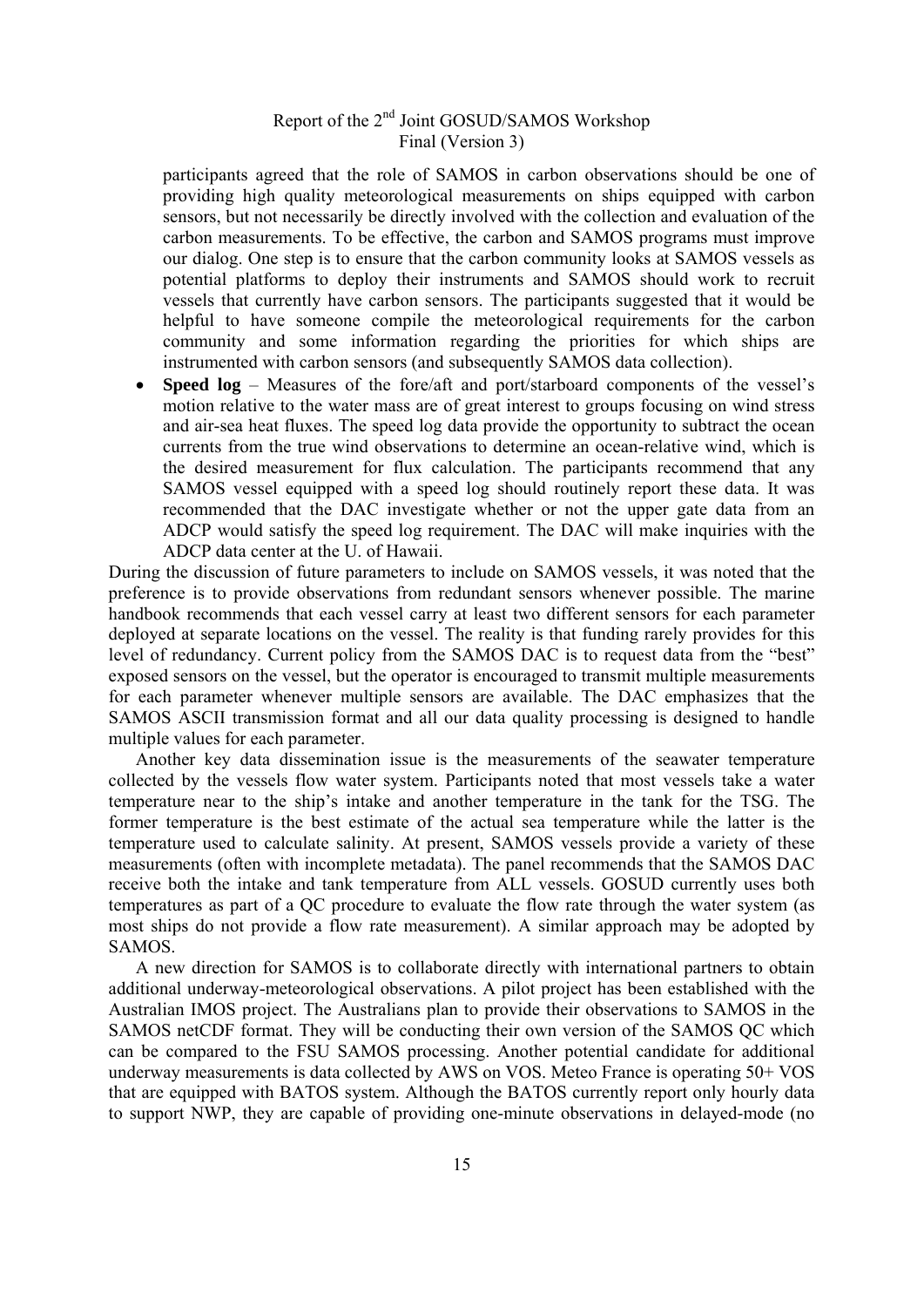mechanism for real time data transmission). The panel agreed that data from the BATOS equipped vessel might benefit the science community; however, the move to include them into SAMOS should be approached carefully. We first must determine which AWS VOS would provide the highest value data to achieve science goals. One suggestion was to focus on vessels that follow the XBT lines. The preliminary plan is to develop a pilot project where SAMOS would select 1 or 2 of the French BATOS vessels that run on lines of high scientific value (possibly the North Pacific XBT lines). A dialog between Meteo France (Unger), AOML (Goni), and SAMOS (Smith) is underway and will continue over the upcoming months. Other candidates for international collaboration include:

- German Large R/V effort (Stammer)
- Two new icebreakers in Korea and Japan (McGillivary)

The discussions of furthering international collaboration raise the question of upcoming meetings at which SAMOS may want to be present. The INMARTECH 2008 will be held in France in October. SAMOS will seek a representative to "raise the SAMOS banner" at this workshop, possibly providing a poster for the meeting. In addition, the participants suggested making a presence at the International Research Ship Operators Meeting in January 2009. Travel funds may limit direct participation by the SAMOS DAC at these meetings. The chairman also noted that FSU (and the SAMOS DAC) would be hosting the 2008 UNOLS RVTEC meeting from 28- 30 October 2008.

 The final topic addressed in the SAMOS working group meeting was the future funding of the SAMOS initiative. Clearly budgets are tight at the moment, but the demand for the SAMOS data are growing. The DAC needs examples from any group that is currently using SAMOS or other underway research vessel meteorological data in their research to provide support for this activity. Suggestions for improving funding include:

- Expanding access to SAMOS observations to support NWP and operational meteorology/oceanography (thus relating to GTS issues).
- Further internationalization.
- Exploring possible linkage with IOOS, COOS etc. (targeting coastal data issues).
- Targeting funding for expanded radiation measurements

#### **GOSUD working group report**

The GOSUD working group did not formally meet since the  $1<sup>st</sup>$  joint SAMOS-GOSUD workshop (Boulder 2006). Considering the small amount of time available for this splinter sessions, it was agreed to have a quick review of the actions decided in Boulder and then to focus on the following themes. The 2006 actions list will be distributed again in addition to this meeting actions list. The following themes were addressed:

- Network status
- Importance to enlarge the GOSUD network
- Improve the delivery of data
- Data management
- Develop educational and training capabilities

Gustavo Goni proposed two more points:

• Importance that GOSUD and TSG to be officially recognized as part of the global Ocean Observing System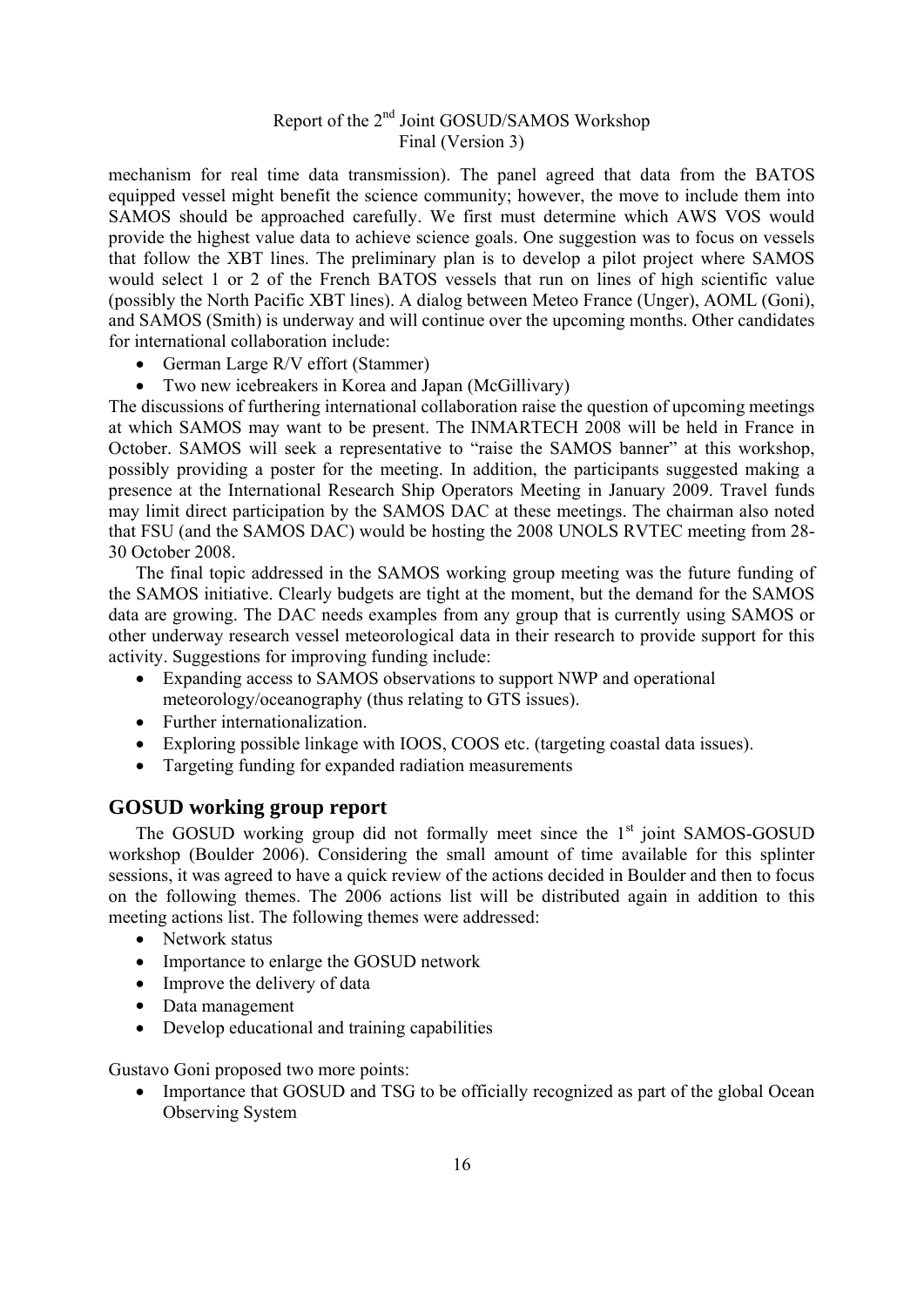• Need to have scientific inputs and to get recommendations on transects on which GOSUD must establish a priority

#### *Network status*

 It is reported that in 2007, 38 vessels are reporting data to the GDAC. Fourteen research vessels report their data regularly and 24 merchant ship send their data to the GDAC. The number of platforms reporting TSG data decreased between 2006 and 2007, but now many ships report higher resolution data. The role of the GTS was discussed. Seventeen ships report their data directly to the GDAC and 21 ships send their data to the GTS where there are retrieved by the GDAC either by the way of MEDS-Canada or Meteo-France. It was also noticed the importance to have more than one link to the GTS to retrieve as much data as possible from the GTS. The data of the ships from the Seakeepers Society (reporting their data on the GTS under KSxxxxx identification) were shown as an example of data circulating through the Meteo-France node of the GTS and not through MEDS. Joaquin Trinanes noted that only one French research vessel (*Marion Dufresne*) is presently reporting data on the GTS. Loic Petit de la Villéon confirmed that all the French research vessels that are routinely collecting TSG data are supposed to report them on the GTS. The problem will be fixed up immediately. The participants agreed on the following recommendation: data must be transferred, each time it is possible, directly to the GDAC, but submission to the GTS must continue.

 Presently very few delayed mode data are archived in the GOSUD GDAC. Most of them come from the WOCE Sea Surface Salinity dataset but they cannot be considered as a higher quality than the near real-time data collected during the WOCE period. A discussion followed on the GOSUD delayed mode dataset but, as it is also linked to the on going discussion on new format and to the method developed by IRD to elaborate such a DM dataset, it will be reported in the data management section of this report.

#### *Importance to enlarge the GOSUD network*

 Some contacts have already been taken to have more contributors to the project. The first priority is to integrate the TSG data from the NOAA vessels. Goni and Trinanes reported that the data were ready to be transmitted and that they were waiting for specifications (format, sampling rate, etc.) from the GDAC. Goni reported that AOML could contribute with local datasets. He also advised that NOAA would soon operate a ship doing the WOCE line PX26 in the North Pacific (*cap Vandemen*).

 An important potential source of data is the data collected by the ships selected by the Seakeepers Society. For the moment, the data from only a few vessels from Seakeepers are reaching the GDAC. Those data have circulated through the GTS and have not been sent directly to the GDAC. A discussion followed about the role that GOSUD wants to be played by the GTS. The GTS could be considered either as a way to transmit the data between the collectors and the GDAC or a way to identify the potential further direct contributions to the project. Conclusion was that because of the weakness in the meta-data circulating on the GTS, direct transmission to the GDAC should be preferred each time it is possible. Loic mentioned that some vessels might have been badly identified in the annual report (i.e., R/V *Miller Freeman*). It was also mentioned that a simple ASCII format is available for submitting the data to the GDAC. This format must be considered as a recommendation and not as a mandatory format to be used to submit data to the GDAC.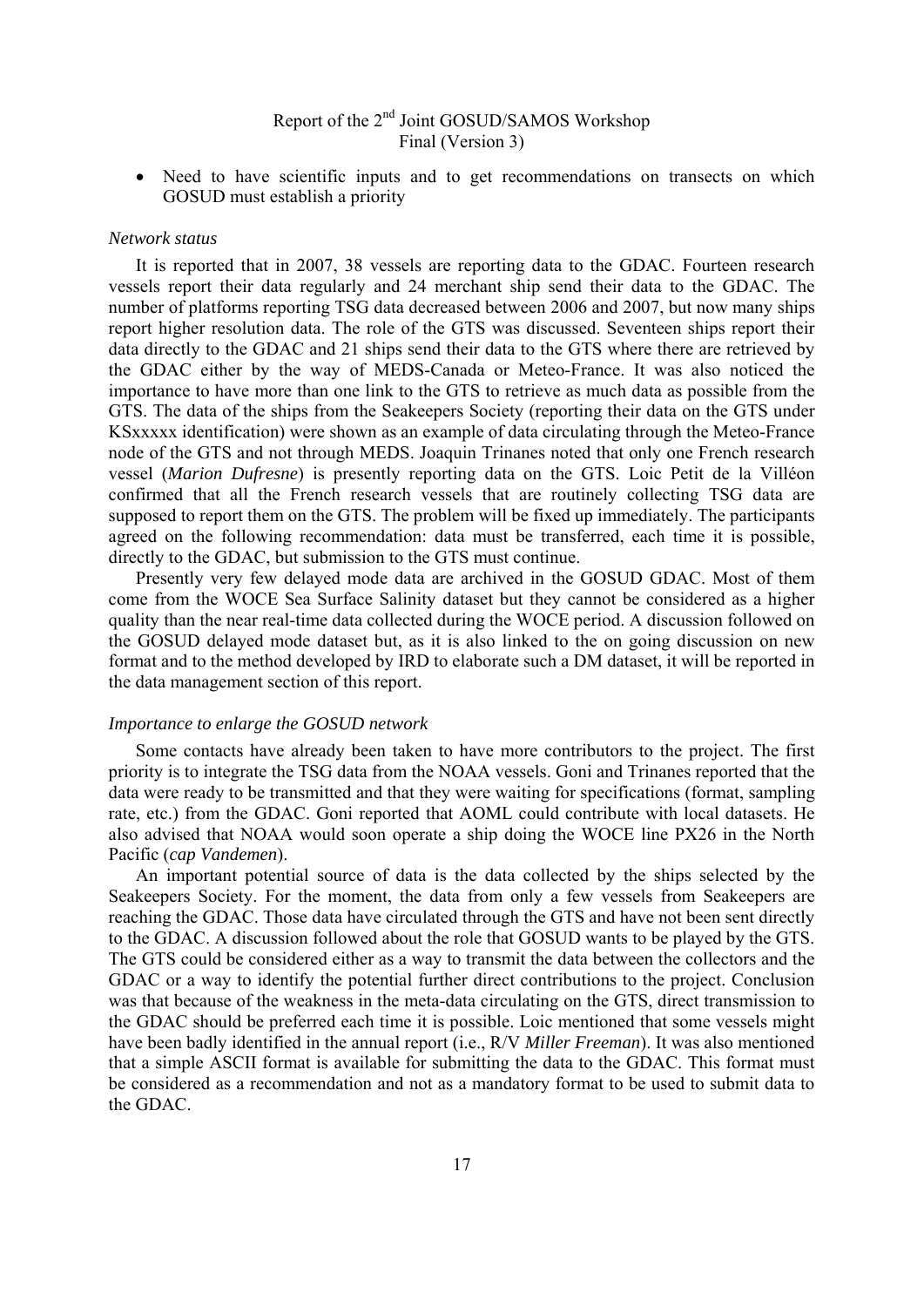Loic reported that the Japanese non-governmental agency VOS-NIPPON has contacted the co chairs to provide the TSG data they collect. He also stated that VOS-NIPPON did not wish that their ships could be identified and that they want the call signs of their ships to be masked before any transmission to the GDAC or outside their project. For the moment none of the VOS-NIPPON data have been submitted to the project but agreement must be found because they represent two interesting lines. Loic will re-contact this organization.

 Japanese research vessels are potential important contributors. Loic proposed to contact the new JODC director to consider how Japanese data could be integrated in the GOSUD dataset.

 Canada vessels were considered as potential contributors to the project. Bob Keeley, contacted by email, informed the project that the ferries that were cruising in the Gulf of Saint Laurent were not collecting TSG data on a regular enough basis to allow routine data transmission to the Project.

 Loic informed the participants that an effort in being done at an European level to routinely collect and transmit TSG data that are measured on research vessels. The Spanish research vessel *Cornide de Saavedra* is reporting TSG data routinely in near real time directly to the GDAC. Middle size German research vessel *Poseidon* routinely is collecting TSG data, but they decided to provide their data to the GDAC through the GTS. From time to time, it may occur that one other German research vessels collect and report TSG data to the GDAC. For the moment it depends of the willingness of the chief scientist.

 Detlef Stammer addressed the status of the German large research vessels later on in the plenary session. He informed the GOSUD/SAMOS participants that Germany is willing to participate in the world wide effort that is done to collect near surface measurements (including temperature, salinity and other parameters). He mentioned that the data would be provided to the WODC –Word Ocean Data Centre Mare in Hamburg.

 Some other experiences have been attempted (i.e., R/V *Belgica*) but they could not provide a near real time routine service.

 It was reported that, for the moment, none of the British research vessels report TSG data regularly to the GDAC. Before considering to transmit data regularly they have to demonstrate the demand to get funding. The action is pending but it is asked to contact BODC to consider how they could contribute to the GOSUD activities.

 Contacts have been taken with Australia. They will be pursued during the inter-meeting period to organize the data transfer to the GDAC. During the plenary session, Eric Schulz from Bureau of Meteorology proposed to be the contact point between the Australian data originators and GOSUD.

 Loic informed the participant that a FerryBox workshop would be held in Southampton (UK) in late September. He will present the GOSUD activities and will propose to integrate the FerryBox data in the GOSUD dataset.

#### *Public relations and training capabilities*

 This item was addressed shortly during the splinter session but later on it was discussed during the plenary session. It was proposed that the co-chairs contact the Ocean Teacher educational program to consider whether it is possible to integrate a TSG data management part in their courses.

 The discussion continued on the difficulty to enlarge the network and how to make the participants aware of benefits of joining GOSUD. Goni reported that, from its point of view, the work done on the *Oleander* is a perfect example of valuable effort and contribution to scientific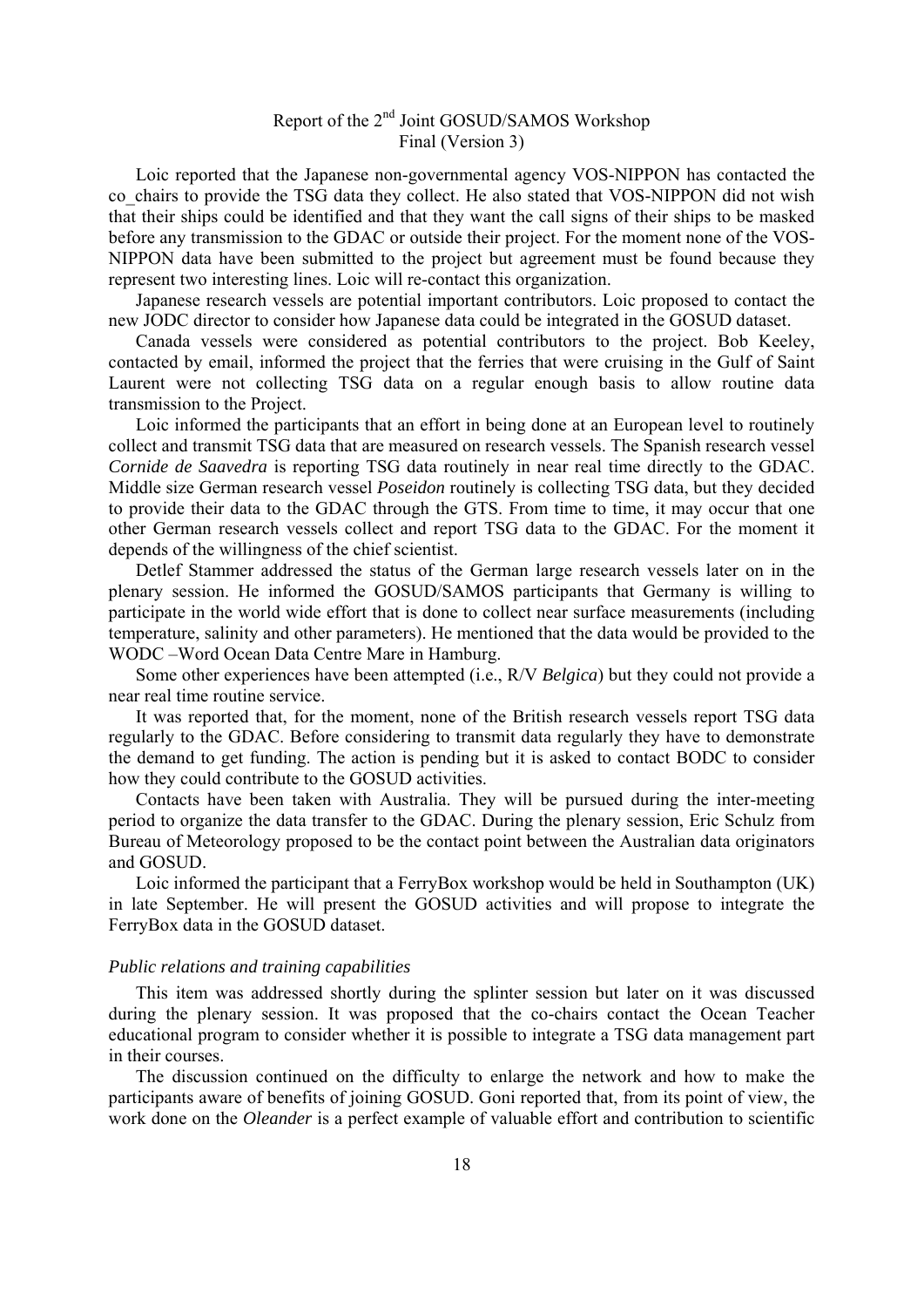goals (article in the Bulletin of the American Meteorological Society, EOS). He also informed that AOML is making public relation work. He also pointed out that it is important the international community should recognize our efforts and make TSG part of the Ocean Observing System. The CLIVAR Office in NOAA and CLIVAR panels should be aware of TSG for climate studies. Goni emphasized the importance to have input from the scientific community. During the plenary session, it was decided that the co-chairs would contact the CLIVAR chairs. The question posed to the scientists will be in which areas do we have to put our efforts.

 Requirements from the satellite community are also needed. John Gunn represented the Aquarius project. The European project SMOS was not represented and it is asked to contact them. It should be suitable that GOSUD should be represented at the next Aquarius workshop that will be held in Argentina early December 2008.

 Loic noted that when most of the data are well quality controlled and populated with metadata, it would be easier to advertise the GOSUD data. He mentioned that it was one of the reasons that a new NetCDF format definition was proposed (see below).

 Loic also informed the participants that the CORIOLIS data centre aggregates different data sources (ARGO, GOSUD, drifters, XBT) and distributes them on a daily basis. For CORIOLIS, TSG data is effectively part of the global observing system.

 In summary, it was decided to increase our efforts to demonstrate the added value that could be brought by GOSUD to the global Ocean Observing System. The next objective is to highlight the GOSUD activities during Oceanobs'09 which will be held in September 2009.

 The participants agreed it was not relevant to participate to the GODAE meeting. Loic informed also that he would have to report on the GOSUD activities during the next IODE meeting (May 2009).

#### *Data Management*

 GDAC status: Steve Rutz (US NODC) informed the participants that US-NODC is continuously mirroring the content of the GDAC hosted by CORIOLIS at IFERMER in France. He also mentioned that US NODC will continue to provide the GOSUD data through an OpenDAP server, but since the latest security problems it has not been restored. He also reported that the US-NODC web pages provide links to the major projects contributing TSG data (GOSUD, AOML, CORIOLIS, etc.). A discussion followed on the opportunity to have the same data flow used by the Argo project (DACs feed either one of the GDACs or the 2 GDACs). Goni expressed that Argo is a bigger project and that the GOSUD data exchange structure should remain simple. He also informed that AOML was able to provide NetCDF files with quality controlled data in both near real-time and in delayed mode. Loic Petit de la Villéon reported that the GDAC hosted by CORIOLIS would continue to maintain its OpenDAP server.

 A new NetCDF format proposition has circulated before the meeting. Because of lack of time, it has not been discussed in details during this splinter session but it will be discussed further on by email. Bob Keeley has already provided some comments by email. The main innovations of this format are:

- 1. one file contents the data from a unique voyage,
- 2. a voyage is considered as the time elapsed between the TSG sensors are changed,
- 3. metadata (i.e., calibration coefficients) are held in the same file than the data,
- 4. ancillary data (i.e., water samples) are hold in the same file than the data,
- 5. a file holds both near-real time data and the related delayed-mode data (best values).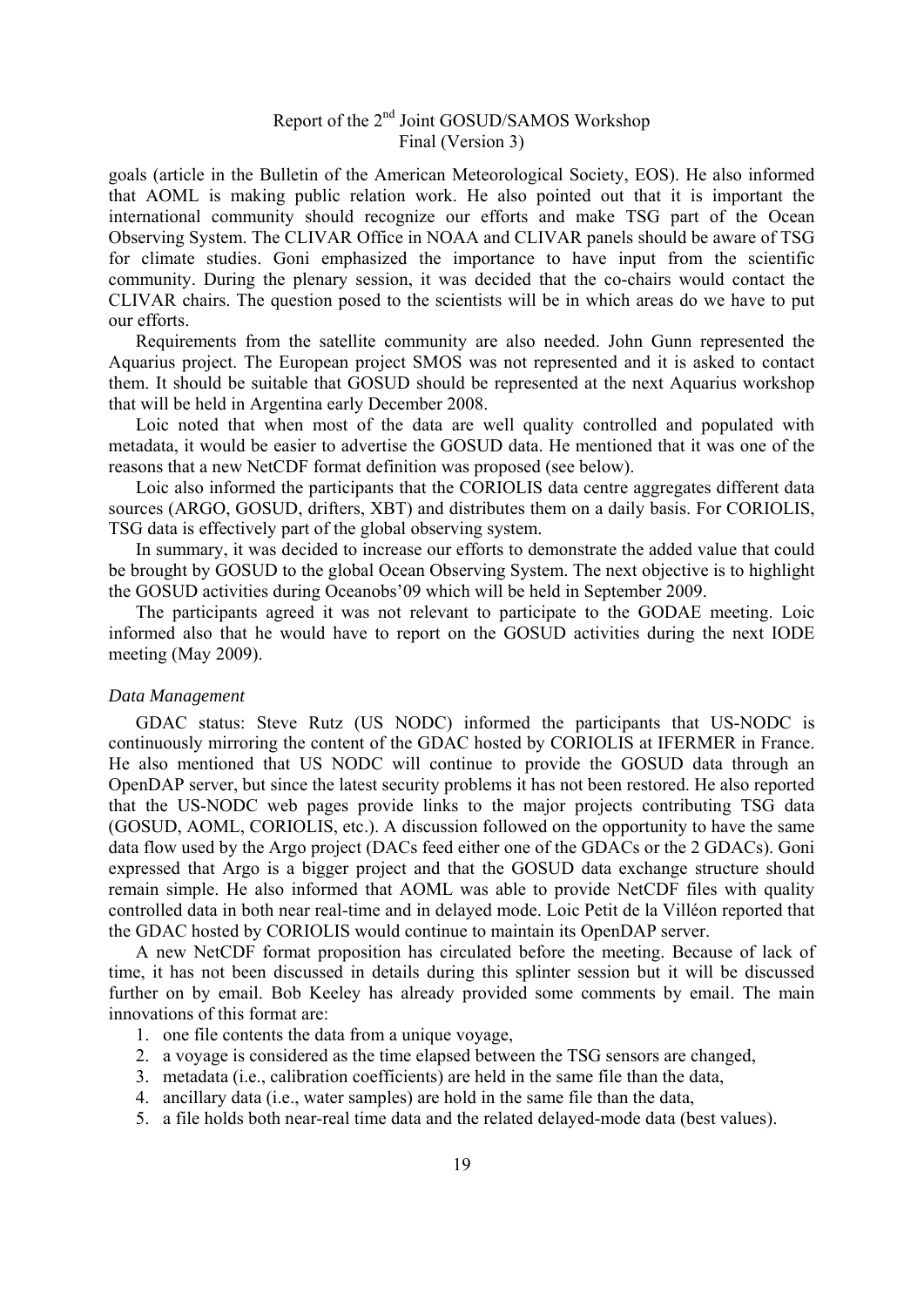It was decided to circulate again the NetCDF format proposition by the  $3<sup>rd</sup>$  quarter of 2008 and that a small group should evaluate the metadata fields.

Developing a new format that fit better with the users requirements goes towards making the GOSUD data more used and more visible. This must be one of our priorities.

#### *Quality control*

 Gael Alory made a presentation describing the method developed by IRD to elaborate a delay-mode dataset. Using the data received in near-real time or when the ship arrives in the port and with the help of the salinity samples taken with bottles, it is possible to evaluate the drift of the conductivity sensor and eventually to propose adjustments of the salinity values that could fit with the water samples. The software, using Matlab, is running as a prototype but some corrections must still be made before any wider distribution. The software is using as inputs/outputs the NetCDF format that has been proposed (see above). The software was also presented during the plenary session. Note: the recommendation is still to collect, when it is possible, water samples on a daily basis.

 Goni reported that AOML compare the data against the NCEP reanalysis both in NRT and delayed mode. The values stay the same but the flags can change between the NRT and DM. For the moment AOML does not correct the bias.

 Further discussion is needed and a way to continue could be the distribution of the software developed by IRD (see actions list below).

#### *Products*

 The importance to continue working on integrated ocean products that could integrate TSG data was addressed. During the plenary session, the presentation prepared by Fabienne Gaillard (IFREMER) showed her plan to integrate TSG data and other surface data in an objective analysis.

#### *Next meeting*

 The participants agreed that a period of 2 years between the meetings was too long. It is proposed to have a GOSUD meeting within one year and AOML proposed to hold it apart from the AOML annual meeting.

#### **Science and Applications**

 Two sessions of talks focused on the scientific application of SAMOS and GOSUD observations. Topic areas included satellite calibration and validation, roughness length parameterizations, upper ocean variability, and air-sea fluxes of heat, momentum, and carbon.

 John Gunn and Gary Lagerloff provided an update on the Aquarius satellite mission and the needs for underway salinity measurements to calibrate/validate the satellite measurements. Aquarius is a partnership between NASA and the Comision Nacional de Actividades Espaciales in Argentina. The current launch date is in May 2010. Aquarius uses three beams pointing towards the night side of the Earth (to avoid sun glint) and will provide global coverage in 7 days (with 4 repeat cycles per month). The authors provided an error analysis using ship observations and simulated Aquarius footprints. Their analysis showed a need to improve in-situ sampling of SSS in the Alaskan Gyre (a region of low salinity). They also emphasized the need for additional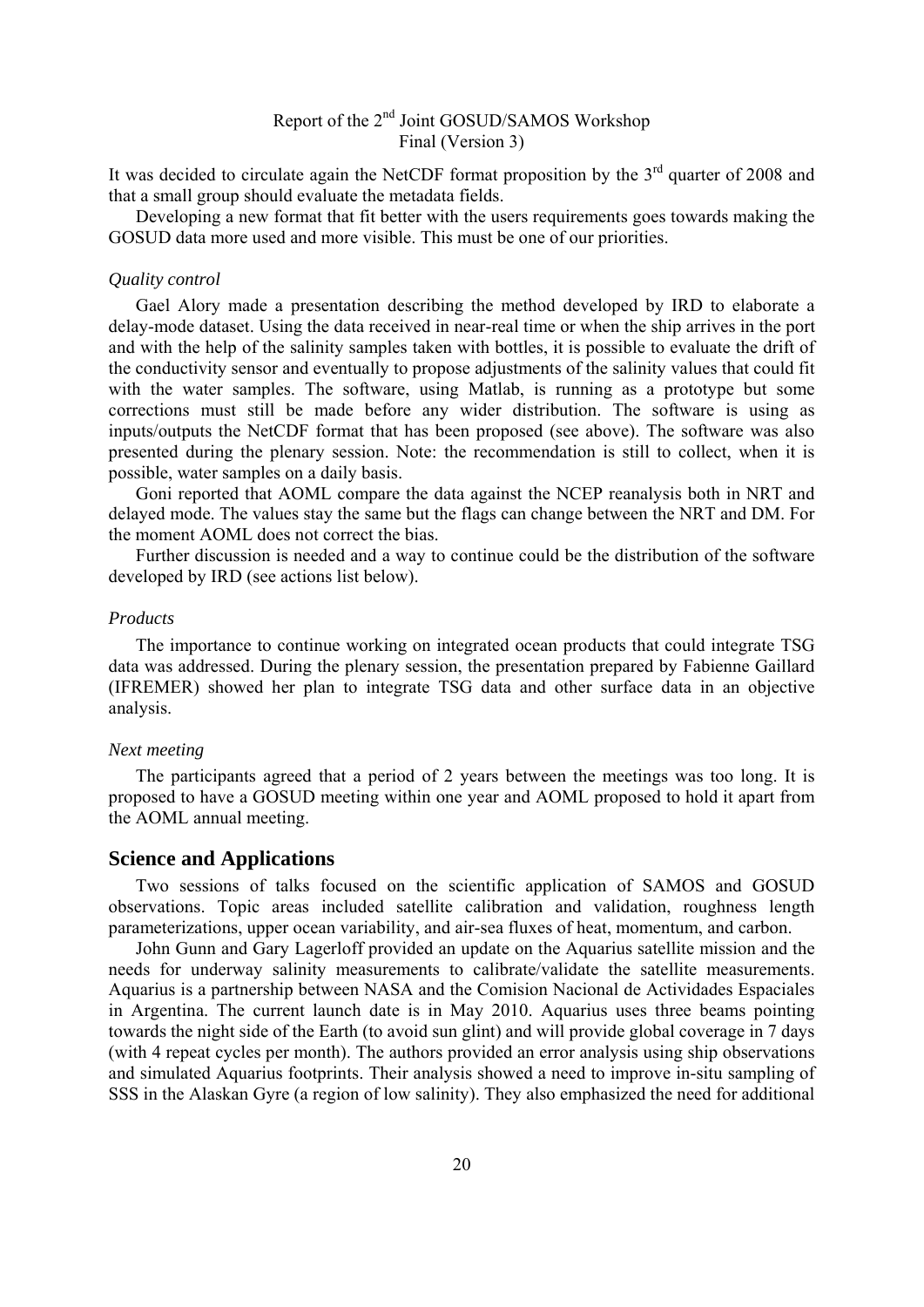sampling in regions of high salinity and strong gradients. They suggested that a member of the GOSUD community attends the upcoming Aquarius workshop in Argentina (December 2008).

 Darren Jackson provided another example of the application of in-situ observations for developing satellite retrieval algorithms for air temperature and humidity. Air temperature and humidity are critical for determining surface heat fluxes. Shipboard measurements are ideal for this activity and they used data from research cruises in the tropical Pacific and Indian oceans to develop their algorithms. The initial validation work presented used temperature and humidity data from version 2.4 of ICOADS, not directly from SAMOS research vessels. The results showed a wet bias in the humidity retrievals from satellites as compared to ICOADS. Darren also noted that they are having problems with retrievals in regions with temperature inversions. They have devised a stability index to help with this problem, which results in better matches in inversion regions. Darren also noted that the height correction of buoys in ICOADS had a larger impact on the comparisons than the correction for ships.

 Rachel Pinker presented a potential new application of SAMOS observations, in this case using the Photosynthetically Active Radiation (PAR) sensors. There is an active community working to improve radiative fluxes from satellites, including the PAR range of the shortwave spectrum (spanning 400-700 nm). There are several projects working on this problem, including the Surface Radiation Budget project and the Baseline Surface Radiation Network (BSRN). These (and other projects) have created shortwave radiation products that show large differences when compared to common AMIP2 model radiation estimates. PAR represents a subset of the shortwave radiation spectrum and is necessary to address the carbon cycle, estimating the evaporative flux from land-based vegetation, and primary productivity in the ocean. Rachel's research has been developing estimates of PAR globally using shortwave radiation measurements from satellites. Since direct PAR measurements are not common, the practice is to apply a conversion factor to estimate PAR from shortwave measurements. Analysis has shown that you cannot apply a single conversion factor across the globe. Validating the satellite-derived PAR estimates is still a problem due to limited in-situ observations. Shortwave radiation is measured at some buoy locations, but direct measurements of PAR are rare (especially over the ocean). This is where Rachel sees a unique opportunity to use research vessels and other ships of opportunity. She noted that a combination of shortwave and PAR measurements from ships, along with visual cloud observations, would benefit the PAR community. Finally she noted that she is chairing the BSRN subcommittee on PAR and encourages SAMOS to collaborate with this panel.

 Mark Bourassa focused on the issues related to adjusting in-situ measurements to account for varying observation heights. Adjusting in-situ data to a common height is a concern for computing turbulent energy and mass fluxes, when comparing in-situ and satellite data, and when using in-situ based climatologies for studies of long-term climate change. The choice of algorithm for making height adjustments does make a difference in the resulting value. Mark showed results of a comparison using five parameterizations of roughness length for temperature and moisture and two stability conditions. The different parameterizations have a greater impact on temperature and humidity height adjustments than they do for winds. Mark noted that biases due to height adjustment may not be consistent for upward (buoys) and downward (ship) adjustments and that this could have consequences for data assimilation and objective analyses. Observations collected by SAMOS vessels while they are near moorings (e.g., TAO) provide an ideal set of data to evaluate the height adjustment problems. The knowledge gained from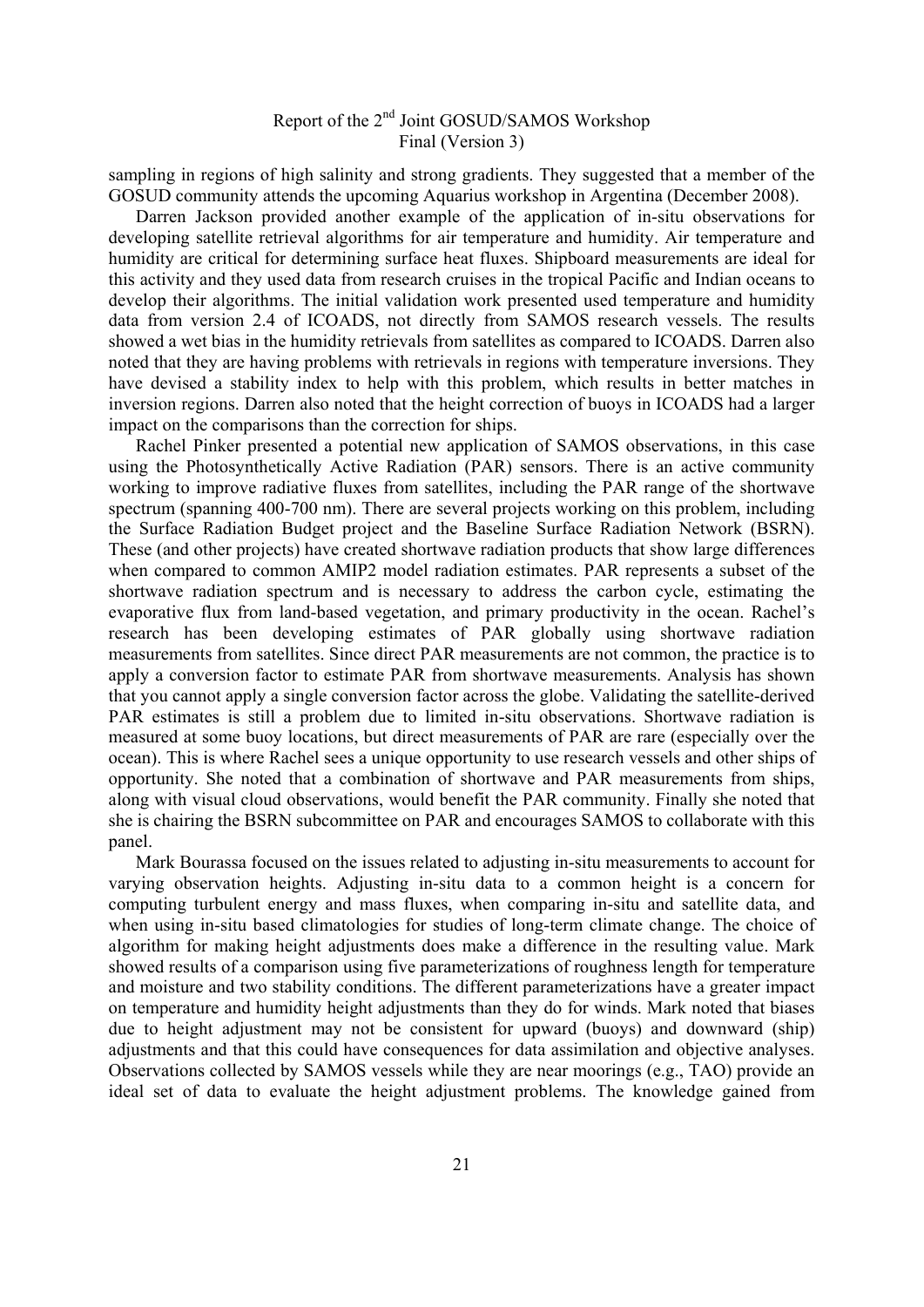research vessels can then be applied to a wider set of marine data (e.g., ICOADS) when creating marine climate analyses.

 Fabienne Gaillard was unable to attend the workshop, so Loic Petit de la Villéon provided her presentation. Fabienne has created an in-situ analysis system to synthesize the SST and SSS data available at CORIOLIS to create a four dimensional T/S analysis. The method uses optimal interpolation after applying some basic climatology and spike elimination quality control tests to ARGO float data. The latest version (4.0) is a global research mode product (not yet operational). Comparisons have been made to the World Ocean Atlas (2005 version). Regional differences are noted at multiple depths, with the largest differences appearing in the North Atlantic and around the western boundary currents. Fabienne is now working to integrate TSG data into the analysis system with the goal of improving the upper ocean salinity fields.

 Regina Folorunsho introduced the SAMOS and GOSUD community to the ongoing ocean research in the Gulf of Guinea (of the west coast of Africa). This region is dominated by a southward coastal current and receives a large amount of fresh water input from African rivers. Occasional current reversals and large interannual variability in coastal upwelling impact both the primary productivity and fisheries in the region. Currently there are limited resources for routine ocean observing in the region. They include a few PIRATA moorings and the ARGO floats. Limited ship observations exist and there is great interest among scientist in the region for improved access to historical oceanographic cruise data in the region. Other potential areas for collaboration include bringing the region's few scientists onto U.S. vessels or into U.S. oceanographic institutions for internship opportunities (possibly a way to conduct the data archeology for the region). Regina wished to remind SAMOS and GOSUD to consider the needs of African scientists and developing countries when expanding their observing systems.

 The ongoing challenge of studying ocean-atmosphere interaction in the Southern Ocean was discussed by Janet Sprintall. Southern Ocean heat fluxes continue to be very poor and estimates are hampered by the lack of data. Janet showed a mixed layer depth product that clearly showed wintertime mode water formation just north of the Antarctic Circumpolar Front, but noted that imbalances in the heat budgets in the region are huge  $(> 100 \text{ W m}^2)$ . The complete lack of data in the wintertime complicates efforts to reduce these imbalances. Sensitivity tests showed that the main contributors to the heat imbalances are the latent and sensible heat fluxes. The available flux products in the Southern Ocean have large differences and there is no consensus as to which product best represents the region. Overall, she emphasized the continued need for additional insitu salinity and meteorological observations in the region (even during the winter). More data will help constrain the errors in the products and help derive more representative satellite-based products.

 The final science and applications talk focused on carbon fluxes and was presented by Cathy Cosca. She focused on ongoing  $pCO<sub>2</sub>$  measurements on VOS and research ships. These measurements have existed since 1992, but the interest in carbon measurements continues to increase as the community works to determine the magnitude of carbon uptake by the ocean. Estimating the carbon flux requires measuring the mole fraction of  $CO<sub>2</sub>$  from both the air and the ocean. Cathy's group at PMEL currently focuses on four vessels (*Ka'Imimoana*, *David Star Jordan*, *McAurthur II*, and the *Columbus Waikato*). Systems are semi-autonomous and transmit data on a daily basis. The data undergo shore-side QA/QC and are used to create carbon flux products for the tropical Pacific. Cathy presented recent work to relate  $pCO<sub>2</sub>$  directly to SST. This is a promising effort as SST is easier to measure (via satellites).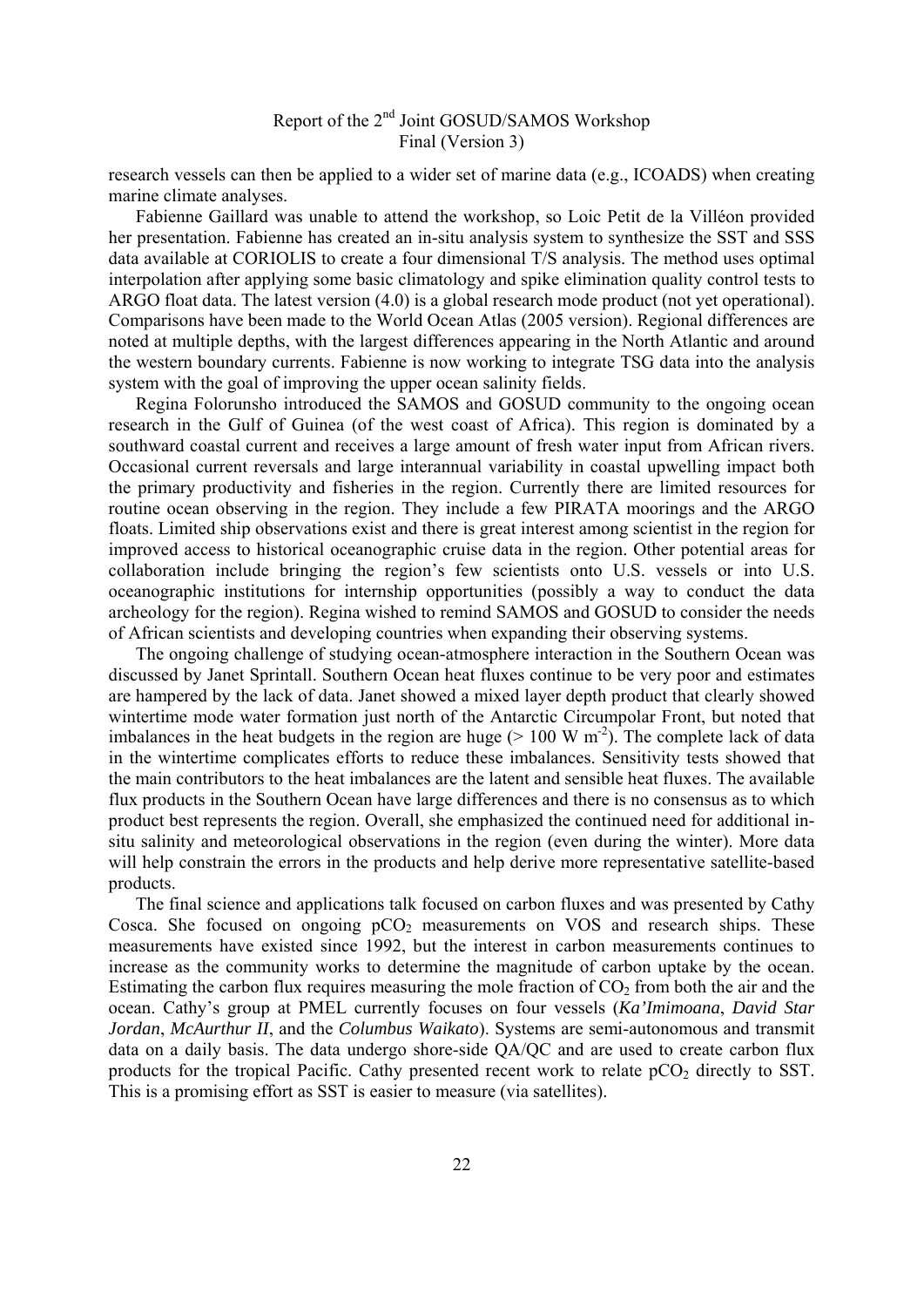The discussions that followed the two science and applications sessions focused on the need for the science to drive where resources are allocated for additional in-situ observations. It was clear that the satellite community needs to make recommendations for in-situ observing on SSS, air temperature, humidity, winds, radiation (including PAR), and specialized measurements like pCO2. The Aquarius community noted that there is a need for additional TSG data in the North Pacific (low salinity region), the subtropical gyres (high salinity regions), the Southern Ocean, and regions with large amounts of rainfall. Similarly, Darren Jackson noted that the Southern Ocean, South Pacific, and the subtropical gyres are of interest for additional air temperature and humidity observations to validate satellite retrievals. Regions with high winds are especially critical for those working on satellite flux studies. Sampling issues are not just spatial, but temporal as well. There is a need for more in-situ observations during the winter in the Southern Ocean. Where possible ship observations should be collected and the SAMOS and GOSUD communities should collaborate with ongoing ocean observing system initiatives to deploy moored buoys in the Southern Ocean. Several action items were noted to address the need for input from the science community to the data collection projects (SAMOS, GOSUD, etc.).

 A second discussion focused on the need for better coordination between the different shipboard in-situ observing programs. There is a clear need to know which vessels are conducting routine meteorological, TSG, PAR, radiation,  $pCO<sub>2</sub>$ , and other underway measurements. The potential exists to consolidate these observations onto several ships to provide a "super-observing" platform. This may lead to an economy of technical and personnel resources needed to develop high-quality observations. In addition, the different projects can benefit by sharing their data from co-located sensor systems (e.g., when SAMOS and GOSUD data are available on a  $pCO<sub>2</sub>$  equipped vessel, the quality evaluated meteorology and TSG may benefit the  $pCO<sub>2</sub>$  analysis).

#### **Poster Session**

 In addition to the oral presentations and associated panel discussions, a series of twelve invited and contributed posters were presented. The poster authors provided a brief oral introduction to their work at the beginning of the poster session. Topics of the posters included automation of marine measurements, air-sea flux studies, comparisons between marine data collection systems, and data stewardship.

 The poster session showed that a lot of efforts are being done in different laboratories and that it is important that the meteorological and marine data that are acquired should be disseminated through projects such as SAMOS and GOSUD. It also highlights the importance to have a common approach in quality control the data and to use compatible procedures and formats. The posters that have been presented could be split in 3 groups. The first series of posters shows what is done to contribute to the global effort of collecting data. The second group of posters shows what is the present state of art on the quality control procedures for both meteorological and near the surface ocean data. In the third group one of the posters shows how to access TSG data as part of the integrated global ocean observing system that includes also moorings, Argo, XBT, CTD and drifters data, and the last poster suggests how the links between the ICOADS and the JCOMM projects should be strengthened to match the ICOADS requirements in terms of data and metadata.

A short summary of each poster follows: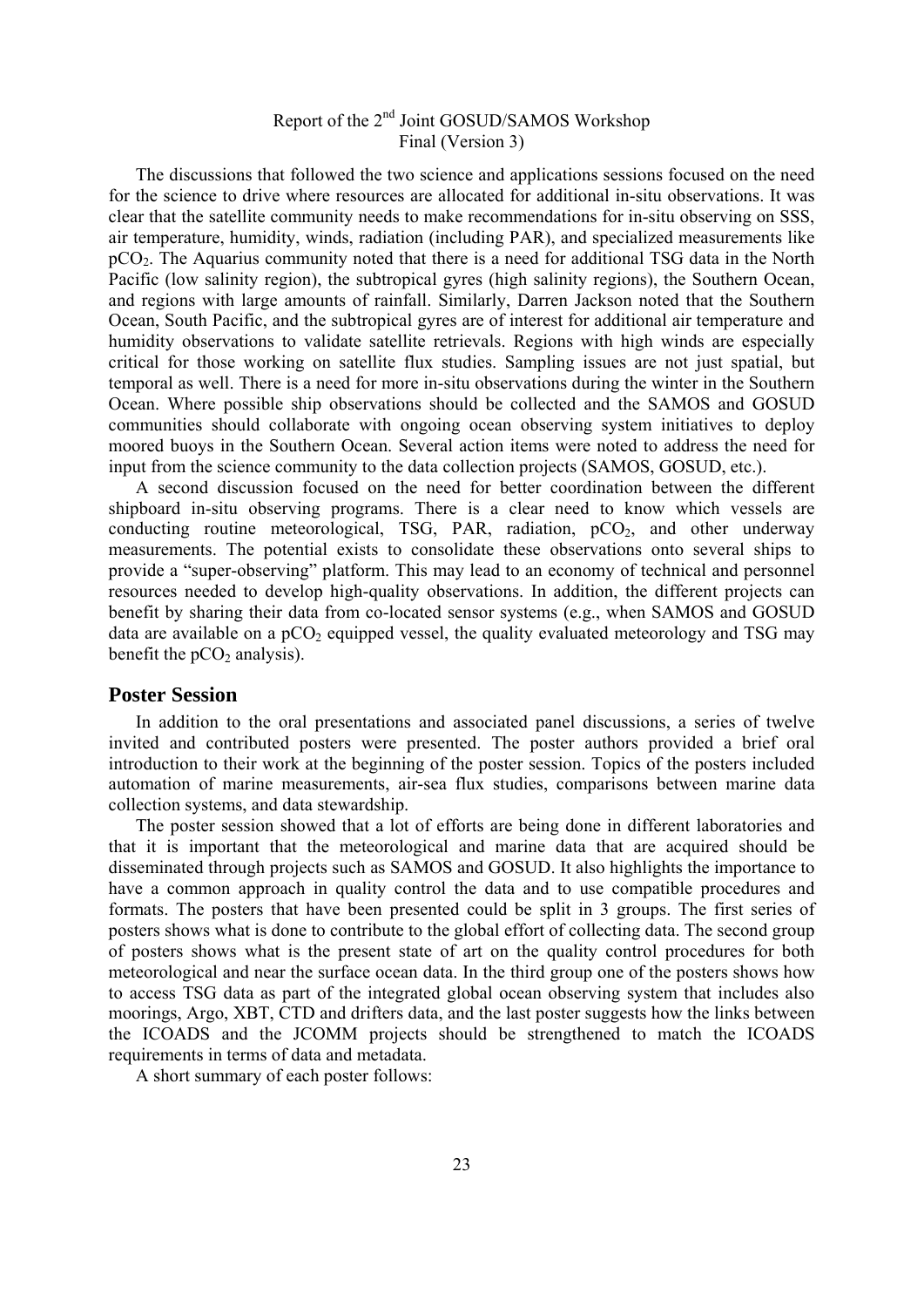*Integrating the R/V Pelican's Underway Data into LUMCON's Environmental Monitoring System* 

#### **Presenting Author:** Ms. Brenda Babin (LUMCON)

The Louisiana Universities Marine Consortium (LUNCOM) has collected on board the *R/V Pelican* a 10 years time-series of meteorological and water quality environmental data. All those data are transmitted in NRT and integrated into the LUNCOM's environmental monitoring system before being transmitted to the SAMOS project. This is a good example of how a local effort to collect data can contribute to the global observing system.

#### *Remote management of an autonomous shipboard scientific data using a wide area wireless network*

#### **Presenting Author:** Mr. Thomas Wilson (School of Marine and Atmospheric Sciences)

As part of the SoundScience project, an autonomous data collection system was developed and has been operated since 2003 on board the *M/V P.T. Barnum*. The system allows the collection of climate-quality weather data and hydrographic data (including ADCP data). By using the commercial wide area wireless networks in the New York metropolitan area, the system allows sending of the one-minute-averaged data. The interesting innovation of this system is ability to control this data collection system from the shore. This allows more rapid troubleshooting and is of a great help to maintain a coastal ship based network when it is difficult to get time, when the ship is at the port, for maintenance.

#### *In-situ wave measurements at Station Mike.*

comparison of the measurements.

**Presenting Author:** Dr. Margaret Yelland (National Oceanography Centre, Southampton) The poster presents in-situ wave measurements that have been collected at the station Mike. The Norwegian weather ship was equipped in 1978 to make measurements of the sea state. In 2006, the ship was equipped with a marine wave radar. Taken together, the two systems provide a comprehensive description of the sea state. Using the two systems allows cross

*High Wind Air-Sea Exchanges (HiWASE) - continuous air-sea turbulent flux measurements on the weather ship Polarfront.* 

#### **Presenting Author:** Dr. Margaret Yelland (National Oceanography Centre, Southampton)

The objective of the HiWASE project (part of SOLAS –Surface Ocean Lower Atmosphere project) is to improve the parameterizations of surface fluxes in terms of more easily measured mean variables. This study presents initial results that have been derived from data that have been collected on board the weather ship *Polarfront* and from a long time-series collected at station Mike.

#### *Advancing Marine Climatology with GOSUD/SAMOS Data: Enhancing Linkages to ICOADS and JCOMM*

#### **Presenting Author:** Mr. Scott Woodruff (NOAA/ESRL)

The International Comprehensive Ocean-Atmosphere Data Set (ICOADS) is the largest archive of historical surface marine data. Data and metadata are stored using the IMMA – International maritime Meteorological Archive format. The poster highlights the potential of high resolution GOSUD/SAMOS data to complement the ICOADS. One specific goal from the 1<sup>st</sup> joint GOSUID/SAMOS meeting was to investigate an appropriate template for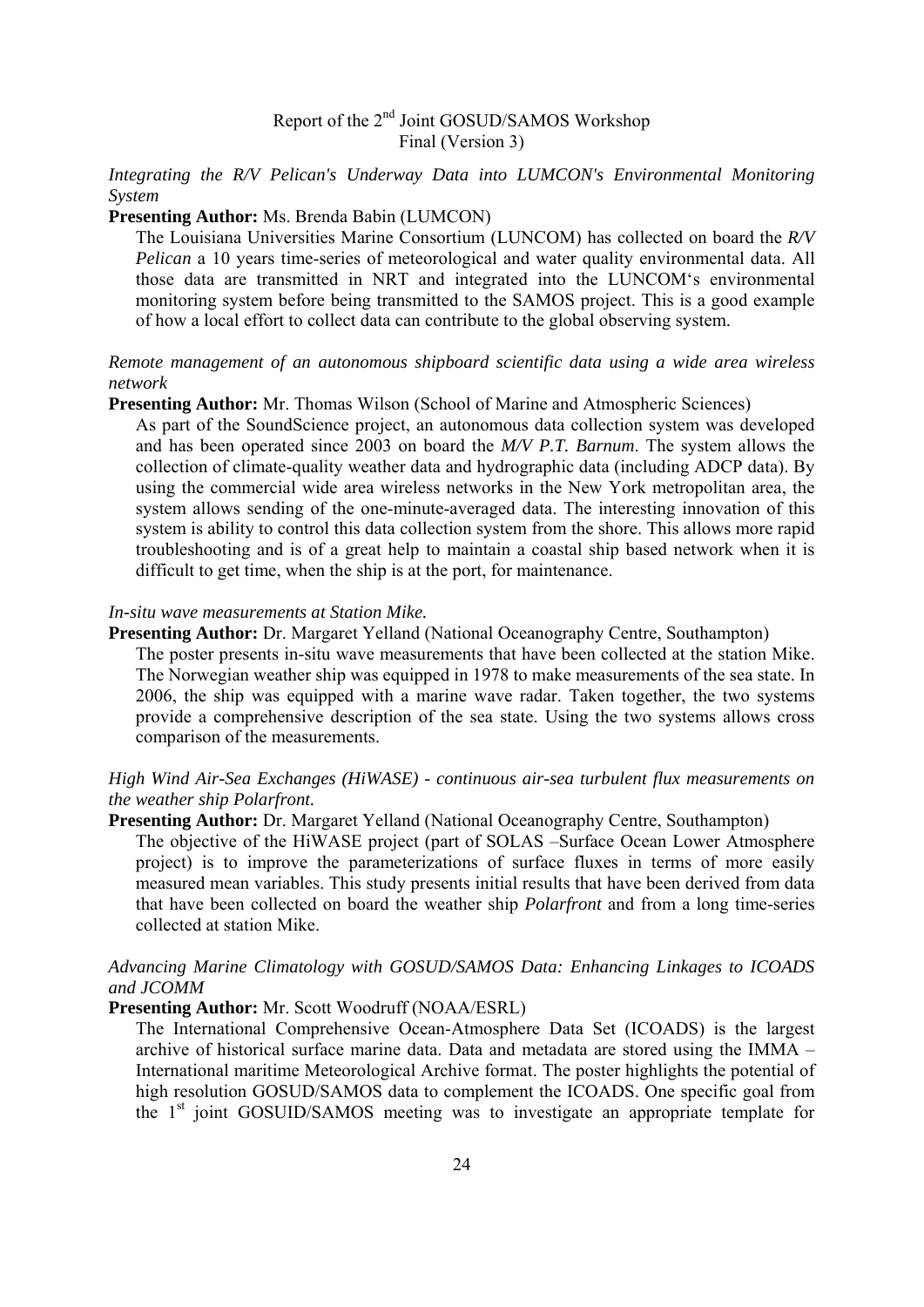GOSUD/SAMOS combined data. This poster suggests completing that action through the implementation of IMMA "attachments" containing data and metadata provided by GOSUD/SAMOS that cannot be included in the IMMA core format.

*Incorporating real – time GOSUD/SAMOS Data into the World Meteorological Organization's Voluntary Observing Ship (VOS) Program and VOS Climate (VOSClim) Project.*  **Presenting Author:** Mr. Robert Luke (National Weather Service)

This poster shows the complementary nature between the JCOMM (and its subdivision SOT)

programs (VOS, VOSClim, SOOP) and projects such as SAMOS or GOSUD. While the JCOMM programs provide an official structure to argue on which areas or lines the data originators must focus on, the programs like SAMOS and GOSUD provide recommendations on quality control procedures, formats description, and data management structure.

#### *The Automatic Weather Observing System (AWOS) for the State of Kuwait (Marine Sites)*

**Presenting Author:** Mr. Kasem Elfadli (Directorate General of Civil Aviation (Meteorological Department))

This poster is a good demonstration that all the countries can contribute to a worldwide observation system. Based on the AWOS (Automatic Weather Observing System) installed by the Australian company ALMOS, the network is able to automatically collect synoptic data, agro-meteorological data, and marine data. The data are shared through the GTS and SYNOP, SHIP, BUOY, and CLIMAT messages are regularly disseminated. Sea temperature and salinity are acquired at three different levels in addition to ocean currents and waves measurements. The poster highlights the importance to share quality-controlled data.

#### *CORIOLIS: providing an ocean in situ data service for the needs of operational oceanography*  **Presenting Author:** Mr. Loic Petit de la Villéon (IFREMER)

The poster represents the effort that has been developed at a French level to implement an insitu data center dedicated to the needs of operational oceanography. The CORIOLIS data centre plays an important role in three major ocean in-situ projects: (i) Argo as one of the 2 GDACs, (ii) GOSUD as the GDAC, (iii) OceanSites as the GDAC for the management of open-ocean moorings. The first priority was dedicated to the near-real time data processing. Further on, they focus on delayed-mode data processing (Argo and GOSUD). They have reprocessed global datasets for the years 2002-2006 and it is planned to do the same for the years 1990-2007.

#### *Quality Evaluation of Marine Meteorological Observations*

#### **Presenting Author:** Mr. Jeremy Rolph (COAPS)

Since the WOCE experiment the Florida State University has developed a good knowledge in quality control the meteorological and near-surface data. The poster describes the different quality control steps that are applied and highlight the importance that the DAC provide feedback to the data originators to enhance the quality of the data that are collected.

## *Shipboard Meteorological Measurements: Interpretation and Quality Assessments*

## **Presenting Author:** Mr. Daniel Wolfe (NOAA/OAR/ESRL/PSD3)

This poster presents results derived from the data that have been collected on board the USCGC *Healy* and the Woods Hole research vessel *Knorr*. The results provide some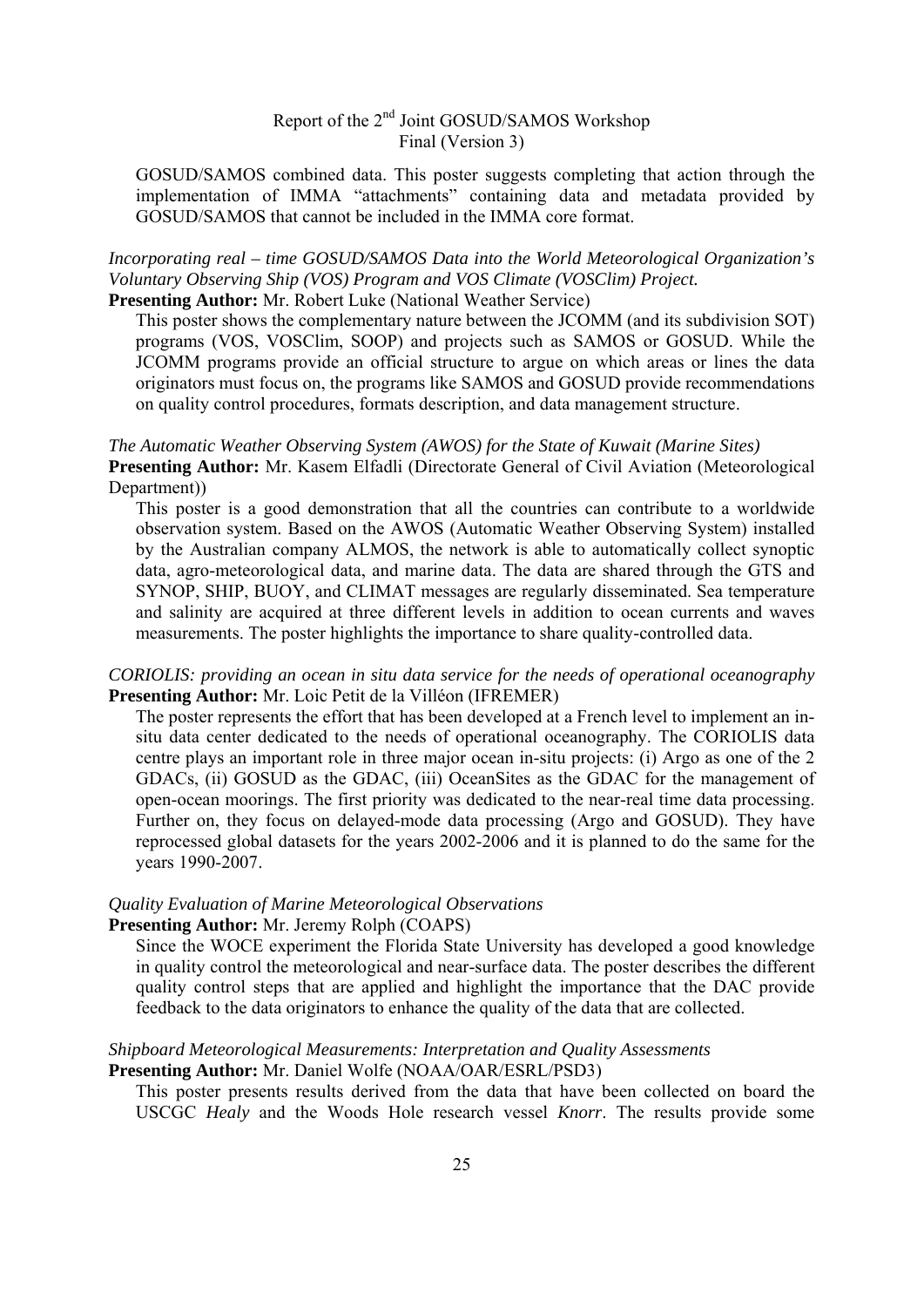feedback on how the instruments work but the most important thing is to notice how placement of the instruments on the ship and the design of the ship could affect the measurements.

#### *Data Flow through the Shipboard Automated Meteorological and Oceanographic System (SAMOS) Data Assembly Center*

#### **Presenting Author:** Mr. Shawn Smith (COAPS)

First this poster gives an overview of the SAMOS project which aims to improve the quality of meteorological and near-surface oceanographic data and to select research vessels and merchant ships that could provide long time series of high resolution data. But the poster describes in details the data flow that has been implemented in the project. This includes a data logger connected to meteorological and oceanographic sensors, quality evaluation procedures, data storage in a DAC (Data Assembly Centre), and free data distribution. The importance of the meta-data is highlighted. It is demonstrated that the final quality of the measurements depends on the sensor exposures so the characteristics of the installation of the sensors must be very well known.

#### **Technicians round-table discussion**

The technician's roundtable occurred for the first time at the  $2<sup>nd</sup>$  Joint GOSUD/SAMOS Workshop. The goal was to provide the vessel operators, technical managers, and shipboard technicians a forum to raise issues, concerns, and ideas that would lead to improved data collection for both GOSUD and SAMOS. Ten shipboard technicians and six technical managers represented the technical community. The workshop chairmen and the session moderator, David Forcucci, were uncertain as to how well this session would be received, but we would have to say that it was a great success and we will allocate more time for this open dialog at future workshops.

 The first discussion topic was the pros and cons for participating in the SAMOS or GOSUD projects. The majority noted that there are no fleet-wide standards for what instruments to deploy or parameters to measure in terms of underway meteorology or TSG. In addition, there are no standards for training of technical personnel. The participants noted that having programs like SAMOS or GOSUD to provide guidance and standards based on science needs was an advantage for the operators. Another comment made was the need for each operator to have a single point of contact (or champion) to implement the recommendations of GOSUD and SAMOS. This person would be in direct contact with the SAMOS and GOSUD data centers.

 Sensor maintenance and calibration are a huge responsibility of the technical personnel on each vessel. Questions raised included whether or not SAMOS or GOSUD could set standards for calibration and sensors and whether or not the SAMOS/GOSUD metadata forms (web based or not) provide sufficient detail on calibration. Most scientists in the group felt that it was important to leave the calibration details up to the operators collecting the data and that it was sufficient to know when the calibration was last completed. It is very rare to have post cruise calibration completed (with the exception of TSG) and have this used to adjust previous measurements. This may be a laudable goal for the future of SAMOS data collection, but we are not ready to reach for this goal. Several technicians noted that if SAMOS or GOSUD would like more frequent or additional calibrations (or calibration documentation), these suggestions should be presented as a clear request and then the operators could try to achieve the request (with new funding as needed).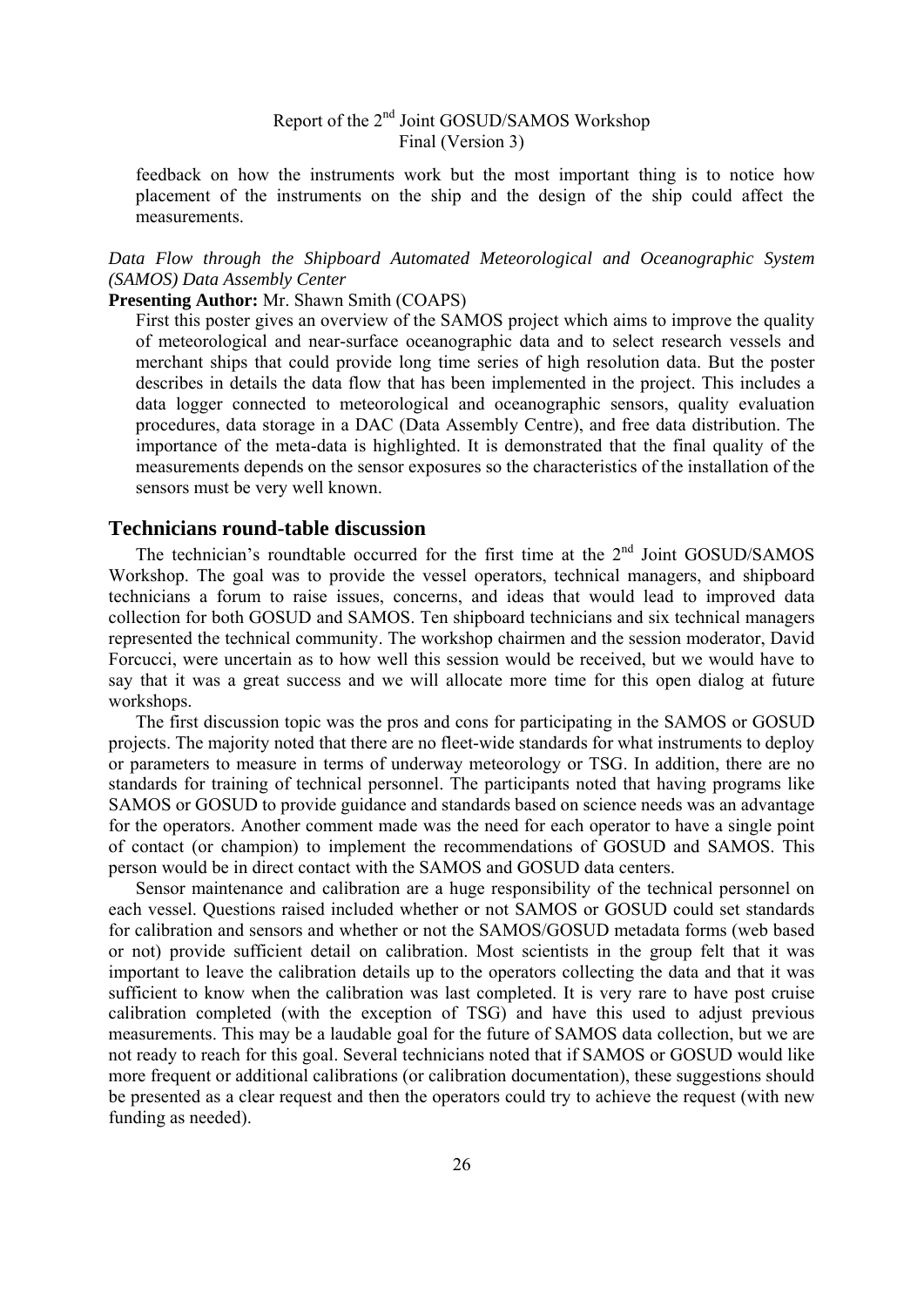How to achieve new or improved calibration schedules and practices on SAMOS/GOSUD vessels was addressed. There were several suggestions to take advantage of ongoing activities. The BSRN does have a protocol for calibration of radiation sensors and it would be advantageous to work with BSRN ocean observation team to distill this information to a level that is useful for the technicians and operators. A suggestion to ensure that recommended calibration practices are followed would be to have them included in the NSF ship science inspections. It was noted that this would only help with the UNOLS vessels funded under NSF, but the lessons learned from this exercise could be extended to other U.S. and international operators. Dan Wolfe suggested that we might want to tie this activity into the American Meteorological Society instrument and observation committee. The question was raised as to whether or not this committee had a marine meteorologist and whether or not someone from SAMOS could serve that role. The final recommendation from this discussion was the formation of a SAMOS task team on calibration standards and practices. This committee would develop realistic schedules for calibration of the primary instrumentation required by SAMOS and GOSUD (including looking into routine water samples for TSG calibration). Tom Wilson volunteered to lead this task team and will be seeking members. There was some off-line discussion of having this team meet at RVTEC in October 2008.

 The routine collection of meteorological and oceanographic observations and the accompanying metadata are the focus of both GOSUD and SAMOS. This activity is where the shipboard technical personnel are on the front-line of these programs. In terms of the actual data transmissions, most operators and technicians seem pleased with the current system using an email protocol and the SAMOS ASCII key:value pair format. There is always room for improvement, but the present discussion did not raise any issues. The primary problem area is the routine transmission of metadata, both related to the vessel and the instrumentation (which poses the greatest challenge). The discussion focused on ways to automate the transfer of metadata from ship to shore. Woody noted that SIO uses a configuration file within their logging system with one file for each sensor. Others use event log files to highlight when sensors are started or turned off. The question is how best to utilize this information and move it to a shoreside data center. Suggestions included sending daily ASCII text metadata documents or using sensor ML (or an alternative XML) format. Tom Stepka noted that it might be possible to expand the configuration file for SCS to include all desired SAMOS metadata. In the end, it became clear that metadata issues need to be addressed by a second SAMOS task team. Shawn Smith agreed to chair this task team and Toby Martin and Brenda Babin expressed interest in participating. Shawn will be seeking additional members and someone suggested contacting Jerry Miller at CORE. The task team will consider the issues related to static and dynamic metadata, setting some protocol for automated transfers (likely using one or more methods), and how to take advantage of existing configuration and event log files. An opportunity to meet may also exist at the UNOLS RVTEC meeting in October 2008.

 In addition to the flow of data and metadata to SAMOS and GOSUD, a key component of the success of these programs is their feedback of information to the vessel operators and the shipboard technicians. There was general agreement that real-time feedback is very beneficial to the personnel at sea and the technicians made several suggestions for new information. There was a suggestion to provide time series plots of the observations back to the vessels that include the QC flags. The current flag summaries and graphics are nice, but they do not clearly show the shipboard technician what observations are suspect and how they relate to other observations. Another suggestion was to provide a daily "trouble" report stating the time range and sensors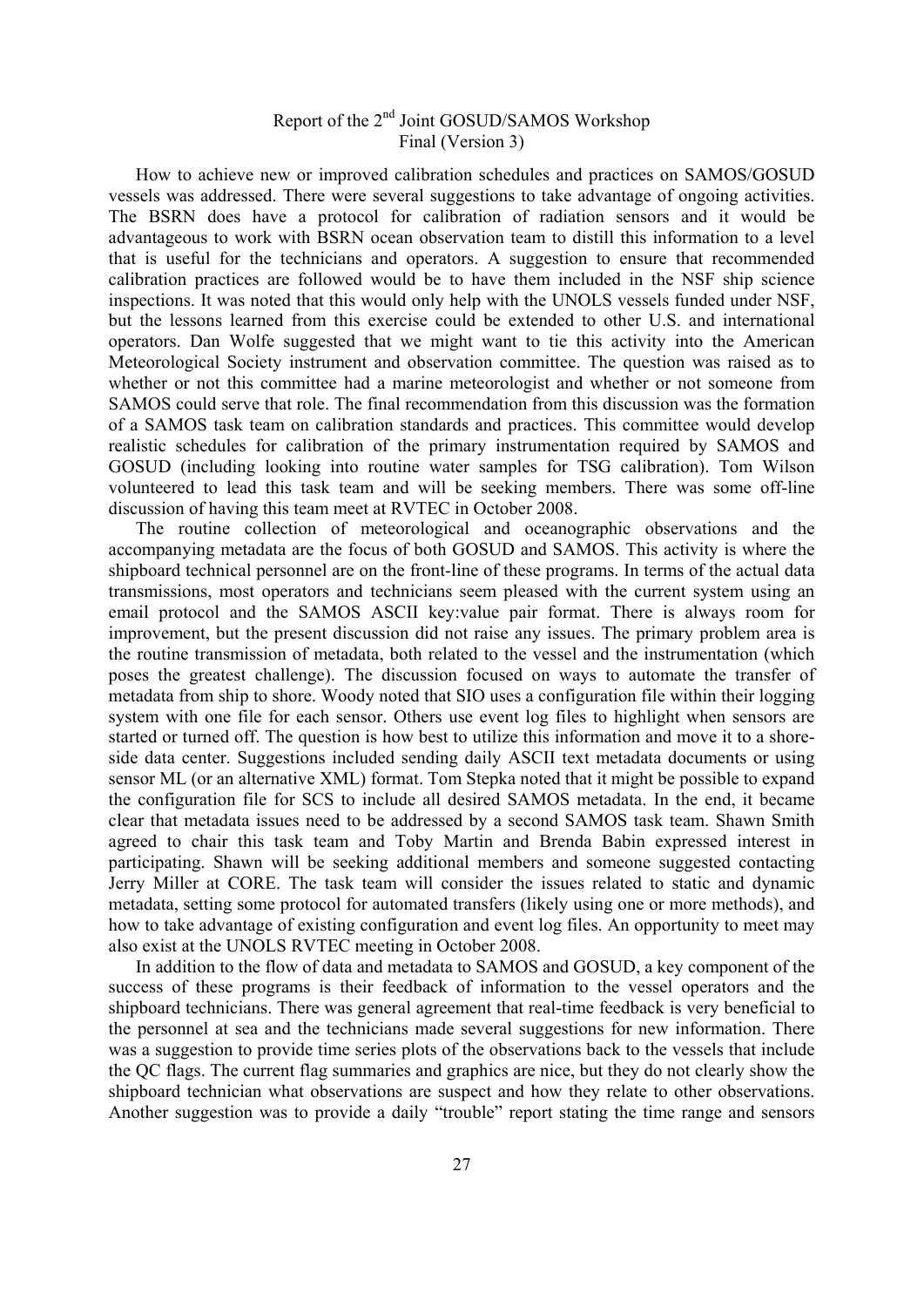that are exhibiting problems. If no problems exist, several technicians still noted it would be nice to know that the data were received and are OK. If possible, daily messages should be both script and human readable. Clearly some form of daily, weekly, or monthly data flow and data quality report is desired. The primary suggestion was for the SAMOS data center (not sure if this would also work for GOSUD) to establish a subscription service to a series of quality reports. The different operators could subscribe to the service to receive updates on their vessel.

 Final thoughts on feedback to the vessel operators and personnel included establishing some form of email list services. This would include a forum for discussing problems throughout the vessels providing data to SAMOS. The service should be broken down by ship and operators and should include an overall list for all vessels operating within SAMOS. Lastly, there was agreement that some form of recognition program for vessels and shipboard personnel is desirable. This may be certificates, hats, etc. It was also recognized by the technicians that it is important for the scientists and data centers to inform them of why these data are important and how they are being utilized. These comments will also help raise awareness of the data and show their importance when operators submit their annual funding request for instrumentation and personnel.

#### **Data Stewardship**

 The SAMOS and GOSUD data centers are involved in all aspects of data and metadata collection, quality evaluation, format specification, data distribution, and archival.

 Gustavo Goni began this session with an overview of the TSG operations at NOAA AOML. Data arrive at AMOL via two primary systems: SEAS 2000 provided data from cargo and cruise vessels and the observations from the NOAA research fleet arrive via SCS. These data are emailed to AOML where they undergo automated QC and are placed on the GTS. The QC system is based on the recommended GOSUD real time QC plus three additional tests (including a comparison to water samples). Guilherme Castelao provided a demo of the QC system. The system allows the user to attribute quality codes, show the ship trajectory, display the climatology, calibrate the TSG, and interpolate missing positions. The data may also be corrected with external data and can be augmented with metadata.

 Data formats are a continual issue with any data project. Joaquin Trinanes described several of the traditional GTS data formats for ocean observations (BATHY, TESAC, BUOY, TRACKOB) and introduced a proposed BUFR template for TSG observations. The old formats date back to tape data transmission and hand encoding, so they were human readable, but very limited in terms of data precision and metadata. WMO has mandated a transfer from the legacy GTS formats to table driven formats (BUFR recommended for underway data) by 2012. BUFR is a binary format based on the needs of the NWP modeling community. It requires tables to define codes but offers the flexibility to define your own description (in the local section). Currently, AOML does BUFR encoding on the shore side, not on the ship. This issue is more one for transmitting data via the GTS to ensure data is useful for modeling centers. Currently AOML has code to translate XBT and TRACKOB data to BUFR. They will be attending a meeting in September 2008 to finalize the VOS BUFR format (for meteorological data) and may address the XBT and TSG templates at this time. Must be done now as approval process can take 2 years.

 Steve Hankin followed the TSG data flow and format talks with an introduction to the Observing System Monitoring Center (OSMC). The OSMC is a tool for science managers to review the status of the global ocean observing system. In its current form, all information entering into the OSMC is provided through the GTS (including all the problems and limitations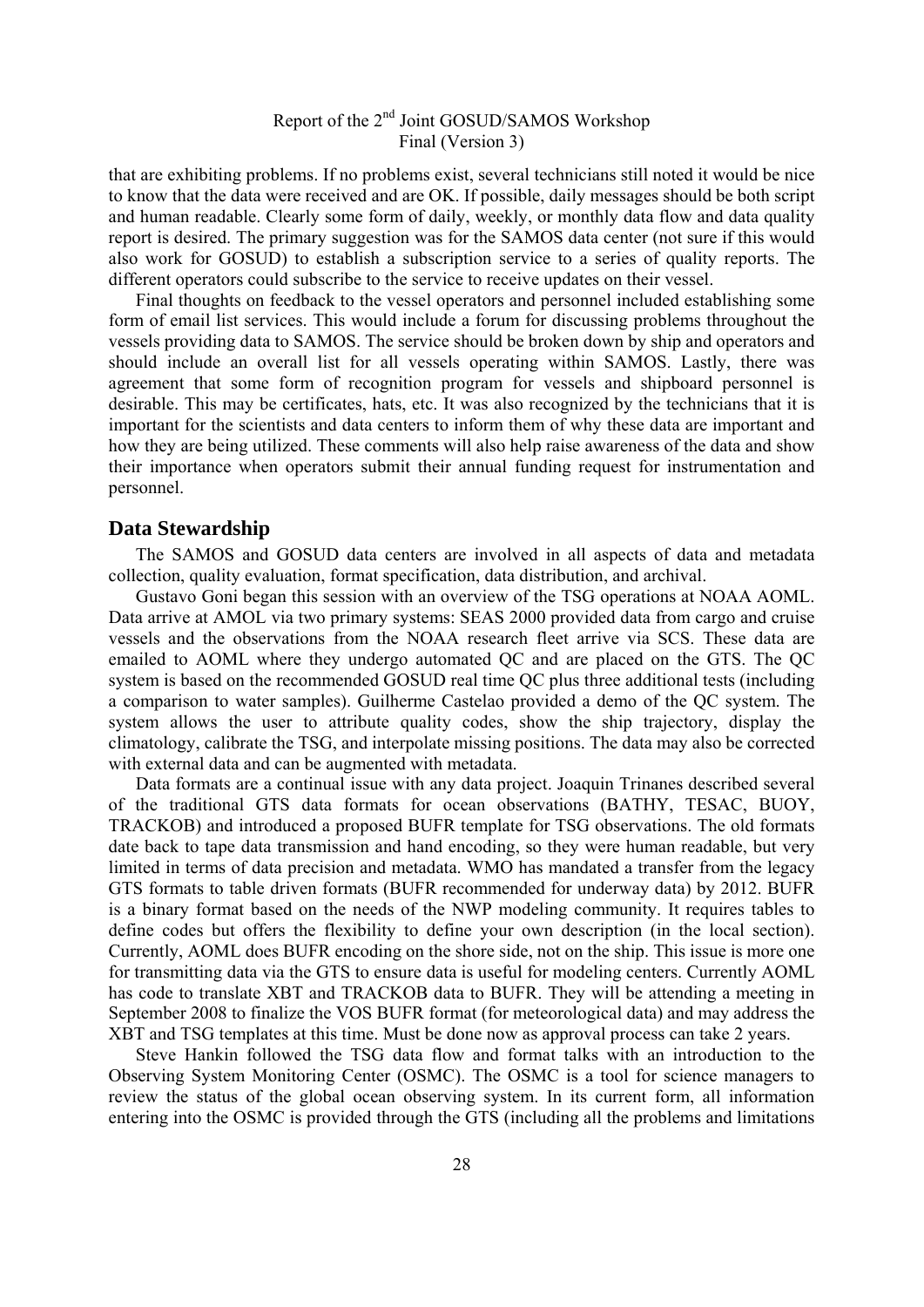of the GTS data flow). The GTS works for operational observing systems, but Steve asked the question: How do we get data into the OSMC from climate quality observing centers that are primarily research funded at present (e.g., the SAMOS DAC and GOSUD GDAC). For simplicity, all the OSMC is looking for is the "footprint" of platforms making observations. It is necessary to know what type of observations are being collected and from what type of platform. The possible solutions presented are to (1) push all SAMOS and GOSUD data to the GTS, (2) provide OSMC access to databases at the DACs, or (3) establish the link through an OpenDap server. Steve also noted that the latest version of the Live Access Server (LAS) would handle trajectory data sets (e.g., hydrographic cruises).

 The discussion following the data stewardship was limited. One item of note for SAMOS was that Steve was willing to have a member of his staff travel to FSU (if needed) to help set up a new LAS/OpenDap server for the shipboard data. As a follow-up to the discussions in Seattle, a teleconference was recommended between the SAMOS DAC and PMEL to address developing an action plan to get SAMOS represented in the OSMC. One post meeting thought by the SAMOS chair was to consider whether or not assembling an international workshop on underway data assembly and stewardship would be useful? The idea would be to bring the community together to determine the feasibility of extending to other countries' fleets the German model of ensuring certain sensors were on-line and collecting data (and the necessary ancillary data and metadata) whenever an R/V is at sea.

#### **Educational Initiatives**

 The initial SAMOS workshop in 2003 "strongly encouraged funding agencies to support human capital development through education and training". To address this long-standing recommendation, a session on educational initiatives occurred at the 2<sup>nd</sup> Joint GOSUD/SAMOS Workshop.

 Lani Clough led off with an overview of the Marine Advanced Technology Education (MATE) center. MATE is a national partnership of community colleges, universities, research institutions, marine industries, and working professionals focused on increasing the number of highly skilled individuals who enter the marine technical workforce. MATE originated out of industry needs for a technically competent workforce. In the days before MATE originated, the United States was great at developing new technology, but was not so good at providing the education and training necessary to maintain these high-tech systems. MATE evolved to bridge the gap between the high-tech marine careers and the few training programs that can provide hands-on at-sea experience. One focus of MATE has been their intern program that places students on research vessels and in labs or industry settings. The main problem MATE faces is that many of their interns do not understand the nature of marine technical work and equipment prior to their internship on an R/V. Several suggestions were made to better prepare students including providing more information on equipment or improving the curriculum to better prepare students for their at-sea experiences. To better prepare students, the MATE Center suggest an improved curriculum needs to

- be portable (online?)
- accommodate a variety of learning styles (e.g. streaming video with narration)
- clearly define the prerequisite knowledge and this knowledge could be gained in introductory courses (oceanography, computer science, meteorology, etc.,).
- directly connect to the student's at-sea experience so the learning is relevant
- provide knowledge and skills that UNOLS and the USCG find valuable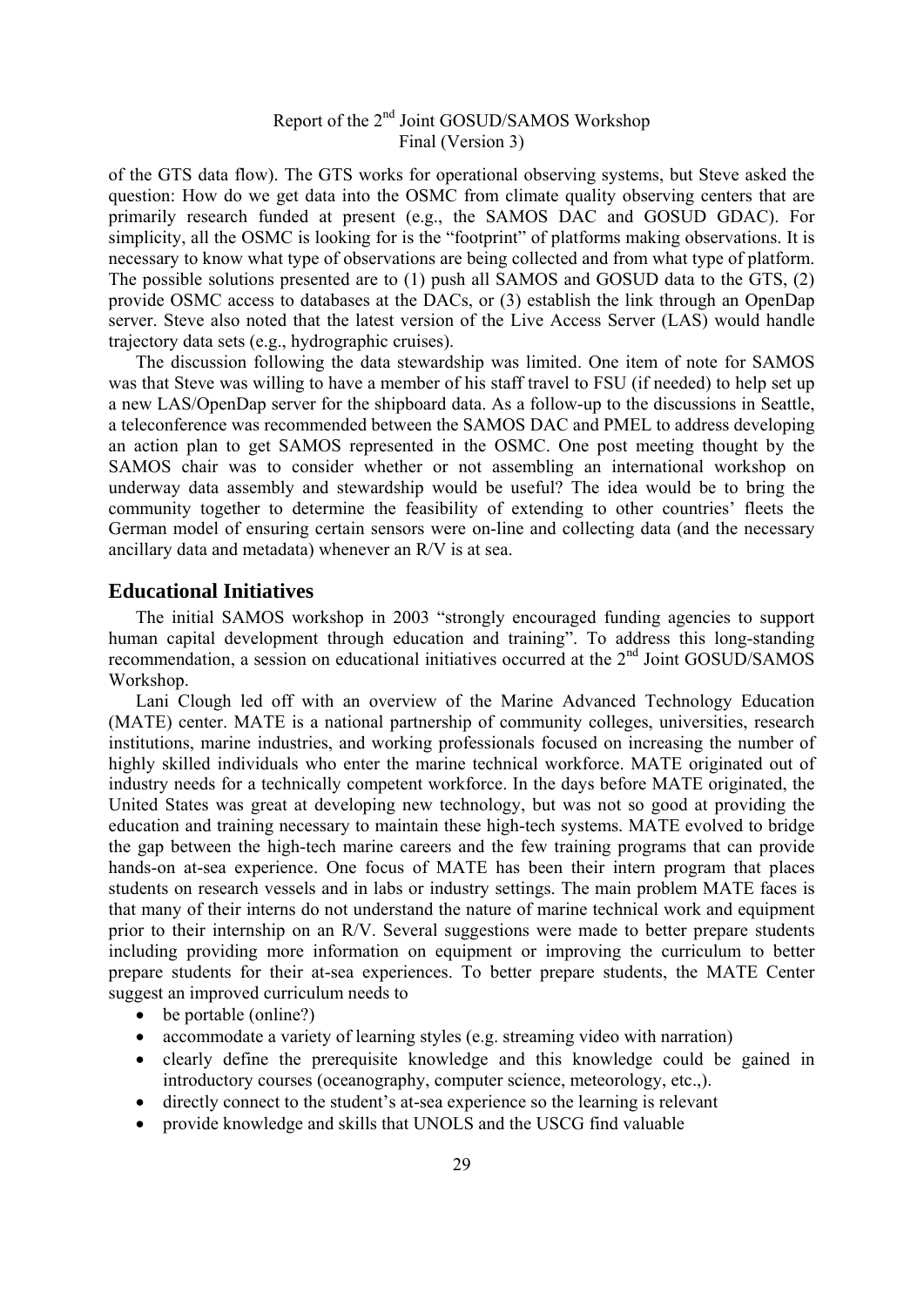- reinforce basic math and science principles
- provide a foundation for a myriad of technical and science knowledge and skill sets that an employee would need in a at-sea position in research or in industry

At the end of her presentation, Lani described the ongoing development of a certification program for oceanographic professionals. She sought input of the workshop attendees through a survey she distributed after her talk.

 Ali Hudon introduced the activities of the Alliance for Coastal Technologies (ACT). ACT is a NOAA-funded partnership of research institutions, state and regional resource managers, and private sector companies interested in developing and applying sensor technologies for monitoring coastal environments. Several of the technologies applied by ACT are frequently used for underway observations on R/Vs. ACT is comprised of eight institutions around the country that work to test and document sensor technology. These institutions conduct a series of technology workshops that include instrument developers, academics, and technicians. The workshops facilitate a critical dialog between these parties to build a consensus on how to build useful tools for the topic area of the workshop (e.g., in-situ nutrient sensors, turbidity sensors, biofouling prevention, etc.). ACT also completes technology verification studies (ensuring sensors meet manufacturer's specifications) and technology demonstrations (using new technology before they go to market). The also provide some training opportunities (workshops) and have created a series of field guides. The field guides were of great interest to the R/V technicians at the GOSUD/SAMOS workshop.

 Kathy Fearon outlined the expertise of the Institute for Instructional Research and Practice (IIRP) at the University of South Florida. They have extensive experience in developing testing programs and assessing the success of the tests. They also have experience in developing computer-based and computer-adaptive testing. They have worked on credentialing exams for laboratory technicians (among others) and could bring this experience to GOSUD/SAMOS for developing training programs for marine technicians.

 An open discussion on potential educational initiatives followed these introductory talks. The chairman asked who provides most technical training for instrumentation on R/Vs. Most respondents stated that the training either comes from the manufacturers or simply is a matter of handing a technician the instrument manual and saying, "figure it out". NOAA AOML does run training on TSG systems (Is this open to anyone?). Typically marine technicians do not have too much problem when it comes to running the instrumentation; however, learning how to calibrate and maintain the sensors is more of an issue. Additional best practices guides, tailored to the technician's needs, would be helpful. Regina Folorunsho noted that developing simple flyers (1- 2 page guides) of best practices for individual sensors could be very helpful (also easy to distribute).

 During this session, an informal survey of the backgrounds of marine technicians was collected from the representatives of various countries at the workshop. Vinciane Unger stated that France has a school for marine technicians (a 2-yr program) and that most of their technicians come from an electronics background. In the UK, the marine technicians are often at a more mature level in their careers, with some being retired from the Navy. The shore-based technicians also tend to come from an electronics background. Toby Martin noted that about half of the technicians in the U. S. are from the "nuts and bolts" hardware and electronics background while the other half come from the biological and geological sciences.

 The discussion briefly focused on opportunities to develop interactive (computer based) modules to use for training prior to technicians going to sea. Ali noted that there is a corporation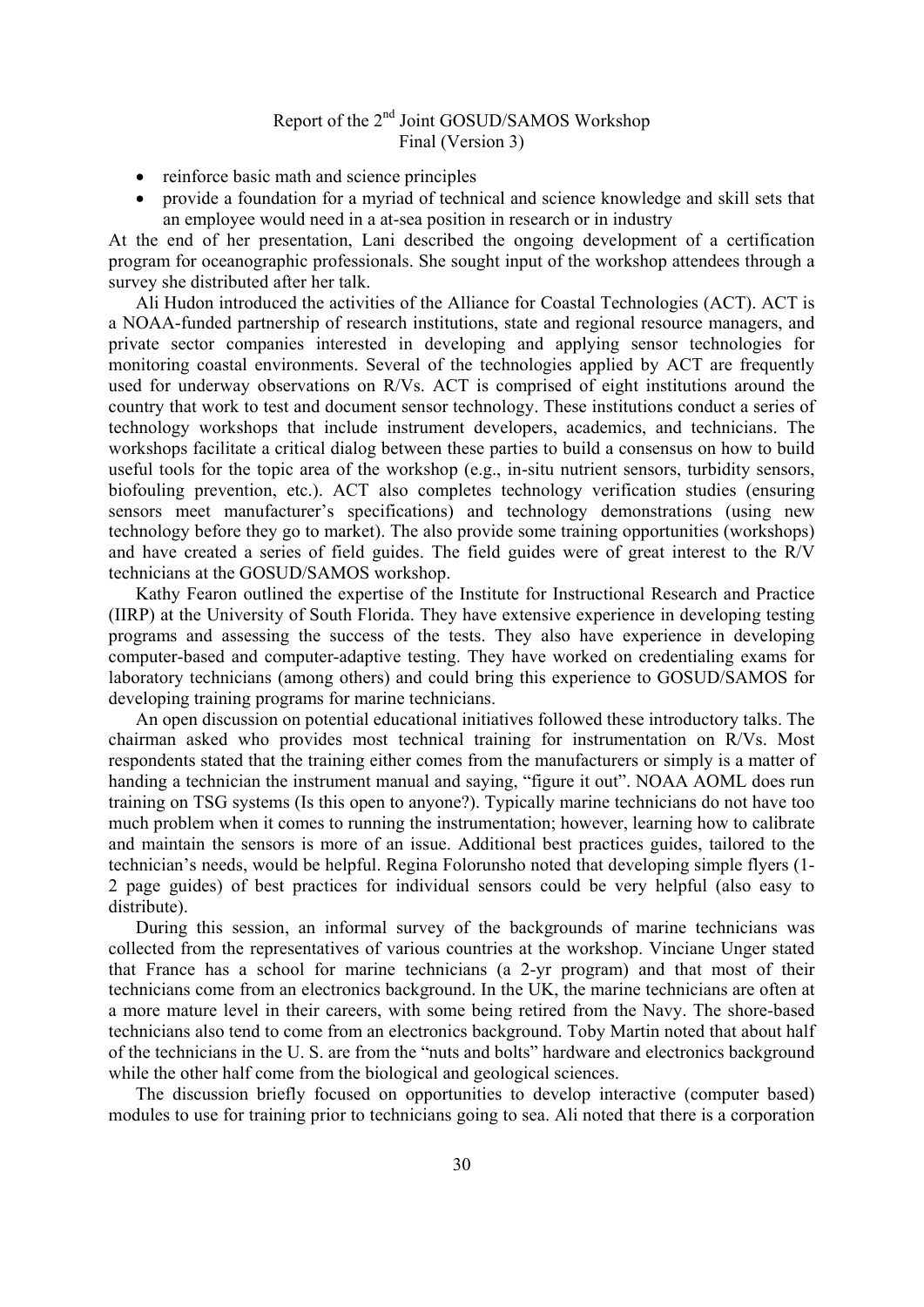in St. Petersburg, FL that develops interactive modules for port security efforts. Shawn Smith suggested that it might be possible to develop interactive modules to show how meteorological observations change when sensors are well and poorly sited. Another suggestion would be modules showing how true winds could be compromised by the failure to include one or more critical navigational parameters. It was suggested that there are many on-line physics experiments that may provide some examples to review. The development of these interactive modules may allow interns or students a chance to see the issues that occur with making underway observations, without having expensive hardware in their hands.

 Of course, there is no substitute for hands-on experience. The discussion turned to how GOSUD and SAMOS could provide a "workshop" opportunity for marine technicians. The first question was whether or not there was a good time during the year for such an opportunity? Technician schedules are busy throughout the year, but in the U. S. the majority of the NOAA fleet has a winter lay-up period in December and January. This may provide an opportunity for a workshop. The possibility of a 1-2 day winter school, with hands-on training in best practices for meteorological and TSG systems, was suggested and recommended for investigation by GOSUD and SAMOS.

 Clearly there are opportunities to take advantage of the coastal activities of ACT. They have developed several best practices guides that should be reviewed by the R/V technical community to see it they would meet some of their training needs. Another suggestion was for ACT to develop one or more workshops on PAR and other meteorological parameters that may benefit the biological community and ecological researchers.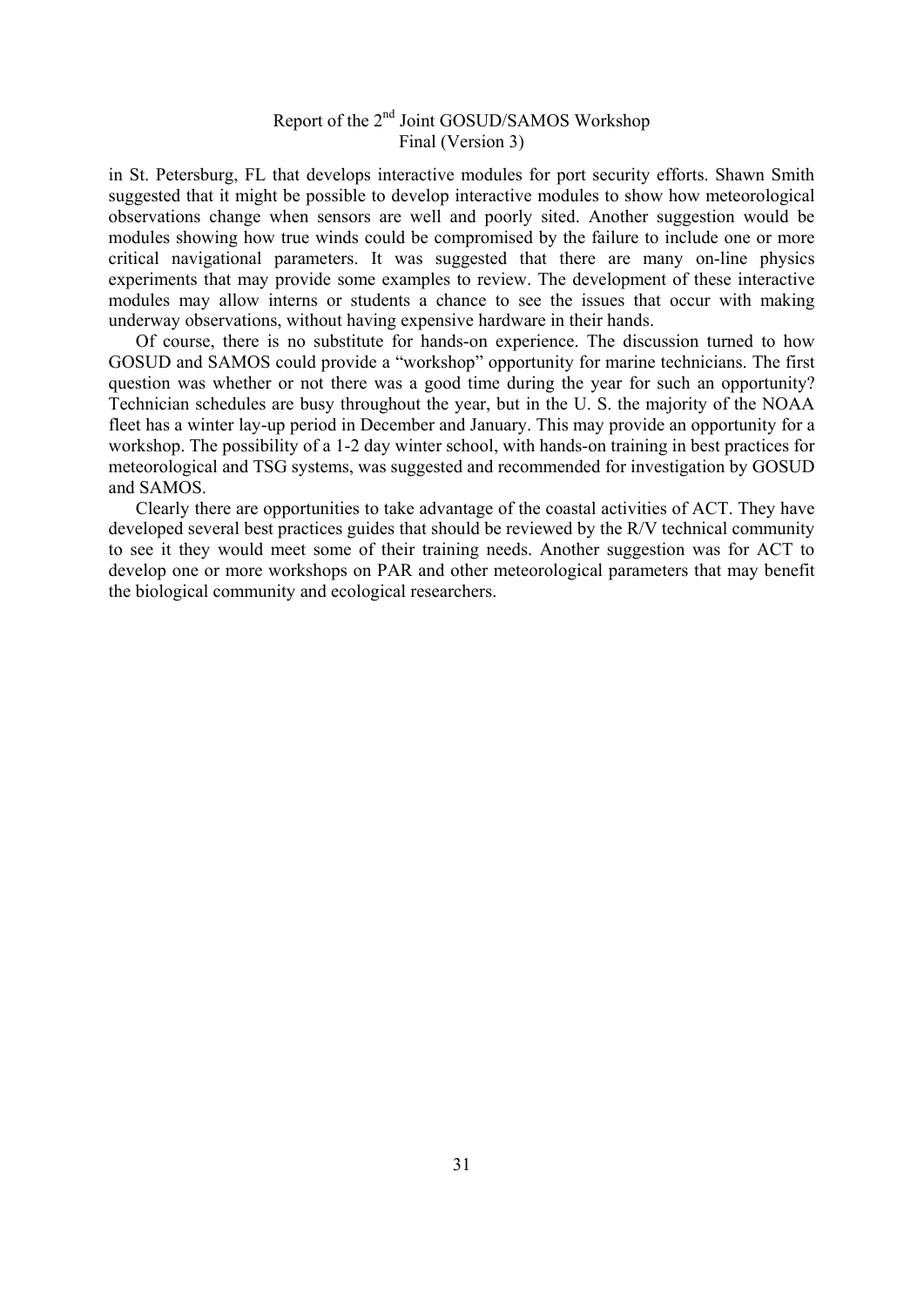## **Appendix A: Action items**

*Collaborative Actions: Determined during Plenary discussions*

| Item           | Action                                                                                                      | Who                            | When              |
|----------------|-------------------------------------------------------------------------------------------------------------|--------------------------------|-------------------|
| $\mathbf{1}$   | Develop manuscripts, power points, and/or public relations                                                  | Goni, Smith,                   | Initial material  |
|                | material to show the value of underway TSG and SAMOS                                                        | Petit de la                    | by end of         |
|                | observations for science and operations                                                                     | Villéon                        | August 2008       |
| $\overline{2}$ | Satellite salinity community to provide written list (to Smith                                              | Gunn, Lagerloff,               | End of August     |
|                | and Petit de la Villéon) of needs for underway SSS                                                          | <b>SMOS</b>                    | 2008              |
|                | collection for cal/val. (including desired water sampling to                                                | representative                 |                   |
|                | validate TSG and ocean regions where expanded TSG                                                           |                                |                   |
|                | sampling would support their mission)                                                                       |                                |                   |
| 3              | Provide a list of focus regions where additional SAMOS-                                                     | Jackson, Wick                  | End of August     |
|                | type underway Tair/Qair measurements are needed to<br>support development/validation of satellite Tair/Qair |                                | 2008              |
|                | retrievals (send to Smith).                                                                                 |                                |                   |
| 4              | Provide a list of needs for underway wind measurements                                                      | <b>Bourassa</b>                | End of August     |
|                | that will support the activities of the satellite wind                                                      |                                | 2008              |
|                | community (send to Smith).                                                                                  |                                |                   |
| 5              | Engage the BSRN PAR working group to raise awareness                                                        | Smith, Pinker                  |                   |
|                | of PAR measurements from SAMOS vessels and to ensure                                                        |                                |                   |
|                | the sampling, units, and QC of underway PAR meet the                                                        |                                |                   |
|                | requirements of the radiation and biological community                                                      |                                |                   |
| 6              | Cross link web resources for programs (e.g., GOSUD,                                                         | Smith, Goni,                   | As possible       |
|                | TSG, SAMOS, PCO <sub>2</sub> , Radiative SST, Ocean Radiation,                                              | Petit de la                    |                   |
|                | and direct fluxes) making underway measurements on                                                          | Villéon, Cosca,                |                   |
|                | vessels                                                                                                     | Wolfe,                         |                   |
|                |                                                                                                             | Reynolds,                      |                   |
|                |                                                                                                             | Yelland                        |                   |
| $\overline{7}$ | Provide recommendations to vessel operators for                                                             | GOSUD,<br>SAMOS data           |                   |
|                | What parameters to measure<br>$\bullet$                                                                     | centers                        |                   |
|                | Instrumentation (general, not by manufacturer)<br>$\bullet$<br>Sensor redundancy                            |                                |                   |
|                | $\bullet$<br>Sensor placement (for typical R/V deck profiles)<br>$\bullet$                                  |                                |                   |
|                | Calibration frequency, etc.<br>$\bullet$                                                                    |                                |                   |
| 8              | Investigate AGU science session focusing on application of                                                  | Bourassa, Smith                | <b>Early 2009</b> |
|                | automated underway ocean measurements from ships and                                                        |                                |                   |
|                | autonomous vessels                                                                                          |                                |                   |
| 9              | Compile list of meteorological and surface ocean                                                            | Cosca                          | End of August     |
|                | parameters needed to support high quality carbon                                                            |                                | 2008              |
|                | observations from vessels. Provide to Smith.                                                                |                                |                   |
| 10             | Provide suggestions from the carbon community to Smith,                                                     | Cosca                          |                   |
|                | Goni, and Petit de la Villéon on how SAMOS, GOSUD, and                                                      |                                |                   |
|                | the carbon community could work to co-locate their                                                          |                                |                   |
|                | activities on individual vessels.                                                                           |                                |                   |
| 11             | Develop an article for a popular weather magazine that                                                      | NOCS to lead?                  |                   |
|                | outlines the importance of visual cloud information and the                                                 |                                |                   |
|                | concerns that these data will be lost due to automation                                                     |                                |                   |
| 12             | Investigate holding a "winter school" for marine technicians                                                | Smith, Goni,                   |                   |
|                | that focuses on "best practices" for making underway<br>meteorological and flow water measurements.         | Wolfe, others as<br>interested |                   |
| 13             | ACT is requested to disseminate information regarding the                                                   | Hudon                          | As possible       |
|                | ACT Technology on-line forum to the USCG, UNOLS,                                                            |                                |                   |
|                | MATE, and other interested parties. (This forum allows                                                      |                                |                   |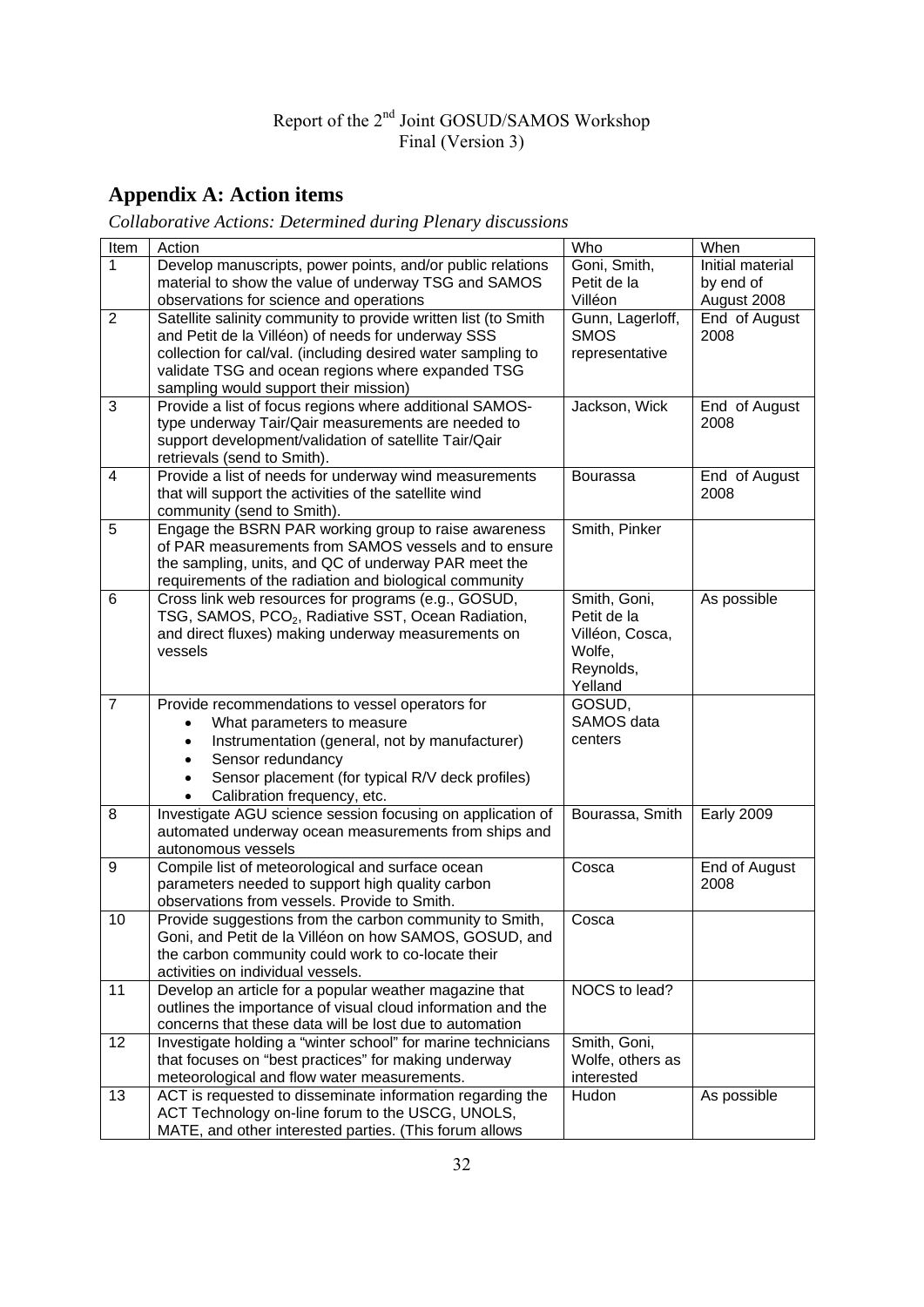|    | techs to discuss, troubleshoot, and request<br>assistance/information regarding use of sensor<br>technology).                                                             |              |             |
|----|---------------------------------------------------------------------------------------------------------------------------------------------------------------------------|--------------|-------------|
| 14 | David Forcucci will forward ACT Technology Forum web<br>site to UNOLS RVTEC.                                                                                              | Forcucci     | August 2008 |
| 15 | Smith will put ACT in contact with RVTEC chairman for the<br>purpose of having Ali (or another ACT representative)<br>attend the 2008 UNOLS RVTEC meeting in Tallahassee. | Smith, Hudon | Done        |

## *SAMOS Actions: From working group and plenary sessions.*

| Item            | Action                                                                                                | Who              | When             |
|-----------------|-------------------------------------------------------------------------------------------------------|------------------|------------------|
| $\mathbf{1}$    | Provide a list of focus areas where additional SW and PAR                                             | Pinker           | August 2008      |
|                 | measurements would support satellite PAR estimation                                                   |                  |                  |
| $\overline{2}$  | Begin routine transmission of speed log observations                                                  | All SAMOS        | As possible      |
|                 | (fore/aft and port/stbd components) from SAMOS vessels                                                | vessels          |                  |
|                 | (if necessary instruments are available)                                                              |                  |                  |
| 3               | Vessels equipped with vessel pitch/roll sensors should                                                | <b>All SAMOS</b> | As possible      |
|                 | begin transmitting the following measurements:                                                        | vessels          |                  |
|                 | Mean pitch                                                                                            |                  |                  |
|                 | Standard deviation of pitch<br>$\bullet$                                                              |                  |                  |
|                 | Mean roll<br>$\bullet$                                                                                |                  |                  |
|                 | Standard deviation of roll                                                                            |                  |                  |
|                 | Exact location of the pitch/roll sensor on the ship<br>$\bullet$                                      |                  |                  |
|                 | (use 3 axis measurement system used for other                                                         |                  |                  |
|                 | instruments in SAMOS)                                                                                 |                  |                  |
|                 | NOTE: Positive roll is port side upwards, starboard down.                                             |                  |                  |
|                 | Positive pitch is bow upwards.                                                                        |                  |                  |
| 4               | Establish a task team to discuss calibration frequency,                                               | Tom Wilson to    | Summer 2008      |
|                 | practices, and standards for SAMOS                                                                    | Lead             |                  |
| 5               | Establish SAMOS task team to investigate and develop a                                                | Smith, Stepka,   | Summer 2008      |
|                 | protocol for instrumental metadata transfers for SAMOS                                                | Babin, Martin    |                  |
|                 | vessels                                                                                               |                  |                  |
| $\overline{6}$  | Develop additional automated feedback to SAMOS data                                                   | SAMOS data       | <b>Fall 2008</b> |
|                 | providers and a subscription service for these products                                               | center           |                  |
| $\overline{7}$  | Establish email list services for SAMOS data providers                                                | SAMOS data       | August 2008      |
|                 |                                                                                                       | center           |                  |
| 8               | Provide to Smith a short list of how ocean weather service                                            | Ji               | August 2008      |
|                 | could take advantage of SAMOS observations in real time                                               |                  |                  |
|                 | (6 hourly window). Bring forward the data requirements of                                             |                  |                  |
|                 | ocean weather services, regarding observation type,                                                   |                  |                  |
|                 | timeliness, quality indicators)                                                                       |                  |                  |
| 9               | Explore methods to respond to needs of ocean weather                                                  | Smith,           | Summer 2008      |
|                 | prediction centers for SAMOS-type observations (possibly<br>GTS transfers) or SAMOS QA/QC procedures. | Bourassa, Ji     |                  |
| 10              | Investigate using a unique "masked" call sign for SAMOS                                               | Smith, Luke,     | <b>Fall 2008</b> |
|                 | ships to allow distribution via the GTS in a manner that                                              | Woodruff         |                  |
|                 | would differentiate a SAMOS report from a VOS or                                                      |                  |                  |
|                 | VOSClim report for the same vessel.                                                                   |                  |                  |
| $\overline{11}$ | Provide contacts for POGO and other organizations that                                                | McGillivary      | August 2008      |
|                 | should be aware of the SAMOS activities (beyond NSF)                                                  |                  |                  |
| 12              | Contact U. Hawaii ADCP data center and Fabriece Bofjen                                                | Smith, Bourassa  | August 2008      |
|                 | (?) at ERS (Bourassa to provide contact) to determine                                                 |                  |                  |
|                 | value of substituting upper ocean ADCP data for speed log.                                            |                  |                  |
|                 | Send result of inquiry to operators.                                                                  |                  |                  |
|                 |                                                                                                       |                  |                  |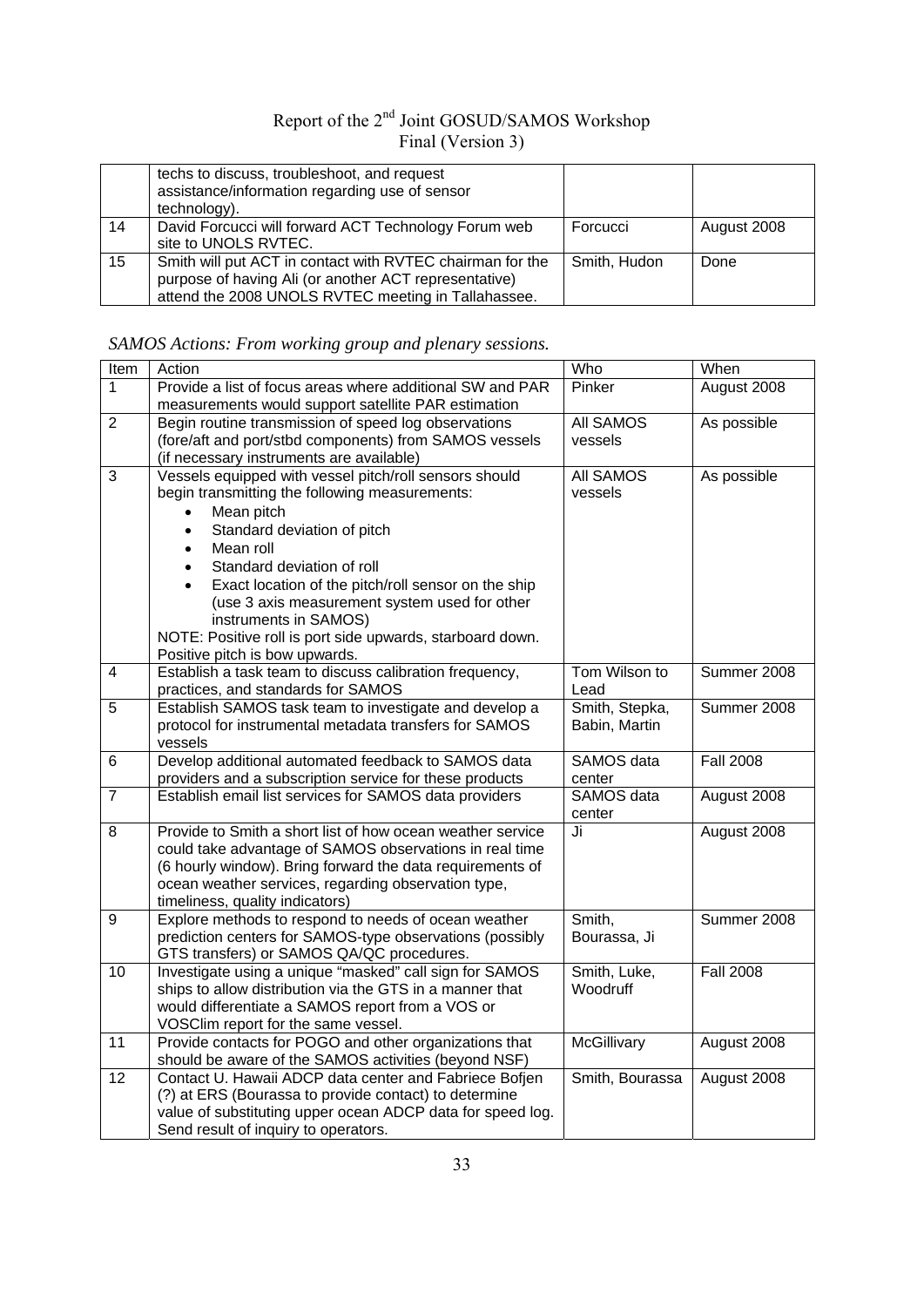| 13 | Send request to all SAMOS vessels to begin routine<br>transmission of BOTH temperature near the water intake<br>(the sea temperature) and the TSG temperature (used to<br>calculate salinity)                                                                                                                                                                                                                                                                                                                                                            | Smith                                      | <b>July 2008</b>   |
|----|----------------------------------------------------------------------------------------------------------------------------------------------------------------------------------------------------------------------------------------------------------------------------------------------------------------------------------------------------------------------------------------------------------------------------------------------------------------------------------------------------------------------------------------------------------|--------------------------------------------|--------------------|
| 14 | Seek a representative for SAMOS that will be attending<br>INMARTECH. The SAMOS data center can provide a<br>poster and/or brochures.                                                                                                                                                                                                                                                                                                                                                                                                                     | Smith                                      | <b>July 2008</b>   |
| 15 | Develop a pilot project with Meteo France to exchange 1-<br>minute AWS data.<br>Select one or two routine lines occupied by BATOS<br>$\bullet$<br>equipped vessels that also match TSG or XBT<br>lines - Unger, Smith, Goni<br>Provide request for routine data collection at 1-min.<br>$\bullet$<br>intervals to Meteo France - Smith<br>Establish protocol to retrieve data and metadata<br>$\bullet$<br>from selected vessels and data transfer to SAMOS<br>data center - Smith, Unger<br>Provide for QA/QC and feedback to Meteo France<br>$-$ Smith | Smith, Unger,<br>with input from<br>Goni   | As possible        |
| 16 | Explore possibility of a SAMOS presence at International<br>Research Ship Operators meeting in January 2009, New<br>Zealand.                                                                                                                                                                                                                                                                                                                                                                                                                             | Smith, White                               | Summer 2008        |
| 17 | Provide a clear recommendation for siting a single sensor<br>suite (wind, temp, rh, pressure, radiation) on research<br>vessels using 2 or 3 common vessel geometries (e. g.,<br>block wheelhouse [icebreaker], stepped superstructure,<br>etc.)                                                                                                                                                                                                                                                                                                         | Smith, Moat,<br>with input from<br>others. | <b>End of 2008</b> |
| 18 | Provide to Smith a letter from NOAA OMAO describing<br>some of the perceived benefits of your participation in<br>SAMOS (emphasizing cost savings where possible).                                                                                                                                                                                                                                                                                                                                                                                       | Stepka                                     | August 2008        |
| 19 | Operators participating in SAMOS are asked to try using<br>the web-based metadata interface and provide critical<br>feedback to Smith. Rolph to send out instructions for<br>system.                                                                                                                                                                                                                                                                                                                                                                     | All operators,<br>Rolph                    | August 2008        |
| 20 | Update SAMOS netCDF format to make CF compliant<br>Include designator for QC system and version<br>Include "conventions" attribute<br>$\bullet$<br>Move to have SAMOS units listed in CF<br>conventions                                                                                                                                                                                                                                                                                                                                                  | <b>SAMOS DAC</b>                           | As possible        |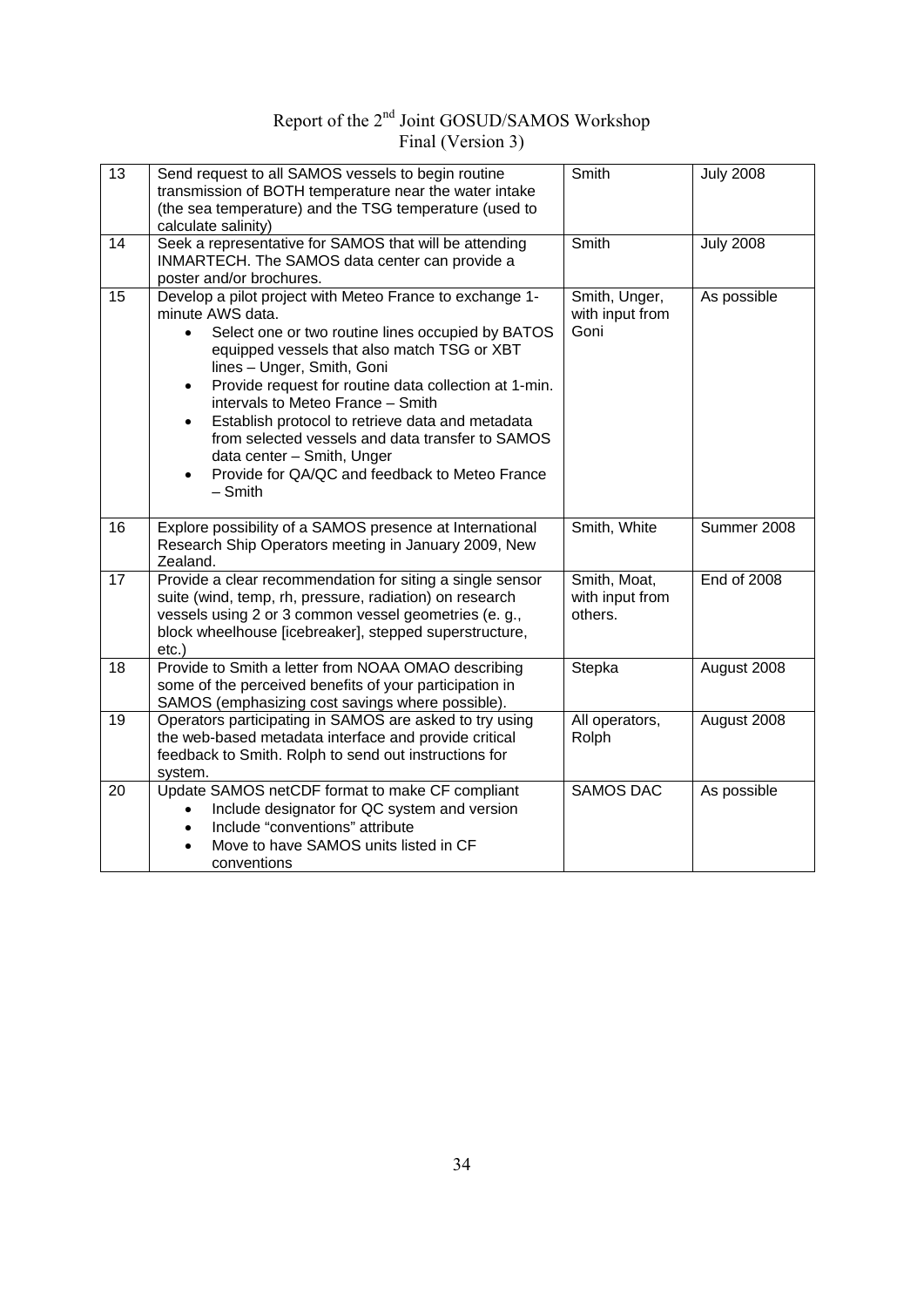| Item         | Action                                                                                                                                                                             | Who                                             | When                                        |
|--------------|------------------------------------------------------------------------------------------------------------------------------------------------------------------------------------|-------------------------------------------------|---------------------------------------------|
| 1            | Actions to enlarge the network                                                                                                                                                     |                                                 |                                             |
| a            | Germany is a potential important contributor. Stammer as<br>1 <sup>st</sup> contact for large vessels                                                                              | Petit de la<br>Villéon to<br>contact<br>Stammer | September 2008                              |
| b            | Japan: contact JODC 's new director                                                                                                                                                | Petit de la<br>Villéon                          | September 2008                              |
| c            | Japan: re-contact the VOS Nippon organization                                                                                                                                      | Petit de la<br>Villéon                          | September 2008                              |
| d            | Contact BODC and British Ship operators.                                                                                                                                           | Petit de la<br>Villéon                          | October 2008                                |
| e            | Approach the FerryBox community. Attend the next<br>September workshop to be held in NOCS                                                                                          | Petit de la<br>Villéon to attend                | 30 September<br>2008                        |
| $\mathbf f$  | Australian data transfer must be organized, through AOML<br>if there are both met & ocean data at the same frequency<br>otherwise directly to GOSUD                                | (Buttler, Schulz<br>,Petit de la<br>Villéon)    | December 2008                               |
| $\mathbf{2}$ | <b>Existing data and providers</b>                                                                                                                                                 |                                                 |                                             |
| a            | Set up the data delivery from NOAA vessels to GOSUD                                                                                                                                | Goni, Petit de la<br>Villéon                    | Sept/Oct 2008                               |
| b            | Organize the transfer of the Seakeepers data (both<br>historical and on going data)                                                                                                | Morisson, Petit<br>de la Villéon                | November 2008                               |
| C            | Opportunity to submit a proposition for QC historical data                                                                                                                         | Goni, Petit de la<br>Villéon                    | ??                                          |
| 3            | Data management                                                                                                                                                                    |                                                 |                                             |
| a            | Analyze the new format proposition (CF Compliant)                                                                                                                                  | all                                             | Summarize by<br>the end of<br>December 2008 |
| b            | Unique Id to be decided to match GOSUD & SAMOS data<br>(cross SAMOS/GOSUD.                                                                                                         | Smith, co-chairs                                | ??                                          |
| с            | BUFR format template to be proposed                                                                                                                                                | Trinanes                                        |                                             |
| d.           | Check meta data are consistent between the NetCDF<br>format and the BUFR format                                                                                                    | all                                             | January 2009                                |
| e            | Improve data delivery and clarify the role of the GTS                                                                                                                              | all, and ask<br>Keeley                          | Long term action                            |
| $\mathsf{f}$ | Encourage national participants to provide their data<br>directly to the GDAC instead on through the GTS. GTS<br>should be considered as a way to track new potential<br>providers | co-chairs and all                               | Long term action                            |
| g            | Ask IRD if they could distribute their QC software                                                                                                                                 | Alory, Petit de la<br>Villéon                   | October 2008                                |
| h            | Distribute the QC procedures (both NRT and DM) and<br>highlight the differences                                                                                                    | Goni, Petit de la<br>Villéon                    | November 2008                               |
| i.           | Restart the French R/V TSG data for being inserted on the<br>GTS (for the moment only one)                                                                                         | Petit de la<br>Villéon                          |                                             |
| İ            | Enhance the collection of the characteristics the ship<br>installation details -possible because few ships                                                                         | all to contact<br>ship operators                |                                             |
| k            | Advertise recommendations on sensor calibration<br>frequency and more                                                                                                              | co-chairs                                       |                                             |
| 4            | <b>Products</b>                                                                                                                                                                    |                                                 |                                             |
| a            | Identify existing products which integrate ocean surface<br>data                                                                                                                   | all                                             |                                             |
| 5            | <b>Installation</b>                                                                                                                                                                |                                                 |                                             |

*GOSUD Actions: Mostly from working group with some modifications from plenary*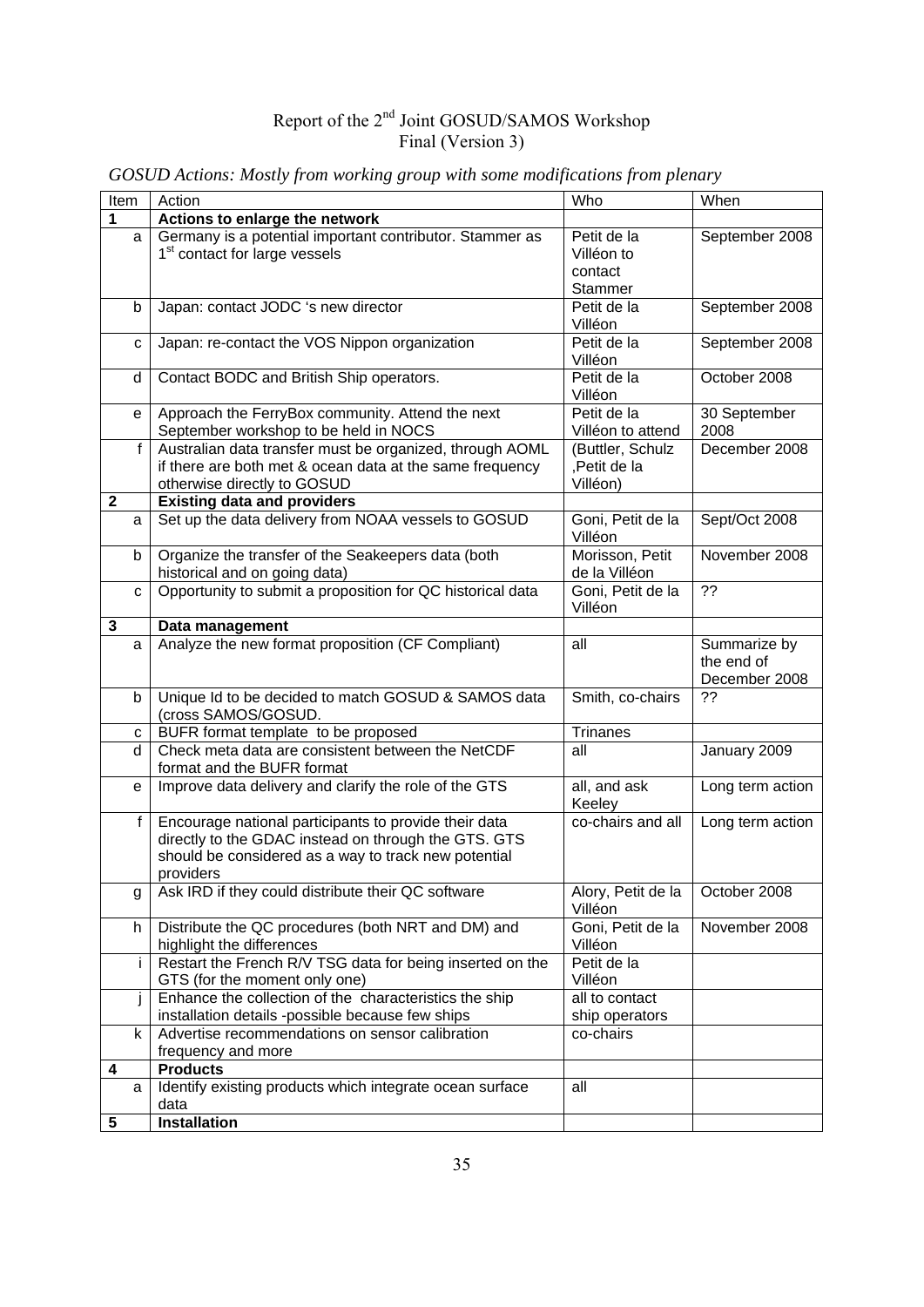| a              | Develop recommendations for the collection and routine<br>analysis of TSG water bottle samples that balances the<br>need of science and the operational realities on<br>participating vessels (i.e. need water samples on a daily<br>basis) | IRD, Petit de la<br>Villéon, with<br>input from<br><b>SAMOS</b> task<br>team (SAMOS<br>action 4) | January 2009           |
|----------------|---------------------------------------------------------------------------------------------------------------------------------------------------------------------------------------------------------------------------------------------|--------------------------------------------------------------------------------------------------|------------------------|
| b              | Advertise recommendations on TSG installation and on                                                                                                                                                                                        | IRD, Petit de la                                                                                 | January 2009           |
|                | data collection procedure                                                                                                                                                                                                                   | Villéon, SAMOS                                                                                   |                        |
| $6\phantom{1}$ | Input from outside                                                                                                                                                                                                                          |                                                                                                  |                        |
| a              | To contact the CLIVAR chairs to have input from the<br>scientific community Co-chairs                                                                                                                                                       | Keeley                                                                                           | As soon as<br>possible |
| b              | Which tracks? Which areas do we have to put our efforts<br>first?                                                                                                                                                                           | All                                                                                              | Long term<br>action.   |
| $\mathbf{C}$   | Inputs from the satellite community<br>SMOS part to be contacted<br>Attend the Aquarius workshop to be held in Argentina late<br>2008                                                                                                       | Co-chairs<br>(determine<br>representative<br>for workshop)                                       | September 2008         |
| $\overline{7}$ | <b>Public relations and training</b>                                                                                                                                                                                                        |                                                                                                  |                        |
| a              | Make the TSG data collection to be recognized as a full<br>component of the Global Ocean Observing system. Very<br>important.                                                                                                               | Goni                                                                                             | By September<br>2008   |
| b              | GODAE : not relevant to be present                                                                                                                                                                                                          | N/A                                                                                              | N/A                    |
| $\mathbf{C}$   | OCEANOBS 09 should be a better opportunity for<br>advertising GOSUD                                                                                                                                                                         | Co-chairs                                                                                        | February 2009          |
| d              | IODE Spring 2009. China. To be confirmed                                                                                                                                                                                                    | Petit de la<br>Villéon                                                                           | 4-5 May 2009           |
| e              | Propose Ocean Teacher to include GOSUD data in their<br>courses                                                                                                                                                                             | Petit de la<br>Villéon                                                                           | January 2009           |
| 8              | <b>Next meeting</b>                                                                                                                                                                                                                         |                                                                                                  |                        |
| a              | Proposed next meeting : AOML June 2009 in association<br>with the AOML annual meeting (due to GOSUD desire to<br>meet on annual basis)                                                                                                      | Co-chairs, Goni                                                                                  |                        |
| 9              | Look into the next steps to have GOSUD as a<br>permanent program instead of pilot project                                                                                                                                                   | <b>Keeley</b>                                                                                    |                        |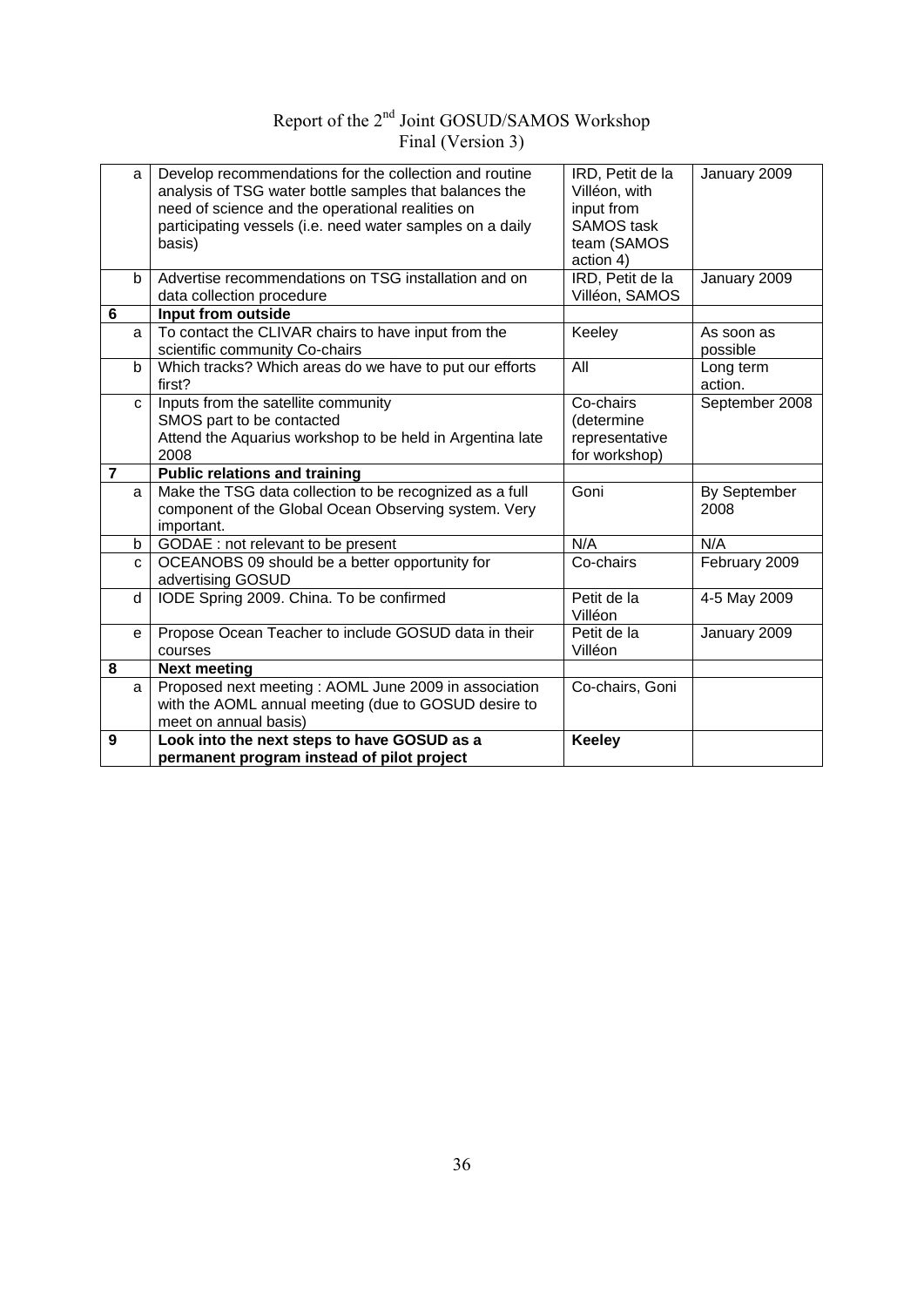#### **Appendix B: Abstracts** (in alphabetical order)

#### *Monitoring Sea Surface Salinity in the Global Ocean from Ships of Opportunity: the French SSS Observation Service*

Dr. Gael ALORY (LEGOS)

gael.alory@legos.obs-mip.fr Other Authors: T. Delcroix (IRD/LEGOS), D. Diverres (IRD/US191), Y. Gouriou (IRD/US191), S. Jacquin (IRD/US191), C. Maes (IRD/LEGOS), R. Morrow (CNAP/LEGOS), G. Reverdin (CNRS/LOCEAN), P. Téchine (CNRS/LEGOS), D. Varillon (IRD/US191)

Sea Surface Salinity (SSS) observations are needed to improve our understanding of the earth's water cycle and climate variability. SSS has proven to be valuable for improving estimates of evaporation minus precipitation budgets, describing and understanding climate variability at seasonal to decadal time scales, testing physical processes, assessing numerical model performances, improving mixed layer representation by assimilation techniques used in operational oceanography, quantifying the role of salinity on sea level change, and improving El Nino prediction lead time. The importance of SSS in the climate system has motivated the development by European and USA/Argentina space agencies of dedicated satellite missions (SMOS and Aquarius) to enhance global observations. This presentation focuses on the French SSS Observation Service (www.legos.obs-mip.fr/observations/sss/), its strength and potential improvements. This service aims at collecting, validating, archiving and distributing in situ SSS measurements derived from Voluntary Observing Ship programs, both for climate research and for operational oceanography through the CORIOLIS data service (www.coriolis.eu.org). Details will be given about instruments and softwares used, management of real time data transmission, validation processes for real time and delayed mode data, with a special focus on a new validation software for delayed mode data, derived products, climatic indices and recent scientific results.

### *Integrating the R/V Pelican's Underway Data into LUMCON's Environmental Monitoring System*

Ms. Brenda Babin (LUMCON) bbabin@lumcon.edu

The addition of HiSeasNet on the R/V Pelican provides LUMCON the opportunity to transmit data to shore in real-time. LUMCON is working to in transmit the MIDAS Underway data from the vessel to its facility via FTP. This data will then be integrated into LUMCON's Environmental Monitoring System and displayed online at weather.lumcon.edu. Mapping tools will not only display the ships location but also various water quality values along its course. Interpolated surface plots will also be available. This integration project is taking place alongside of the R/V Pelican's participation in SAMOS.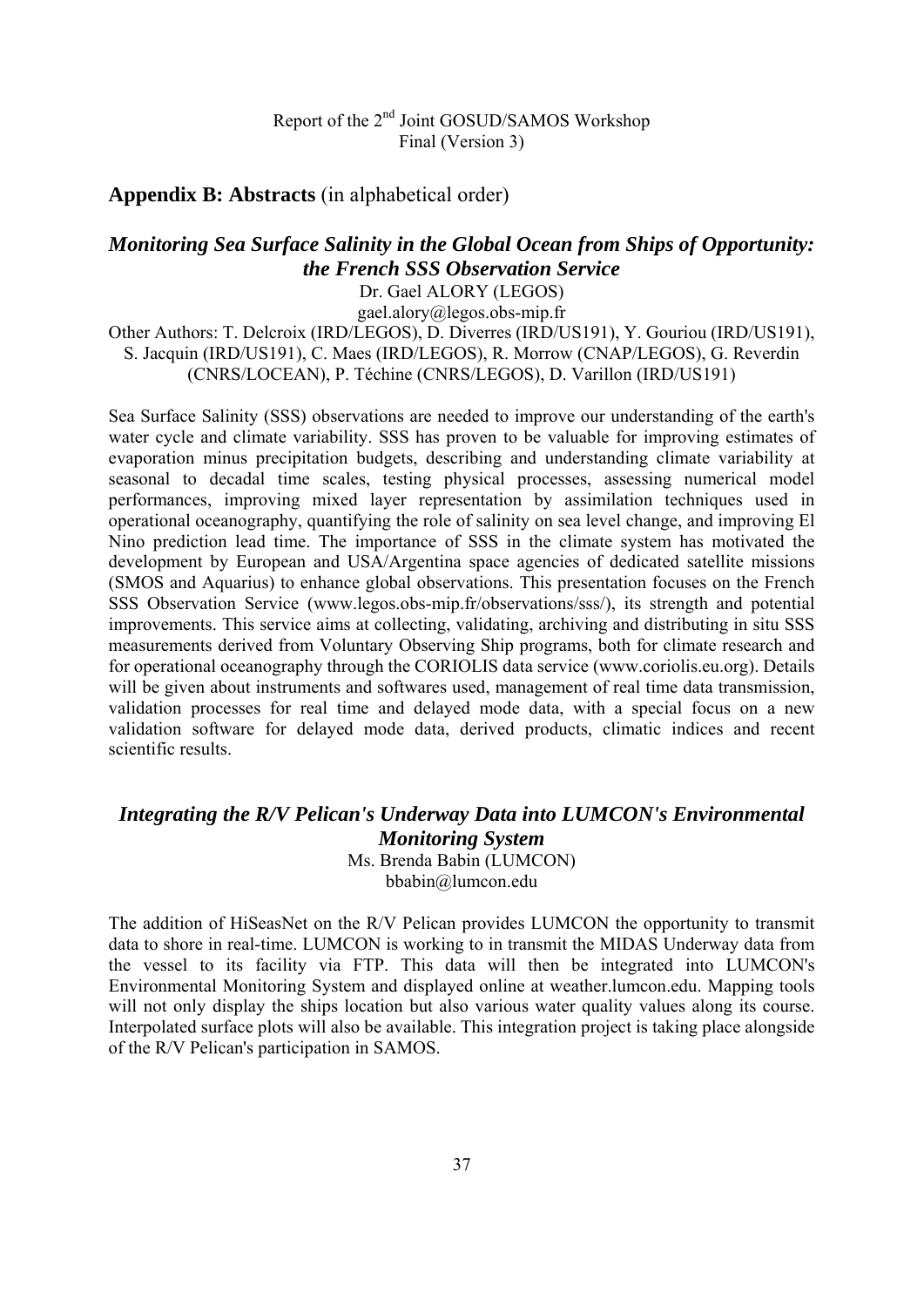#### *The Influences of Differing Temperature and Moisture Roughness Length Parameterizations on Height Adjustment and Turbulent Surface Fluxes*  Dr. Mark Bourassa (COAPS/FSU), bourassa@coaps.fsu.edu

Other Authors: Lisa Bucci (FSU), Carol Anne Clayson (FSU), Charlene Forgue (FSU), Matt Onderlinde (FSU), and Brent Roberts (FSU)

Height adjustment of winds has been considered reasonably insensitive to the choice of roughness length parameterization. However, there are much greater differences in roughness length parameterizations for temperature and moisture. We examine roughness lengths based on a smooth surface, and more elaborate models (Liu et al. 1979; Clayson et al. 1996; Zilitinkevich et al. 2001; and COARE3.0). The functional forms of these parameterizations are quite different, resulting in different roughness lengths. Consequently, there are systematic (not random) changes in height adjusted values, turbulent fluxes, and atmospheric stability, which can also cause changes in the stress. We demonstrate that height adjustment of potential temperature and humidity are substantially dependent on the parameterization of their respective roughness lengths. Furthermore, these parameterizations influence the magnitude of surface turbulent fluxes. Differences in height adjusted potential temperature can exceed 1.5C and humidity differences can exceed 2 g/kg. The resulting relative biases are quite substantial. They will change spatial/temporally due to regional differences in roughness lengths, and change temporally due to changes in observation height. Plans to adjust observations to a uniform height should consider this issue prior to provided adjusted data to the community.

*NOAA/AOML TSG Operations: Data quality control and transmission*  Guilherme Castelao (CIMAS/University of Miami) guilherme.castelao@noaa.gov

Other Authors: P. Chinn (NOAA/AOML - USA), J. Roseli (NOAA/AOML - USA), T. Stepka (NOAA/AMAO - USA), D. Snowden (NOAA/AOML - USA), J. Trinanes (Technological Research institute - University of Santiago de Compostela - Spain), F. Bringas (CIMAS/University of Miami - USA), G. Goni (NOAA/AOML - USA)

The contribution of NOAA/AOML to GOSUD includes the transmission of TSG data in realand delayed-time, from ships of the Ship Of Opportunity Program (SOOP) and ships of the NOAA fleet, in collaboration with NOAA/NMFS, NOAA/AMAO, the University of Virginia\\\'s Semester At Sea Program and the University of Miami. The transmission in real-time from ships of the SOOP is done using SEAS software, while from ships of the NOAA fleet is done using SCS. The data approved by the quality control checks recommended by GOSUD are transmitted in real-time to the GTS. During the QC process, ship measurements are also compared with the following datasets - the WOA05 climatology, the NCEP weekly analysis and simultaneous observations from XBT and Argo floats. These three additional quality control checks optimize the calibration schedules and helps to early identify sensor problems by analyzing trends and continuous biases in the data, therefore, further increasing the reliability of the system. Procedures to generate real-time reports of the data flow are under development to summarize the information required to track the status of the system, to facilitate the identification of hardware or transmission problems. Future plans include the distribution of the delayed-time quality controlled data to NOAA/NODC and transmission of data in BUFR format. More information on the AOML/TSG operations can be obtained at www.aoml.noaa.gov/phod/tsg.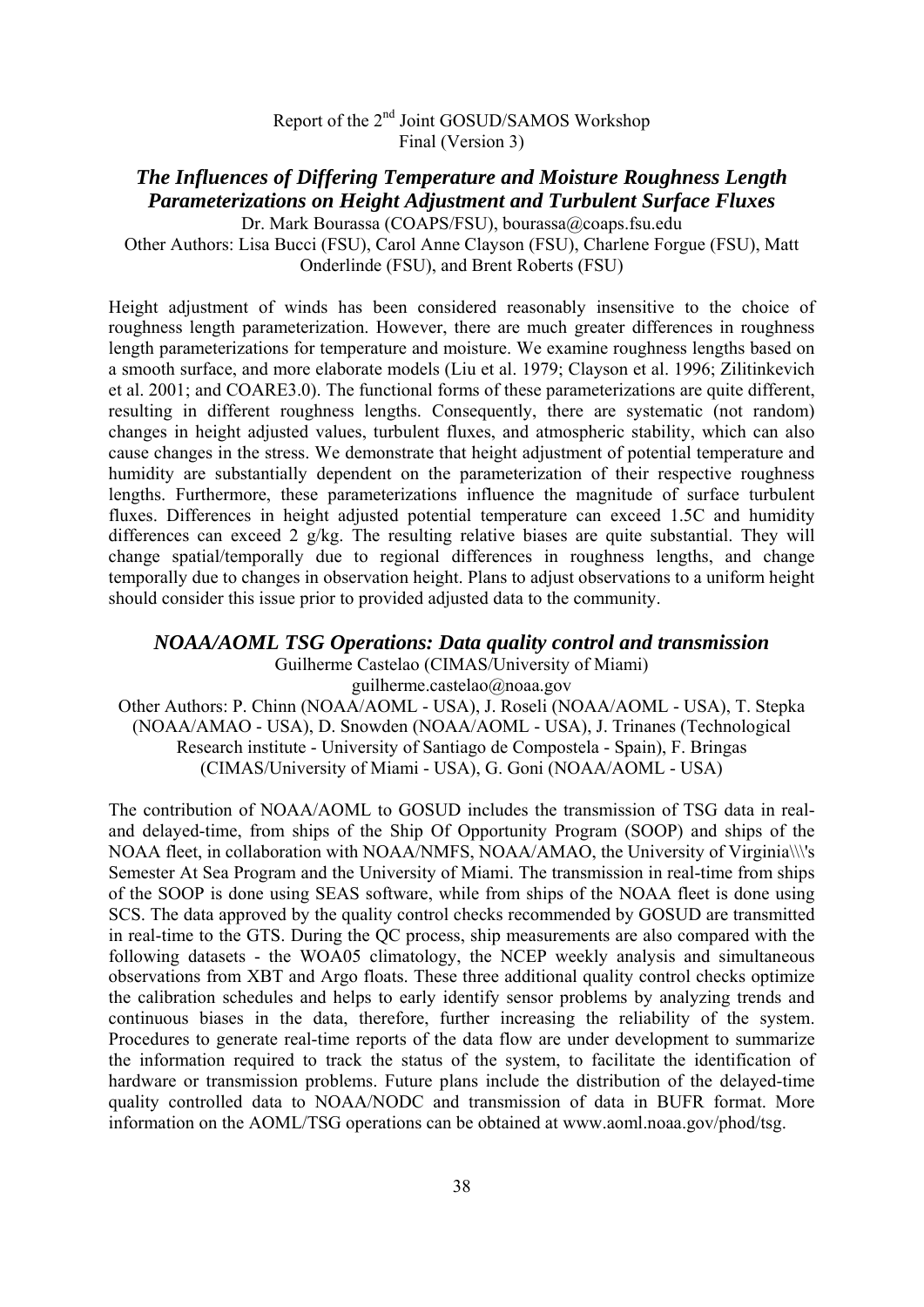#### *MATE Technical Internship Program: Preparing Students for Future Careers in Marine Technology and Science*

Ms. Lani Clough (MATE Center) lclough@marinetech.org

The Marine Advanced Technology Education (MATE) Center is a national partnership of community colleges, universities, research institutions, marine industries, and working professionals focused on increasing the number of highly-skilled individuals who enter the marine technical workforce. MATE's marine technical internship program helps prepare undergraduate students for ocean-related occupations. Since its inception, the program has placed 194 students in at-sea and shore-based internship positions. To date, more than two-thirds of the interns have gone on to work in a marine related science or technical field or continued their education in a marine-related discipline. The program targets community college students in marine technology programs and university students interested in marine technical careers. This internship program is in partnership with the University National Oceanographic Laboratory System (UNOLS) and the United States Coast Guard (USCG) and is funded by the National Science Foundation. The need for qualified technical professionals to support ocean activities has never been greater. However, technical training programs that prepare students for these careers are few, mainly because it is prohibitively expensive for most programs to offer substantial time at-sea and time working with state-of-the-art equipment. The MATE internship program helps bridge this gap. In discussions with UNOLS and the USCG, we are looking for ways to better prepare our students for these at-sea technical experiences. We feel there is a need for a curriculum that can help prepare these students. From the standpoint of the MATE Center and its academic partners, the curriculum needs to: • be portable • accommodate a variety of learning styles • directly connect to the student's at-sea experience so the learning is relevant • provide knowledge and skills that UNOLS and the USCG find valuable • reinforce basic math and science principles • provide a foundation for a myriad of technical skills that an employee would need in a at-sea position in research or industry

#### *Underway fCO2 Observations from VOS Ships in the Tropical and Subtropical Pacific Ocean*

Catherine Cosca (NOAA/PMEL) cathy.cosca@noaa.gov

As part of a multi-year effort to quantify the flux of CO2 between the ocean and atmosphere under the Climate Observations and Analysis Program of NOAA, underway CO2 systems are being placed on volunteer observing ships (VOS) in the Atlantic and Pacific oceans. After a collaborative design effort with U.S. scientists involved in shipboard measurements of underway fCO2, PMEL acquired four newly designed CO2 systems with the measurement criteria of fCO2  $\pm$  2 uatm, temperature  $\pm$  0.01°C, and pressure  $\pm$  0.5 mB. These systems are currently installed on four different VOS ships in the Pacific Ocean. For inter-comparison purposes, each of our four systems have the same hardware components, are running the same software programs, and each are currently providing a return rate of approximately 96%. The fCO2 measurements from the equatorial Pacific compliment our extensive database of fCO2 measurements in this region dating back to 1982, and show high seasonal and interannual variability.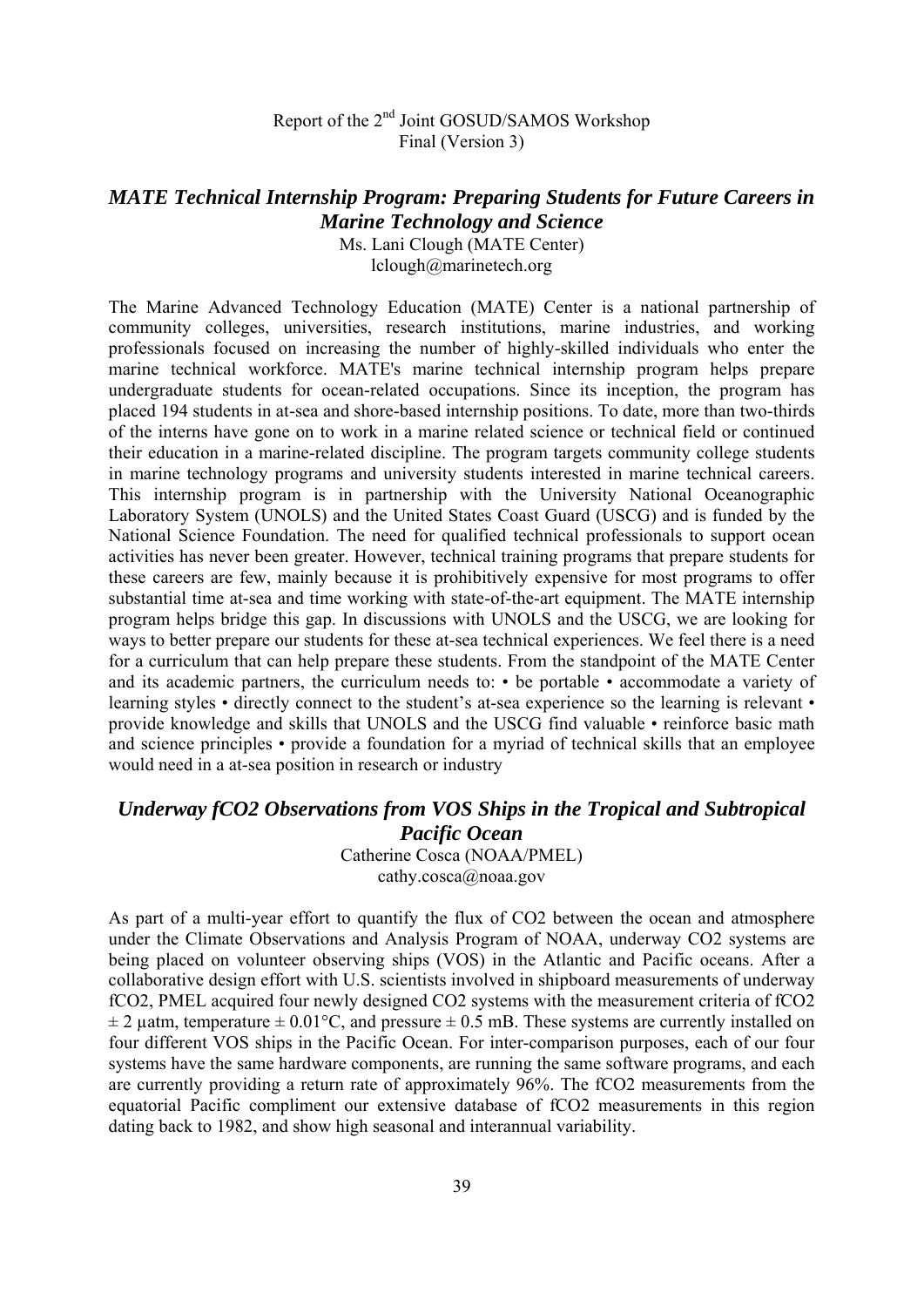#### *The Automatic Weather Observing System (AWOS) for the State of Kuwait*

Mr. Kasem Elfadli (Directorate General of Civil Aviation (Meteorological Department)) k.elfadli@met.gov.kw

Other Authors: Mr. Osama Almethen (Directorate General of Civil Aviation (Meteorological Department)), Mr. Hamed Abdulrahman (Directorate General of Civil Aviation (Meteorological Department))

The Automatic Weather Observing System (AWOS) for the State of Kuwait is recently installed by the Australian company (ALMOS) it consist of fully automatic data collection units (DCU). Each DCU has a Oceanographic sensors that are tailored to its specific application. The DCU units read the sensors in real time and partially process the raw values into meaningful, quality checked one minute values. These values are then communicated back to a Central Data Acquisition System (CDAS), where the values are further process into hourly, daily and monthly statistics and then processed values are displayed on a Graphical User Interface at the Meteorological and Display Working Places and are also used to generate standard WMO messages such as SYNOP, SHIP, BUOY and CLIMAT. There are three basic types of reports: 1. Synoptic Data 2. Agro-meteorological Data 3. Marine Data. Similar Daily and Monthly reports exist for each type. We will be focusing on Marine Data for our presentation in the workshop. The total number of marine stations is 10 distributed in several marine sites. The following information is given in Marine Reports. Daily reports contain the given information for each of the 24 hours and monthly reports give information for each of the days of the month. Surface Temperature Average. Sea Temperature Average at each of the potentially 3 levels (lower, middle and top third of ocean).Conductivity Average at each of the potentially 3 levels. Salinity Average at each of the potentially 3 levels. Sea Current Speed Average at each of the 3 levels. Sea Current Direction Average at each of the 3 levels. Tidal Height Average. Ocean Wave Direction Average for Sea, Swell and Total. Ocean Wave Height Average for Sea, Swell and Total. Ocean Wave Period Average for Sea, Swell and Total.

# *Potential Contributions of IIRP/ARI for Identifying Training Needs and Developing, Delivering, and Assessing Shipboard Technician Training Resources*

Ms. Kathy Fearon (IIRP/ARI, University of South Florida) kathy.fearon@iirp.usf.edu

The Institute for Instructional Research and Practice/Institute for At-Risk Infants, Children, Youth, and Their Families (IIRP/ARI) operates within the University of South Florida's College of Education. The institutes specialize in the development, delivery, and assessment of instructional materials and programs.

We have extensive experience in developing, administering, and scoring several credentialing examinations for the State of Florida. The early stages of development include conducting literature reviews and convening groups of content area specialists to identify and reach consensus on program goals and objectives. Online surveys are developed, administered, and analyzed as a means of external validation. Groups then determine best practices and sound educational strategies, as well as appropriate delivery methods, depending on the needs of the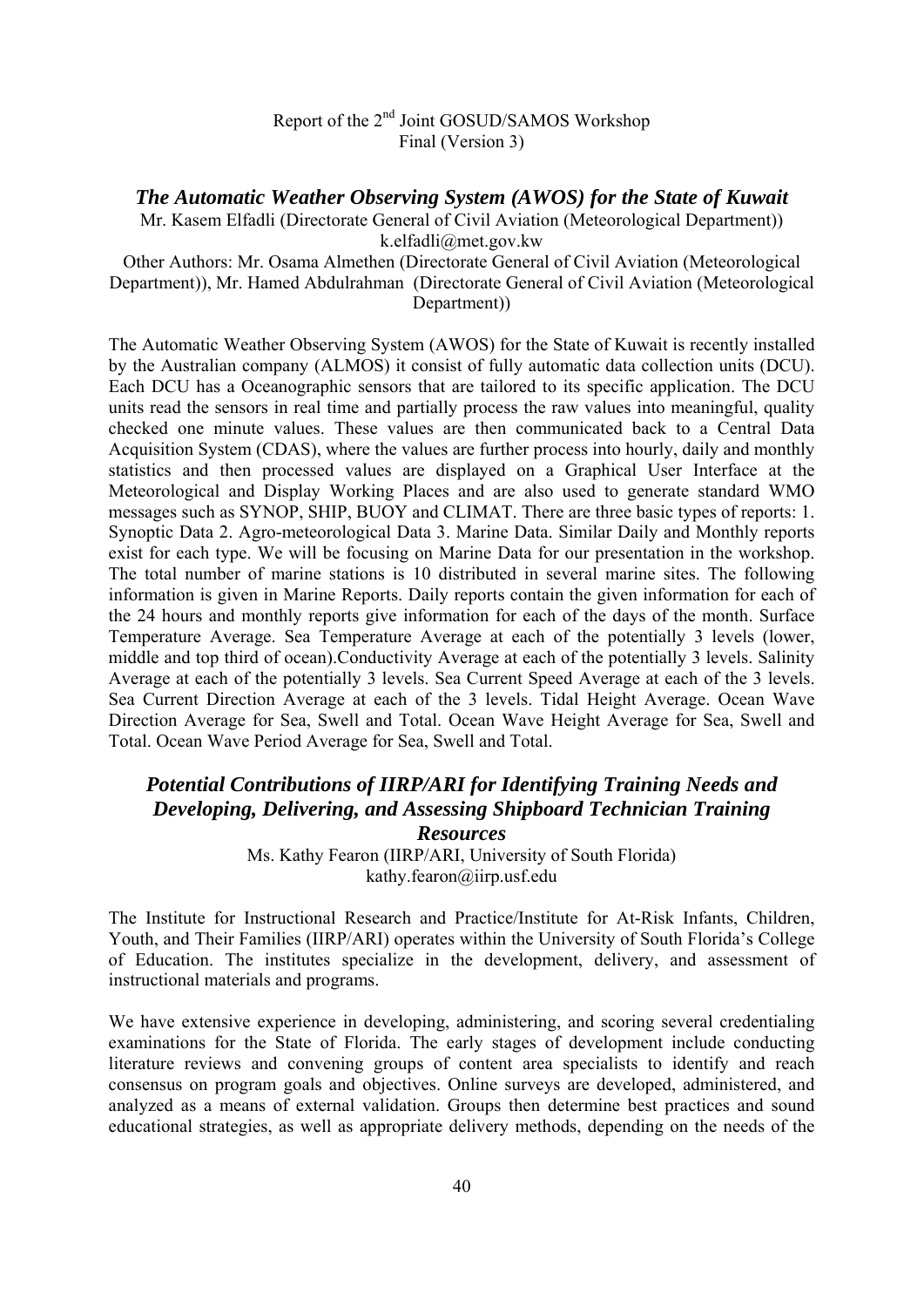client and the learners. Our facilitators train content specialists according to industry standards to write test specifications and test items to produce reliable, valid assessments. We have developed and scored paper-based multiple-choice tests, performance-based assessments, computer-based tests, and computer-adaptive tests.

Recent projects include designing and evaluating online training modules.

This institutes' expertise will enable us to customize the development, delivery, and assessment of resources for shipboard technician training.

# *Strategies for better understanding of Salinity/Temperature Regimes in the Gulf of Guinea through GOSUD/SAMOS cooperatives Activities*

Dr. Regina Folorunsho (Member of JCOMM Management) rfolorunsho@yahoo.com Other Authors: Larry Awosika (clcs member)

Changes in oceanic conditions over the Gulf of Guinea (GOG) in terms of Sea surface temperature and Sea surface salinity in the last decade has been linked to the variability in both the upper ocean temperature and the mixed layer depth over the tropical Atlantic. On seasonal scales these changes have been observed to generally affect the water mass properties in the tropical Atlantic especially in upwelling areas of the GOG. These changes are also known to affect plankton production and the seasonal migration of fish and weather patterns which comprise of dry and wet seasons. However, there is paucity of temperature and salinity data to allow the spatial and seasonal understanding of upwelling and weather parameters in the GOG. While several sea surfaces temperature observing stations like in-situ moored buoys, research cruises and individual programmers have collected temperature data in the region over time, most of the data lack regional and long-term series mode. The GOSUD/SAMOS programme is a new programme that could provide a long term and spatial coverage of the region and hence ensure better understanding of upwelling, weather and other related metocean processes. Such a programme could improve the paucity of data and lead to a better understanding of upwelling, and seasonal changes in weather parameters like rainfall and air temperature in the region. The region has existing institutional framework which could be enhanced by the GOSUD/SAMOS cooperative activities and thereby lead to the better understanding of these important oceanographic parameters and climate.

*Observation of near ocean surface variability: data synthesis and analysis* 

Ms. Fabienne Gaillard (LPO/IFREMER-CNRS-IRD-UBO)

fabienne.gaillard@ifremer.fr

Other Authors: Karina Von Schuckmann (Laboratoire de Physique des Oceans (LPO); Ifremer-CNRS-IRD-UBO), Loic Petit de La Villéon (SISMER; Ifremer-Brest)

The recently set up ARGO array for the global observation of the ocean gives access to the temperature and salinity variability of the upper 2000 meters on time scales ranging from weeks to years, and space scales above 300km. Strong near surface variability occur at smaller time and space scales that can be explored by underway opportunity measurements as promoted by GOSUD and SAMOS. The analysis system ISAS was originally designed to synthesize the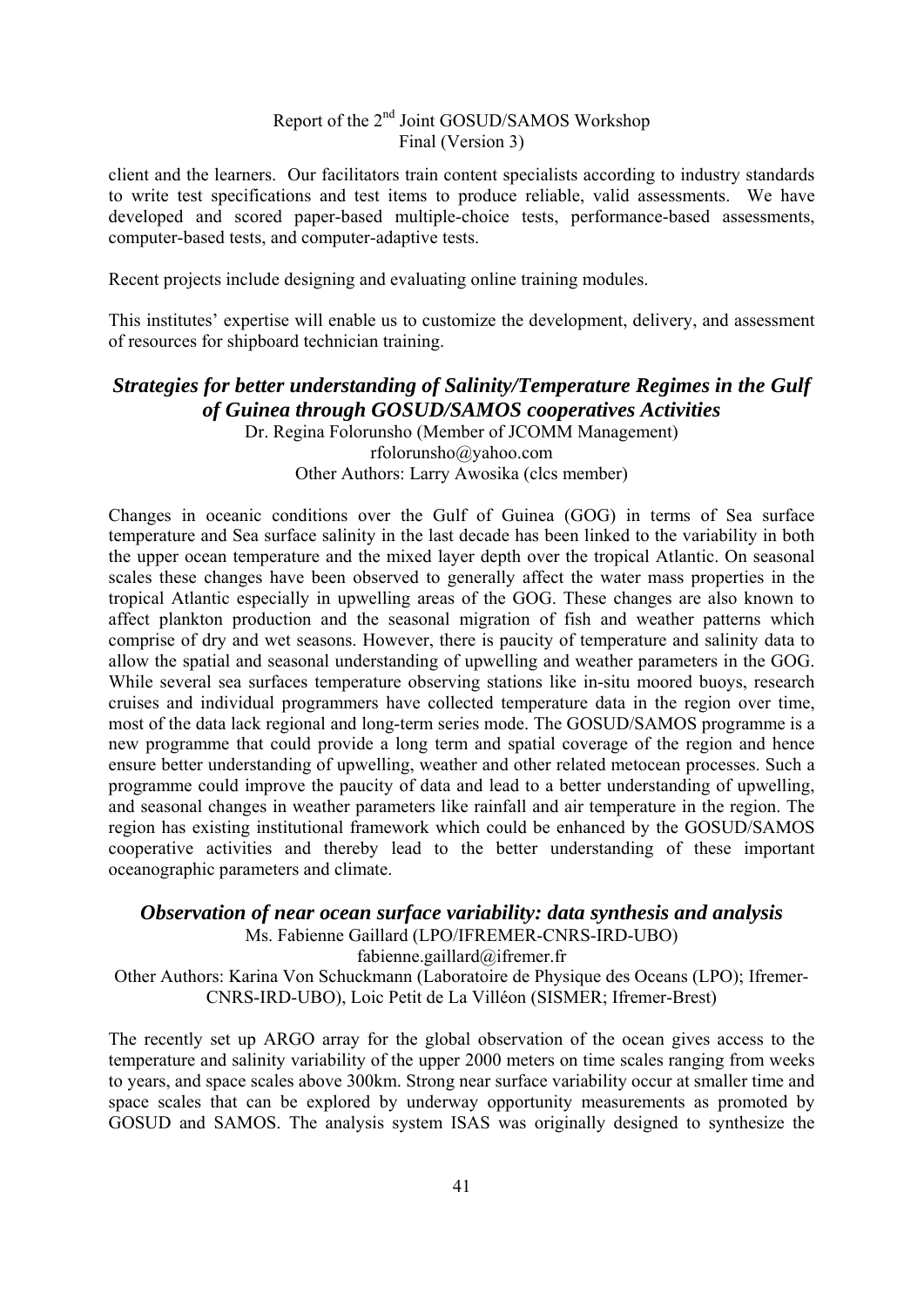vertical profiles obtained mainly with ARGO but also CTD or moorings and produce gridded fields. It has been extended to incorporate underway measurements. We will show the first results of a global analysis of the near surface variability exploring the seasonal cycle, but also intraseasonal to interannual variations. The gain of information brought by the underway data is explored over the North-Atlantic on a specific dataset. The systematic use of such data relies on the availability of complete and reliable datasets. An operational system is building up at CORIOLIS for thermosalinometer data and should soon become available. This effort contributes to GLOSCAL, a cal-val project for the future SMOS mission.

#### *Southern Ocean Surface Measurements: Improving Air-Sea Flux Estimates*

Dr. Sarah Gille (Scripps Inst. of Oceanography)

sgille@ucsd.edu

Other Authors: Janet Sprintall (Scripps Inst. of Oceanography), Shenfu Dong (U. Miami), Lynne Talley (Scripps Inst. of Oceanography), Ivana Cerovecki (Scripps Inst. of Oceanography)

Southern Ocean air-sea mixed-layer exchanges are a potentially important component of the global climate system. A conceptual model of the global meridional overturning circulation suggests that water flows southward at mid-depth into the Southern Ocean where it is upwelled to the surface and carried northward through Ekman processes. While at the ocean surface, water mass properties are transformed as water in the mixed layer interacts with the atmosphere. Despite the central role that Southern Ocean surface processes play in global circulation, the exact size and spatial structure of air-sea fluxes are not well known. A mixed-layer heat balance in the Southern Ocean is examined by combining remotely sensed measurements, in situ observations and various reanalysis air-sea heat flux products, and the biggest contributor to the surface heat budget error are found to be the air-sea heat fluxes. Only limited Southern Hemisphere data are available for the reanalysis products, and hence these fluxes have large uncertainties. For example, available surface flux estimates in the Southern Ocean from NCEP/NCAR and ECMWF can differ by 100 W m2 or more on any given day, compared with typical values of 150 to 250 W m2. Limitations of the existing data sets and the desired spatial and temporal resolution that may lead to improvement in their application to scientific analysis will be discussed. In addition, we will present possible strategies for increasing the number of quality air-sea observations in the Southern Ocean, with particular reference to potential acquisition of ship-based meteorological measurements during the 2008-2009 International Polar Year.

#### *NOAA/AOML TSG Operations*

Dr. Gustavo Goni (NOAA/AOML)

gustavo.goni@noaa.gov

Other Authors: D. Snowden (NOAA/AOML), C. Wolfe (Southern California Marine Institute), J. Farrington (NOAA/AOML), U. Rivero (NOAA/AOML), P. Pena (NOAA/AOML), P. Chinn (NOAA/AOML), J. Roseli (NOAA/AOML), G. Castelao (UM/CIMAS), F. Bringas (UM/CIMAS), and J. Trinanes (University of Santiago de Compostela)

NOAA supports the collection of SST and SSS data from TSGs installed in ships of the Ship Of Opportunity Program (SOOP) and of the NOAA fleet. The SOOP-TSG program at AOML is in support of the NOAA pCO2 program. Some elements of the NOAA/AOML TSG operations are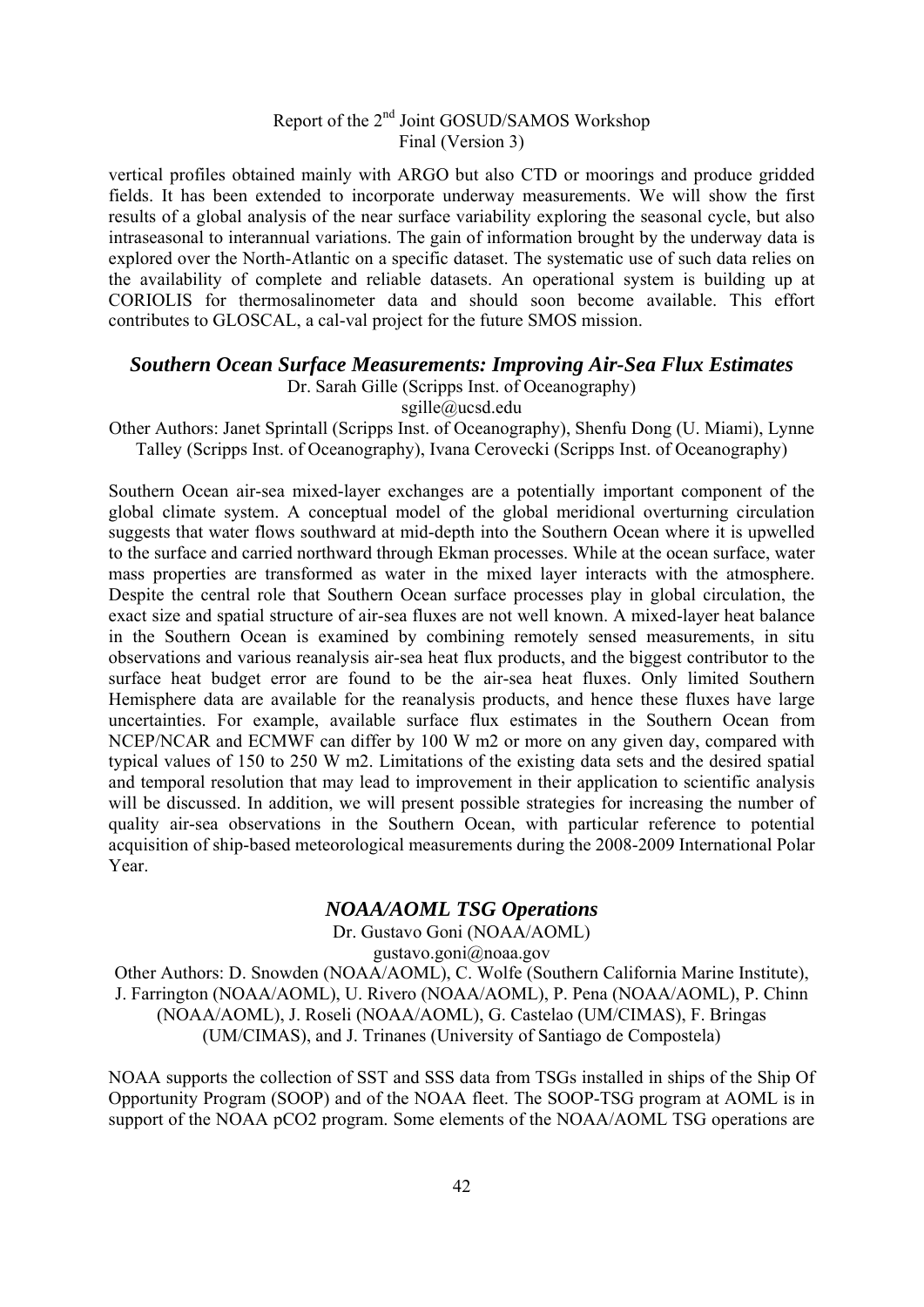a collaborative effort with several other NOAA laboratories and universities. We present here the status of the operations where a TSG is maintained and NOAA/AOML is involved in at least one element of their operations. A brief description is presented on TSG maintenance; data transmission, quality control and insertion into the GTS from each ship of this operation. Two additional presentations on AOML TSG operations will provide the details of data quality control and transmission, and on the AOML work to implement BUFR format in the transmissions.

# *The Aquarius/SAC-D Sea Surface Salinity satellite measurements and the application of GOSUD thermosalinograph data for in situ validation*

Mr. John Gunn (Earth & Space Research) gunn@esr.org Other Authors: Gary Lagerloef (Earth & Space Research)

The Aquarius/SAC-D mission, scheduled to launch in May 2010, will utilize various types of near-real time in situ data to validate the satellite remote sensing sea surface salinity (SSS) measurements. The validation data will include SSS data from the GOSUD thermosalinograph (TSG) database as well at Argo floats, moored buoys and surface drifters. Each data type will require data-specific processing to optimize the comparison with the surface-focused satellite measurement. We have made an initial evaluation of the application of the GOSUD TSG data, considering the temporal and spatial variability scales and how best to process it to make optimal comparisons with the satellite data. We present some results of that comparison as well as recommendations to improve our application of this data to the satellite mission.

# *The Alliance for Coastal Technologies: Supporting the Technical Education & Training Needs of Tomorrow's Ocean Observing Workforce*

Ms. Ali Hudon (Alliance for Coastal Technologies)

ahudon@marine.usf.edu

Other Authors: Mark E. Luther (University of South Florida College of Marine Science)

The Alliance for Coastal Technologies (ACT; see http://act-us.info) was established to foster the development and application of new coastal ocean sensor technologies to address the needs of a wide range of coastal decision makers and provide the Integrated Ocean Observing System (IOOS) with information required for the deployment of reliable, cost-effective networks. New sensor technologies are required to make observations of biological and geochemical parameters that are needed to address many management issues in a long-term, sustained, environmentally relevant manner. ACT facilitates the transition of new sensor technologies from research to operations through technology-specific workshops and verification trials of emerging technologies. ACT workshops are designed to aid resource managers, coastal and ocean observing scientists, and private sector companies by building consensus on the steps needed to develop useful tools. Recent workshops include wave sensor technologies, passive acoustic hydrophones, and conductivity temperature sensors. ACT technology verifications are rigorous evaluations of emerging and commercially available instruments to verify manufacturers' performance claims under diverse environmental conditions. Recent verification trials include dissolved oxygen sensors, chlorophyll fluorometers, turbidity sensors, and nutrient sensors. These capacity-building activities result in, among other things, an increased technical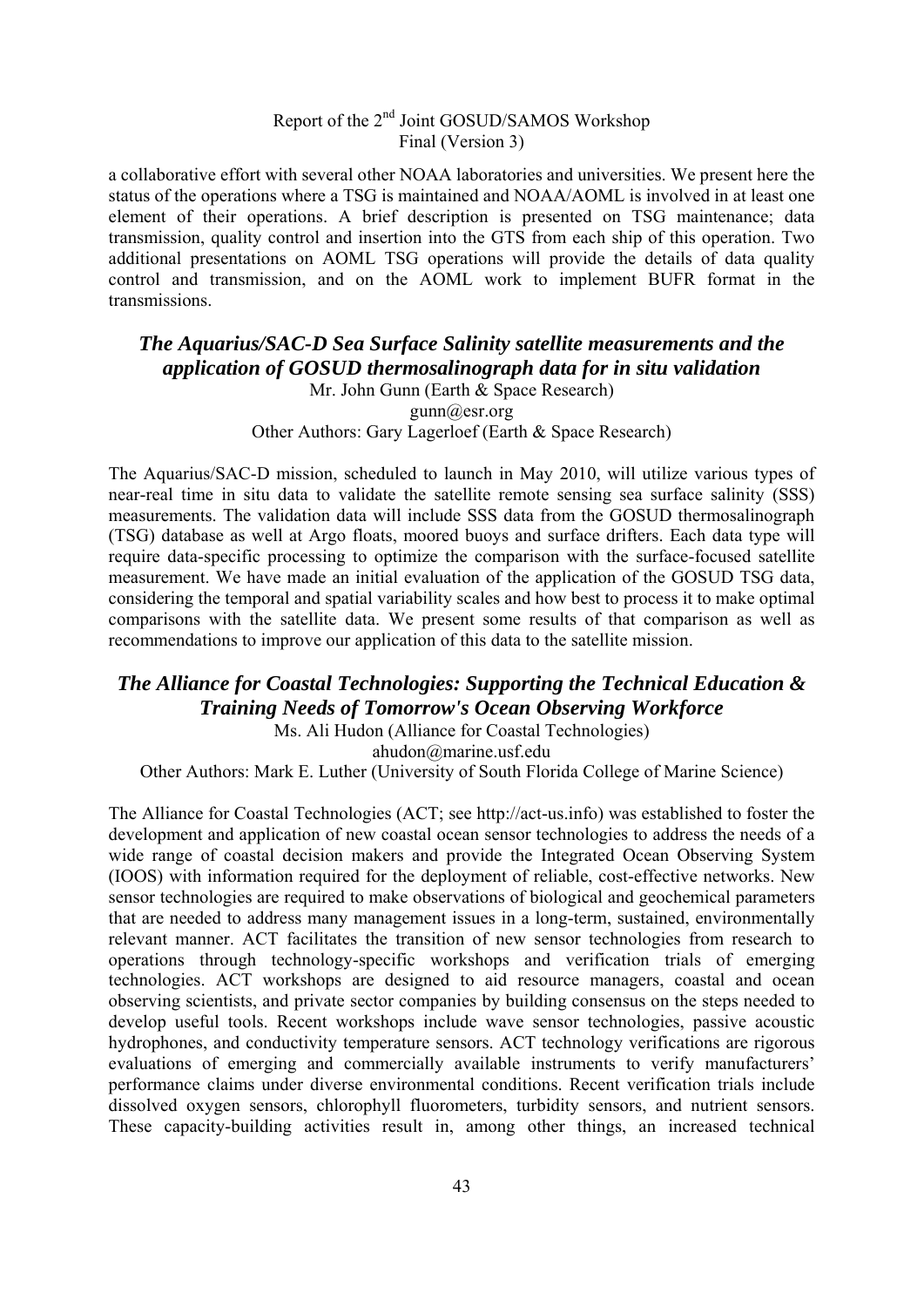understanding of how to deploy and operate a variety sensor technologies in a wide range of coastal and ocean environments. ACT is currently working to develop these experiences into a series of technology-specific "Best Practices Guides" for use by field technicians, resource managers, and operational oceanographers. ACT also actively supports the development of undergraduate and graduate-level curricula in Ocean Technology. To this end, ACT's Gulf of Mexico partner, the USF College of Marine Science is working to prototype an Ocean Technology graduate degree/certificate program that can be offered at ACT's eight academic Partner Institutions.

# *Application of Near-surface In Situ Oceanic Observations for Improved Satellite-based Retrievals of Near-surface Temperature and Humidity*

Mr. Darren Jackson (Cooperative Institute for Research in Environmental Sciences) Darren.L.Jackson@noaa.gov Other Authors: Gary Wick (NOAA/Earth System Research Laboratory)

Accurate and high-resolution observations of near-surface temperature (Ta) and humidity (Qa) observations are considered essential for determination of turbulent sensible and latent heat fluxes at the ocean surface. Satellite retrievals provide an advantage over in situ observations for they can provide near global oceanic coverage of turbulent heat fluxes over less than one day. In this presentation we will describe our latest satellite Ta and Qa retrievals methods, compare our method to previous satellite methods, and validate our method with the latest version of ICOADS data. Current methods of satellite-based retrievals use regression techniques relating in situ observations and satellite radiance to derive retrievals of Ta and Qa. However, these methods are subject to significant systematic and random bias due to inhomogeneous global distribution of the in situ training data set, limitations inherent to the satellite observations, errors caused by matching satellite footprints to point observations, and uncertainties with the in situ observations. Unrepresentative global distribution of in situ observations will be shown to adversely affect the original version of the satellite retrieval, and recent improvements to the satellite retrievals are a result of a better distribution of matched satellite and in situ data. A seasonally-dependent regional bias at high latitudes will be examined and shown to be caused by large scale temperature and humidity inversions that go undetected by satellite sensors. Corrections for this bias that utilize sea surface temperature will be discussed. Uncertainties with the in situ measurements will also be explored as they can affect both the regression and validation of the satellite retrievals. The in situ uncertainties to be discussed include varying measurement heights, differences in hygrometer types, and artificial solar heating of daytime observations.

#### *Incorporating real – time GOSUD/SAMOS Data into the World Meteorological Organization's Voluntary Observing Ship (VOS) Program and VOS Climate (VOSCLIM) Project*

Mr. Robert A. Luke (NOAA/NWS) robert.luke@noaa.gov

The Voluntary Observing Ship (VOS) program and the VOS Climate (VOSCLIM) project are an integral part of world's commitment in oceans. Most GOSUD and SAMOS personnel are well aware of the World Meteorological Organization's Joint Commission for Oceanography and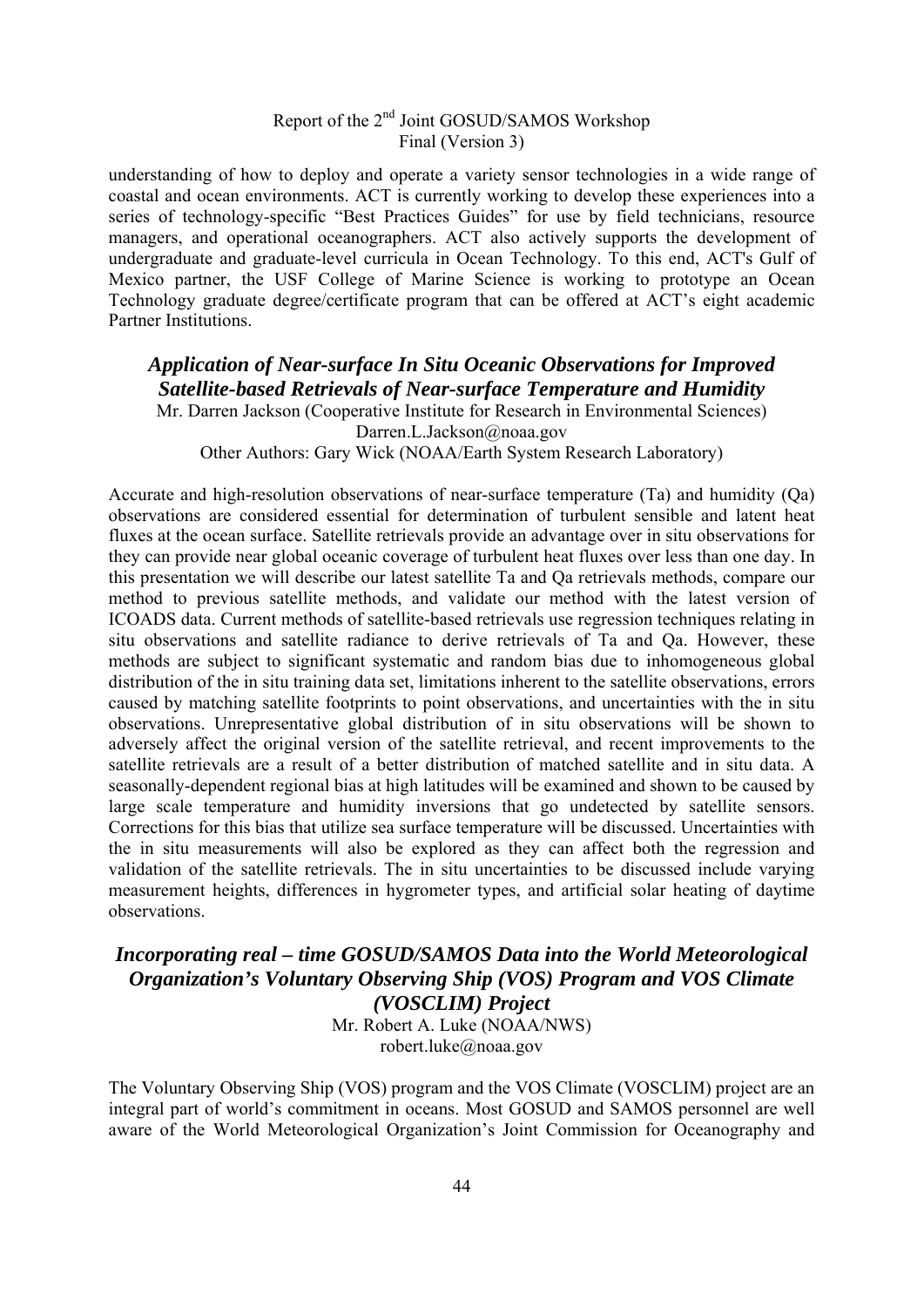Marine Meteorology (JCOMM) and its sub division of the Ship Observation Team (SOT). The three prongs of the SOT trident's objective are meteorology, oceanography, and the atmosphere. While the Ship Of Opportunity Program (SOOP) covers oceanographic data, and the Automated Shipboard Aerological Program (ASAP) concerns itself with atmospheric conditions, VOS's main objective is meteorological data from the oceans. This data is sent into the national Weather Service's Telecommunications gateway (NWSTG) for routing to the Ocean Prediction Center and the Tropical Prediction Center as well as shared to other national Meteorological Agencies for their real-time modeling efforts. The data is then shared with the National Climatic Data Center (NCDC) and the International Comprehensive Ocean-Atmosphere Data Set (ICOADS) for data archive and climatological use.

Traditional VOS participants are the transiting merchant vessels that follow the standard trade routes. GOSUD and SAMOS vessels are a prime interest to the VOS data collection efforts, as these ships tend to operate in non-traditional routes and have the potential to provide an important high-resolution complement in real-time and climatological processes. The traditional VOS ships are predominately-manual observers that only provide observational information once to twice per day while underway. By incorporating the current automated meteorological sensor suites onboard GOSUD and SAMOS ships with the communication capability of VOS, increased real-time coverage in data sparse areas of the ocean can be achieved.

### *A Review of Recent Technology Innovations for Enhancing Marine Meteorological Measurements*

Dr. Philip McGillivary (United States Coast Guard) philip.a.mcgillivary@uscg.mil

Recent policy and technology developments are reviewed which have the potential for improving collection of marine meteorology data. These developments include new measurement technologies, improved accuracy of existing sensors, and several technologies which facilitate improvements in spatial resolution and temporal continuity of measurements. One interesting new technology is an air-sea heat flux sensor intended for inclusion as part of the network of vertically profiling ARGO ocean observing floats, which makes measurements during periodic emersion of the floats at the sea surface. The air-sea heat flux sensors can also be deployed independently, or as part of surface buoy systems, thus remaining at the sea surface to provide continuous measurements. In addition to the ongoing improvements in the ARGO float program, the major recent development in marine policy has been planning for a network of ocean observatories. One potential component of these observatories is autonomous sensors which would provide marine meteorological data. Plans for several observatories include use of glidertype autonomous underwater vehicles. We review the recent addition of marine meteorological sensors added to these vehicles, which like ARGO floats make measurements and report data during periodic exposure at the sea surface. Progress has also been made in the development of several new types of 'smart buoys' which include capabilities for marine meteorological measurements. These capabilities are described for autonomous surface vehicles, such as Robokayak and WaveGlider, and a novel autonomous flying buoy, called Flying Fish. Autonomous aircraft are also finally beginning to be used from research vessels, although mostly outside US waters. These aircraft, including Manta, ScanEagle, Silver Fox and Malolo, can extend shipboard marine meteorological measurements vertically. Preliminary results from these deployments are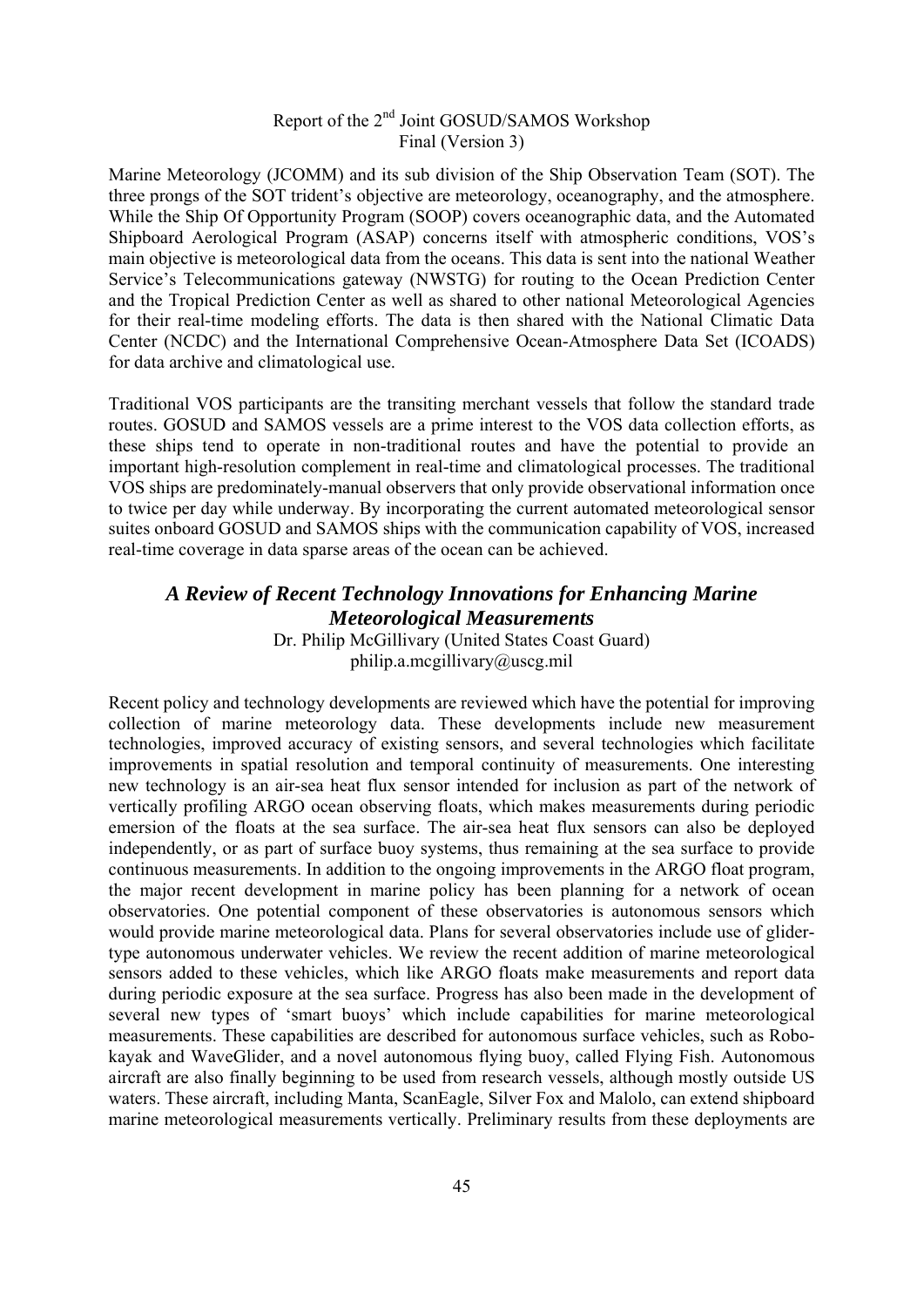reviewed. Developments in autonomous shipboard marine meteorological systems are also reviewed, as these systems become more widely used on research, private and commercial vessels under both public and private funding. In addition to measurement of traditional marine meteorological parameters, we review several commercially available sensors for air-sea gas fluxes (mainly CO2 and methane) now being incorporated in autonomous shipboard and buoybased marine meteorological sensor systems to provide data for global carbon flux and climate studies. Power systems which can harvest energy from ambient wave environments are described which enable sustained deployment of autonomous sensor platforms for improved spatial and temporal data collection. Harvesting of ambient marine power also facilitates long-term use of new low-power wireless communication protocols using recently available commercial communication products. These new communications protocols and hardware can be used to reliably send data ashore from ships or ocean buoys across much greater distances than previously possible. Finally, we reaffirm that a top priority for global climate studies is improving collection of high latitude marine meteorological data, including air-sea heat, moisture and gas fluxes, to determine how these parameters are being affected by rapidly changing sea ice and glacial runoff into the sea.

### *CORIOLIS: providing an ocean in situ data service for the needs of operational oceanography*

Mr. Loic Petit de la Villéon (IFREMER)

loic.petit.de.la.Villéon@ifremer.fr

#### Other Authors: Christine Coatanoan (IFREMER), Thierry Carval (IFREMER), Vincent Bernard (IFREMER), Emilie Brion (IFREMER)

Seven French research agencies involved in ocean research and ocean predictions are developing together a strong capability in operational oceanography bases on three components including altimetry (Jason), numerical modelling with assimilation (Mercator) and in situ data service (CORIOLIS). The CORIOLIS data centre aims to distribute worldwide ocean data in both near real-time and delayed mode for assimilation and validation purposes. Further on, the CORIOLIS data centre is able to deliver products such as T & S fields and reference datasets. To be able to deliver such a global dataset, the CORIOLIS data centre plays an important role in three major projects: - The ARGO project where the CORIOLIS data centre acts as both one of the two global data centres. The comprehensive Argo dataset is available through the CORIOLIS servers. This dataset holds the data from 3129 active profiling floats. - The GOSUD project which aims to process and distribute sea surface data collected by both research vessels and merchant ships when they are underway. For the moment, only  $T \& S$  surface data are taken in account but the objective is to extend the project to other parameters such as oxygen, fluorescence or PCO². The CORIOLIS data centre is one of the two GOSUD global data centres. Since the beginning of 2008, forty ships have sent their surface data to the CORIOLIS data centre - The OCEANSITES project which collects and processes data from open ocean moorings. Data from 60 different deep sea moorings are centralized in the CORIOLIS data centre which acts as one the two global data centres In order to complement the data set collected in the projects mentioned above, two connections to the GTS –the WMO network for data exchanges- have been implemented to retrieve any of the ocean data which were not part of the three projects Argo, Gosud and OceanSites. From the complete data set, value added products are regularly delivered. The reprocessing of the 2002-2006 period is a global and annual delayed analysis of the content of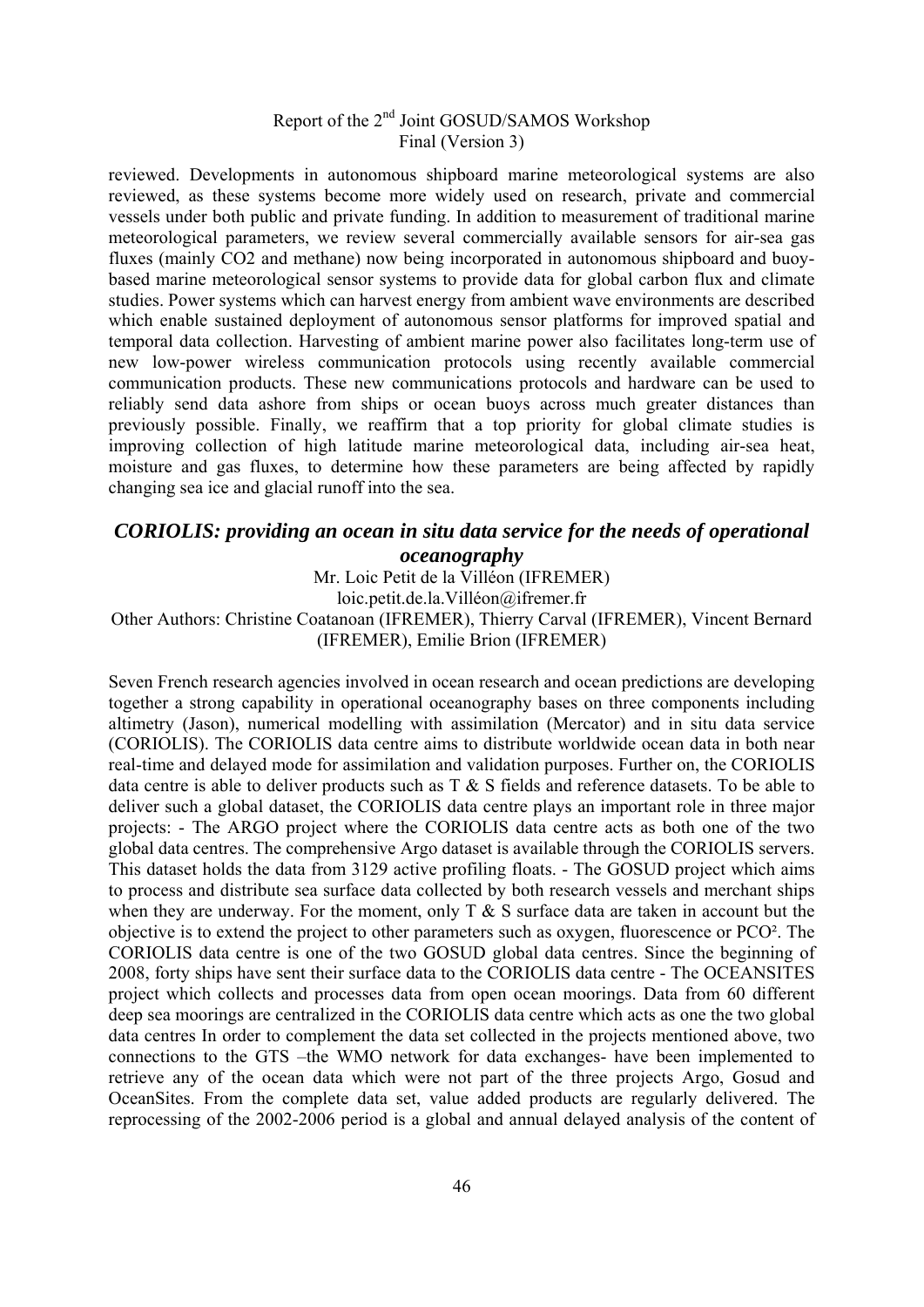the database and an additional validation of the dataset collected in real time and delayed mode during this 5 years period, which provide T and S weekly gridded fields and individual profiles both on their original and interpolated levels. It is planned to reprocess 1990-2007 data in 2008.

#### *Dialogue on the Use of Oceanic Observations for Improving Large Scale Estimates of PAR to Meet the Needs of the Oceanic and Climate Modeling Communities*

Dr. Rachel Pinker (Department of Atmospheric and Oceanic Science) pinker@atmos.umd.edu

Oceanic biological processes control the transfer of carbon between the oceans and the atmosphere. The total daily net carbon fixation as well as the relative role of the oceans as compared to those of terrestrial ecosystems are is not well known. Factors that play a key role are: distribution of phytoplankton in the oceans and the distribution and characteristics of Photosynthetically Active Radiation (PAR). PAR is usually approximated as 50% of the surface shortwave radiation (SW), if available. Information on PAR and its direct and diffuse components can improve global scale modeling of light absorption in the oceans and the carbon budget. There is also a need to better understand the relationship between PAR and SW. It has been demonstrated that it is possible to derive global scale SW and PAR fluxes from satellite observations. Extensive evaluations of SW fluxes have been made over land; evaluation over oceans is much more limited and was done against observations from buoys. Observations of PAR over oceans are almost non-existent. There is a need to better understand what type of meteorological and near surface oceanographic observations can be provided by the oceanic observational community from automated sensors on ships, as well as to specify the accuracy required by the satellite community for validation purposes. It is hypothesized that ship observations might have an advantage over buoy observations due to better scale compatibility between the surface observations and the satellite footprint. As yet, this hypothesis has not been tested due to the lack of such observations. Application of SAMOS and GOSUD observations could be instrumental for addressing these issues as well as for the evaluation of satellite PAR products over a wide range of oceanic conditions.

#### *Shipboard Oceanographic and Radiometric Autonomous Instrumentation for VOS Applications*  Dr. Michael Reynolds (RMR Company) michael@rmrco.com

Other Authors: Peter J. Minnett (RSMAS Univ. of Miami)

This presentation will discuss developments and deployments of a variety of instrumentation for measurement of atmospheric radiation and sea-surface temperature from ships. Work on these applications has been coordinated largely through the Division of Meteorology and Physical Oceanography of the School of Marine and Atmospheric Science (RSMAS) at the University of Miami. The Marine Atmospheric Emitted Radiance Interferometer (MAERI) has been operated for many years in a satellite validation program. A new design for M-AERI will result in a much more compact and robust instrument. The ISAR, developed jointly by NOCS and RSMAS, is a single-channel scanning radiometer that is used primarily to measure the sea surface skin radiative temperature (SSST). ISAR is fully autonomous and incorporates an optical rain gauge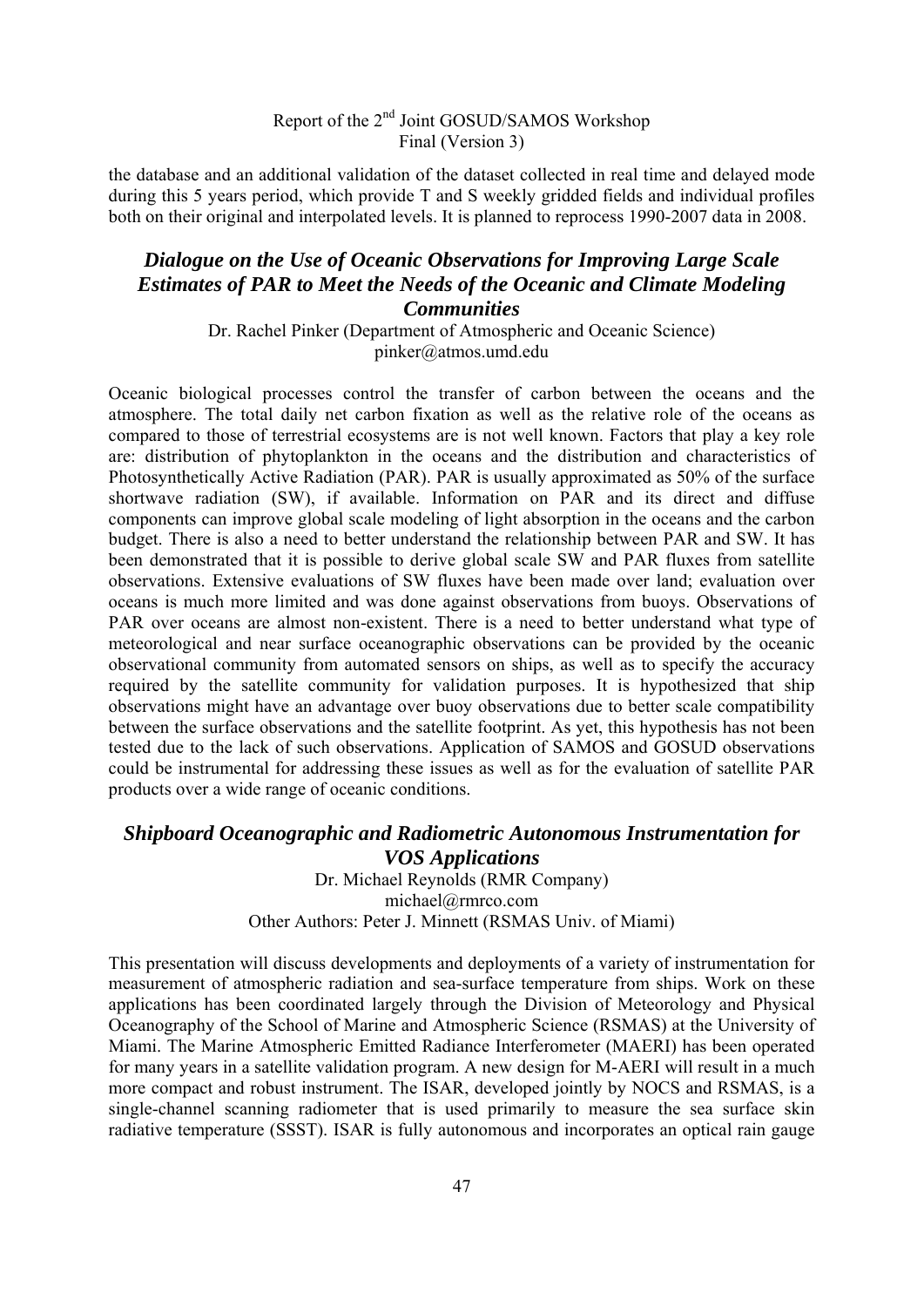to actuate closing a protective shutter. It has been operating routinely on commercial ships in the Atlantic, Pacific, and North Sea. Data are available in real time via Iridium SBD. Broadband short and long wave hemispheric irradiance are crucial components in the air-sea flux budget. The Radiometer Analog to Digital smart interface (RAD) integrates short and long wave radiometers into a single package that combines measured thermopiles and thermistors and computes actual irradiance in units of W/m^2. The NEMA output string is ingested by shipboard data systems. Quality is improved dramatically by real time computations.

#### *Quality Evaluation of Marine Meteorological Observations*

Mr. Jeremy Rolph (COAPS) rolph@coaps.fsu.edu Other Authors: Shawn R. Smith (COAPS/FSU), Mark A. Bourassa (COAPS/FSU)

The Florida State University has been operating a data assembly center (DAC) to collect, quality evaluate, and distribute marine meteorological and near surface oceanographic data since the 1994. From our origins in the World Ocean Circulation Experiment through the present Shipboard Automated Meteorological and Oceanographic System (SAMOS) initiative, the DAC has developed an expertise in the quality evaluation of observations collected by automated observing systems on research vessels, moorings, and fixed platforms. We will present an overview of the current state-of-the-art for automated and visual data quality evaluation, with a focus on SAMOS activities. The poster will provide examples of common problems identified in shipboard meteorological and oceanographic data. We will also describe the challenges related to data and metadata acquisition. A routine dialog between the DAC and vessel operators is critical to the success of the QC operations and we will provide examples of how this has resulted in improvements in data quality.

#### *An Australian contribution to SAMOS and GOSUD*

Dr. Eric Schulz (Centre for Australian Weather and Climate Research, Bureau of Meteorology) e.schulz@bom.gov.au Other Authors: Helen Beggs (Centre for Australian Weather and Climate Research, Bureau of

Meteorology)

The routine observation of the oceans around Australia has been significantly enhanced by the creation of the Integrated Marine Observing System (IMOS). A part of IMOS is devoted to the enhancement of meteorological systems on two Australian research vessels: the Southern Surveyor (SS) and Aurora Australis (AA). This will enable the routine estimation for "climate quality" bulk fluxes. The SS is the Marine National Facility and performs research voyages in the tropical and mid-latitude oceans and coastal seas surrounding Australia The AA is the Australian Antarctic Division research and resupply vessel, and operates between Antarctica and Australia. Near real-time data will be provided to SAMOS. The Bureau of Meteorology also operates the Australian Volunteer Observing Fleet (AVOF). A subset of the AVOF (approximately 10 vessels) currently carries automatic weather stations, which will be augmented with IMOS hull contact sea surface temperature (SST) sensors. The 1-minute meteorological data (including SST and surface salinity) from SS and AA will be submitted to SAMOS. The 3-hour AVOF SST data stream will undergo quality assurance and placed on the GTS and can also be provided to GOSUD. The Bureau of Meteorology is an operational centre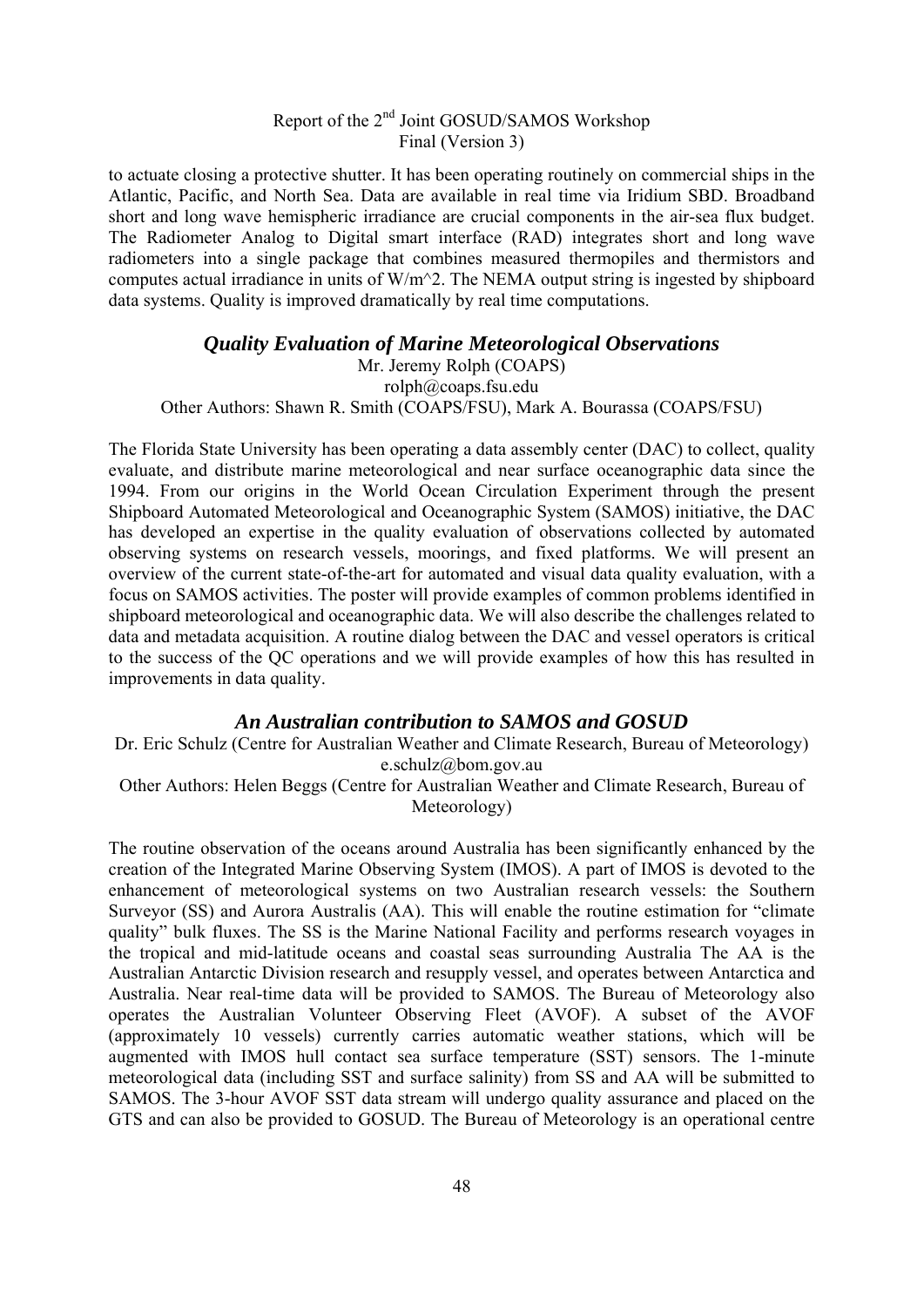and is investing resources into developing data quality assurance systems. There is potential to collaborate with international programs in this area.

*Data Flow through the Shipboard Automated Meteorological and Oceanographic System (SAMOS) Data Assembly Center*  Mr. Shawn Smith (Center for Ocean-Atmospheric Prediction Studies) smith@coaps.fsu.edu Other Authors: Jeremy J. Rolph (COAPS/FSU), Mark A. Bourassa (COAPS/FSU)

The Florida State University has been operating a data assembly center (DAC) to collect, quality evaluate, and distribute Shipboard Automated Meteorological and Oceanographic System (SAMOS) observations since 2005. SAMOS typically are a computerized data logging system that records underway meteorological and near-surface oceanographic observations collected on research vessels. The authors note that the SAMOS initiative does not provide specific instrumentation for vessels, but instead takes advantage of science quality instrumentation already deployed on most research vessels. The SAMOS initiative provides vessel operators with desired sampling protocols and metadata requirements that will ensure the DAC receives a consistent series of observations from each vessel. The status of the SAMOS data flow from 2005-2008 will be described. The DAC and its partners in U. S. National Oceanographic and Atmospheric Administration (NOAA), the University National Oceanographic Laboratory System, the U. S. Coast Guard, and the U. S. Antarctic Program have implemented a series of daily data transmission from ship-to-shore using an email protocol. A set of observations recorded at one-minute intervals for the previous day arrive at the DAC soon after 0000 UTC and undergo automated quality evaluation. A trained data analyst reviews data and responds directly to vessels at sea when problems are identified. All quality-evaluated data are freely available to the user community (via http://samos.coaps.fsu.edu) and are distributed to national archive centers. As of April 2008, 12 research vessels are providing routine data transfers. The authors will describe current recruiting activities within the U.S. and International communities. Plans to improve metadata retrievals from vessels, expand data distribution, and advance data quality evaluation will be provided.

## *Incorporating SAMOS/GOSUD data into the Observing System Monitoring Center*

Mr. Derrick Snowden (NOAA OCO) derrick.snowden@noaa.gov Other Authors: Steve Hankin (NOAA/PMEL), Kevin O'Brien (UW/JISAO)

The Observing System Monitoring Center (OSMC, www.osmc.noaa.gov) system is an information gathering, decision support, and display system for the National Oceanic and Atmospheric Administration\\\'s (NOAA) Office of Climate Observations (OCO). It is an essential component of the sustained Ocean Observing System for Climate, that permits many discrete components to be visualized and managed as a system. The OSMC system displays current and historical status of globally distributed meteorological and oceanographic data collection systems. The OSMC system provides data visualization tools to identify the coverage of any given collection of platforms and parameters. These visualization tools are available via the internet and can be used to present information from OSMC to other NOAA centers, national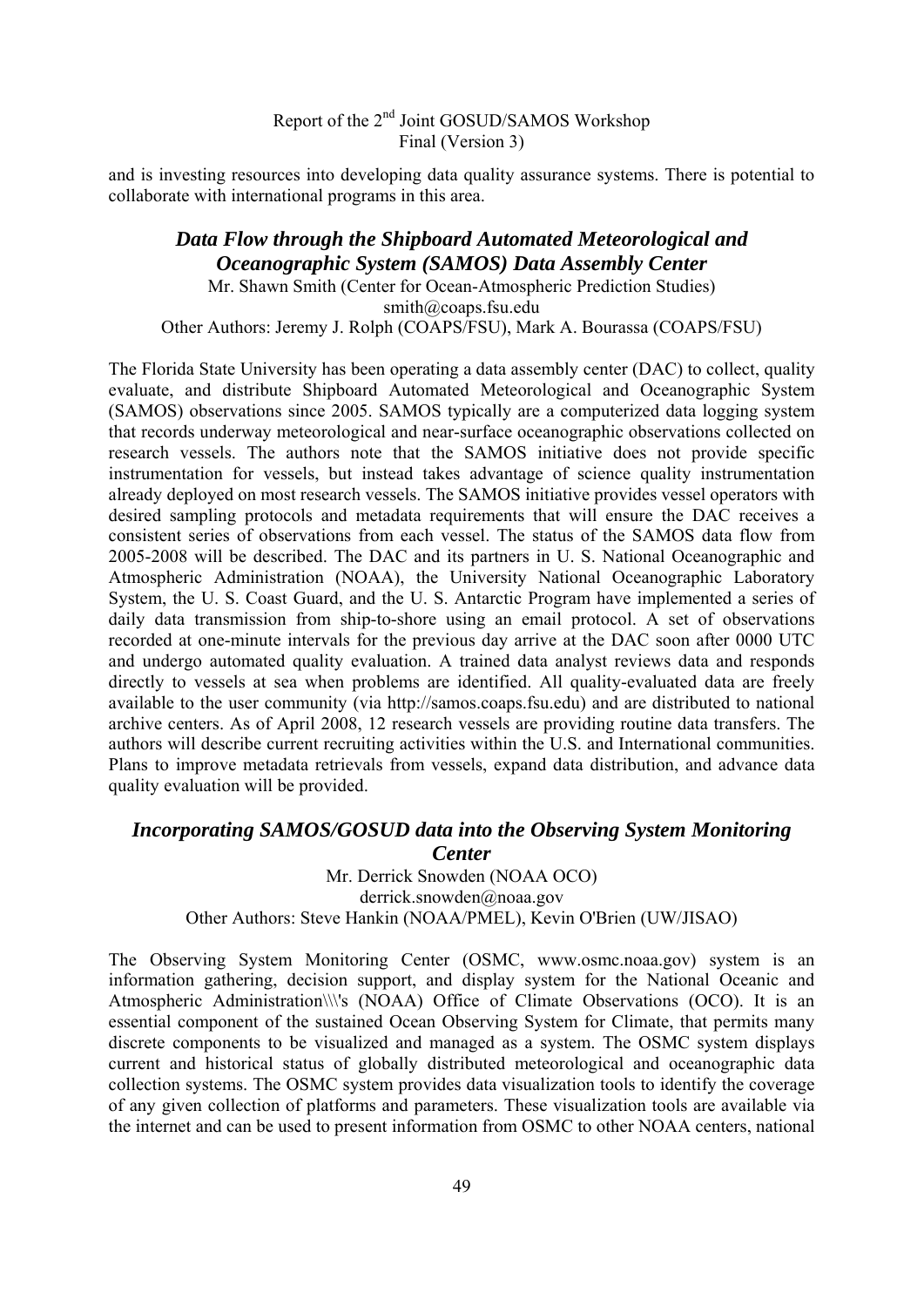partners, and international partners. This presentation will provide a brief overview of the capabilities of OSMC as well as some comments as to how SAMOS/GOSUD data can be incorporated into OSMC and why that might be beneficial to both programs.

### *Managing Underway Measurements from Large German Research Vessels*

Detlef Stammer (University of Hamburg) detlef.stammer@zmaw.de

Research vessels are an essential asset for obtaining high-quality near-surface observations of physical and bio-geochemical variables from all parts of the world ocean. Yet, their use as observing platform was seriously neglected in the past. To remedy this problem, a pilot activity was started in Germany, concerned with routine and ongoing measurements of temperature, salinity, velocity and meteorological data from large ocean-going research vessels, their quality control at land and their delivery to global data centers. The talk will summarize the activities and also address diplomatic obstacles which if removed would easy the use of research vessels for routine near-surface observations over shelf regions and in coastal waters tremendously. The reported activity is part of an IOC initiative to oversee development of an international agreement and standards for routine set of ocean observations to be taken by research vessels as a contribution to the global ocean observing system.

*NOAA/AOML TSG Operations: BUFR and metadata plans*  Dr. Joaquin Trinanes (University of Santiago de Compostela) joaquin.trinanes@noaa.gov Other Authors: Guilherme Castelao (CIMAS/University of Miami), Gustavo Goni (NOAA/AOML)

Current near-real-time transmissions of surface salinity data into the GTS use the FM 62 VIII Ext. TRACKOB code form. This format includes a limited set of metadata fields to report the averaging period for temperature, salinity and surface current measurements. But additional metadata could provide valuable information on other processes influencing the quality of the measurements and the different steps the original data passes through before being eligible for public distribution. In a related activity, one action item proposed at the JCOMM/SOT 4th session (Geneva, 16-21 Apr 2007) encourages AOML to develop and test the encoding of XBT data into BUFR, using ad-hoc templates that have been specifically designed to serve operational needs. This format also provides compression and an overall better file size reduction over the standard ASCII form. A similar approach is underway to migrate TSG data to BUFR. This effort seeks to improve the future migration from the traditional alphanumeric codes (TACs) to tabledriven code forms (TDCFs),as required by WMO. The testing will provide the feedback necessary to detect, identify and correct problems that can arise in the migration process, providing a robust framework for near-real-time collection, quality control and distribution of TSG data. The current pre-operational BUFR template for TSG data (descriptor 308010) is a literal translation of the TAC TRACKOB structure and therefore lacks the flexibility and extensibility to accommodate additional data/metadata fields required for operational activities. Future templates for TSG data have to address these issues and should be able to provide descriptors that allow users to assess the quality of the data and to determine if it fits the intended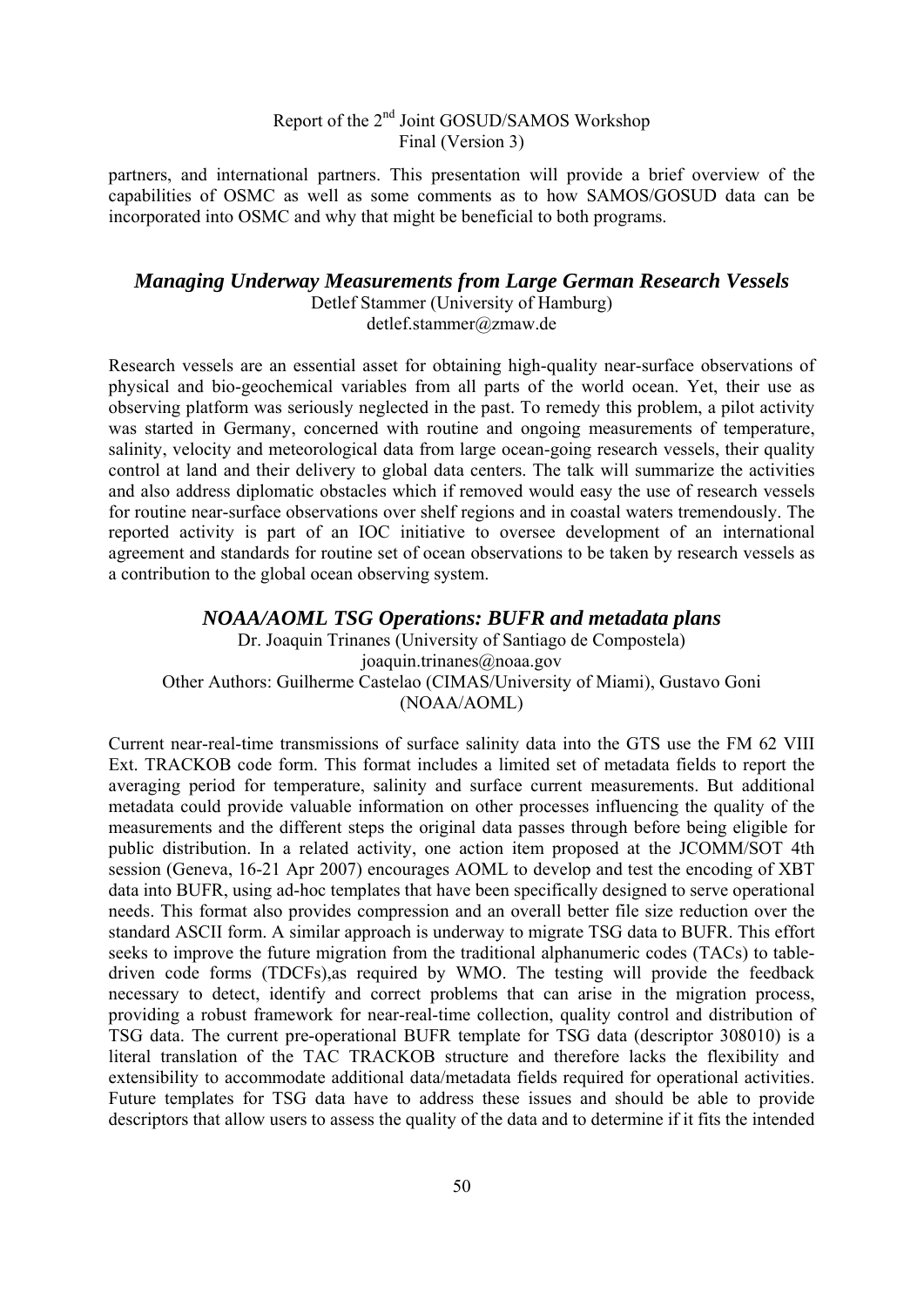use. Within the general context of TSG operations carried at NOAA/AOML, we present here preliminary results and recommendations on migrating TSG data into BUFR.

#### *MeteoFrance automated VOS network*

Ms. Vinciane Unger (METEOFRANCE - DSO/DOS/OCE/D) vinciane.unger@meteo.fr

This presentation provides an overview of the MeteoFrance observing VOS network. The organization of the network will be described, as well as the equipment and sensors used, and the maintenance and calibration applied to the sensors. Meteo France has developed a sea-surface observation network based on drifting buoys, moored buoys and ships of opportunity. Ships are recruited to take, record and transmit weather observations whilst at sea. The administration of the ship network is based on a technical instrumentation service who appoints, sets up, checks and maintains the equipment, and Port Meteorological Officers (PMOs) with maritime experience who recruit voluntary observers and assist them in their meteorological work. The PMOs are always located at the main ports. Priority is given to vessels traveling the North Atlantic and Mediterranean Sea, but world wide, Indian Ocean or Pacific Ocean vessels are also selected. The main observing systems installed onboard are automated weather stations, while simple standard (manual) instruments are less frequently used. Since 2007, 70 vessels has been recruited, about 50 of them are automated weather stations, making measurement of pressure, temperature, humidity, wind speed and wind direction, and sea surface temperature. Calibration of the pressure, humidity and temperature sensors are made by the Meteo France "Metrology Laboratory" , which is an independent and accredited service. Pressure and humidity sensors are checked and fitted regularly (every one or two years), and a daily monitoring allows to detect any measurement error on all parameters.

### *Remote Management of an Autonomous Shipboard Scientific Data System Using a Wide Area Wireless Network*

Mr. Thomas Wilson (School of Marine and Atmospheric Sciences) thomas.wilson@stonybrook.edu

Other Authors: Robert J. Slavonik (School of Marine and Atmospheric Sciences), Robert E. Wilson (School of Marine and Atmospheric Sciences), Charles N. Flagg (School of Marine and Atmospheric Sciences)

Since 2003, the SoundScience project has operated an autonomous scientific data collection system aboard the M/V P.T. Barnum, a 91-meter car/passenger ferry that crosses central Long Island Sound between Port Jefferson New York and Bridgeport Connecticut. The system includes weather instruments, hydrographic sensors, and an ADCP. The availability of commercial wide area wireless networks (WWAN) in the New York Metropolitan area has always allowed the SoundScience system to send one-minute averaged data to shore. Data is provided in real time to the National Weather Service, the National Data Buoy Center, and to the public via a website at www.stonybrook.edu/soundscience. Recent speed upgrades of WWAN networks now enable complete "over the air" system access and control. Use of Dynamic DNS address services and port forwarding allow direct connections from shore to all devices on the ship's LAN. Remote control software permits access to shipboard computer GUIs. Web enabled switches and watchdog circuits can power cycle any device in the system in response to operator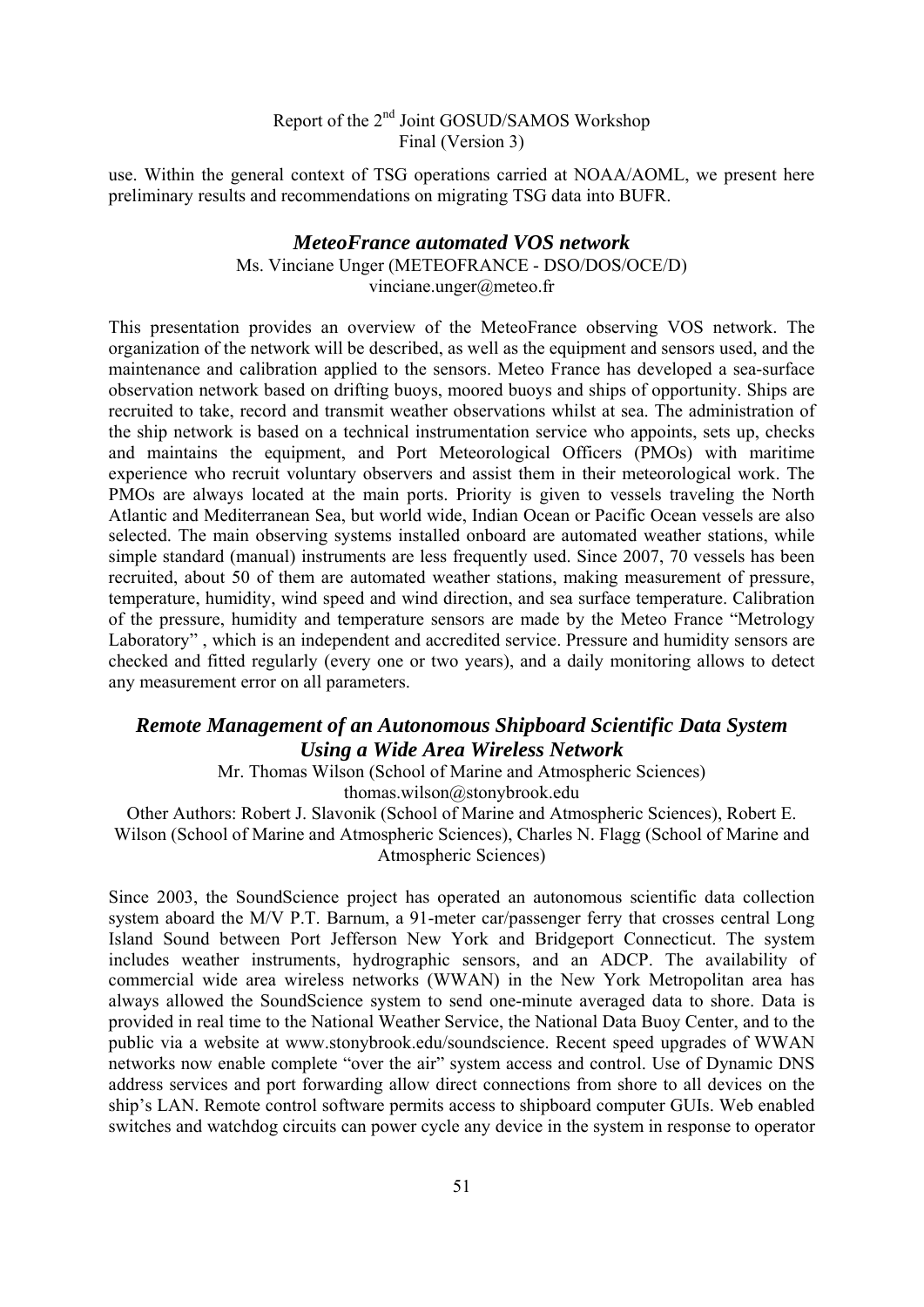commands or automated monitoring processes. This increased ability to access the system from shore allows more rapid troubleshooting. In many cases problems are now resolved without a site visit, resulting in significantly decreased operating costs. Lessons learned and design paradigms used on the SoundScience project should prove more broadly useful as WWAN geographic coverage expands.

#### *Shipboard Meteorological Measurements: Interpretation and Quality Assessments*

Mr. Daniel Wolfe (NOAA/OAR/ESRL/PSD3) daniel.wolfe@noaa.gov

Other Authors: David Forcucci (USCG Healy), Scott Hiller (Scripps Institution of Oceanography), Dale Chayes (Lamont-Doherty Earth Observatory), Tom Bolmer (Woods Hole Oceanographic Institution), and Chris W. Fairall (NOAA/OAR/ESRL/PSD3)

Quality shipboard meteorological measurements are critical for understanding air-sea interactions over the oceans. Several of the main goals of the SAMOS (Shipboard Automated Meteorological and Oceanographic System) program are to identify meteorological sensors installed on various research ships that are reliable and accurate, to improve data collections systems eliminating problems encountered in the past, and to improve access to quality assured data. NOAA's Earth Systems Research Laboratory (ESRL) has developed a shipboard flux standard and been tasked with evaluating how well the UNOLS and NOAA research vessels providing data to the SAMOS program are working, ESRL's flux standard was recently deployed on the USCGC *Healy* and the Woods Hole Research Vessel *Knorr*. Results from these deployments will be shown and discussed. Some of the critical areas to be addressed include not only how well the different instruments worked, but how placement on the ship and the actual design of the ship may effect these measurements, As stated in Bradley and Fairall (2007), without 'thoughtful location', the best instruments may still have measurement errors due to the influence of the measurement platform itself. During a short *Healy* test cruise, particular attention was paid to the numerous wind sensors and how they performed based on operational characteristics of the sensors, location of the sensor on the ship, and wind direction relative to the ship. Preliminary data from the ICEALOT cruise on board the *Knorr* includes short and longwave radiometer, sea surface temperature and precipitation measurements. These results will show that the data collected are of a high quality but still requiring a careful understanding of how the data were taken. Such information should be included in a Metafile as it becomes available.

# *Advancing Marine Climatology with GOSUD/SAMOS Data: Enhancing Linkages to ICOADS and JCOMM*

Mr. Scott Woodruff (NOAA/ESRL) scott.d.woodruff@noaa.gov

Other Authors: Elizabeth C. Kent (National Oceanography Centre - Southampton), J. Eric Freeman (Sourcecorp/CDMP/NCDC), Sandra J. Lubker (NOAA Earth System Research Laboratory), Robin W. Pascal (National Oceanography Centre - Southampton), Steven J. Worley (National Center for Atmospheric Research), Margaret J. Yelland (National Oceanography Centre - Southampton)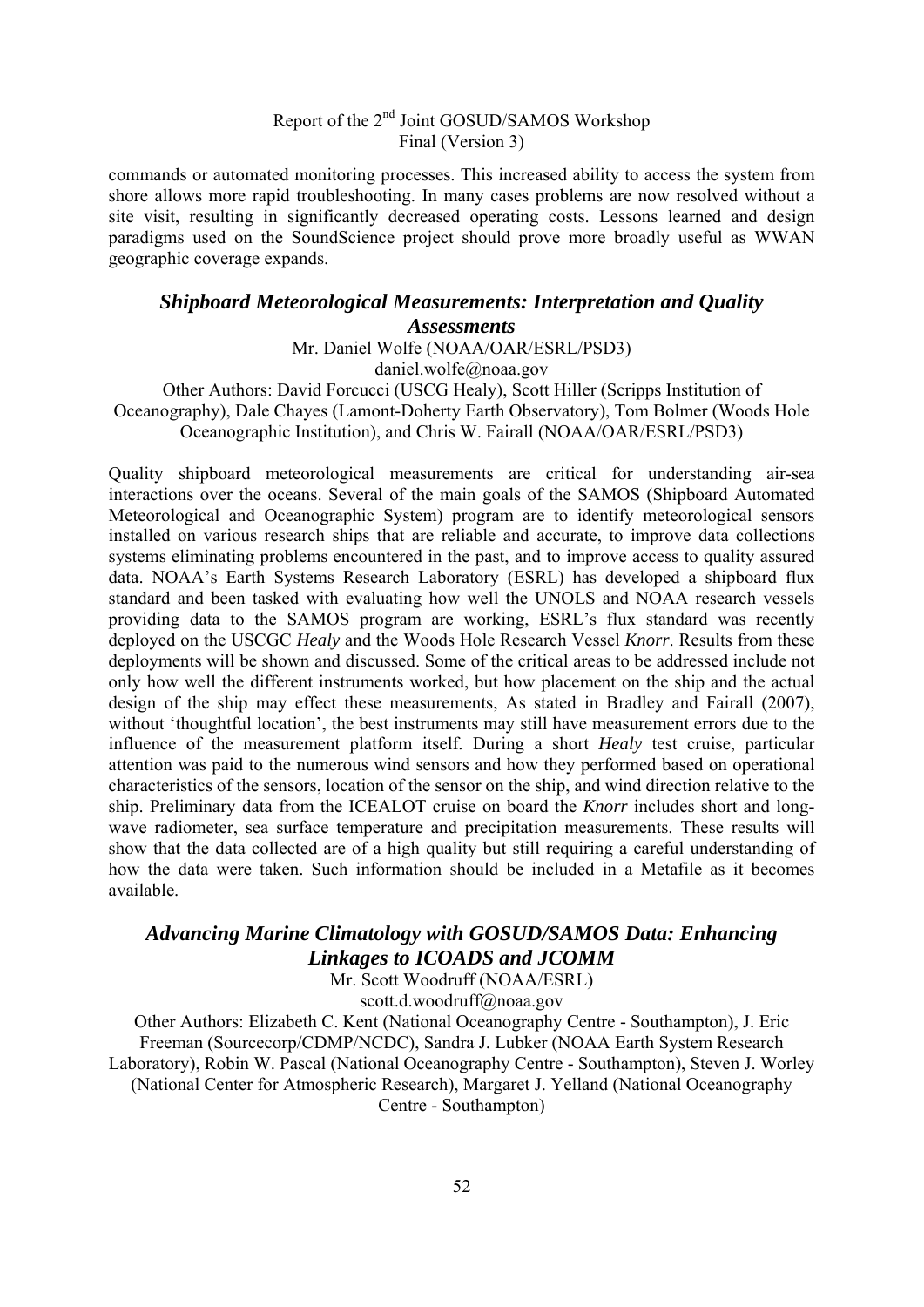The International Comprehensive Ocean-Atmosphere Data Set (ICOADS) is the world's largest archive of historical surface marine data (icoads.noaa.gov). Data and metadata are stored in the extensible International Maritime Meteorological Archive (IMMA) format, being developed in close coordination with the Joint WMO/IOC Technical Commission on Oceanography and Marine Meteorology (JCOMM). Voluntary Observing Ships (VOS) provide a relatively consistent foundation for marine meteorological reports in ICOADS throughout the period of record (presently 1784-2007). High-quality VOS data including enhanced metadata became available starting in 2001 from the VOS Climate (VOSClim) project, but are not yet blended. However, for recent decades ICOADS has been augmented with data (some at high temporal frequency) from moored and drifting buoys, and near-surface (i.e.,  $\leq 3m$  depth) oceanographic profile temperatures from the World Ocean Database. Moreover, as part of Release 2.5 (planned for 2008) we will be blending Research Vessel (R/V) data from Russia (1936-2000) and from the Center for Ocean-Atmospheric Prediction Studies (1990-98). While GOSUD/SAMOS data hold the potential to provide an important high-resolution complement in ICOADS to other established JCOMM datastreams, much more needs to be done to improve consistency and commonality in how these data and metadata are managed and archived. One specific goal from the first GOSUD/SAMOS workshop was to investigate an appropriate template for combined GOSUD/SAMOS data using the International Maritime Meteorological Archive (IMMA) format (or possibly WMO's Binary Universal Form for the Representation of meteorological data (BUFR)). This poster will suggest completing that action through the implementation of IMMA "attachments" containing data and metadata provided by GOSUD/SAMOS that cannot be accommodated in the IMMA core and existing attachments. Additional information is likely to include sea surface salinity, currents and extensive metadata. The incorporation of data and metadata from R/Vs into ICOADS has thus far been achieved in an ad hoc manner and with considerable delay. There has never been a systematic attempt to recruit to the VOS R/Vs using their own instruments, rather than WMO certified instruments. Such recruitment would allow existing data flow mechanisms to be exploited but in the past the lack of a systematic approach to instrument quality, maintenance and calibration on many R/Vs failed to provide the continuity required for an operational program. Some R/Vs make VOS "bridge" reports (ref. Smith 2006, A Comparison of SAMOS and Bridge Observations on Research Vessels), but the relationship of these data to the science data is often unclear due to insufficient metadata. Proposed enhancements to ship-based data and metadata management and quality control within JCOMM, (e.g., exploring synergies between VOS/VOSClim and GOSUD/SAMOS) may in the longer term lead to more streamlined flows of GOSUD/SAMOS data and metadata into climate archives.

#### *In-situ wave measurements at Station Mike.*

Dr. Margaret Yelland (National Oceanography Centre, Southampton) mjy@noc.soton.ac.uk Other Authors: C. Gommenginger (NOCS), R. W. Pascal (NOCS), B. I. Moat (NOCS), K. Bjorheim (DNMI Norway)

As part of a UK-SOLAS project "HiWASE" (High Wind Air-Sea Exchanges) the National Oceanography Centre has instrumented the Norwegian weather ship Polarfront with the directional wave radar "WAVEX". The Polarfront occupies Station Mike (66 N, 2 E) year-round, with only one 8-hour port call every 4 weeks. The WAVEX system complements the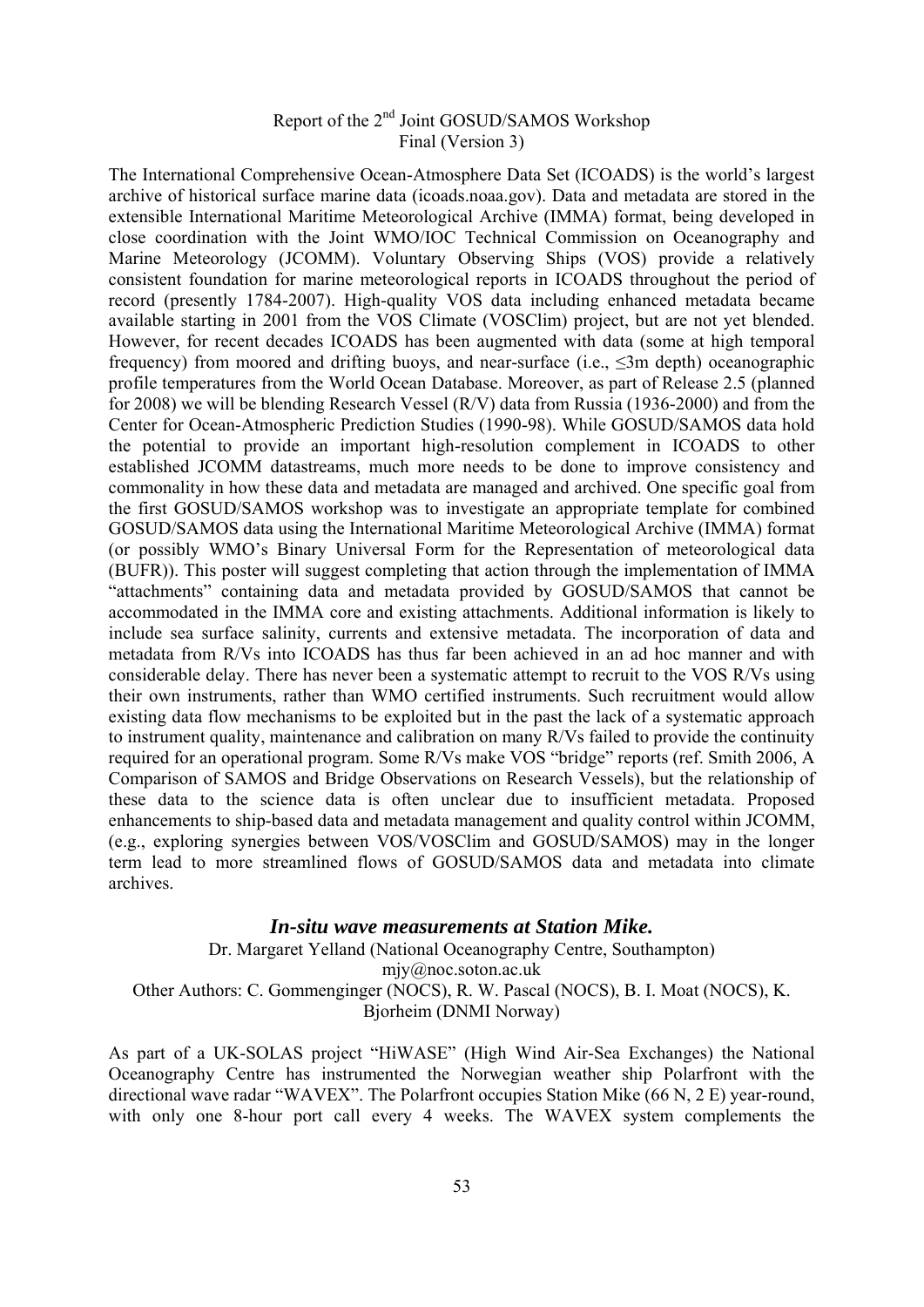Polarfront's existing ship borne wave recorder (SBWR). NOC also equipped the ship with a) two digital cameras to record whitecap fraction and b) the autonomous air-sea flux system "AutoFlux", to obtain direct measurements of the air-sea fluxes of momentum, sensible heat, latent heat and CO2. The NOC systems were installed in 2006 and will operate continuously for the 3 years. For real-time data and more information see http://www.noc.soton.ac.uk/ooc/CRUISES/HiWASE/index.php It is believed that, until now, the WAVEX and SBWR systems have never been deployed together for more than brief periods. The SBWR provides reliable wave height data but no directional information, whereas the wave radar provides excellent directional wave spectra but does not measure wave heights reliably. In combination the two systems provide the most comprehensive in-situ information on sea state, located in a region of the world's oceans which experience a wide range of sea states including extreme events (e.g. 3-hourly significant wave height of 15.5 m in November 2001). "Sea spikes" in the raw wave radar images will be related to wave breaking. Both wave breaking and estimates of whitecap coverage (from the digital camera images) will be related to wind and seastate conditions. Initial results from the two systems show that they are in good agreement for wave period, but that the wave height estimate from the WAVEX can be poor, particularly in mixed seas where swell dominates the wind sea.

### *High Wind Air-Sea Exchanges (HiWASE) - continuous air-sea turbulent flux measurements on the weather ship Polarfront.*

Dr. Margaret Yelland (National Oceanography Centre, Southampton) mjy@noc.soton.ac.uk

Other Authors: Robin W. Pascal (NOCS), Peter Taylor (NOCS), Ben I. Moat (NOCS), Ingunn Skjelvan (BCCR Norway), Craig Neill (BCCR Norway)

HiWASE is a UK-SOLAS project to improve the parameterisation of the air-sea fluxes of CO2, momentum, sensible heat and latent heat, under high wind speed conditions. Although the momentum flux is reasonably well understood there is debate over the influence of sea-state. The heat fluxes are less well known, with debate about any wind-speed dependence of their transfer coefficients. The CO2 flux is poorly understood, with parameterisations of the gas transfer velocity differing significantly for winds of 7 m/s or more. In 2006 NOC staff instrumented the weather ship Polarfront with the air-sea flux system "AutoFlux", a directional wave radar and two digital cameras. These complement a range of sensors (including a ship borne wave recorder) which have long been run by the Norwegian Met Office, plus an underway delta pCO2 system run by colleagues at BCCR. The AutoFlux system includes a Solent R3 sonic anemometer, a MotionPak motion sensor and two Licor-7500 sensors. Each Licor is shrouded in turn for one month at a time and then run without a shroud for the following month. This is done in order to obtain corrections for distortion of the sensor head. The AutoFlux system produces momentum and latent heat fluxes automatically using the inertial dissipation method. Near realtime (24 hours) summary data are transmitted from the ship via iridium and displayed on a project web page under http://www.noc.soton.ac.uk/ooc/CRUISES/HiWASE/index.php. The Polarfront occupies Station Mike (66 N 2 E) year round, with only 8 hours in port per month. The instrumentation all operates continually, and will do so at least until the end of the project in late 2009. Continuous operation allows data to be obtained under a wide range of wind speeds and sea states: to date the maximum 10 minute mean wind speed is 28 m/s. Initial results will be presented.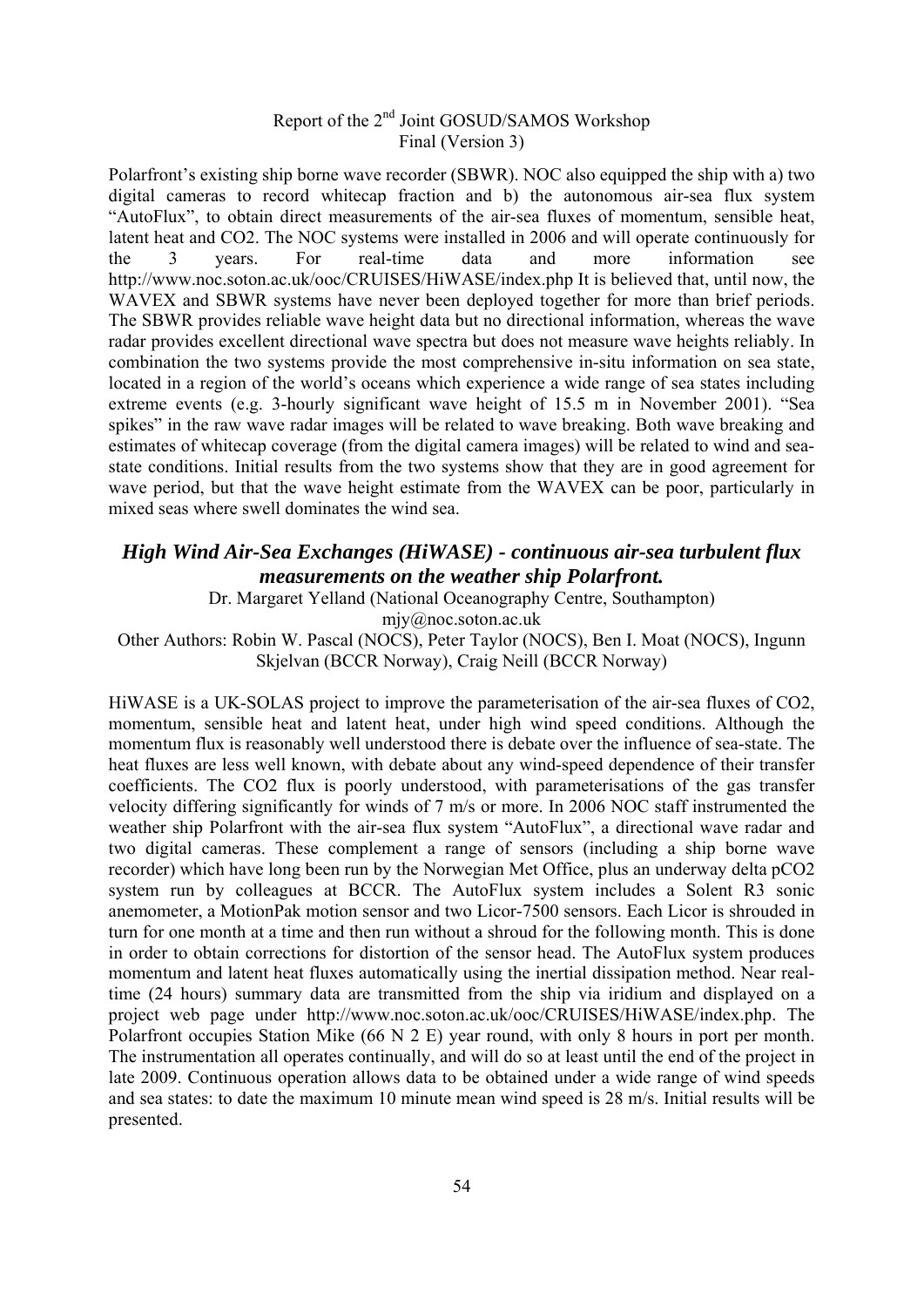### **Appendix C: Workshop Objectives**

- 1. Determine the status of a sustained SSS observing network (data collection, assembly, QC). The CLIVAR and Satellite communities wish to know who is making qualityevaluated SSS data routinely available.
- 2. Develop a clear plan for routine delivery of ship and instrument metadata for SAMOS and GOSUD activities (a criticism raised by SOT).
- 3. Outline a plan to integrate observations from parallel efforts in Australia and the EU, including the potential expansion to include a subset of AWS equipped VOS, into GOSUD/SAMOS. Should also consider contributions of developing countries.
- 4. Identify methods to better link GOSUD and SAMOS data and metadata.
- 5. Develop an education and training component to SAMOS/GOSUD. Identify needs and plan for proposal to support activities. What additional activities can be developed to support the personnel making observations at sea (e.g., recognition programs, certificates).
- 6. Determine how GOSUD/SAMOS can support ongoing or future research and operational efforts. What new user communities exist (e.g.,  $pCO<sub>2</sub>$ , PAR, ocean biology, etc.)? What products are desired by the user community?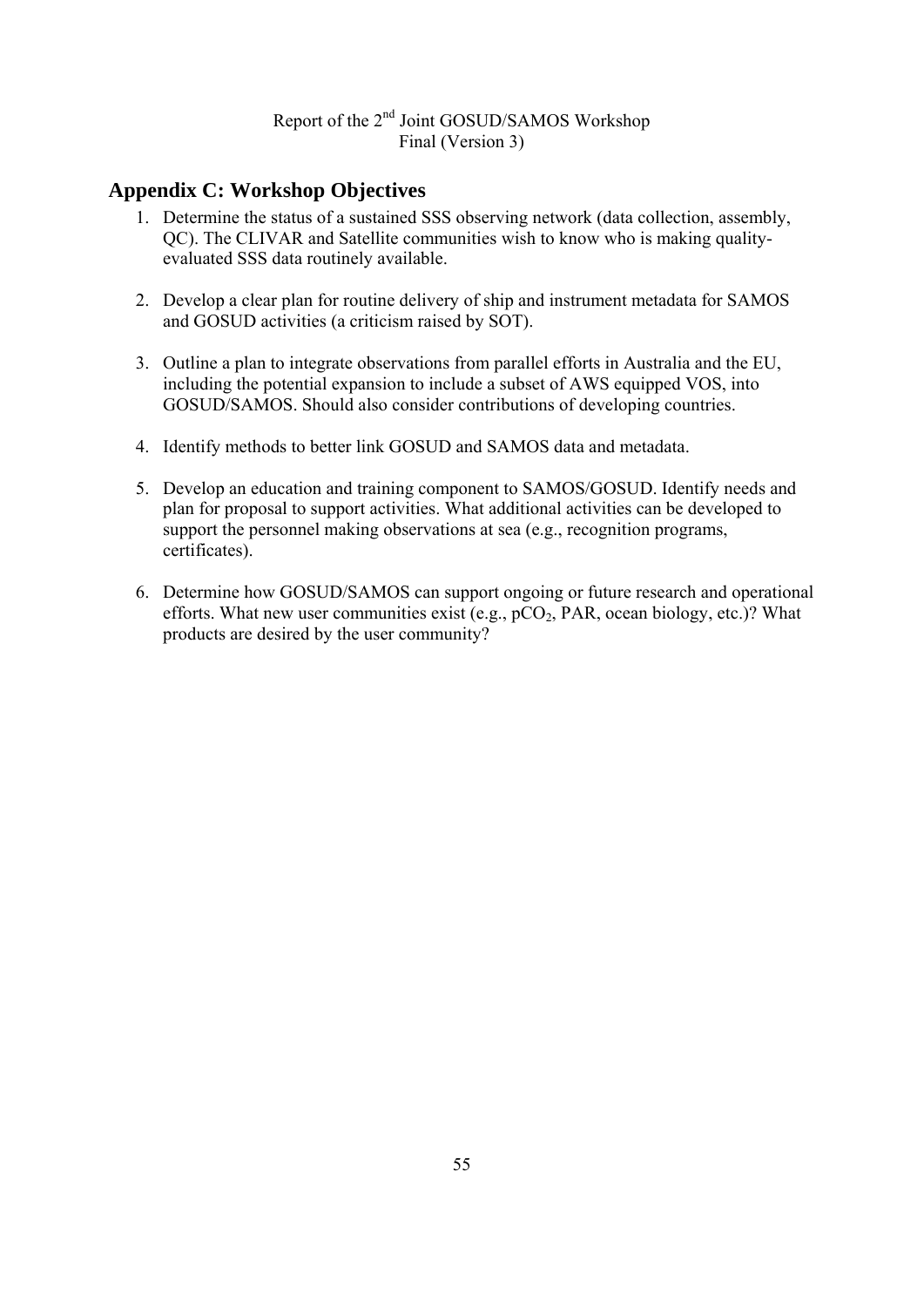### **Appendix D: Final Agenda Tuesday 10 June 2008**

0800 Coffee

0815 Introductory session – Plenary in Ranier Room (45 min) *Welcome (local hosts), logistics, intro talks, workshop outcomes* 

- Mr. Loic Petit de la Villéon, IFREMER GOSUD overview, status (15 min)
- Mr. Shawn Smith, COAPS/FSU SAMOS overview, status (15 min)
- Goals, charge to group, and desired outcomes (co-chairs)
- 0900 New Opportunities Plenary in Ranier Room (1 hr, 30 min) Moderator: Shawn Smith
	- Dr. Eric Schulz Australian Bureau of Meteorology (20 min) *An Australian contribution to SAMOS and GOSUD*
	- Ms. Vinciane Unger MeteoFrance (20 min) *MeteoFrance automated VOS network*
	- Dr. Gustavo Goni NOAA/AOML (15 min) *NOAA/AOML TSG Operations*
	- Dr. Gael Alory LEGOS (15 min) *Monitoring Sea Surface Salinity in the Global Ocean from Ships of Opportunity: the French SSS Observation Service*

Panel Discussion (20 min)

- 1030 Break (15 min)
- 1045 Technology/Future tech Plenary in Ranier Room (1 hr) Moderator: Shawn Smith
	- Dr. Philip McGillivary U. S. Coast Guard (20 min) *A Review of Recent Technology Innovations for Enhancing Marine Meteorological Measurements*
	- Dr. Michael Reynolds RMR Company (20 min) *Shipboard Oceanographic and Radiometric Autonomous Instrumentation for VOS Applications*

Panel Discussion (20 min)

- 1145 Plans for afternoon break-out sessions (15 min)
- 1200 Lunch (1 hr, 15 min)
- 1315 Begin GOSUD and SAMOS working group meetings (2 hr) GOSUD meets in Olympic Room SAMOS meets in Ranier Room
- 1515 Break (15 min)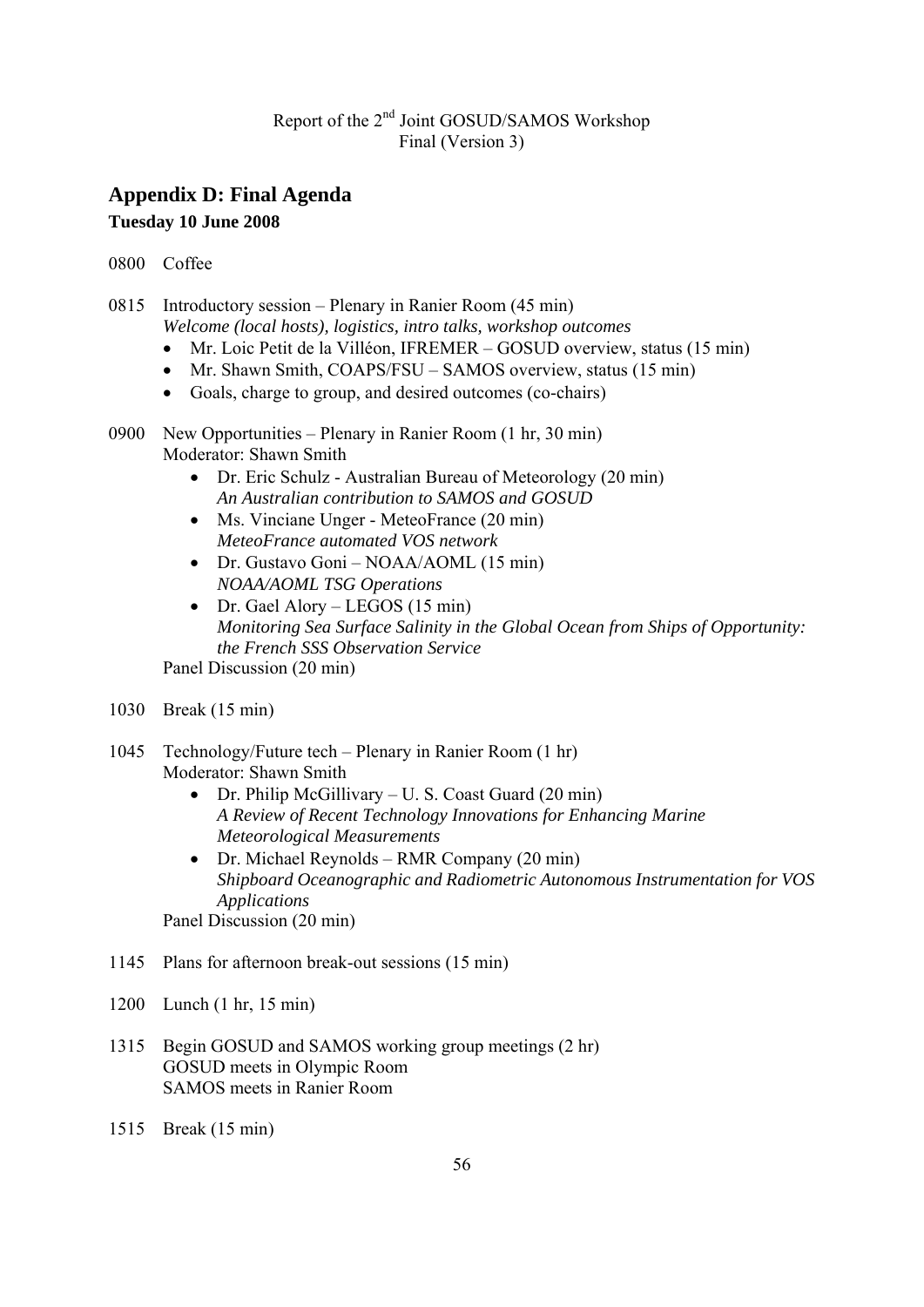- 1530 Continue working group meetings (2 hr) GOSUD meets in Olympic Room SAMOS meets in Ranier Room
- 1730 End sessions

#### **Wednesday 11 June 2008**

*All sessions in Ranier Room* 

- 0800 Coffee
- 0815 Science and Application (1 hr, 45 min) Moderator: Mark Bourassa
	- Mr. John Gunn Earth and Space Research (20 min) *The Aquarius/SAC-D Sea Surface Salinity satellite measurements and the application of GOSUD thermosalinograph data for in situ validation*
	- Mr. Darren Jackson CIRES (20 min) *Application of Near-surface In Situ Oceanic Observations for Improved Satellitebased Retrievals of Near-surface Temperature and Humidity*
	- Dr. Rachel Pinker University of Maryland (20 min) Dialogue on the Use of Oceanic Observations for Improving Large Scale Estimates of PAR to Meet the Needs of the Oceanic and Climate Modeling **Communities**
	- Dr. Mark Bourassa COAPS/FSU (20 min) *The Influences of Differing Temperature and Moisture Roughness Length Parameterizations on Height Adjustment and Turbulent Surface Fluxes*  Panel discussion (25 min)
- 1000 Break (15 min)

#### 1015 Poster session (1 hr 45 min)

Moderator: Loic Petit de la Villéon

Each presenter will have 2 minutes to introduce their poster

- Ms. Brenda Babin LUMCON *Integrating the R/V Pelican's Underway Data into LUMCON's Environmental Monitoring System*
- Mr. Kasem Elfadli Directorate General of Civil Aviation *The Automatic Weather Observing System (AWOS) for the State of Kuwait*
- Mr. Robert Luke NOAA/National Weather Service *Incorporating real – time GOSUD/SAMOS Data into the World Meteorological Organization's Voluntary Observing Ship (VOS) Program and VOS Climate (VOSCLIM) Project*
- Mr. Loic Petit de la Villéon IFREMER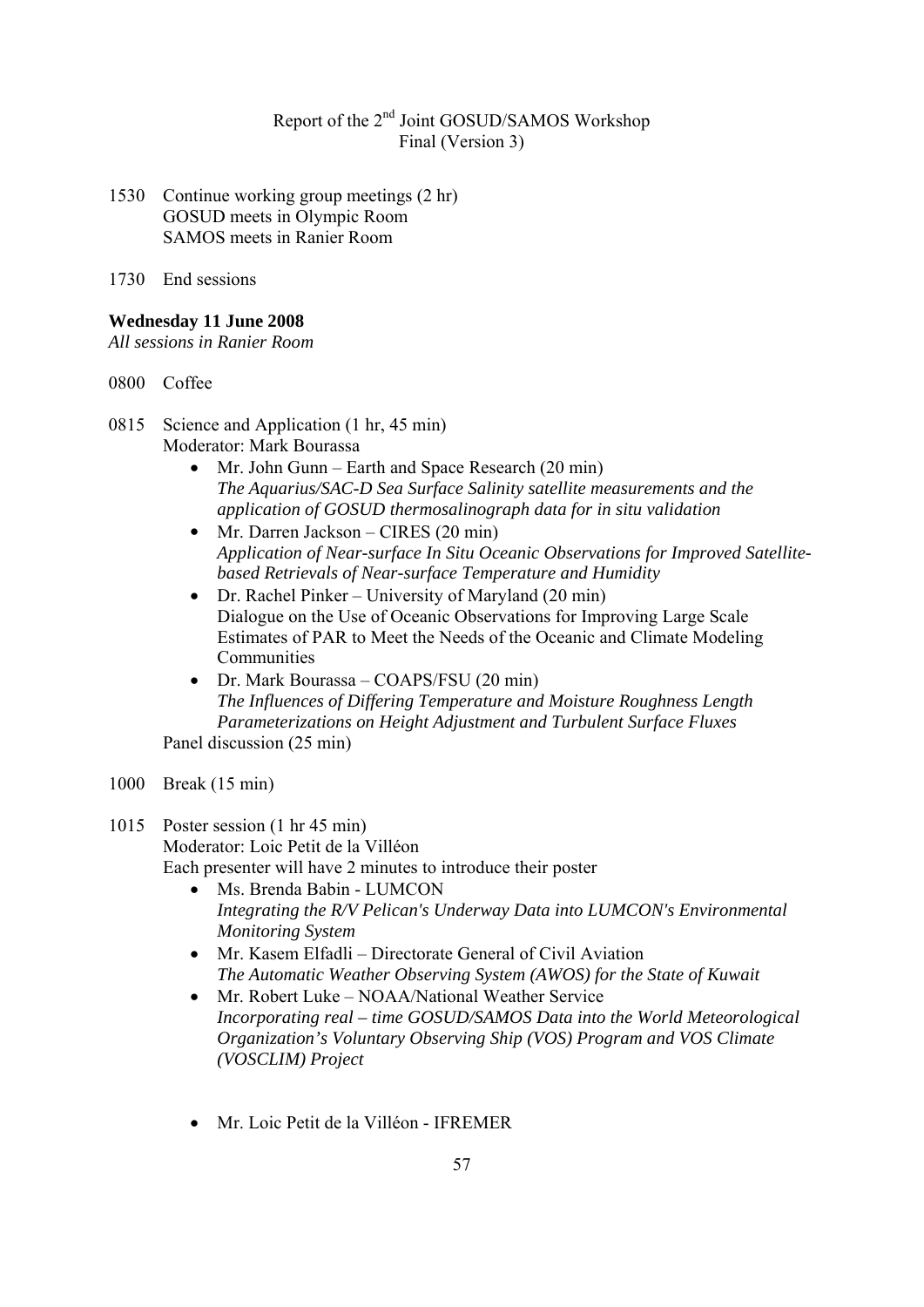*CORIOLIS: providing an Ocean In situ Data Service for the Needs of Operational Oceanography* 

- Mr. Jeremy Rolph COAPS/FSU *Quality Evaluation of Marine Meteorological Observations*
- Mr. Shawn Smith COAPS/FSU *Data Flow through the Shipboard Automated Meteorological and Oceanographic System (SAMOS) Data Assembly Center*
- Mr. Thomas Wilson Stony Brook University *Remote Management of an Autonomous Shipboard Scientific Data System Using a Wide Area Wireless Network*
- Mr. Daniel Wolfe (invited) NOAA/ESRL *Shipboard Meteorological Measurements: Interpretation and Quality Assessments*
- Mr. Scott Woodruff NOAA/ESRL *Advancing Marine Climatology with GOSUD/SAMOS Data: Enhancing Linkages to ICOADS and JCOMM*
- Dr. Margaret Yelland (invited) National Oceanography Centre, Southampton *In-situ wave measurements at Station Mike*
- Dr. Margaret Yelland (invited) National Oceanography Centre, Southampton *High Wind Air-Sea Exchanges (HiWASE) - continuous air-sea turbulent flux measurements on the weather ship Polarfront*
- 1200 Lunch (1hr, 15 min) *On own*
- 1315 Science and Application (1 hr, 45 min) Moderator: Mark Bourassa
	- Ms. Fabienne Gaillard LPO/IFREMER (20 min) Presented by Mr. Loic Petit De La Villéon (IFREMER) *Observation of near ocean surface variability: data synthesis and analysis*
	- Dr. Regina Folorunsho JCOMM (15 min) *Strategies for better understanding of Salinity/Temperature Regimes in the Gulf of Guinea through GOSUD/SAMOS cooperatives Activities*
	- Dr. Janet Sprintall Scripps Institute of Oceanography (20 min) *Southern Ocean Surface Measurements: Improving Air-Sea Flux Estimates*
	- Catherine Cosca NOAA/PMEL (20 min) Underway fCO2 Observations from VOS Ships in the Tropical and Subtropical Pacific Ocean

Panel Discussion (30 min)

- 1500 Break (15 min)
- 1515 Technicians round-table discussion (1 hr, 15 min)

Moderator: David Forcucci

This session will provide an opportunity for marine technicians and vessel operators to discuss ways that SAMOS and GOSUD can help observers improve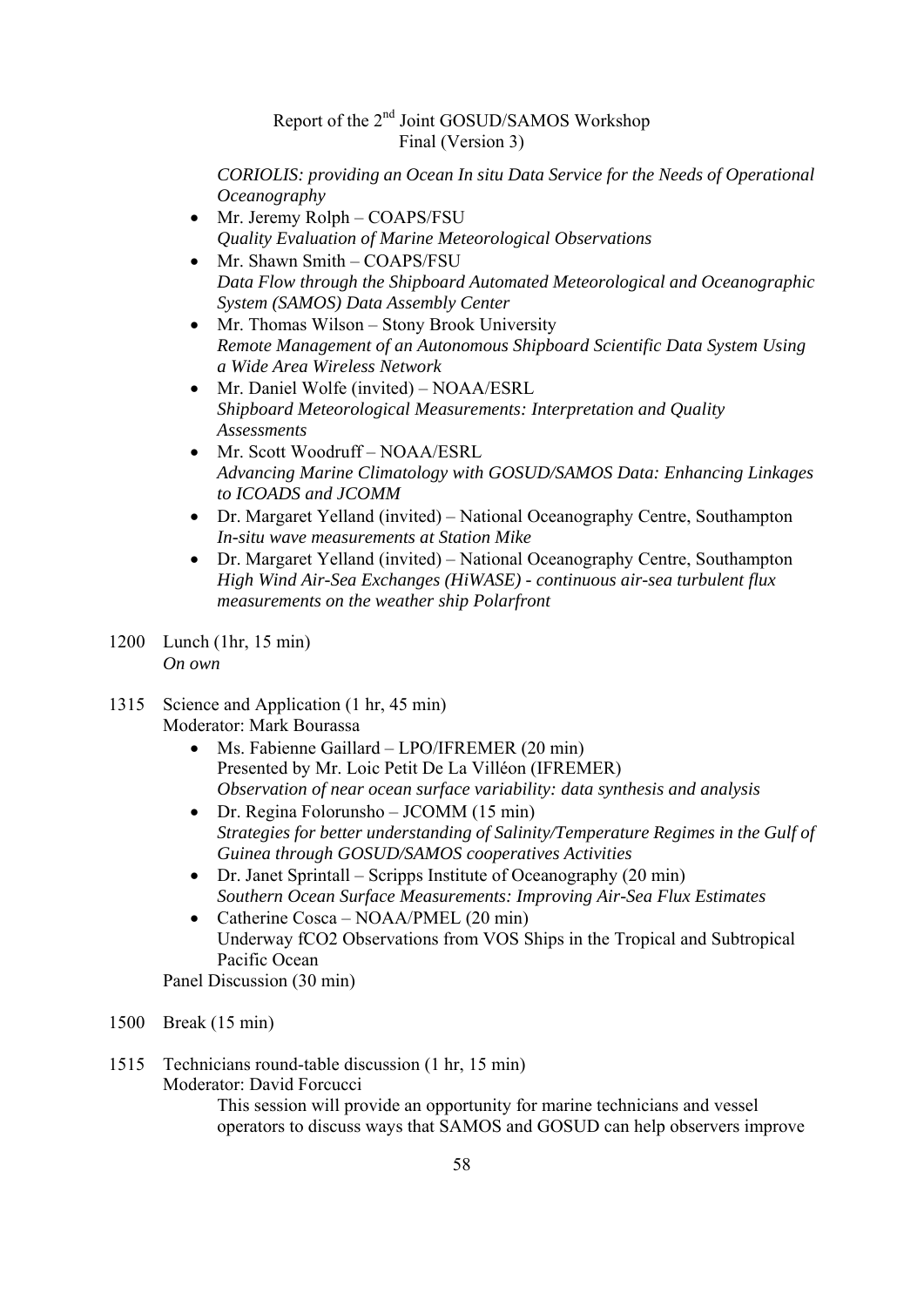data and metadata collection. Attendees representing the observers at sea are requested to discuss their experiences with what works and does not work when making underway meteorological and TSG measurements. Please raise any issues and concerns related to the SAMOS and GOSUD objective to uses R/Vs as a routine component of the ocean observing system.

- 1630 USCG Vessel Tours
- 1830 Reception (1 hr, 30 min) *Pyramid Ale House, Executive Room Cash bar*

#### **Thursday 12 June 2008**

*All sessions in Ranier Room* 

- 0800 Coffee
- 0815 Keynote Speaker (45 min, including discussion)
	- Dr. Detlef Stammer University of Hamburg *Managing Underway Measurements from Large German Research Vessels*

#### 0900 Data Activities

Moderator: Shawn Smith

- Mr. Guilherme Castelao CIMAS/Univ. of Miami (15 min) *NOAA/AOML TSG Operations: Data quality control and transmission*
- Dr. Joaquin Trinanes University of Santiago de Compostela (15 min) *NOAA/AOML TSG Operations: BUFR and metadata plans*
- Mr. Derrick Snowden NOAA Climate Observation Division (15 min) Presented by Steve Hankin – NOAA/PMEL *Incorporating SAMOS/GOSUD data into the Observing System Monitoring Center*

Panel Discussion (15 min)

- 1000 Break (15 min)
- 1015 Data and Metadata discussion (1 hr, 30 min) Moderators: Shawn Smith and Loic Petit De La Villéon
	- Mr. Doug White University of Delaware (10 min) *International Research Vessels Site*

Format issues, mutual data discovery, metadata reporting, topics from Tuesday's afternoon sessions

- 1145 Lunch *On own*
- 1300 Educational initiatives (1 hr, 45 min)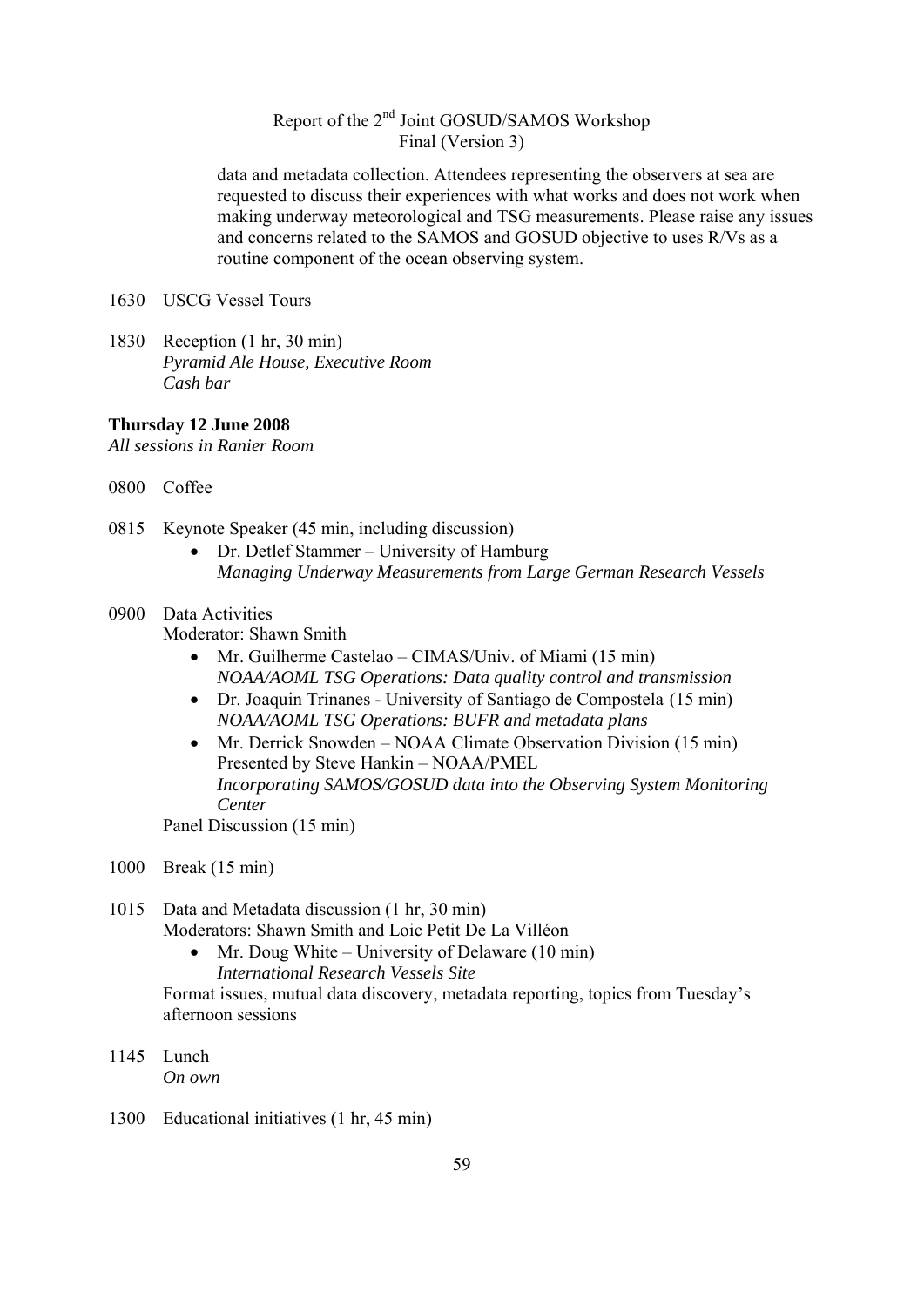Moderator: Shawn Smith

- Ms. Lani Clough MATE Center/Monterey Peninsula College (20 min) *MATE Technical Internship Program: Preparing Students for Future Careers in Marine Technology and Science*
- Ms. Ali Hudon Alliance for Coastal Technologies/Univ. South Florida (20 min) *The Alliance for Coastal Technologies: Supporting the Technical Education & Training Needs of Tomorrow's Ocean Observing Workforce*
- Ms. Kathy Fearon IIRP/ARI, Univ. of South Florida (15 min) *Potential Contributions of IIRP/ARI for Identifying Training Needs and Developing, Delivering, and Assessing Shipboard Technician Training Resources*

Discussion: Focus will be on developing training materials, tools, continuing education materials to support making accurate underway observations.

#### 1445 Break

- 1500 Wrap-up discussion  *Reviewing priorities and new initiatives New action items*
- 1700 End Workshop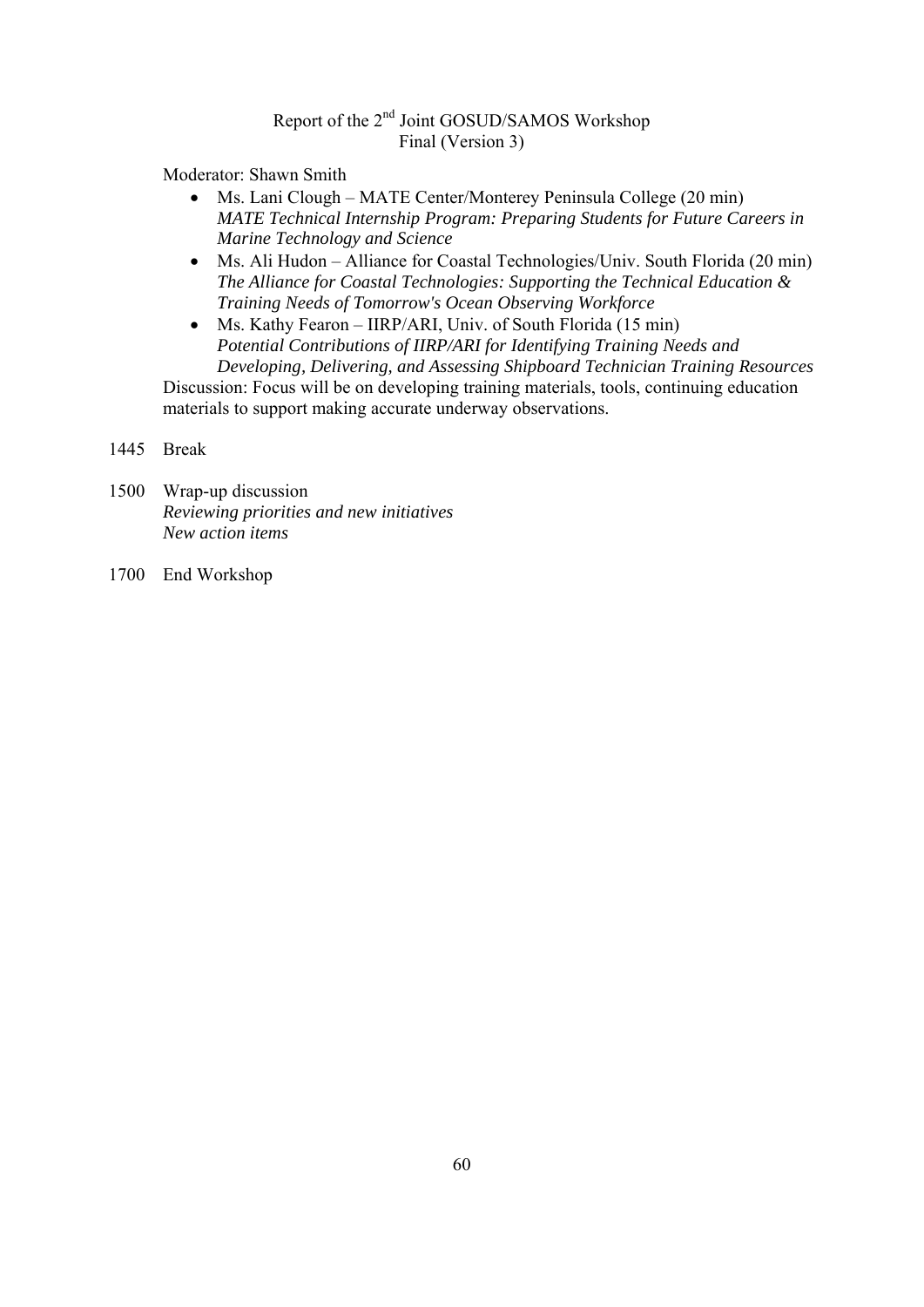#### *GOSUD Working Group Agenda (Prepared by Loic Petit De La Villéon, chairman)*

The GOSUD session will address the following items, with a particular focus on general workshop goals 1 to 3.

- 1 Status report
- 1.1 Network status (Petit de la Villéon)
- 1.2 Report on GDACs activities (Rutz-Petit de la Villéon)
- 1.3 Adopt the annual report
- 1.4 Revue of the actions
- 1.5 Report on JCOMM meeting on quality control procedures
- 2 Network
- 2.1 How to enlarge the GOSUD network ?(all)
- 2.2 Ferry box
- 2.3 Canadian Vessels (input from Keeley)
- 2.4 German Research vessels
- 2.5 Seakeepers (Morrison)
- 2.6 NOAA vessels (Goni)
- 2.7 Australia (input from ??)
- 3 Data Management
- 3.1 New format proposition (Petit de la Villéon)
- 3.2 Adopt a simple format to submit data to the GDACs
- 3.3 Review of Near real time QC procedures
- 3.3.1 IRD
- 3.3.2 Ifremer/CORIOLIS
- 3.3.3 AOML
- 3.4 Delayed mode QC procedure (Alory )
- 3.5 Metadata (ODAS-Meta-T to be linked with the format discussion
- 3.5.1 Minimum requirement
- 3.5.2 Opportunity to transmit meta-data to the GDACs prior sending the data
- 4 Products

#### 5 Materials

- 5.1 Contribution to the GOSUD web site (all)
- 5.2 Opportunity of a poster / presentation for the next GODAE meeting
- 5.3 Opportunity of a poster/presentation for the next IODE meeting (early 2009, China)
- 5.4 Update the GOSUD booklet
- 6 Others
- 6.1 Next meeting

Seeking a volunteer to take notes ?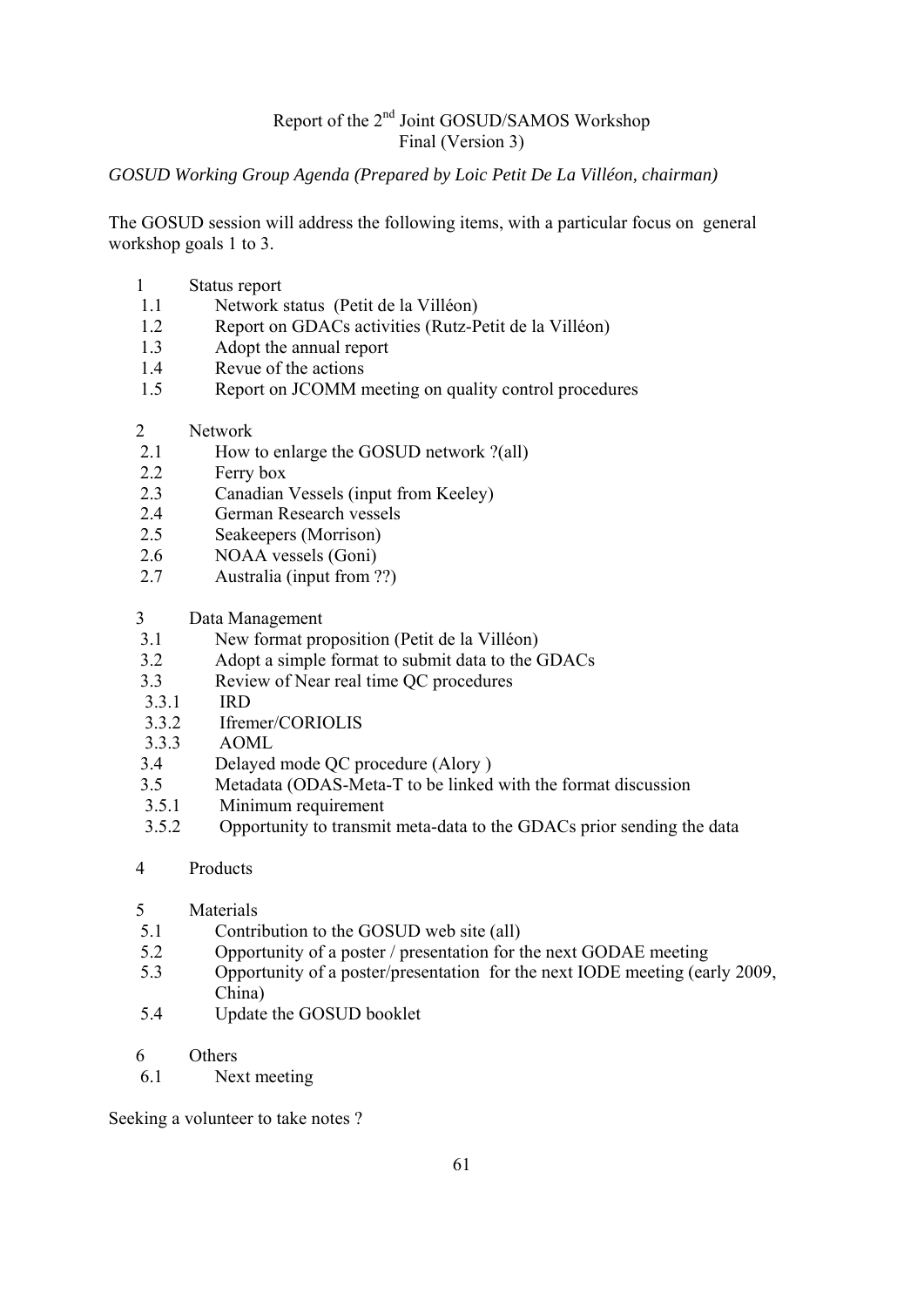#### *SAMOS Working Group Agenda (Prepared by Shawn Smith, chairman)*

Status reports

- Overall data/metadata collection (Smith)
- Participating NOAA vessels (Stepka)
- USCG (Forcucci)
- Portable comparison standard (Wolfe)

Past Action Item review (Smith)

New vessel recruitment

The Metadata Problem (intro by Smith)

- How can we improve flow of ship and instrument metadata from SAMOS vessels?
- Should we track cruise level metadata?
- What additions should we include for TSG (e.g., flow rate (data), pipe length to sensor)
- Event logs from cruises (e.g., NOAA Snap files)
- Sensor calibration (Can a central calibration facility work?, minimum calibration metadata for SAMOS)

Enhanced data collection

- Radiation (SW, LW, PAR)
- Speed logs
- TSG (beyond sea temperature), relationship to GOSUD activities
- What is needed to expand SAMOS role in observing these quantities

Sustaining SAMOS program in tough budget climate

- Application of observations
- Seeking additional resources (leveraging within NOAA, NAVY, etc)
- Working with our international partners (IMOS, AWS-VOS, EU efforts)

Format issues

- Deciding upon format for international contributions to SAMOS (IMOS, EU effort)
- Can we decide on a format for archival (IMMA vs. BUFR issues, hourly vs. one-minute)
	- Expand upon pros/cons presented by Steve Worley

Mutual data cataloging and serving

- Not a small task on a limited budget
- Create a list of what would be needed (e.g., discovery metadata, ontologies, etc.)
- Need for a GOSUD/SAMOS task team to address these issues

Next meeting

### **Appendix E: Participants**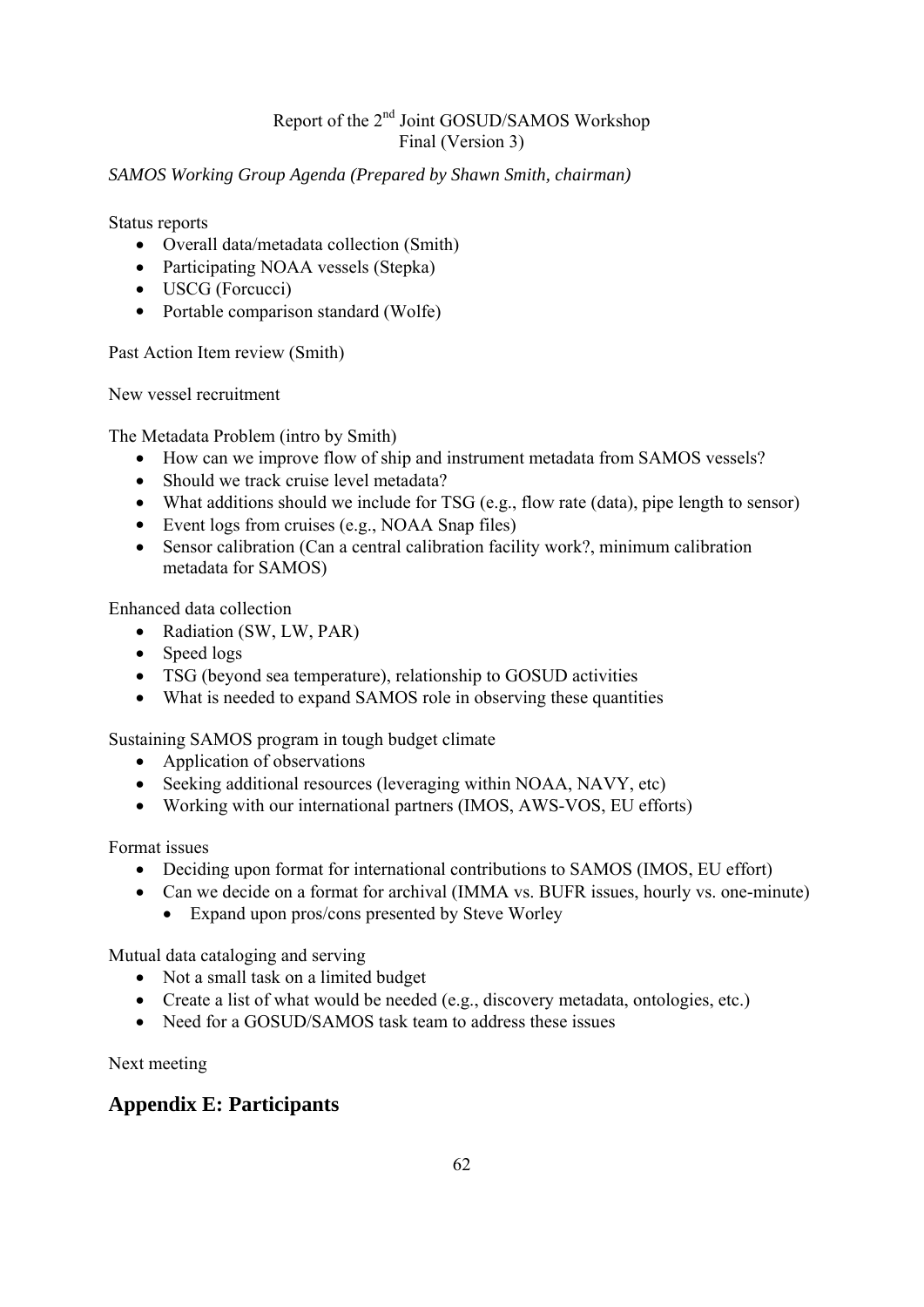Dr. Gael ALORY LEGOS 14 Avenue Edouard Belin 31400 Toulouse France ph: 0561333052 fx: 0561253205 email: gael.alory@legos.obs-mip.fr

Ms. Brenda Babin LUMCON 8124 Highway 56 Chauvin, LA 70344 USA ph: 9858512800 fx: 9858512874 email: bbabin@lumcon.edu

Mr. Charles Bartlett USCG (HEALY) 1519 Alaskan Way S. Seattle, WA 98134 USA ph: 2062176300 fx: 2062176309 email: charles.m.bartlett@uscg.mil

Dr. Mark Bourassa COAPS/FSU **COAPS** Florida State University Tallahassee, FL 32306-2840 USA ph: 8506446923 fx: 8506444841 email: bourassa@coaps.fsu.edu

Guilherme Castelao CIMAS/University of Miami 4600 Rickenbacker Causeway Miami, FL 33149 USA ph: 3053614518 fx: 3053614366 email: guilherme.castelao@noaa.gov

Ms. Lani Clough MATE Center Monterey Peninsula College 980 Fremont St. Monterey, CA 93940 USA ph: 8316464011 fx: 8316463080 email: lclough@marinetech.org

Catherine Cosca NOAA/PMEL 7600 Sand Point Way NE Seattle, WA 98115 **USA** ph: 2065266183 fx: 2065266744 email: cathy.cosca@noaa.gov

Mr. Kasem Elfadli Directorate General of Civil Aviation (Meteorological Department) Directorate General of Civil Aviation Kuwait Airport PO Box 17 Safat Postal Code 13001 Kuwait ph: +9659520094 fx: +9654727326 email: k.elfadli@met.gov.kw

Mr. William Fanning University of Rhode Island Marine Technical Services URI - GSO Narragansett, RI 02882 USA ph: 4018746590 fx: 4018746578 email: wfanning@gso.uri.edu Ms. Kathy Fearon Institute for Instructional Research and Practice 4202 E. Fowler Ave. University of South Florida Tampa, FL 33620-8360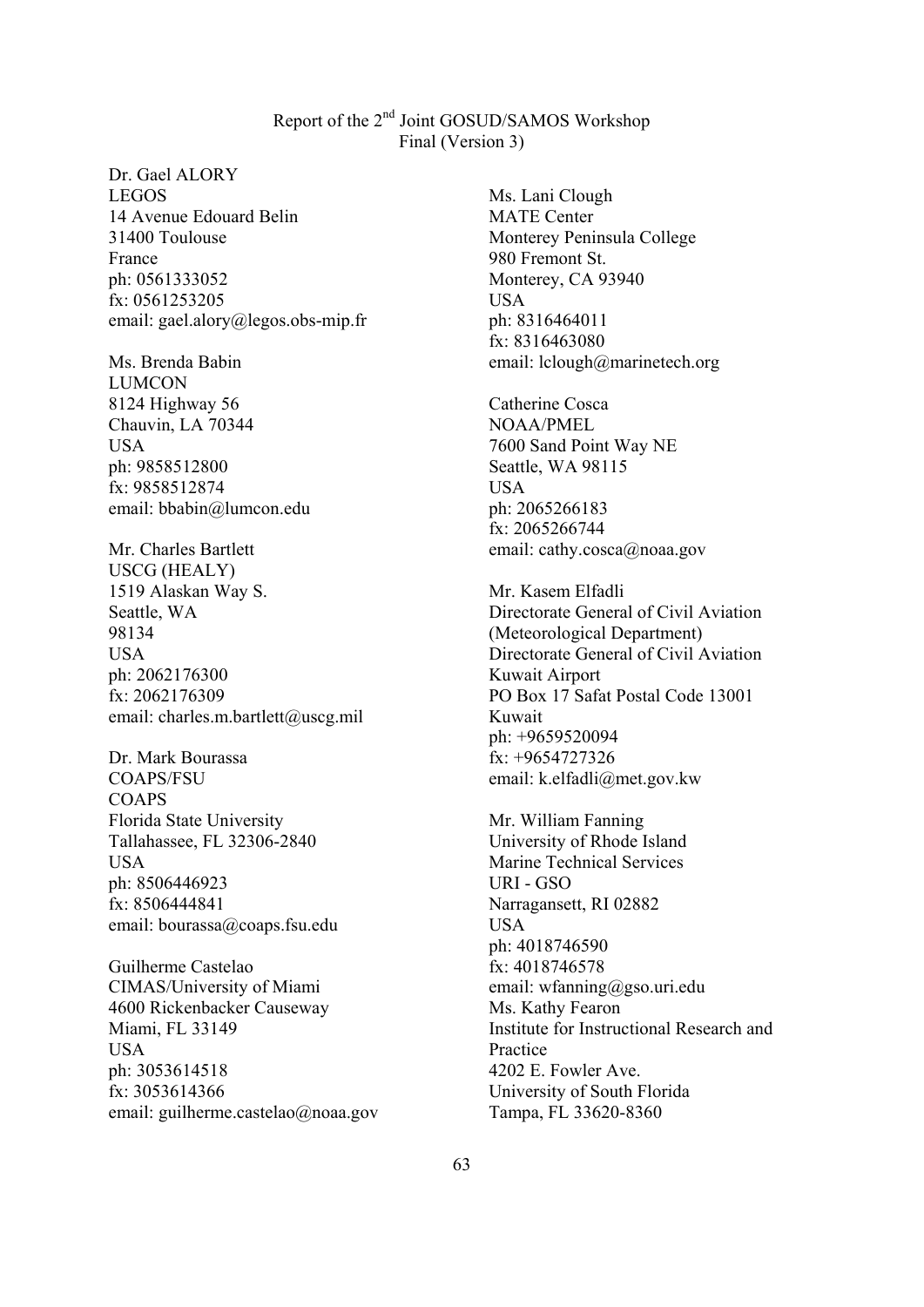USA ph: 8508781406 fx: 8508781406 email: kathyfearon@iirp.usf.edu

Dr. Regina Folorunsho Member of JCOMM Management Nigerian Institute for Oceanography and Marine Research PMB 12729 Victoria Island Lagos Nigeria ph: 2348033124016 fx: 23412619517 email: rfolorunsho@yahoo.com

Mr. David Forcucci US Coast Guard 1519 Alaskan Way S Seattle, WA 98134 **USA** ph: 2062176648 fx: 2062176878 email: David.Forcucci@uscg.mil

Dr. Gustavo Goni NOAA/AOML 4301 Rickenbacker Causeway Miami, FL 33149 USA ph: 3053614339 email: gustavo.goni@noaa.gov

Mr. John Gunn Earth & Space Research 1910 Fairview Ave E. Suite 210 Seattle, WA 98102 USA ph: 2067260501 fx: 2067240524 email: gunn@esr.org

Dr. Chuck Hakkarinen Private Consultant 2308 Cipriani Blvd

Belmont, CA 94002 USA ph: 6505939112 fx: 6506313922 email: chakkarinen@comcast.net

Steve Hankin NOAA/PMEL 7600 Sand Point Way NE Seattle, WA 98115-0070 USA ph: 2065266080 fx: 2065266744 email: Steven.C.Hankin@noaa.gov

Mr. David Hassilev USCG Contractor ESU Seattle Science 1519 Alaskan Way S. Seattle WA, 98134 **USA** ph: 2062176592 fx: 2062176592 email: david.m.hassilev@uscg.mil

Ms. Ali Hudon Alliance for Coastal Technologies USF College of Marine Science 140 7th Avenue South, MSL202 Saint Petersburg, FL 33701 USA ph: 7275531036 fx: 7275531189 email: ahudon@marine.usf.edu

Mr. Darren Jackson Cooperative Institute for Research in Environmental Sciences 325 Broadway R/PSD2 Boulder, CO 80305-3337 USA ph: 3034976180 fx: 3034976101 email: Darren.L.Jackson@noaa.gov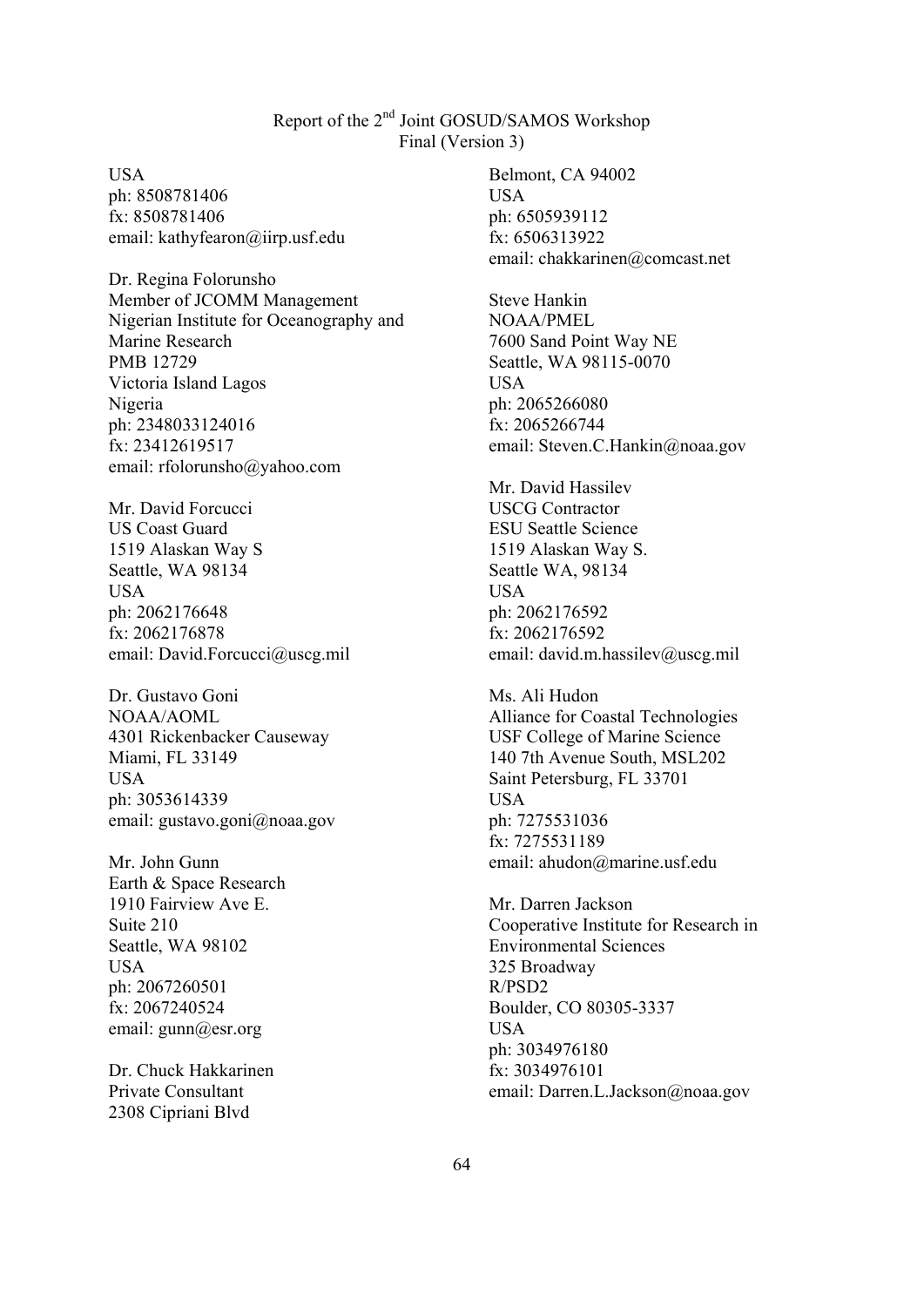Dr. Ming Ji NWS/NCEP Ocean Prediction Center 5200 Auth Rd., Rm 410 Camp Springs, MD 20746 USA ph: 3017628000 fx: 3017638085 email: ming.ji@noaa.gov

Mr. Benjamin Jokinen Moss Landing Marine Labs 7532 Sandholdt Rd. Suite 5 Moss Landing, CA 95039 USA ph: 8317714135 fx: 8316634580 email: bjokinen@mlml.calstate.edu

Dr. Kristina Katsaros President of the PORSEC Association PO Box 772 Freeland, WA 98249 USA ph: 3603317997 email: katsaros@whidbey.net

Dr. Gary Lagerloef Earth and Space Research 1910 Fairview Ave E, Suite 210 Seattle, WA 98102-3620 USA ph: 2067260501 fx: 2067260524 email: lager@esr.org

Ms. Gerie Lynn Lavigne Environment Canada 4905 Dufferin Street Toronto, Ontario M3H 5T4 Canada ph: 4167394561 fx: 4167394261 email: gerielynn.lavigne@ec.gc.ca Mr. Larry Loewen NOAA 1801 Fairview Ave. East Seattle, WA 98102 USA ph: 2065531487 fx: 2065538348 email: larry.loewen@noaa.gov

Mr. Robert Luke National Weather Service National Data Buoy Center Bldg 3203 Stennis Space Center, MS 39529 USA ph: 2286881457 fx: 2286883923 email: robert.luke@noaa.gov

Toby Martin Oregon State University 104 COAS Admin Building Corvallis, OR 97331 USA ph: 5417374447 fx: 5417372470 email: toby@coas.oregonstate.edu

Dr. Philip McGillivary United States Coast Guard PO Box 5082 Alameda, CA 94501-8582 USA ph: 5104375355 email: philip.a.mcgillivary@uscg.mil

Kevin O'Brien NOAA/PMEL 7600 Sand Point Way NE Seattle, WA 98115-0070 **USA** ph: 2065266751 fx: 2065266744 email: kevin.m.obrien@noaa.gov

Mr. Robin Pascal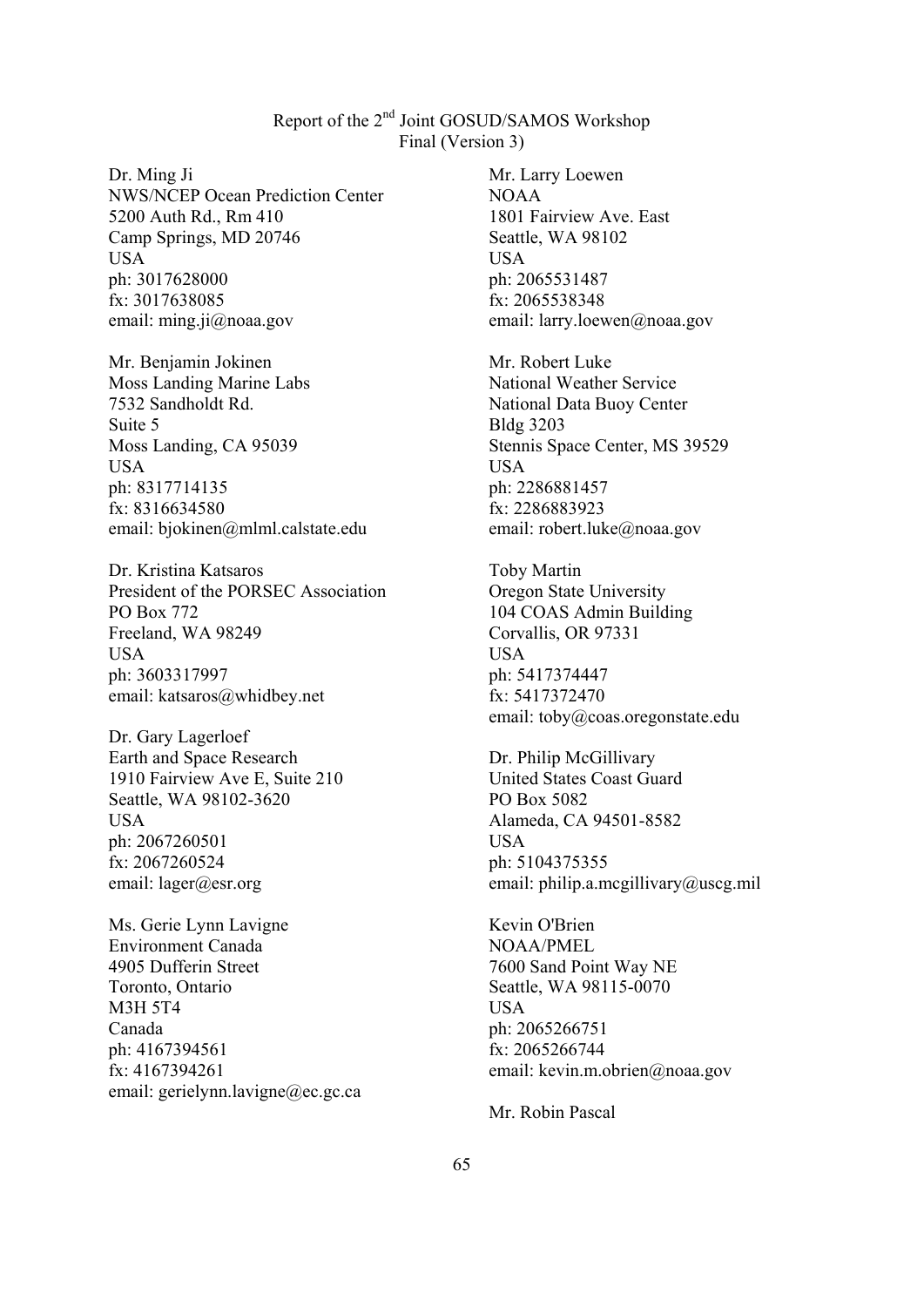NOCS

National Oceanography Centre, Southampton EMPRESS DOCK SOUTHAMPTON ENGLAND ph: 00442380596138 fx: 00442380596149 email: rwp@noc.soton.ac.uk

Mr. Loic Petit de la Villéon IFREMER BP 70 29280 PLOUZANE France ph: +330298224913 fx: +330298224644 email: loic.petit.de.la.Villéon@ifremer.fr

Dr. Rachel Pinker Department of Atmospheric and Oceanic Science Space Sciences Building University of Maryland College Park, MD 20742 USA ph: 3014055380 fx: 3013149482 email: pinker@atmos.umd.edu

Dr. Michael Reynolds RMR Company 216 Euclid Av. Seattle WA 98122 USA ph: 6313742537 email: michael@rmrco.com

Mr. Jeremy Rolph Center for Ocean-Atmospheric Prediction **Studies** 2035 E Paul Dirac Dr RM Johnson BLDG, Ste. 200 Tallahassee, FL 32306-2840 USA ph: 8506441159

fx: 8506444841 email: rolph@coaps.fsu.edu

Steven Rutz NOAA/National Oceanographic Data Center 1315 East West Highway E/OC1 Silver Spring, MD 20910 USA ph: 3017133272 fx: 3017133301 email: Steven.Rutz@noaa.gov

Dr. Eric Schulz Centre for Australian Weather and Climate Research, Bureau of Meteorology GPO Box 1289 Melbourne Vic 3001 Australia ph: 61396694618 fx: 61396694660 email: e.schulz@bom.gov.au

Mr. Shawn Smith Center for Ocean-Atmospheric Prediction Studies The Florida State University Tallahassee, FL 32306-2840 USA ph: 8506446918 fx: 8506444841 email: smith@coaps.fsu.edu

Mr. Derrick Snowden NOAA OCO 1100 Wayne Ave Suite 1202 Silver Spring, MD 20910 USA ph: 3014272464 fx: 3014270033 email: derrick.snowden@noaa.gov

Dr. Janet Sprintall Scripps Institution of Oceanography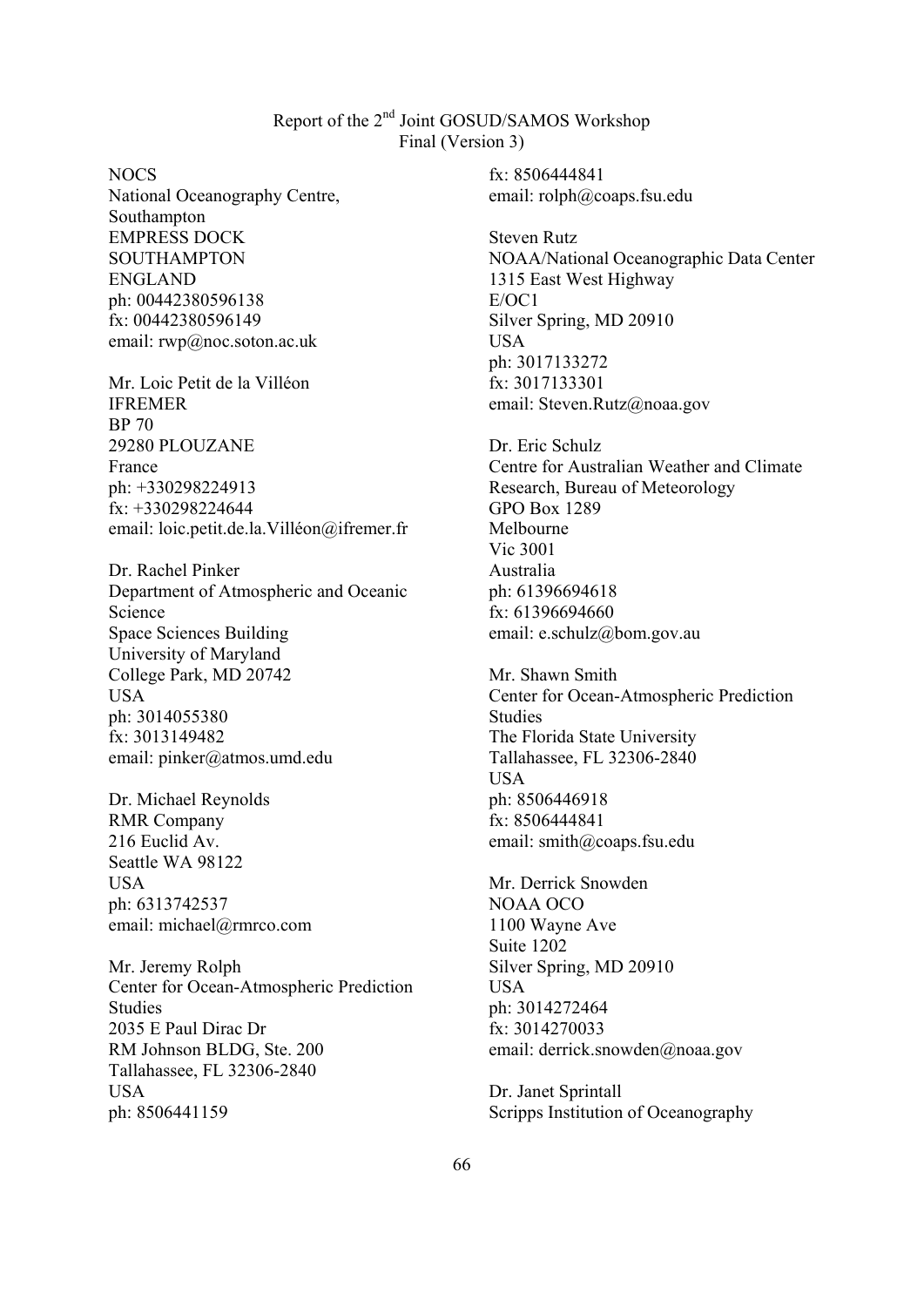9500 Gilman Drive La Jolla CA 92093-0230 USA ph: 18588220589 fx: 18585349820 email: jsprintall@ucsd.edu

Dr. Detlef Stammer University of Hamburg Inst. für Meereskunde Bundesstr. 53 20146 Hamburg Germany ph: +4940428385052 fx: +4940428387063 email: detlef.stammer@zmaw.de

Mr. Thomas Stepka NOAA 8403 Colesville Road Suite 500 Silver Spring, MD 20910 USA ph: 2404725351 fx: 3017131578 email: tom.stepka@noaa.gov

Woody Sutherland SIO 9500 Gilman Drive MailCode 0214 La Jolla, CA 92093-0214 USA ph: 8585344425 email: woodys@ucsd.edu

Dr. Joaquin Trinanes University of Santiago de Compostela Technological Research Institute Constantino Candeira s/n Santiago de Compostela 15706 Spain ph: 34981520829 fx: 34981520829 email: joaquin.trinanes@noaa.gov

Ms. Vinciane Unger METEOFRANCE - DSO/DOS/OCE/D 7, rue T. De Bort BP 202 78 195 TRAPPES FRANCE ph: +330130136122 fx: +330130136020 email: vinciane.unger@meteo.fr

Mr. Douglas White Ocean Information Center, University of Delaware College of Marine and Earth Studies 700 Pilottown Rd, Cannon Rm 205A Lewes, DE 19958 **USA** ph: 3026454225 email: dw@cms.udel.edu

Mr. Phil White NOAAS Miller Freeman 1801 Fairview Ave. E. Seattle, WA 98102 USA ph: 8086595684 fx: 8082247905 email: phil.white@noaa.gov

Mr. Thomas Wilson School of Marine and Atmospheric Sciences Stony Brook University Stony Brook, NY 11794-5000 USA ph: 6316328706 fx: 6316323124 email: thomas.wilson@stonybrook.edu

Mr. Daniel Wolfe NOAA/OAR/ESRL/PSD3 325 Broadway Boulder, CO 80303 USA ph: 3034976204 fx: 3034976181 email: daniel.wolfe@noaa.gov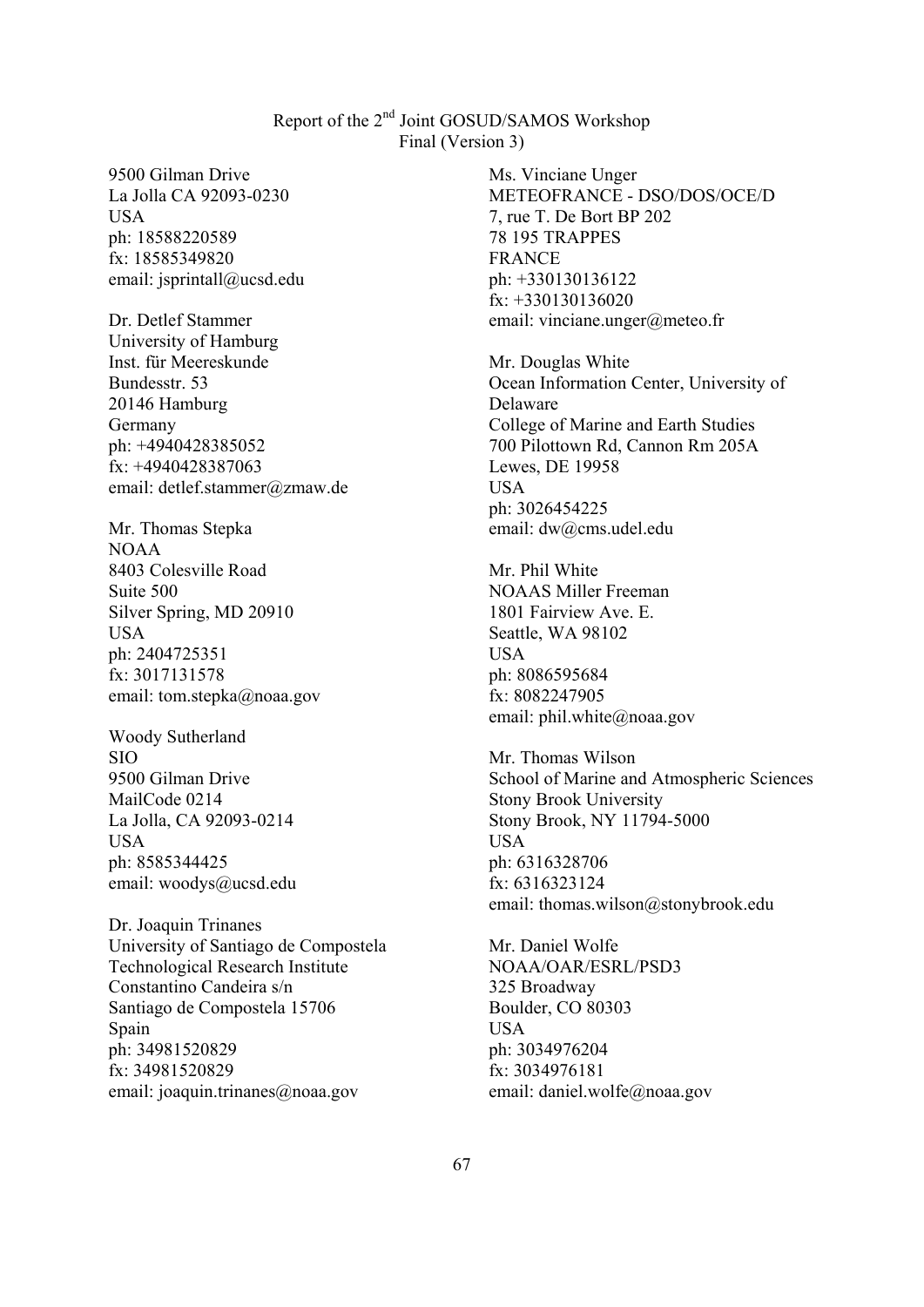Mr. Scott Woodruff NOAA/ESRL R/PSD3 325 Broadway Boulder, CO 80305 USA ph: 3034976747 fx: 3034977013 email: scott.d.woodruff@noaa.gov

Larry Wooten NOAA 1801 Fairview Ave E. Seattle, WA 98102 USA

ph: 2065534289 fx: 2065538348 email: larry.m.wooten@noaa.gov

Dr. Margaret Yelland National Oceanography Centre, Southampton NOCS Empress Dock Southampton, SO14 3ZH UK ph: 442380596406 fx: 442380596400 email: mjy@noc.soton.ac.uk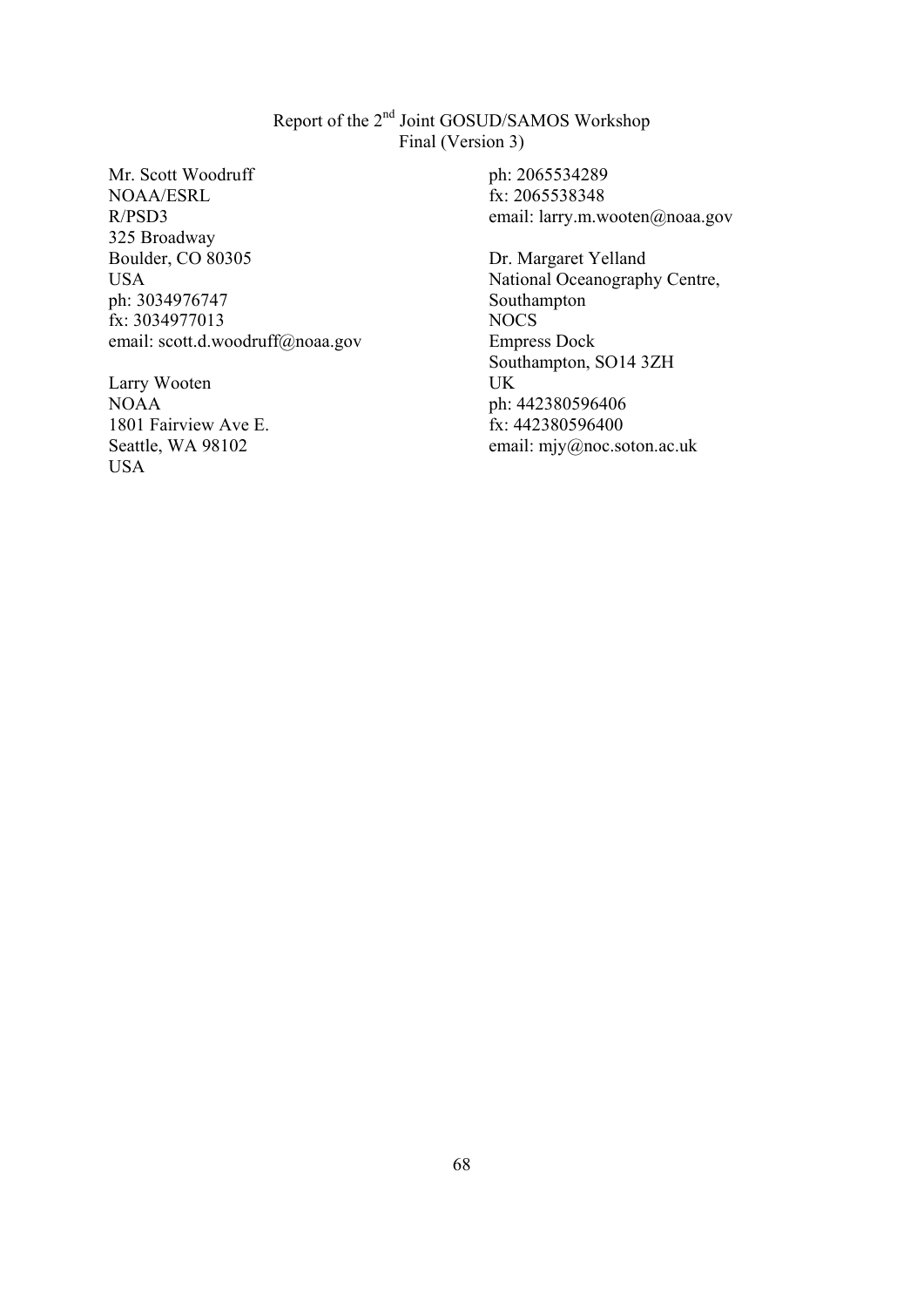# **Appendix F: Acronyms**

| <b>ACT</b>      | Alliance for Costal Technologies                                        |
|-----------------|-------------------------------------------------------------------------|
| <b>ADCP</b>     | <b>Acoustic Doppler Current Profiler</b>                                |
| <b>AOML</b>     | Atlantic Oceanographic and Meteorological Laboratory (NOAA)             |
| <b>ARGO</b>     | Free-drifting profiling float program                                   |
| ASAP            | <b>Automated Shipboard Aerological Programme</b>                        |
| <b>BATOS</b>    | Automated weather stations used by French VOS program                   |
| <b>BODC</b>     | British Oceanographic Data Center                                       |
| <b>BSRN</b>     | <b>Baseline Surface Radiation Network</b>                               |
| <b>BUFR</b>     | Binary Universal Form for the Representation of meteorological data     |
| <b>CIRES</b>    | Cooperative Institute for Research in Environmental Sciences            |
| <b>CLIVAR</b>   | Climate Variability and Predictability program                          |
| <b>CNRS</b>     | Centre national de la recherche scientifique (France)                   |
| <b>COAPS</b>    | Center for Ocean-Atmospheric Prediction Studies                         |
| <b>COD</b>      | Climate Observation Division (NOAA)                                     |
| <b>COOS</b>     | <b>Coastal Ocean Observing System</b>                                   |
| <b>CTD</b>      | Conductivity-Temperature-Depth recorder                                 |
| <b>DAC</b>      | Data Assembly Center                                                    |
| DM              | Delayed Mode                                                            |
| EEZ             | <b>Exclusive Economic Zone</b>                                          |
| <b>ESRL</b>     | Earth System Research Laboratory (NOAA)                                 |
| EU              | European Union                                                          |
| <b>FSU</b>      | Florida State University                                                |
| GCOS            | Global Climate Observing System                                         |
| <b>GDAC</b>     | Global Data Assembly Centre                                             |
| <b>GODAE</b>    | Global Ocean Data Assimilation Experiment                               |
| <b>GOSUD</b>    | Global Ocean Surface Underway Data project                              |
| <b>GTS</b>      | Global Telecommunication System                                         |
| <b>ICOADS</b>   | International Comprehensive Ocean-Atmosphere Data Set                   |
| <b>IFREMER</b>  | Institut français de recherche pour l'exploitation de la mer            |
| <b>IIRP</b>     | Institute for Instructional Research and Practice (Univ. of S. Florida) |
| <b>IMET</b>     | <b>Improved Meteorology system</b>                                      |
| <b>IMMA</b>     | International Maritime Meteorological Archive                           |
| <b>IMOS</b>     | Integrated Marine Observing System (Australia)                          |
| <b>IOC</b>      | Intergovernmental Oceanographic Commission                              |
| <b>IOOS</b>     | <b>Integrated Ocean Observing System</b>                                |
| <b>IRD</b>      | L'Institut de recherche pour le développement (France)                  |
| <b>ISAR</b>     | Infrared Sea surface temperature Autonomous Radiometer                  |
| <b>JCOMM</b>    | WMO/IOC Joint Technical Commission for Oceanography and Marine          |
|                 | Meteorology                                                             |
| <b>JCOMMOPS</b> | <b>JCOMM</b> in-situ Observation Platform Support centre                |
| <b>JODC</b>     | Japanese Oceanographic Data Center                                      |
| <b>LEGOS</b>    | Laboratoire d'Etudes en Géophysique et Océanographie Spatiales          |
| <b>LUNCOM</b>   | Louisiana Universities Marine Consortium                                |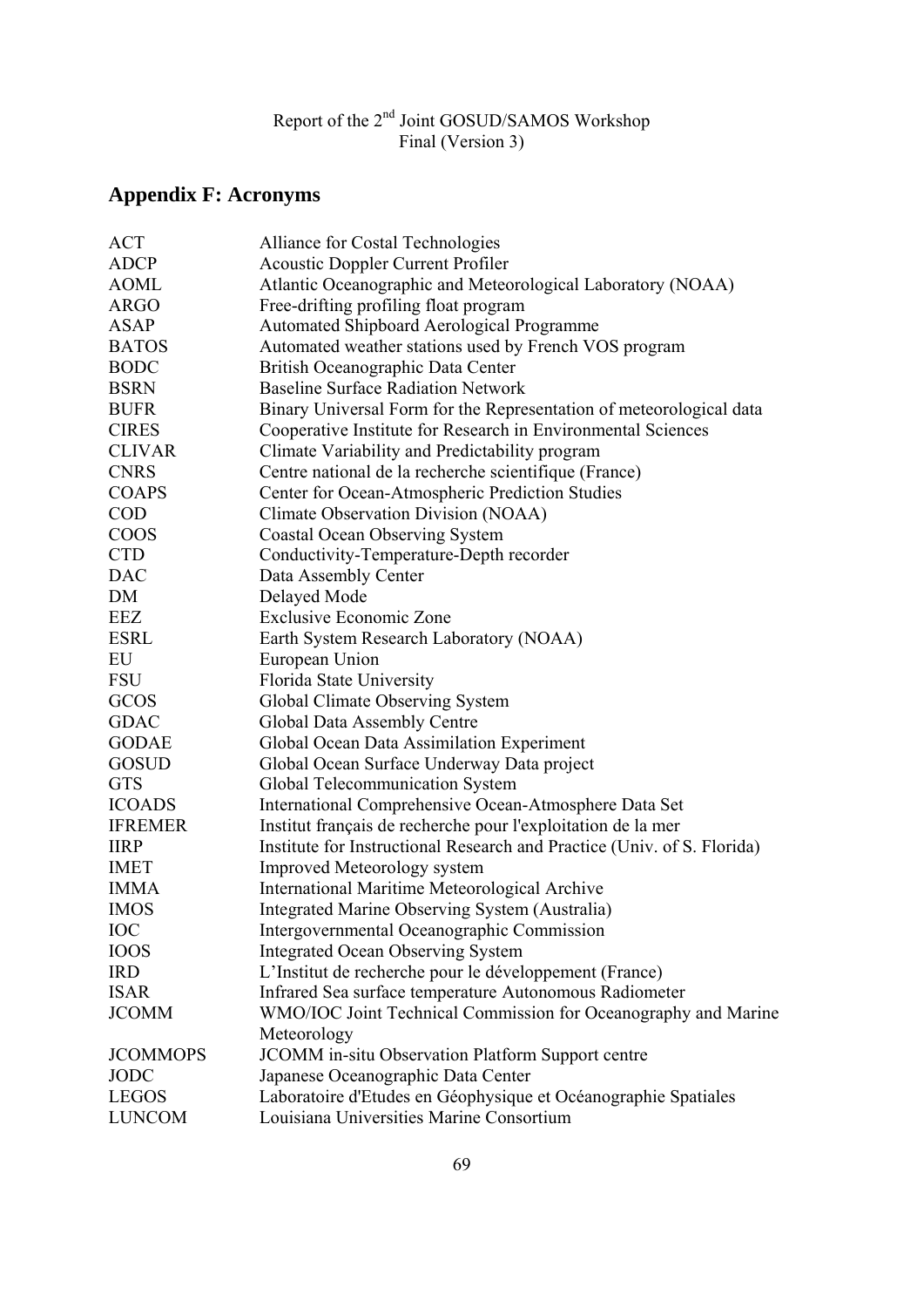|               | Final (Version 3)                                           |
|---------------|-------------------------------------------------------------|
| <b>MAERI</b>  | Marine Atmospheric Emitted Radiance Interferometer          |
| <b>MATE</b>   | Marine Advanced Technology Education                        |
| <b>MEDS</b>   | Marine Environmental Data Services (Canada)                 |
| <b>NASA</b>   | National Aeronautics and Space Administration               |
| <b>NCAR</b>   | National Center for Atmospheric Research                    |
| <b>NCEP</b>   | National Centers for Environmental Prediction (NOAA)        |
| <b>NDBC</b>   | National Data Buoy Center (NOAA)                            |
| <b>NMEA</b>   | National Marine Electronics Association                     |
| <b>NOAA</b>   | National Oceanic and Atmospheric Administration             |
| NOC(S)        | National Oceanography Centre, Southampton (UK)              |
| <b>NODC</b>   | National Oceanographic Data Center (NOAA)                   |
| <b>NRT</b>    | Near Real Time                                              |
| <b>NSF</b>    | National Science Foundation                                 |
| <b>NWP</b>    | <b>Numerical Weather Prediction</b>                         |
| <b>NWS</b>    | National Weather Service                                    |
| <b>OAR</b>    | Office of Oceanic and Atmospheric Research (NOAA)           |
| <b>OCO</b>    | Office of Climate Observation (NOAA)                        |
| <b>ODAS</b>   | <b>Offshore Data Acquisition Systems</b>                    |
| <b>OMAO</b>   | Office of Marine and Aviation Operations (NOAA)             |
| <b>OSMC</b>   | Observing System Monitoring Center (NOAA)                   |
| <b>PAR</b>    | Photosynthetically Active Radiation                         |
| <b>PIR</b>    | Precision Infrared Radiometer                               |
| <b>PIRATA</b> | Prediction and Research Moored Array in The Atlantic        |
| <b>PMC</b>    | Pacific Marine Center (NOAA)                                |
| <b>PMEL</b>   | Pacific Marine Environmental Laboratory (NOAA)              |
| <b>POGO</b>   | Partnership for Observation of the Global Oceans            |
| <b>PSAFS</b>  | Portable Seagoing Air-sea Flux Standard                     |
| <b>PSD</b>    | Physical Sciences Division (NOAA/ESRL)                      |
| <b>PSP</b>    | Precision Spectral Pyranometer                              |
| QC            | <b>Quality Control</b>                                      |
| <b>RSMAS</b>  | Rosenstiel School of Marine and Atmospheric Science         |
| R/V           | <b>Research Vessel</b>                                      |
| <b>RVSMDC</b> | Research Vessel Surface Meteorology Data Center             |
| <b>RVTEC</b>  | Research Vessel Technical Enhancement Committee (of UNOLS)  |
| <b>SAMOS</b>  | Shipboard Automated Meteorological and Oceanographic System |
| <b>SCS</b>    | Scientific Computer System (NOAA)                           |
| <b>SEAS</b>   | Shipboard Environmental data Acquisition System             |
| <b>SIO</b>    | Scripps Institution of Oceanography                         |
| <b>SMOS</b>   | Soil Moisture and Ocean Salinity                            |
| <b>SOOP</b>   | Ship of Opportunity Programme                               |
| <b>SOT</b>    | Ship Observations Team (of JCOMM)                           |
| SSS           | Sea-Surface Salinity                                        |
| <b>SST</b>    | Sea-Surface Temperature                                     |
| <b>TAO</b>    | Tropical Atmosphere Ocean project                           |
| <b>TSG</b>    | Thermosalinograph                                           |
| <b>UCAR</b>   | University Corporation for Atmospheric Research             |

Report of the 2<sup>nd</sup> Joint GOSUD/SAMOS Workshop